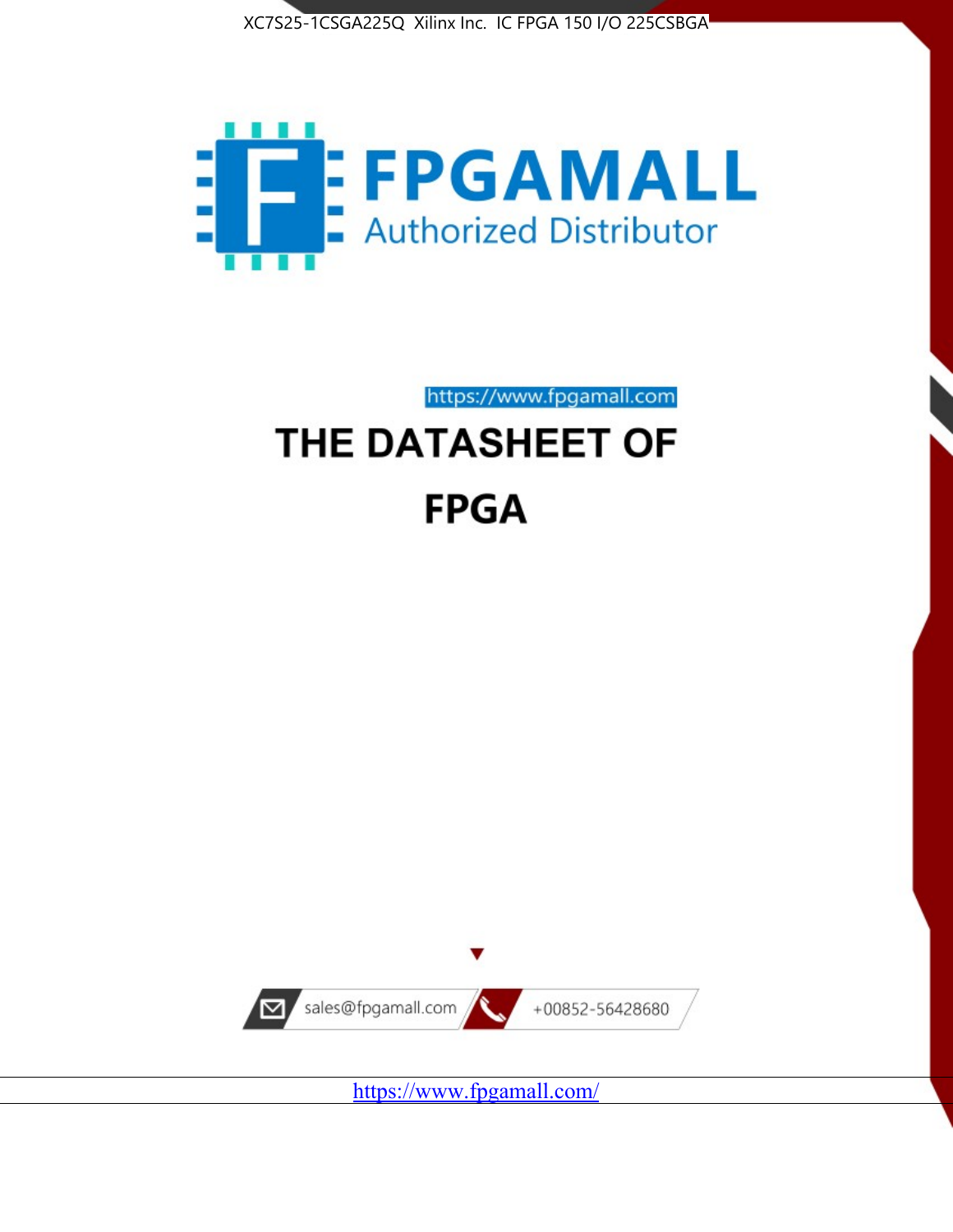### **Spartan-7 FPGAs Data Sheet: EXALINX. DC and AC Switching Characteristics**

DS189 (v1.9) March 13, 2019 **Product Specification**

# **Introduction**

Spartan®-7 FPGAs are available in -2, -1, and -1L speed grades, with -2 having the highest performance. The Spartan-7 FPGAs predominantly operate at a 1.0V core voltage. The -1L devices are screened for lower maximum static power and can operate at lower core voltages for lower dynamic power than the -1 devices. The -1L devices operate only at  $V_{CCINT} = V_{CCBRAM} = 0.95V$  and have the same speed specifications as the -1 speed grade.

Spartan-7 FPGA DC and AC characteristics are specified in commercial (C), industrial (I), and expanded (Q) temperature ranges. Except the operating temperature range or unless otherwise noted, all the DC and AC electrical parameters are the same for a particular speed grade (that is, the timing characteristics of a -1Q expanded speed grade device are the same as for a -1C commercial speed grade device). However, only selected speed grades and/or devices are available in each temperature range. For example, the -1L speed grade is only available in the industrial (I) temperature range.

All supply voltage and junction temperature specifications are representative of worst-case conditions. The parameters included are common to popular designs and typical applications.

Available device and package combinations can be found in:

- *7 Series FPGAs Overview* (DS180) [Ref 1]
- *XA Spartan-7 Automotive FPGA Data Sheet: Overview* (DS171) [Ref 2]

This Spartan-7 FPGA data sheet, part of an overall set of documentation on the 7 series FPGAs, is available on the Xilinx website at <www.xilinx.com/documentation>.

## **DC Characteristics**

### *Table 1:* **Absolute Maximum Ratings(1)**

| Symbol                    | <b>Description</b>                              | Min    | <b>Max</b> | <b>Units</b> |
|---------------------------|-------------------------------------------------|--------|------------|--------------|
| <b>FPGA Logic</b>         |                                                 |        |            |              |
| $V_{\text{CCINT}}$        | Internal supply voltage.                        | $-0.5$ | 1.1        | V            |
| <b>V<sub>CCAUX</sub></b>  | Auxiliary supply voltage.                       | $-0.5$ | 2.0        | $\vee$       |
| <b>V<sub>CCBRAM</sub></b> | Supply voltage for the block RAM memories.      | $-0.5$ | 1.1        | V            |
| V <sub>CCO</sub>          | Output drivers supply voltage for HR I/O banks. | $-0.5$ | 3.6        | $\vee$       |
| V <sub>REF</sub>          | Input reference voltage.                        | $-0.5$ | 2.0        |              |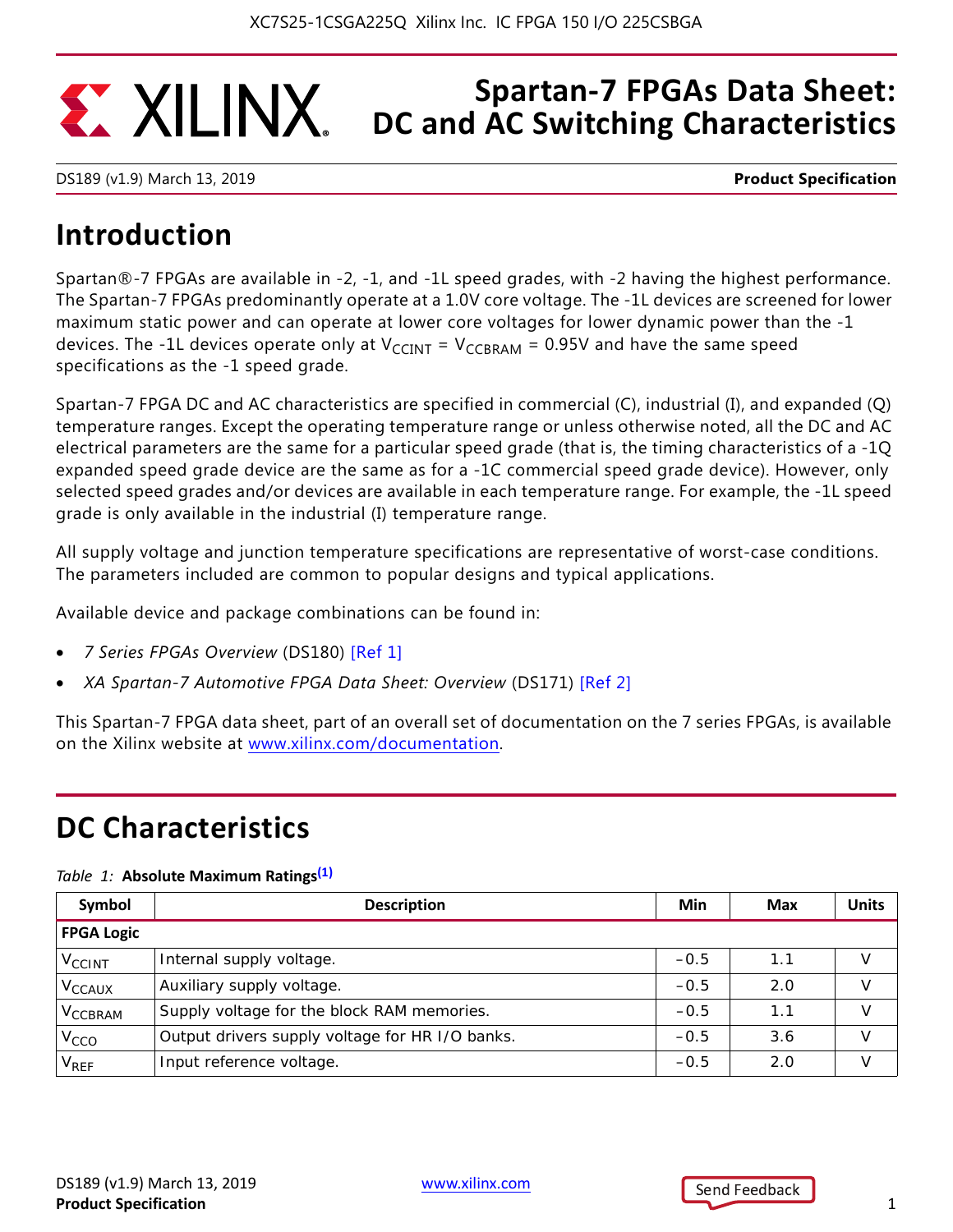

### *Table 1:* **Absolute Maximum Ratings(1)** *(Cont'd)*

**EX XILINX**®

| Symbol                      | <b>Description</b>                                                                                                        | Min    | <b>Max</b>       | <b>Units</b> |
|-----------------------------|---------------------------------------------------------------------------------------------------------------------------|--------|------------------|--------------|
|                             | I/O input voltage.                                                                                                        | $-0.4$ | $V_{CCO}$ + 0.55 | $\vee$       |
| $V_{1N}(2)(3)(4)$           | I/O input voltage (when $V_{CCO} = 3.3V$ ) for $V_{RFF}$ and differential I/O<br>standards except TMDS_33. <sup>(5)</sup> | $-0.4$ | 2.625            | $\vee$       |
| <b>VCCBATT</b>              | Key memory battery backup supply.                                                                                         | $-0.5$ | 2.0              | $\vee$       |
| <b>XADC</b>                 |                                                                                                                           |        |                  |              |
| V <sub>CCADC</sub>          | XADC supply relative to GNDADC.                                                                                           | $-0.5$ | 2.0              | $\mathsf{V}$ |
| V <sub>REFP</sub>           | XADC reference input relative to GNDADC.                                                                                  | $-0.5$ | 2.0              | V            |
| <b>Temperature</b>          |                                                                                                                           |        |                  |              |
| T <sub>STG</sub>            | Storage temperature (ambient).                                                                                            | $-65$  | 150              | $^{\circ}$ C |
|                             | Maximum soldering temperature for Pb/Sn component bodies. (6)                                                             |        | $+220$           | $^{\circ}$ C |
| $\mathsf{T}_{\mathsf{SOL}}$ | Maximum soldering temperature for Pb-free component bodies. (6)                                                           |        | $+260$           | $^{\circ}$ C |
| $T_i$                       | Maximum junction temperature. (6)                                                                                         |        | $+125$           | $^{\circ}$ C |

**Notes:** 

1. Stresses beyond those listed under Absolute Maximum Ratings might cause permanent damage to the device. These are stress ratings only, and functional operation of the device at these or any other conditions beyond those listed under Operating Conditions is not implied. Exposure to Absolute Maximum Ratings conditions for extended periods of time might affect device reliability.

2. The lower absolute voltage specification always applies.

3. For I/O operation, refer to the *7 Series FPGAs SelectIO Resources User Guide* (UG471) [Ref 3].

4. The maximum limit applies to DC signals. For maximum undershoot and overshoot AC specifications, see Table 4.

5. See Table 9 for TMDS\_33 specifications.

6. For soldering guidelines and thermal considerations, see the *7 Series FPGA Packaging and Pinout Specification* (UG475) [Ref 4].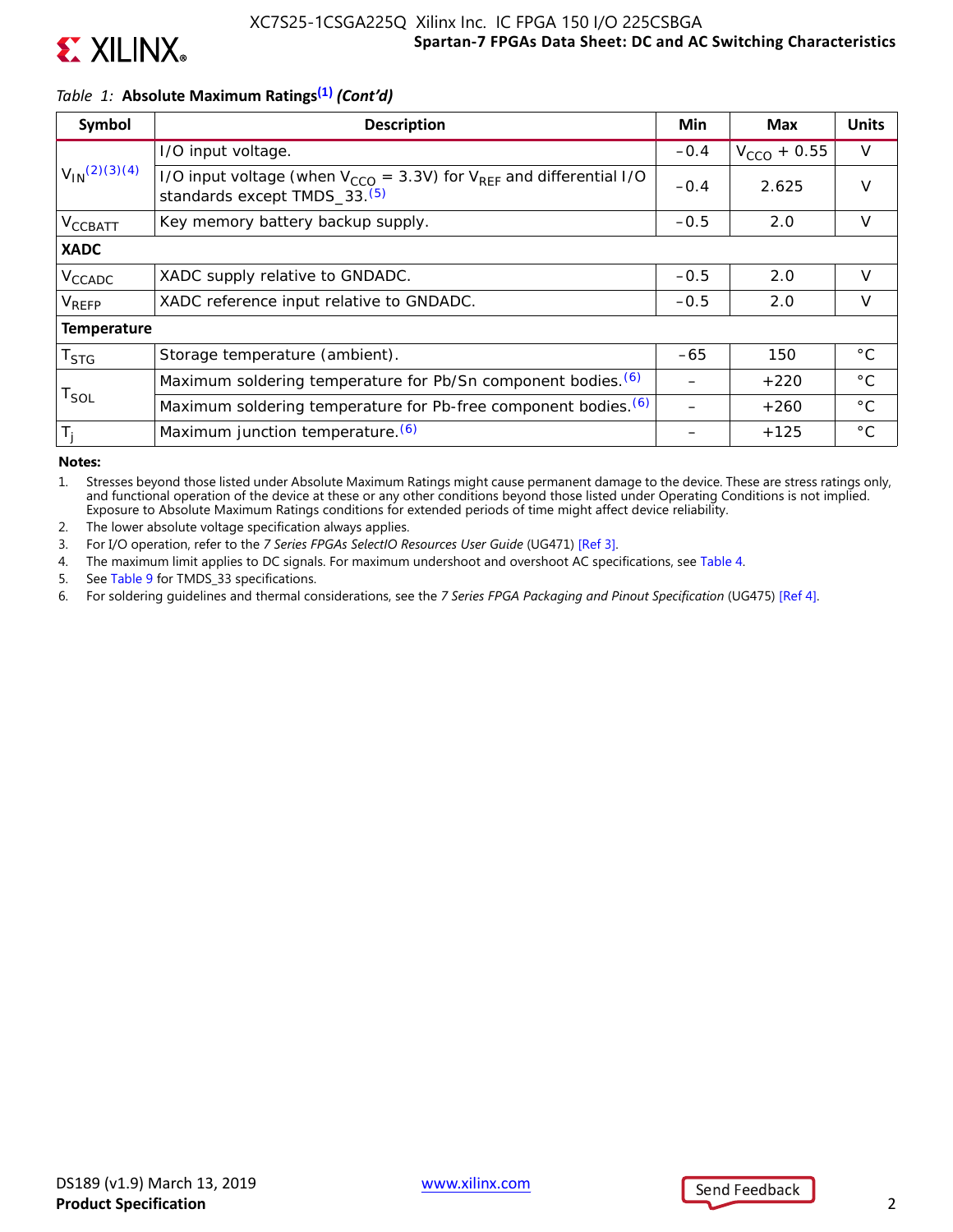

### *Table 2:* **Recommended Operating Conditions(1)(2)**

| Symbol                      | <b>Description</b>                                                                                            | Min         | <b>Typ</b>               | <b>Max</b>       | <b>Units</b> |
|-----------------------------|---------------------------------------------------------------------------------------------------------------|-------------|--------------------------|------------------|--------------|
| <b>FPGA Logic</b>           |                                                                                                               |             |                          |                  |              |
|                             | For -2 and -1 (1.0V) devices: internal supply voltage.                                                        | 0.95        | 1.00                     | 1.05             | $\vee$       |
| $V_{\text{CCINT}}^{(3)}$    | For -1L (0.95V) devices: internal supply voltage.                                                             | 0.92        | 0.95                     | 0.98             | $\vee$       |
| V <sub>CCAUX</sub>          | Auxiliary supply voltage.                                                                                     | 1.71        | 1.80                     | 1.89             | $\vee$       |
|                             | For -2 and -1 (1.0V) devices: block RAM supply voltage.                                                       | 0.95        | 1.00                     | 1.05             | $\vee$       |
| $V_{\text{CCBRAM}}^{(3)}$   | For -1L (0.95V) devices: block RAM supply voltage.                                                            | 0.92        | 0.95                     | 0.98             | $\vee$       |
| $V_{CCO}$ <sup>(4)(5)</sup> | Supply voltage for HR I/O banks.                                                                              | 1.14        | $\overline{\phantom{0}}$ | 3.465            | $\vee$       |
|                             | I/O input voltage.                                                                                            | $-0.20$     |                          | $V_{CCO}$ + 0.20 | $\vee$       |
| $V_{IN}$ <sup>(6)</sup>     | I/O input voltage (when $V_{CCO} = 3.3V$ ) for $V_{RFF}$ and<br>differential I/O standards except TMDS_33.(7) | $-0.20$     |                          | 2.625            | $\vee$       |
| $I_{IN}$ (8)                | Maximum current through any pin in a powered or unpowered<br>bank when forward biasing the clamp diode.       |             |                          | 10               | mA           |
| $V_{\text{CCBAT}}^{(9)}$    | Battery voltage.                                                                                              | 1.0         |                          | 1.89             | $\vee$       |
| <b>XADC</b>                 |                                                                                                               |             |                          |                  |              |
| V <sub>CCADC</sub>          | XADC supply relative to GNDADC.                                                                               | 1.71        | 1.80                     | 1.89             | $\vee$       |
| $V_{REFP}$                  | Externally supplied reference voltage.                                                                        | 1.20        | 1.25                     | 1.30             | $\vee$       |
| <b>Temperature</b>          |                                                                                                               |             |                          |                  |              |
|                             | Junction temperature operating range for commercial (C)<br>temperature devices.                               | $\mathbf 0$ |                          | 85               | $^{\circ}$ C |
| $T_j$                       | Junction temperature operating range for industrial (I)<br>temperature devices.                               | $-40$       |                          | 100              | $^{\circ}$ C |
|                             | Junction temperature operating range for expanded $(Q)$<br>temperature devices.                               | $-40$       |                          | 125              | $^{\circ}$ C |

#### **Notes:**

- 1. All voltages are relative to ground.
- 2. For the design of the power distribution system consult the *7 Series FPGAs PCB Design Guide* (UG483) [Ref 5].
- 3. If V<sub>CCINT</sub> and V<sub>CCBRAM</sub> are operating at the same voltage, V<sub>CCINT</sub> and V<sub>CCBRAM</sub> should be connected to the same supply.
- 4. Configuration data is retained even if  $V_{CCO}$  drops to 0V.
- 5. Includes V<sub>CCO</sub> of 1.2V, 1.35V, 1.5V, 1.8V, 2.5V, and 3.3V at  $\pm 5\%$ .
- 6. The lower absolute voltage specification always applies.
- 7. See Table 9 for TMDS\_33 specifications.
- 8. A total of 200 mA per bank should not be exceeded.
- 9. V<sub>CCBATT</sub> is required only when using bitstream encryption. If battery is not used, connect V<sub>CCBATT</sub> to either ground or V<sub>CCAUX</sub>.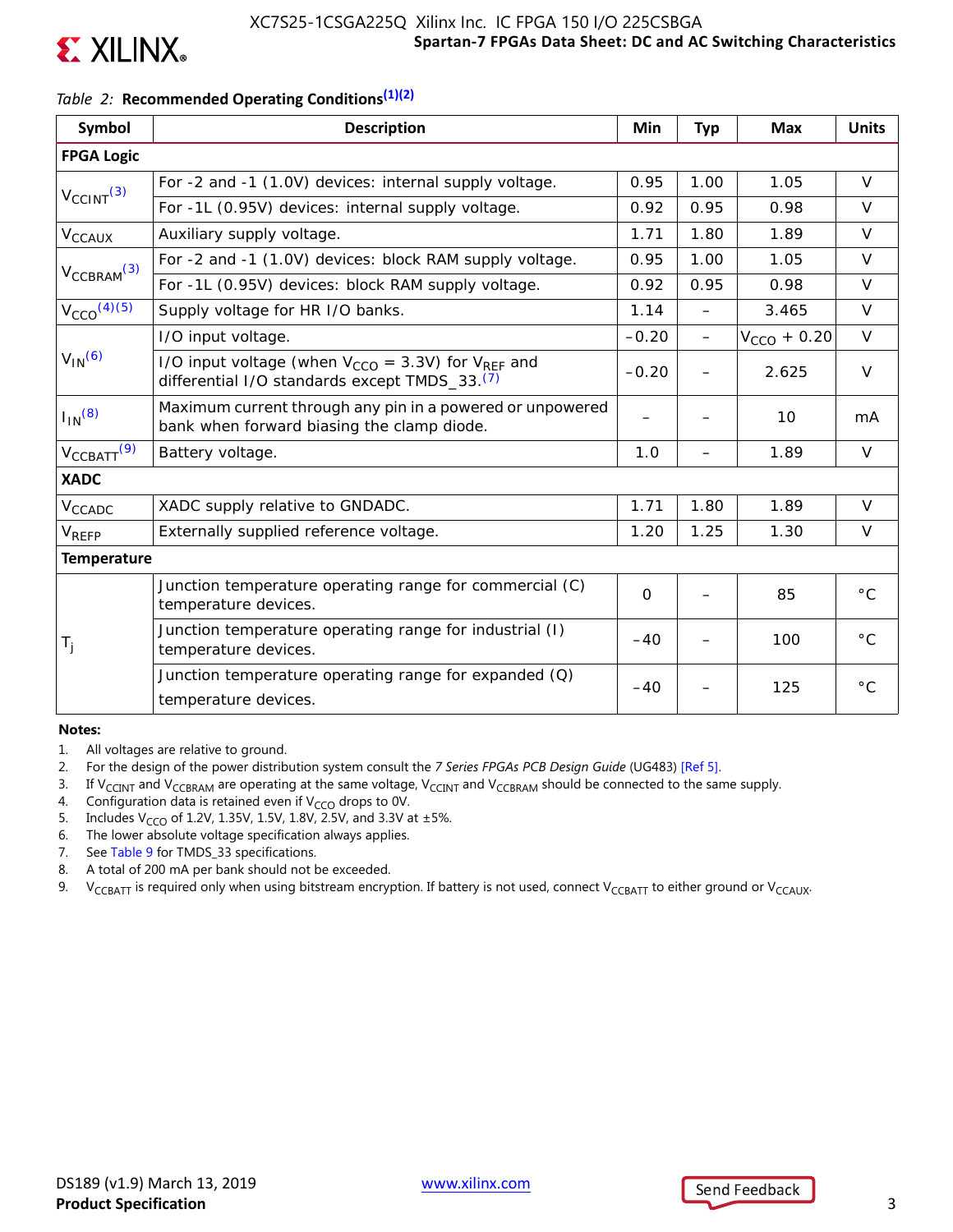

| Symbol                        | <b>Description</b>                                                                                             | Min               | Typ <sup>(1)</sup>       | <b>Max</b> | <b>Units</b>   |  |  |  |
|-------------------------------|----------------------------------------------------------------------------------------------------------------|-------------------|--------------------------|------------|----------------|--|--|--|
| <b>V</b> DRINT                | Data retention V <sub>CCINT</sub> voltage (below which configuration<br>data might be lost).                   | 0.75              |                          |            | $\vee$         |  |  |  |
| <b>V<sub>DRI</sub></b>        | Data retention $V_{\text{CCALIX}}$ voltage (below which configuration<br>data might be lost).                  | 1.5               |                          |            | $\vee$         |  |  |  |
| $I_{REF}$                     | V <sub>RFF</sub> leakage current per pin.                                                                      |                   | —                        | 15         | μA             |  |  |  |
| ΙĻ.                           | Input or output leakage current per pin (sample-tested).                                                       |                   |                          | 15         | μA             |  |  |  |
| $C_{1N}^{(2)}$                | Die input capacitance at the pad.                                                                              | —                 | —                        | 8          | pF             |  |  |  |
|                               | Pad pull-up (when selected) at $V_{IN} = OV, V_{CCO} = 3.3V$ .                                                 | 90                | —                        | 330        | μA             |  |  |  |
| <b>I</b> <sub>RPU</sub>       | Pad pull-up (when selected) at $V_{IN} = OV, V_{CCO} = 2.5V$ .                                                 | 68                | $\overline{\phantom{0}}$ | 250        | μA             |  |  |  |
|                               | Pad pull-up (when selected) at $V_{IN} = OV, V_{CCO} = 1.8V$ .                                                 | 34                |                          | 220        | μA             |  |  |  |
|                               | Pad pull-up (when selected) at $V_{IN} = OV$ , $V_{CCO} = 1.5V$ .                                              | 23                | —                        | 150        | μA             |  |  |  |
|                               | Pad pull-up (when selected) at $V_{IN} = OV, V_{CCO} = 1.2V$ .                                                 | $12 \overline{ }$ | $\overline{\phantom{0}}$ | 120        | μA             |  |  |  |
| $I_{RPD}$                     | Pad pull-down (when selected) at $V_{IN} = 3.3V$ .                                                             | 330<br>68<br>—    |                          |            |                |  |  |  |
| $I_{\text{CCADC}}$            | Analog supply current, analog circuits in powered up state.                                                    | $\qquad \qquad -$ | —                        | 25         | m <sub>A</sub> |  |  |  |
| $I_{\text{BATT}}^{(3)}$       | Battery supply current.                                                                                        |                   |                          | 150        | nA             |  |  |  |
|                               | Thevenin equivalent resistance of programmable input<br>termination to V <sub>CCO</sub> /2 (UNTUNED_SPLIT_40). | 28                | 40                       | 55         | $\Omega$       |  |  |  |
| $R_{IN\_TERM}$ <sup>(4)</sup> | Thevenin equivalent resistance of programmable input<br>termination to $V_{CCO}/2$ (UNTUNED_SPLIT_50).         | 35                | 50                       | 65         | $\Omega$       |  |  |  |
|                               | Thevenin equivalent resistance of programmable input<br>termination to V <sub>CCO</sub> /2 (UNTUNED_SPLIT_60). | 44                | 60                       | 83         | $\Omega$       |  |  |  |
| n                             | Temperature diode ideality factor.                                                                             |                   | 1.010                    |            |                |  |  |  |
| $\mathsf{r}$                  | Temperature diode series resistance.                                                                           |                   | $\overline{2}$           |            | $\Omega$       |  |  |  |

### *Table 3:* **DC Characteristics Over Recommended Operating Conditions**

**Notes:** 

**EXILINX** 

1. Typical values are specified at nominal voltage, 25°C.

2. This measurement represents the die capacitance at the pad, not including the package.

3. Maximum value specified for worst case process at 25°C.

4. Termination resistance to a  $V_{CCO}/2$  level.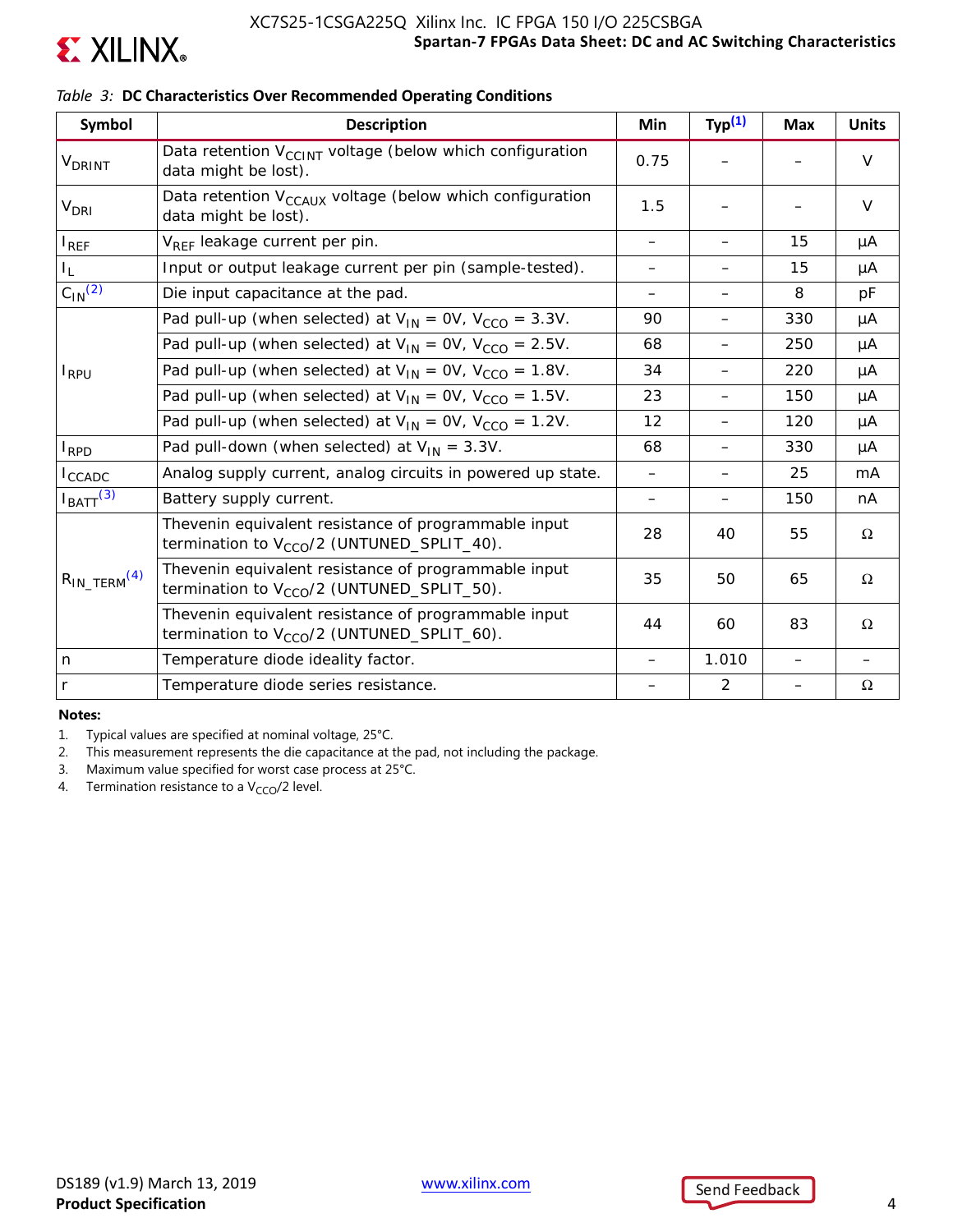

### *Table 4:* V<sub>IN</sub> Maximum Allowed AC Voltage Overshoot and Undershoot for HR I/O Banks<sup>(1)(2)</sup>

| <b>AC Voltage Overshoot</b> | % of UI at -40°C to 125°C | <b>AC Voltage Undershoot</b> | % of UI at -40°C to 125°C |
|-----------------------------|---------------------------|------------------------------|---------------------------|
|                             |                           | $-0.40$                      | 100                       |
|                             | 100                       | $-0.45$                      | 61.7                      |
| $V_{CCO}$ + 0.55            |                           | $-0.50$                      | 25.8                      |
|                             |                           | $-0.55$                      | 11.0                      |
| $V_{CCO}$ + 0.60            | 46.6                      | $-0.60$                      | 4.77                      |
| $V_{CCO} + 0.65$            | 21.2                      | $-0.65$                      | 2.10                      |
| $V_{CCO}$ + 0.70            | 9.75                      | $-0.70$                      | 0.94                      |
| $V_{CCO}$ + 0.75            | 4.55                      | $-0.75$                      | 0.43                      |
| $V_{CCO}$ + 0.80            | 2.15                      | $-0.80$                      | 0.20                      |
| $V_{CCO}$ + 0.85            | 1.02                      | $-0.85$                      | 0.09                      |
| $V_{CCO} + 0.90$            | 0.49                      | $-0.90$                      | 0.04                      |
| $V_{CCO} + 0.95$            | 0.24                      | $-0.95$                      | 0.02                      |

#### **Notes:**

1. A total of 200 mA per bank should not be exceeded.

2. The peak voltage of the overshoot or undershoot, and the duration above V<sub>CCO</sub> + 0.20V or below GND – 0.20V, must not exceed the values in this table.

### *Table 5:* **Typical Quiescent Supply Current(1)(2)(3)**

|                 |                                              |               | <b>Speed Grade</b> |       |       |       |              |        |    |
|-----------------|----------------------------------------------|---------------|--------------------|-------|-------|-------|--------------|--------|----|
| Symbol          | <b>Description</b>                           | <b>Device</b> |                    |       |       | 0.95V | <b>Units</b> |        |    |
|                 |                                              |               | $-2C$              | $-21$ | $-1C$ | $-11$ | $-1Q$        | $-1LI$ |    |
|                 |                                              | XC7S6         | 36                 | 36    | 36    | 36    | 36           | 32     | mA |
|                 | Quiescent V <sub>CCINT</sub> supply current. | <b>XC7S15</b> | 36                 | 36    | 36    | 36    | 36           | 32     | mA |
|                 |                                              | <b>XC7S25</b> | 48                 | 48    | 48    | 48    | 48           | 43     | mA |
|                 |                                              | <b>XC7S50</b> | 95                 | 95    | 95    | 95    | 95           | 59     | mA |
|                 |                                              | <b>XC7S75</b> | 148                | 148   | 148   | 148   | 148          | 134    | mA |
|                 |                                              | XC7S100       | 148                | 148   | 148   | 148   | 148          | 134    | mA |
| <b>I</b> CCINTO |                                              | XA7S6         | N/A                | 36    | N/A   | 36    | 36           | N/A    | mA |
|                 |                                              | <b>XA7S15</b> | N/A                | 36    | N/A   | 36    | 36           | N/A    | mA |
|                 |                                              | <b>XA7S25</b> | N/A                | 48    | N/A   | 48    | 48           | N/A    | mA |
|                 |                                              | XA7S50        | N/A                | 95    | N/A   | 95    | 95           | N/A    | mA |
|                 |                                              | <b>XA7S75</b> | N/A                | 148   | N/A   | 148   | 148          | N/A    | mA |
|                 |                                              | XA7S100       | N/A                | 148   | N/A   | 148   | 148          | N/A    | mA |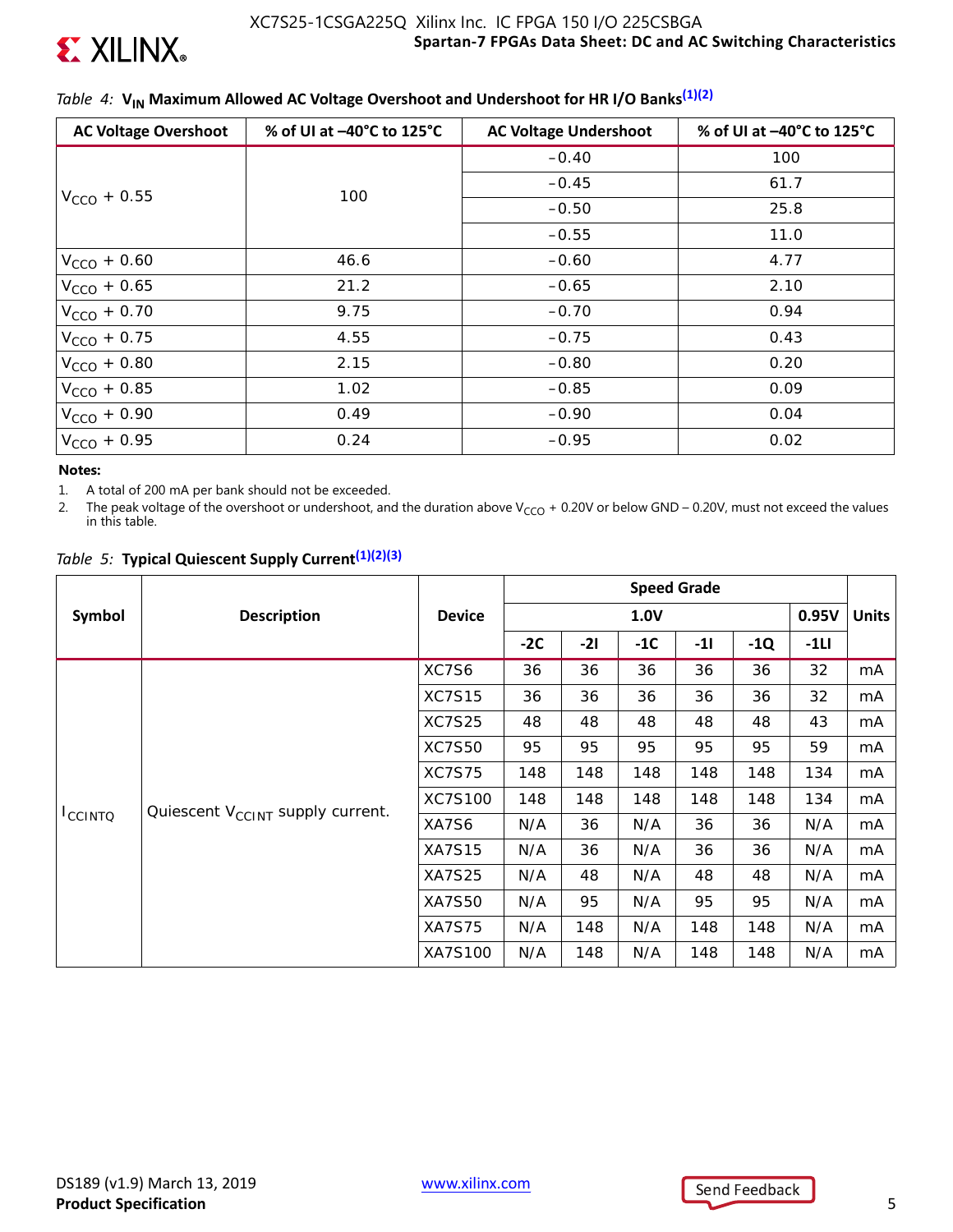

### **Spartan-7 FPGAs Data Sheet: DC and AC Switching Characteristics** XC7S25-1CSGA225Q Xilinx Inc. IC FPGA 150 I/O 225CSBGA

### *Table 5:* **Typical Quiescent Supply Current(1)(2)(3)** *(Cont'd)*

|                 |                                              |               | <b>Speed Grade</b> |                |                |                |                |                |              |
|-----------------|----------------------------------------------|---------------|--------------------|----------------|----------------|----------------|----------------|----------------|--------------|
| Symbol          | <b>Description</b>                           | <b>Device</b> |                    |                | 1.0V           |                |                | 0.95V          | <b>Units</b> |
|                 |                                              |               | $-2C$              | $-21$          | $-1C$          | $-11$          | $-1Q$          | $-1LI$         |              |
|                 |                                              | XC7S6         | $\mathbf{1}$       | $\mathbf{1}$   | $\mathbf{1}$   | $\mathbf{1}$   | $\mathbf{1}$   | $\mathbf{1}$   | mA           |
|                 |                                              | <b>XC7S15</b> | $\mathbf{1}$       | 1              | 1              | 1              | $\mathbf{1}$   | 1              | mA           |
|                 |                                              | <b>XC7S25</b> | $\mathbf{1}$       | 1              | 1              | 1              | 1              | 1              | mA           |
|                 |                                              | <b>XC7S50</b> | $\mathbf{1}$       | $\mathbf{1}$   | 1              | $\mathbf{1}$   | 1              | 1              | mA           |
|                 |                                              | <b>XC7S75</b> | $\overline{4}$     | $\overline{4}$ | $\overline{4}$ | 4              | $\overline{4}$ | $\overline{4}$ | mA           |
|                 |                                              | XC7S100       | $\overline{4}$     | $\overline{4}$ | 4              | $\overline{4}$ | $\overline{4}$ | $\overline{4}$ | mA           |
| $I_{CCOO}$      | Quiescent V <sub>CCO</sub> supply current.   | XA7S6         | N/A                | $\mathbf{1}$   | N/A            | 1              | 1              | N/A            | mA           |
|                 |                                              | <b>XA7S15</b> | N/A                | $\mathbf{1}$   | N/A            | $\mathbf{1}$   | 1              | N/A            | mA           |
|                 |                                              | XA7S25        | N/A                | $\mathbf{1}$   | N/A            | $\mathbf{1}$   | $\mathbf{1}$   | N/A            | mA           |
|                 |                                              | <b>XA7S50</b> | N/A                | $\mathbf{1}$   | N/A            | $\mathbf{1}$   | $\mathbf{1}$   | N/A            | mA           |
|                 |                                              | <b>XA7S75</b> | N/A                | $\overline{4}$ | N/A            | $\overline{4}$ | $\overline{4}$ | N/A            | mA           |
|                 |                                              | XA7S100       | N/A                | $\overline{4}$ | N/A            | $\overline{4}$ | $\overline{4}$ | N/A            | mA           |
|                 |                                              | XC7S6         | 10                 | 10             | 10             | 10             | 10             | 10             | mA           |
|                 |                                              | <b>XC7S15</b> | 10                 | 10             | 10             | 10             | 10             | 10             | mA           |
|                 |                                              | <b>XC7S25</b> | 13                 | 13             | 13             | 13             | 13             | 13             | mA           |
|                 |                                              | <b>XC7S50</b> | 22                 | 22             | 22             | 22             | 22             | 20             | mA           |
|                 |                                              | <b>XC7S75</b> | 43                 | 43             | 43             | 43             | 43             | 43             | mA           |
|                 | Quiescent V <sub>CCAUX</sub> supply current. | XC7S100       | 43                 | 43             | 43             | 43             | 43             | 43             | mA           |
| <b>I</b> CCAUXQ |                                              | XA7S6         | N/A                | 10             | N/A            | 10             | 10             | N/A            | mA           |
|                 |                                              | <b>XA7S15</b> | N/A                | 10             | N/A            | 10             | 10             | N/A            | mA           |
|                 |                                              | <b>XA7S25</b> | N/A                | 13             | N/A            | 13             | 13             | N/A            | mA           |
|                 |                                              | <b>XA7S50</b> | N/A                | 22             | N/A            | 22             | 22             | N/A            | mA           |
|                 |                                              | <b>XA7S75</b> | N/A                | 43             | N/A            | 43             | 43             | N/A            | mA           |
|                 |                                              | XA7S100       | N/A                | 43             | N/A            | 43             | 43             | N/A            | mA           |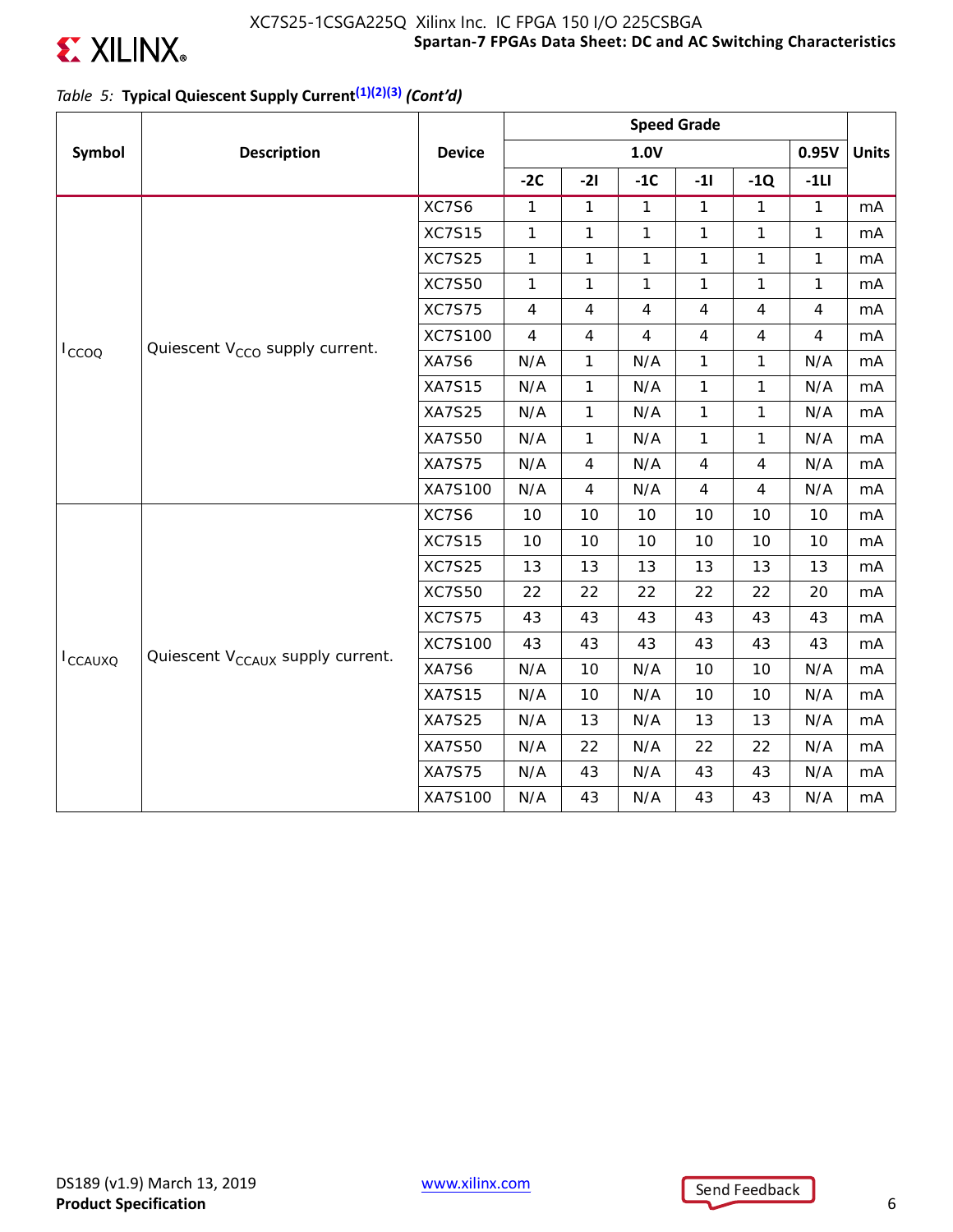

### *Table 5:* **Typical Quiescent Supply Current(1)(2)(3)** *(Cont'd)*

|                  |                                               |                | <b>Speed Grade</b> |                |       |       |              |        |    |
|------------------|-----------------------------------------------|----------------|--------------------|----------------|-------|-------|--------------|--------|----|
| Symbol           | <b>Description</b>                            | <b>Device</b>  |                    |                |       | 0.95V | <b>Units</b> |        |    |
|                  |                                               |                | $-2C$              | $-21$          | $-1C$ | $-11$ | $-1Q$        | $-1LI$ |    |
|                  |                                               | XC7S6          | 1                  | 1              | 1     | 1     | 1            | 1      | mA |
|                  |                                               | <b>XC7S15</b>  | 1                  | 1              | 1     | 1     | 1            | 1      | mA |
|                  |                                               | <b>XC7S25</b>  | 1                  | 1              | 1     | 1     | 1            | 1      | mA |
|                  |                                               | <b>XC7S50</b>  | 2                  | $\overline{2}$ | 2     | 2     | 2            | 1      | mA |
|                  |                                               | <b>XC7S75</b>  | 9                  | 9              | 9     | 9     | 9            | 8      | mA |
|                  |                                               | <b>XC7S100</b> | 9                  | 9              | 9     | 9     | 9            | 8      | mA |
| <b>I</b> CCBRAMQ | Quiescent V <sub>CCBRAM</sub> supply current. | XA7S6          | N/A                | 1              | N/A   | 1     | 1            | N/A    | mA |
|                  |                                               | XA7S15         | N/A                | $\mathbf{1}$   | N/A   | 1     | 1            | N/A    | mA |
|                  |                                               | <b>XA7S25</b>  | N/A                | 1              | N/A   | 1     | 1            | N/A    | mA |
|                  |                                               | XA7S50         | N/A                | $\overline{2}$ | N/A   | 2     | 2            | N/A    | mA |
|                  |                                               | <b>XA7S75</b>  | N/A                | 9              | N/A   | 9     | 9            | N/A    | mA |
|                  |                                               | XA7S100        | N/A                | 9              | N/A   | 9     | 9            | N/A    | mA |

#### **Notes:**

- 1. Typical values are specified at nominal voltage, 85°C junction temperature (T<sub>j</sub>) with single-ended SelectIO™ resources.
- 2. Typical values are for blank configured devices with no output current loads, no active input pull-up resistors, all I/O pins are 3-state and floating.
- 3. Use the *Xilinx Power Estimator* spreadsheet tool [Ref 6] to estimate static power consumption for conditions other than those specified.

# **Power-On/Off Power Supply Sequencing**

The recommended power-on sequence is  $V_{CClNT}$ ,  $V_{CCBRAM}$ ,  $V_{CCAUX}$ , and  $V_{CCO}$  to achieve minimum current draw and ensure that the I/Os are 3-stated at power-on. The recommended power-off sequence is the reverse of the power-on sequence. If  $V_{\text{CCINT}}$  and  $V_{\text{CCBRAM}}$  have the same recommended voltage levels then both can be powered by the same supply and ramped simultaneously. If  $V_{CCAUX}$  and  $V_{CCO}$  have the same recommended voltage levels then both can be powered by the same supply and ramped simultaneously.

For  $V_{CCO}$  voltages of 3.3V in HR I/O banks and configuration bank 0 the following conditions apply.

- The voltage difference between  $V_{CCO}$  and  $V_{CCAUX}$  must not exceed 2.625V for longer than T<sub>VCCO2VCCAUX</sub> for each power-on/off cycle to maintain device reliability levels.
- The  $T<sub>VCCO2VCCAUX</sub>$  time can be allocated in any percentage between the power-on and power-off ramps.

There is no recommended sequence for supplies not discussed in this section.

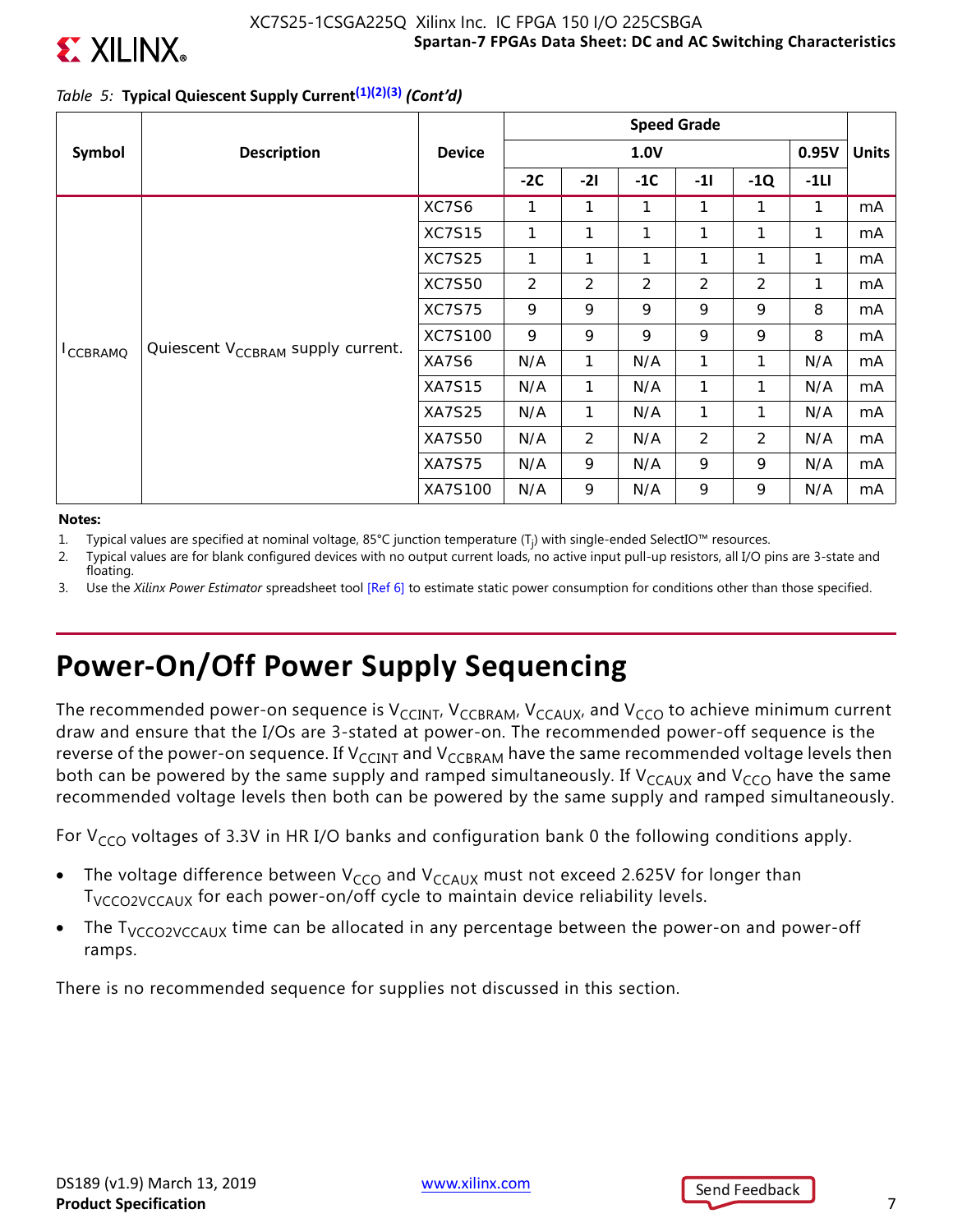

Table 6 shows the minimum current, in addition to  $I_{CCO}$  maximum, that is required by Spartan-7 devices for proper power-on and configuration. If the current minimums shown in Table 6 are met, the device powers on after all four supplies have passed through their power-on reset threshold voltages. The FPGA must not be configured until after V<sub>CCINT</sub> is applied. Once initialized and configured, use the *Xilinx Power Estimator* spreadsheet tool [Ref 6] to estimate current drain on these supplies.

| <b>Device</b>  | <b>ICCINTMIN</b>          | <b>ICCAUXMIN</b>         | <b>ICCOMIN</b>              | <b>ICCBRAMMIN</b>  | <b>Units</b> |
|----------------|---------------------------|--------------------------|-----------------------------|--------------------|--------------|
| XC7S6          | $I_{C CINTQ} + 120$       | $I_{CCAUXQ}$ + 40        | $I_{CCOO}$ + 40 mA per bank | $I_{CCBRAMQ} + 60$ | mA           |
| <b>XC7S15</b>  | $I_{\text{CCINTQ}} + 120$ | $I_{CCAUXQ} + 40$        | $I_{CCOO}$ + 40 mA per bank | $I_{CCBRAMQ} + 60$ | mA           |
| <b>XC7S25</b>  | $I_{\text{CCINTQ}} + 120$ | $I_{\text{CCAUXQ}} + 40$ | $I_{CCOO}$ + 40 mA per bank | $I_{CCBRAMQ} + 60$ | mA           |
| <b>XC7S50</b>  | $I_{\text{CCINTQ}} + 120$ | $I_{\text{CCAUXQ}} + 40$ | $I_{CCOO}$ + 40 mA per bank | $I_{CCBRAMQ} + 60$ | mA.          |
| <b>XC7S75</b>  | $I_{\text{CCINTQ}} + 300$ | $I_{CCAUXQ} + 140$       | $I_{CCOO}$ + 40 mA per bank | $I_{CCBRAMQ} + 60$ | mA           |
| <b>XC7S100</b> | $I_{C CINTQ} + 300$       | $I_{CCAUXQ}$ + 140       | $I_{CCOO}$ + 40 mA per bank | $I_{CCBRAMQ} + 60$ | mA           |
| XA7S6          | $I_{C CINTQ} + 120$       | $I_{CCAUXQ} + 40$        | $I_{CCOO}$ + 40 mA per bank | $I_{CCBRAMQ} + 60$ | mA           |
| <b>XA7S15</b>  | $I_{\text{CCINTQ}} + 120$ | $I_{CCAUXQ}$ + 40        | $I_{CCOO}$ + 40 mA per bank | $I_{CCBRAMQ} + 60$ | mA           |
| <b>XA7S25</b>  | $I_{\text{CCINTQ}} + 120$ | $I_{\text{CCAUXQ}} + 40$ | $I_{CCOO}$ + 40 mA per bank | $I_{CCBRAMQ} + 60$ | mA           |
| <b>XA7S50</b>  | $I_{\text{CCINTQ}} + 120$ | $I_{CCAUXQ} + 40$        | $I_{CCOO}$ + 40 mA per bank | $I_{CCBRAMQ} + 60$ | mA           |
| <b>XA7S75</b>  | $I_{C CINTQ} + 300$       | $I_{CCAUXQ} + 140$       | $I_{CCOO}$ + 40 mA per bank | $I_{CCBRAMQ} + 60$ | mA           |
| <b>XA7S100</b> | $I_{\text{CCINTQ}} + 300$ | $I_{CCAUXQ}$ + 140       | $I_{CCOO}$ + 40 mA per bank | $I_{CCBRAMQ} + 60$ | mA           |

### *Table 6:* **Power-On Current**

### *Table 7:* **Power Supply Ramp Time**

| Symbol                     | <b>Description</b>                                                | <b>Conditions</b>          | Min | <b>Max</b> | <b>Units</b> |
|----------------------------|-------------------------------------------------------------------|----------------------------|-----|------------|--------------|
| <b>T</b> VCCINT            | Ramp time from GND to 90% of V <sub>CCINT</sub> .                 |                            | 0.2 | 50         | ms           |
| T <sub>VCCO</sub>          | Ramp time from GND to 90% of $V_{CCO}$ .                          |                            | 0.2 | 50         | ms           |
| <b>T</b> <sub>VCCAUX</sub> | Ramp time from GND to 90% of V <sub>CCAUX</sub> .                 |                            | 0.2 | 50         | ms           |
| I VCCBRAM                  | Ramp time from GND to 90% of V <sub>CCBRAM</sub> .                |                            | 0.2 | 50         | ms           |
|                            |                                                                   | $T_1 = 125^{\circ}C^{(1)}$ |     | 300        | ms           |
| I VCCO2VCCAUX              | Allowed time per power cycle for $V_{CCO} - V_{CCAUX} > 2.625V$ . | $T_1 = 100^{\circ}C^{(1)}$ |     | 500        | ms           |
|                            |                                                                   | $T_1 = 85^{\circ}C^{(1)}$  |     | 800        | ms           |

**Notes:** 

1. Based on 240,000 power cycles with a nominal V<sub>CCO</sub> of 3.3V or 36,500 power cycles with a worst case V<sub>CCO</sub> of 3.465V.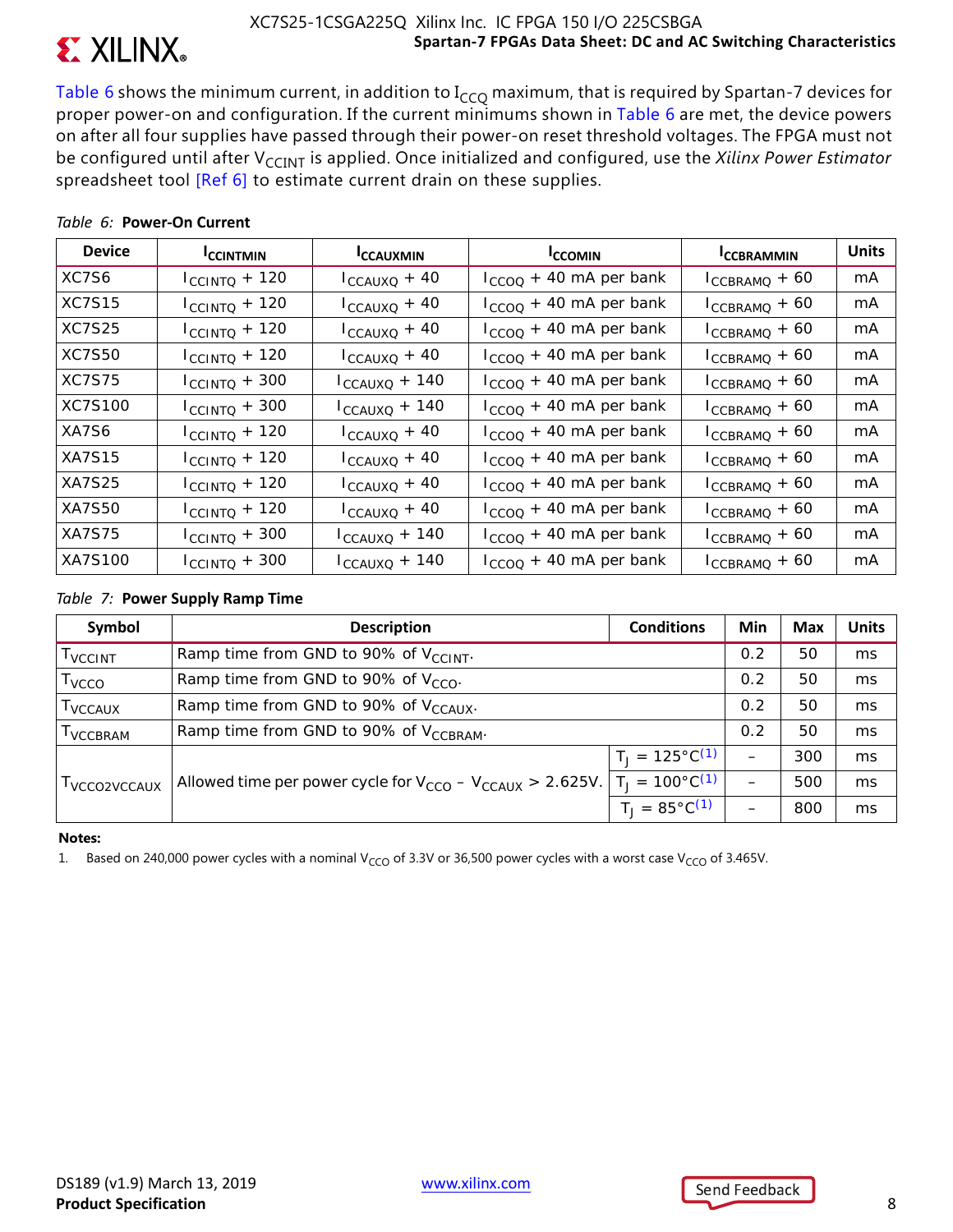# **DC Input and Output Levels**

Values for  $V_{IL}$  and  $V_{IH}$  are recommended input voltages. Values for  $I_{OL}$  and  $I_{OH}$  are guaranteed over the recommended operating conditions at the  $V_{OL}$  and  $V_{OH}$  test points. Only selected standards are tested. These are chosen to ensure that all standards meet their specifications. The selected standards are tested at a minimum V<sub>CCO</sub> with the respective V<sub>OL</sub> and V<sub>OH</sub> voltage levels shown. Other standards are sample tested.

| I/O Standard          |          | $V_{IL}$             |                      | $V_{\text{IH}}$                                       | $V_{OL}$                                                                                                                          | $V_{OH}$             | $I_{OL}$        | $I_{OH}$ |
|-----------------------|----------|----------------------|----------------------|-------------------------------------------------------|-----------------------------------------------------------------------------------------------------------------------------------|----------------------|-----------------|----------|
|                       | V, Min   | V, Max               | V, Min               | V, Max                                                | V, Max                                                                                                                            | V, Min               | mA, Max mA, Min |          |
| HSTL_I                | $-0.300$ |                      |                      | $V_{REF}$ – 0.100 $V_{REF}$ + 0.100 $V_{CCO}$ + 0.300 | 0.400                                                                                                                             | $V_{CCO}$ – 0.400    | 8.00            | $-8.00$  |
| HSTL_I_18             | $-0.300$ |                      |                      | $ V_{REF} - 0.100 V_{REF} + 0.100 V_{CCO} + 0.300$    | 0.400                                                                                                                             | $V_{CCO} - 0.400$    | 8.00            | $-8.00$  |
| HSTL_II               | $-0.300$ |                      |                      | $V_{REF}$ – 0.100 $V_{REF}$ + 0.100 $V_{CCO}$ + 0.300 | 0.400                                                                                                                             | $V_{CCO} - 0.400$    | 16.00           | $-16.00$ |
| HSTL_II_18            | $-0.300$ |                      |                      | $ V_{REF} - 0.100 V_{REF} + 0.100 V_{CCO} + 0.300$    | 0.400                                                                                                                             | $V_{CCO} - 0.400$    | 16.00           | $-16.00$ |
| HSUL_12               | $-0.300$ |                      |                      | $V_{REF}$ – 0.130 $V_{REF}$ + 0.130 $V_{CCO}$ + 0.300 | 20% V <sub>CCO</sub>                                                                                                              | 80% V <sub>CCO</sub> | 0.10            | $-0.10$  |
| LVCMOS12              | $-0.300$ | 35% V <sub>CCO</sub> | 65% V <sub>CCO</sub> | $V_{CCO}$ + 0.300                                     | 0.400                                                                                                                             | $V_{CCO} - 0.400$    | Note 4          | Note 4   |
| LVCMOS15              | $-0.300$ | 35% V <sub>CCO</sub> | 65% V <sub>CCO</sub> | $V_{CCO}$ + 0.300                                     | 25% V <sub>CCO</sub>                                                                                                              | 75% V <sub>CCO</sub> | Note 5          | Note 5   |
| LVCMOS18              | $-0.300$ | 35% $VCCO$           | 65% V <sub>CCO</sub> | $V_{CCO}$ + 0.300                                     | 0.450                                                                                                                             | $V_{CCO}$ – 0.450    | Note 6          | Note 6   |
| LVCMOS25              | $-0.300$ | 0.7                  | 1.700                | $V_{CCO} + 0.300$                                     | 0.400                                                                                                                             | $V_{CCO} - 0.400$    | Note 5          | Note 5   |
| LVCMOS33              | $-0.300$ | 0.8                  | 2.000                | 3.450                                                 | 0.400                                                                                                                             | $V_{CCO} - 0.400$    | Note 5          | Note 5   |
| LVTTL                 | $-0.300$ | 0.8                  | 2.000                | 3.450                                                 | 0.400                                                                                                                             | 2.400                | Note 6          | Note 6   |
| MOBILE_DDR            | $-0.300$ | 20% V <sub>CCO</sub> | 80% V <sub>CCO</sub> | $V_{CCO}$ + 0.300                                     | 10% $V_{CCO}$                                                                                                                     | 90% V <sub>CCO</sub> | 0.10            | $-0.10$  |
| PC133_3               | $-0.400$ | 30% V <sub>CCO</sub> | 50% V <sub>CCO</sub> | $V_{CCO}$ + 0.500                                     | 10% V <sub>CCO</sub>                                                                                                              | 90% V <sub>CCO</sub> | 1.50            | $-0.50$  |
| SSTL135               | $-0.300$ |                      |                      |                                                       | $V_{REF}$ – 0.090 $V_{REF}$ + 0.090 $V_{CCO}$ + 0.300 $V_{CCO}/2$ – 0.150 $V_{CCO}/2$ + 0.150                                     |                      | 13.00           | $-13.00$ |
| <b>SSTL135_R</b>      | $-0.300$ |                      |                      |                                                       | $V_{REF}$ – 0.090 $V_{REF}$ + 0.090 $V_{CCO}$ + 0.300 $V_{CCO}/2$ – 0.150 $V_{CCO}/2$ + 0.150                                     |                      | 8.90            | $-8.90$  |
| SSTL <sub>15</sub>    | $-0.300$ |                      |                      |                                                       | $V_{REF}$ – 0.100 $V_{REF}$ + 0.100 $V_{CCO}$ + 0.300 $V_{CCO}/2$ – 0.175 $V_{CCO}/2$ + 0.175                                     |                      | 13.00           | $-13.00$ |
| SSTL15_R              | $-0.300$ |                      |                      |                                                       | $ V_{REF} - 0.100 V_{REF} + 0.100 V_{CCO} + 0.300 V_{CCO}/2 - 0.175 V_{CCO}/2 + 0.175 $                                           |                      | 8.90            | $-8.90$  |
| SSTL <sub>18</sub> _I | $-0.300$ |                      |                      |                                                       | $V_{REF}$ – 0.125 $V_{REF}$ + 0.125 $V_{CCO}$ + 0.300 $V_{CCO}/2$ – 0.470 $V_{CCO}/2$ + 0.470                                     |                      | 8.00            | $-8.00$  |
| SSTL18_II             |          |                      |                      |                                                       | $-0.300 \left V_{REF} - 0.125\right V_{REF} + 0.125 \left V_{CCO} + 0.300\right V_{CCO}/2 - 0.600 \left V_{CCO}/2 + 0.600\right $ |                      | 13.40           | $-13.40$ |

### *Table 8:* **SelectIO DC Input and Output Levels(1)(2)(3)**

### **Notes:**

- 1. Tested according to relevant specifications.
- 2. 3.3V and 2.5V standards are only supported in HR I/O banks.
- 3. For detailed interface specific DC voltage levels, see the *7 Series FPGAs SelectIO Resources User Guide* (UG471) [Ref 3].
- 4. Supported drive strengths of 4, 8, or 12 mA in HR I/O banks.
- 5. Supported drive strengths of 4, 8, 12, or 16 mA in HR I/O banks.
- 6. Supported drive strengths of 4, 8, 12, 16, or 24 mA in HR I/O banks.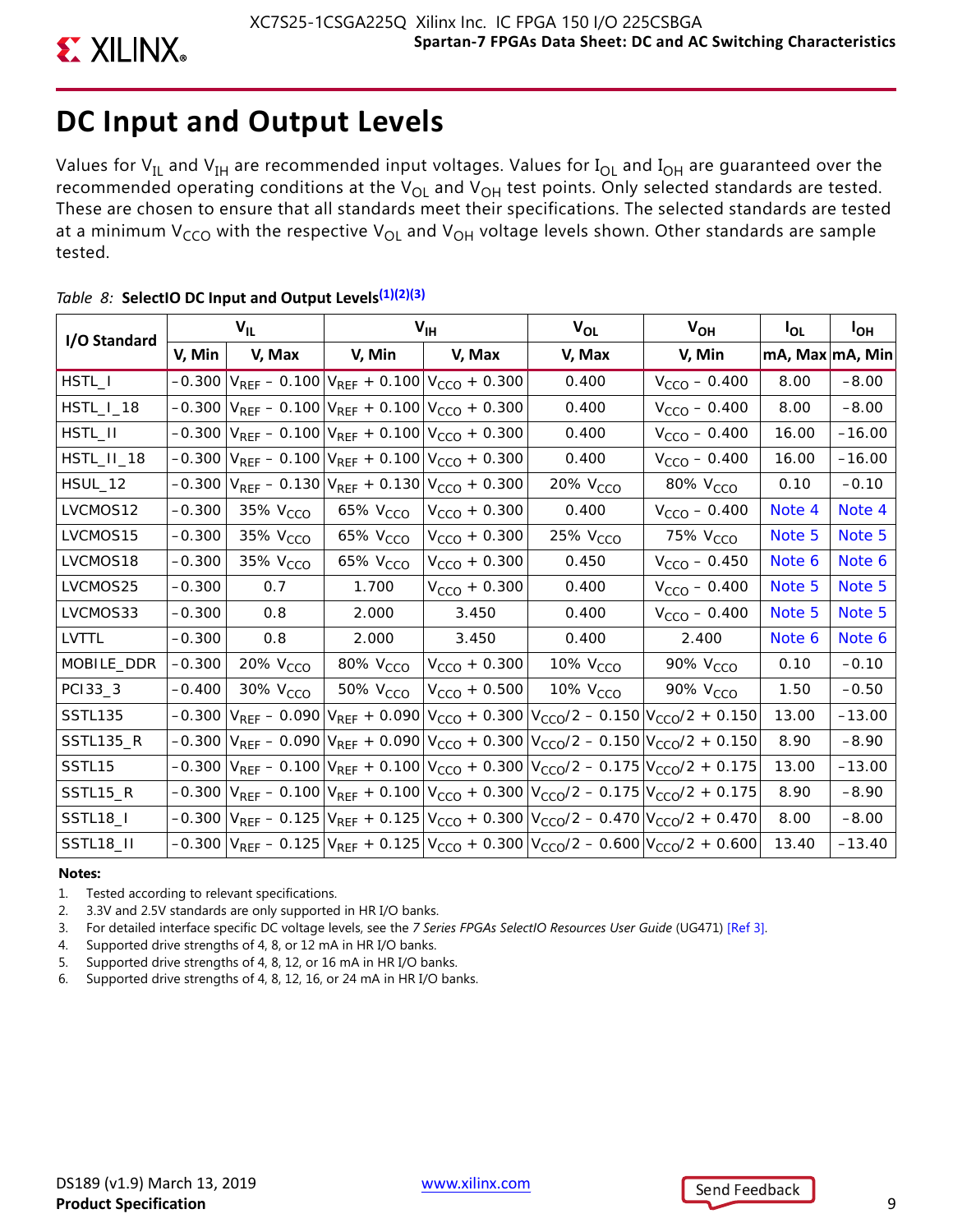

### *Table 9:* **Differential SelectIO DC Input and Output Levels**

|                                                               | V <sub>ICM</sub> <sup>(1)</sup> |             |                                             | $V_{ID}$ <sup>(2)</sup> |           |                  | $V_{OCM}$ <sup>(3)</sup> |                                                                                               |           |           | $V_{OD}^{(4)}$   |                   |  |
|---------------------------------------------------------------|---------------------------------|-------------|---------------------------------------------|-------------------------|-----------|------------------|--------------------------|-----------------------------------------------------------------------------------------------|-----------|-----------|------------------|-------------------|--|
| I/O Standard                                                  | V,<br>Min                       | V,<br>Тур   | V,<br><b>Max</b>                            | V,<br>Min               | V,<br>Тур | V,<br><b>Max</b> | V,<br>Min                | V,<br><b>Typ</b>                                                                              | V,<br>Max | V,<br>Min | V,<br><b>Typ</b> | V,<br>Max         |  |
| BLVDS_25                                                      |                                 |             | 0.300 1.200 1.425 0.100                     |                         |           |                  |                          | 1.250                                                                                         |           |           | Note 5           |                   |  |
| MINI_LVDS_25 0.300 1.200 $V_{\text{CCAUX}}$ 0.200 0.400 0.600 |                                 |             |                                             |                         |           |                  | 1.000                    | 1.200                                                                                         | 1.400     |           |                  | 0.300 0.450 0.600 |  |
| PPDS_25                                                       |                                 |             | $ 0.200 0.900 V_{CCAUX} 0.100 0.250 0.400 $ |                         |           |                  | 0.500                    | 0.950                                                                                         | 1.400     |           |                  | 0.100 0.250 0.400 |  |
| RSDS 25                                                       |                                 | 0.300 0.900 | 1.500 0.100 0.350 0.600                     |                         |           |                  | 1.000                    | 1.200                                                                                         | 1.400     |           |                  | 0.100 0.350 0.600 |  |
| TMDS_33                                                       |                                 | 2.700 2.965 |                                             |                         |           |                  |                          | 3.230 $ 0.150 0.675 1.200 V_{CCO} - 0.405 V_{CCO} - 0.300 V_{CCO} - 0.190 0.400 0.600 0.800 $ |           |           |                  |                   |  |

#### **Notes:**

1.  $V_{ICM}$  is the input common mode voltage.

2.  $V_{\text{ID}}$  is the input differential voltage (Q –  $\overline{Q}$ ).<br>3.  $V_{\text{OCM}}$  is the output common mode voltage

3.  $V_{\text{OCM}}$  is the output common mode voltage.<br>4.  $V_{\text{OD}}$  is the output differential voltage (Q – Q

 $V_{OD}$  is the output differential voltage (Q –  $\overline{Q}$ ).

5.  $V_{OD}$  for BLVDS will vary significantly depending on topology and loading.

### *Table 10:* **Complementary Differential SelectIO DC Input and Output Levels**

| I/O Standard    | V <sub>ICM</sub> <sup>(1)</sup> |        | $V_{ID}^{\left( 2\right) }$ |          | $V_{\Omega}^{(3)}$ | $V_{OH}^{(4)}$       | l <sub>OL</sub>                               | $I_{OH}$ |          |
|-----------------|---------------------------------|--------|-----------------------------|----------|--------------------|----------------------|-----------------------------------------------|----------|----------|
|                 | V, Min                          | V, Typ | V, Max                      | $V,$ Min | V, Max<br>V, Max   |                      | V, Min                                        | mA, Max  | mA, Min  |
| DIFF_HSTL_I     | 0.300                           | 0.750  | 1.125                       | 0.100    |                    | 0.400                | $V_{CCO} - 0.400$                             | 8.00     | $-8.00$  |
| DIFF_HSTL_I_18  | 0.300                           | 0.900  | 1.425                       | 0.100    | -                  | 0.400                | $V_{CCO} - 0.400$                             | 8.00     | $-8.00$  |
| DIFF_HSTL_II    | 0.300                           | 0.750  | 1.125                       | 0.100    | —                  | 0.400                | $V_{CCO} - 0.400$                             | 16.00    | $-16.00$ |
| DIFF_HSTL_II_18 | 0.300                           | 0.900  | 1.425                       | 0.100    |                    | 0.400                | $V_{CCO} - 0.400$                             | 16.00    | $-16.00$ |
| DIFF HSUL 12    | 0.300                           | 0.600  | 0.850                       | 0.100    | —                  | 20% V <sub>CCO</sub> | 80% V <sub>CCO</sub>                          | 0.100    | $-0.100$ |
| DIFF_MOBILE_DDR | 0.300                           | 0.900  | 1.425                       | 0.100    | —                  | 10% V <sub>CCO</sub> | 90% V <sub>CCO</sub>                          | 0.100    | $-0.100$ |
| DIFF SSTL135    | 0.300                           | 0.675  | 1.000                       | 0.100    | —                  |                      | $(V_{CCO}/2) - 0.150   (V_{CCO}/2) + 0.150$   | 13.0     | $-13.0$  |
| DIFF SSTL135 R  | 0.300                           | 0.675  | 1.000                       | 0.100    | —                  |                      | $(V_{CCO}/2) - 0.150   (V_{CCO}/2) + 0.150$   | 8.9      | $-8.9$   |
| DIFF SSTL15     | 0.300                           | 0.750  | 1.125                       | 0.100    | -                  |                      | $(V_{CCO}/2) - 0.175   (V_{CCO}/2) + 0.175$   | 13.0     | $-13.0$  |
| DIFF SSTL15 R   | 0.300                           | 0.750  | 1.125                       | 0.100    | —                  |                      | $(V_{CCO}/2) - 0.175   (V_{CCO}/2) + 0.175$   | 8.9      | $-8.9$   |
| DIFF_SSTL18_I   | 0.300                           | 0.900  | 1.425                       | 0.100    | —                  |                      | $(V_{CCO}/2) - 0.470   (V_{CCO}/2) + 0.470  $ | 8.00     | $-8.00$  |
| DIFF SSTL18 II  | 0.300                           | 0.900  | 1.425                       | 0.100    | —                  |                      | $(V_{CCO}/2) - 0.600   (V_{CCO}/2) + 0.600$   | 13.4     | $-13.4$  |

#### **Notes:**

1.  $V_{ICM}$  is the input common mode voltage.

2.  $V_{\text{ID}}$  is the input differential voltage (Q –  $\overline{Q}$ ).

3.  $V_{OL}$  is the single-ended low-output voltage.

4.  $V_{OH}$  is the single-ended high-output voltage.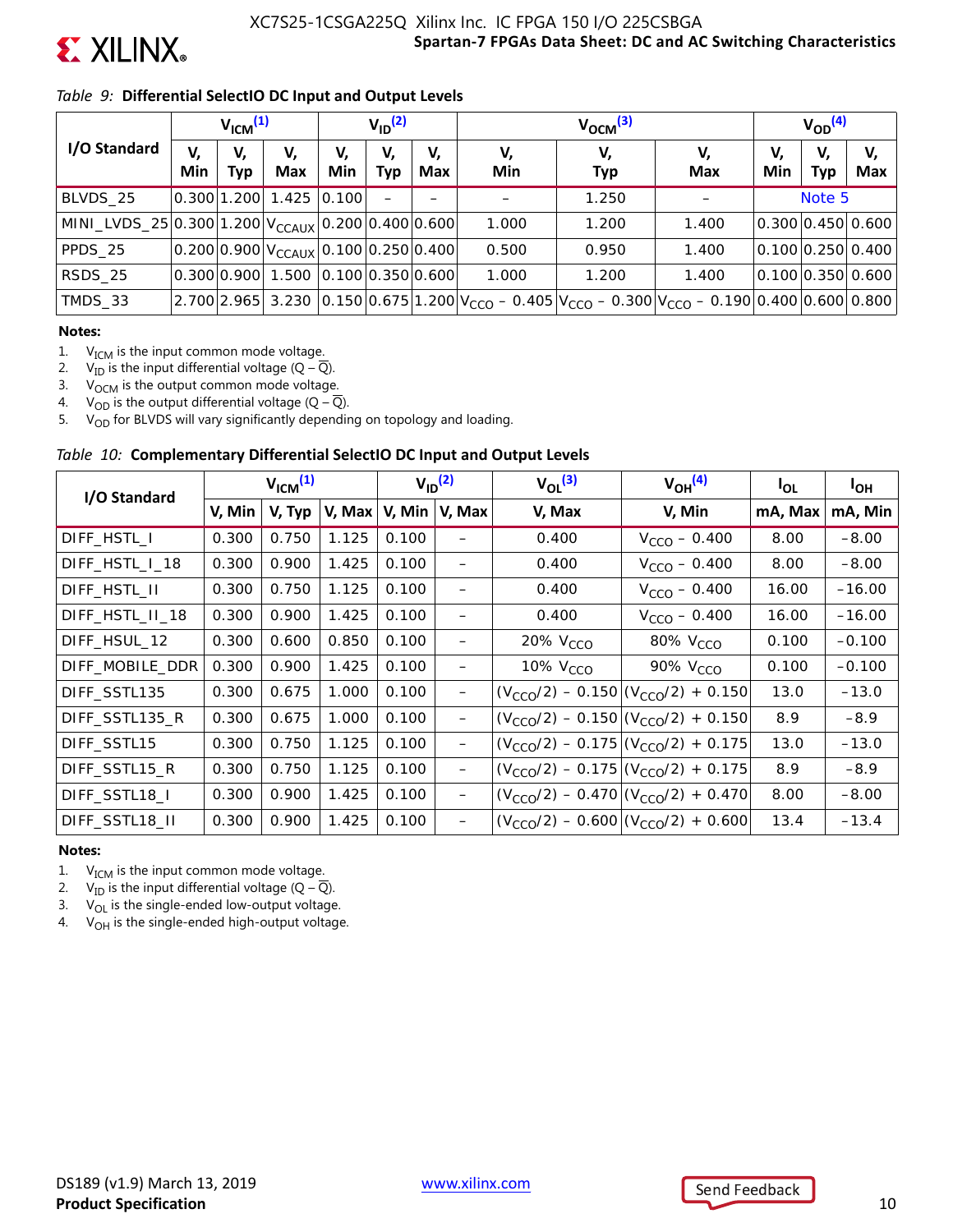

# **LVDS DC Specifications (LVDS\_25)**

### *Table 11:* **LVDS\_25 DC Specifications(1)**

| Symbol           | <b>DC Parameter</b>                                                                                               | <b>Conditions</b>                                                          | Min   | <b>Typ</b> | Max   | <b>Units</b> |
|------------------|-------------------------------------------------------------------------------------------------------------------|----------------------------------------------------------------------------|-------|------------|-------|--------------|
| V <sub>CCO</sub> | Supply voltage.                                                                                                   | 2.375                                                                      | 2.500 | 2.625      | V     |              |
| $V_{OH}$         |                                                                                                                   | Output High voltage for Q and Q. $R_T = 100\Omega$ across Q and Q signals. |       |            | 1.675 | V            |
| $V_{OL}$         |                                                                                                                   | Output Low voltage for Q and Q. $R_T = 100\Omega$ across Q and Q signals.  | 0.700 |            |       | v            |
| VODIFF           | Differential output voltage:<br>$(Q - \overline{Q})$ , $Q = High$<br>$(\overline{Q} - Q)$ , $\overline{Q} =$ High | $R_T = 100\Omega$ across Q and Q signals.                                  | 247   | 350        | 600   | mV           |
| V <sub>OCM</sub> | Output common-mode voltage.                                                                                       | $R_T$ = 100 $\Omega$ across Q and Q signals.                               | 1.000 | 1.250      | 1.425 | $\vee$       |
| $V_{IDIFF}$      | Differential input voltage:<br>$(Q - \overline{Q})$ , $Q = High$<br>$(\overline{Q} - Q)$ , $\overline{Q}$ = High  | 100                                                                        | 350   | 600        | mV    |              |
| V <sub>ICM</sub> | Input common-mode voltage.                                                                                        |                                                                            | 0.300 | 1.200      | 1.500 | v            |

#### **Notes:**

1. Differential inputs for LVDS\_25 can be placed in banks with V<sub>CCO</sub> levels that are different from the required level for outputs. Consult the 7 Series FPGAs SelectIO Resources User Guide (UG471) [Ref 3] for more inform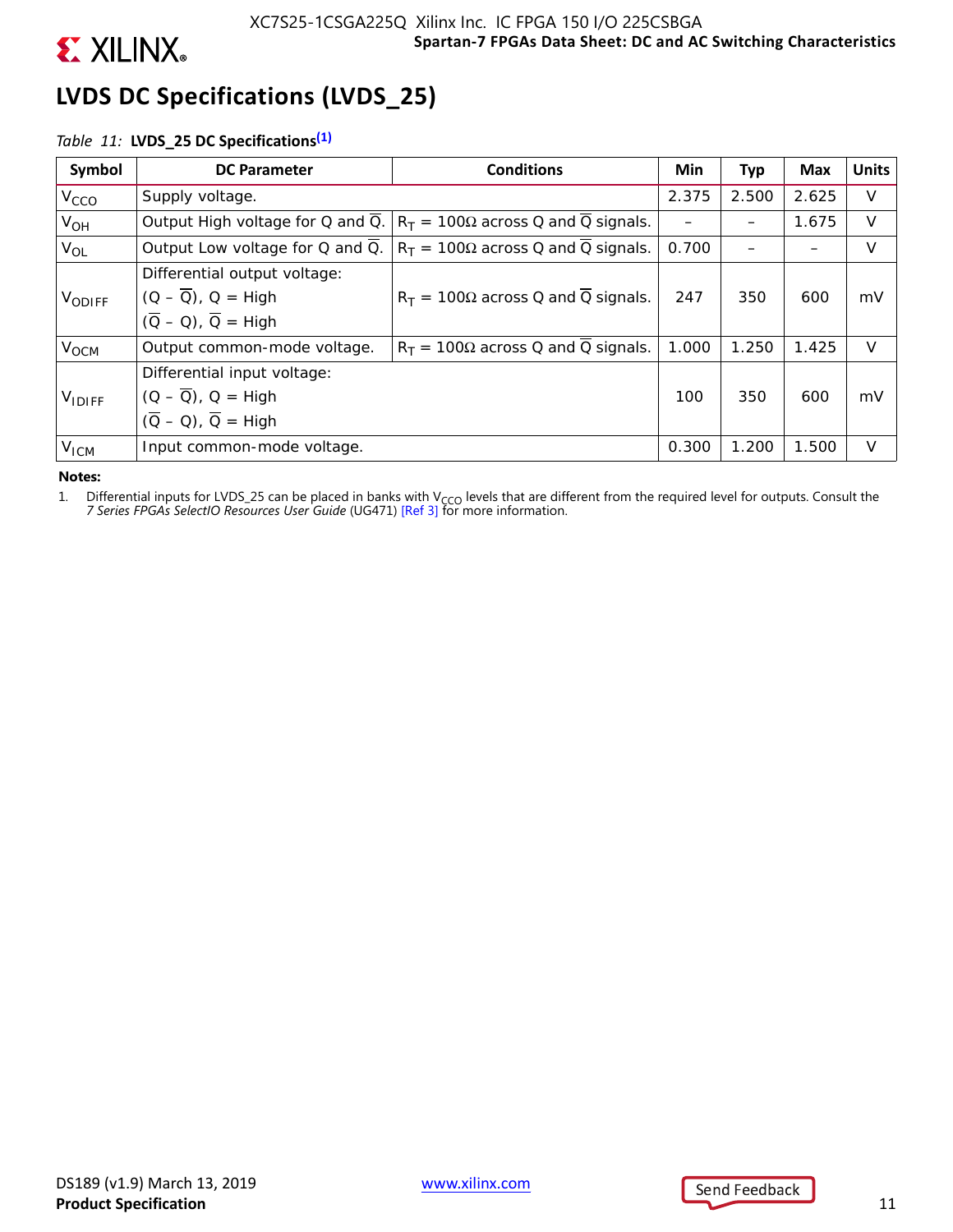

# **AC Switching Characteristics**

All values represented in this data sheet are based on the speed specifications from the Vivado® Design Suite as outlined in Table 12.

*Table 12:* **Speed Specification Version By Device**

| 2018.2.1 | <b>Device</b>                                  |
|----------|------------------------------------------------|
| 1.23     | XC7S6, XC7S15, XC7S25, XC7S50, XC7S75, XC7S100 |
| 1.16     | XA7S6, XA7S15, XA7S25, XA7S50, XA7S75, XA7S100 |

Switching characteristics are specified on a per-speed-grade basis and can be designated as Advance, Preliminary, or Production. Each designation is defined as follows.

### **Advance Product Specification**

These specifications are based on simulations only and are typically available soon after device design specifications are frozen. Although speed grades with this designation are considered relatively stable and conservative, some under-reporting might still occur.

### **Preliminary Product Specification**

These specifications are based on complete ES (engineering sample) silicon characterization. Devices and speed grades with this designation are intended to give a better indication of the expected performance of production silicon. The probability of under-reporting delays is greatly reduced as compared to Advance data.

### **Production Product Specification**

These specifications are released once enough production silicon of a particular device family member has been characterized to provide full correlation between specifications and devices over numerous production lots. There is no under-reporting of delays, and customers receive formal notification of any subsequent changes. Typically, the slowest speed grades transition to Production before faster speed grades.

### **Testing of AC Switching Characteristics**

Internal timing parameters are derived from measuring internal test patterns. All AC switching characteristics are representative of worst-case supply voltage and junction temperature conditions.

For more specific, more precise, and worst-case guaranteed data, use the values reported by the static timing analyzer and back-annotate to the simulation net list. Unless otherwise noted, values apply to all Spartan-7 FPGAs.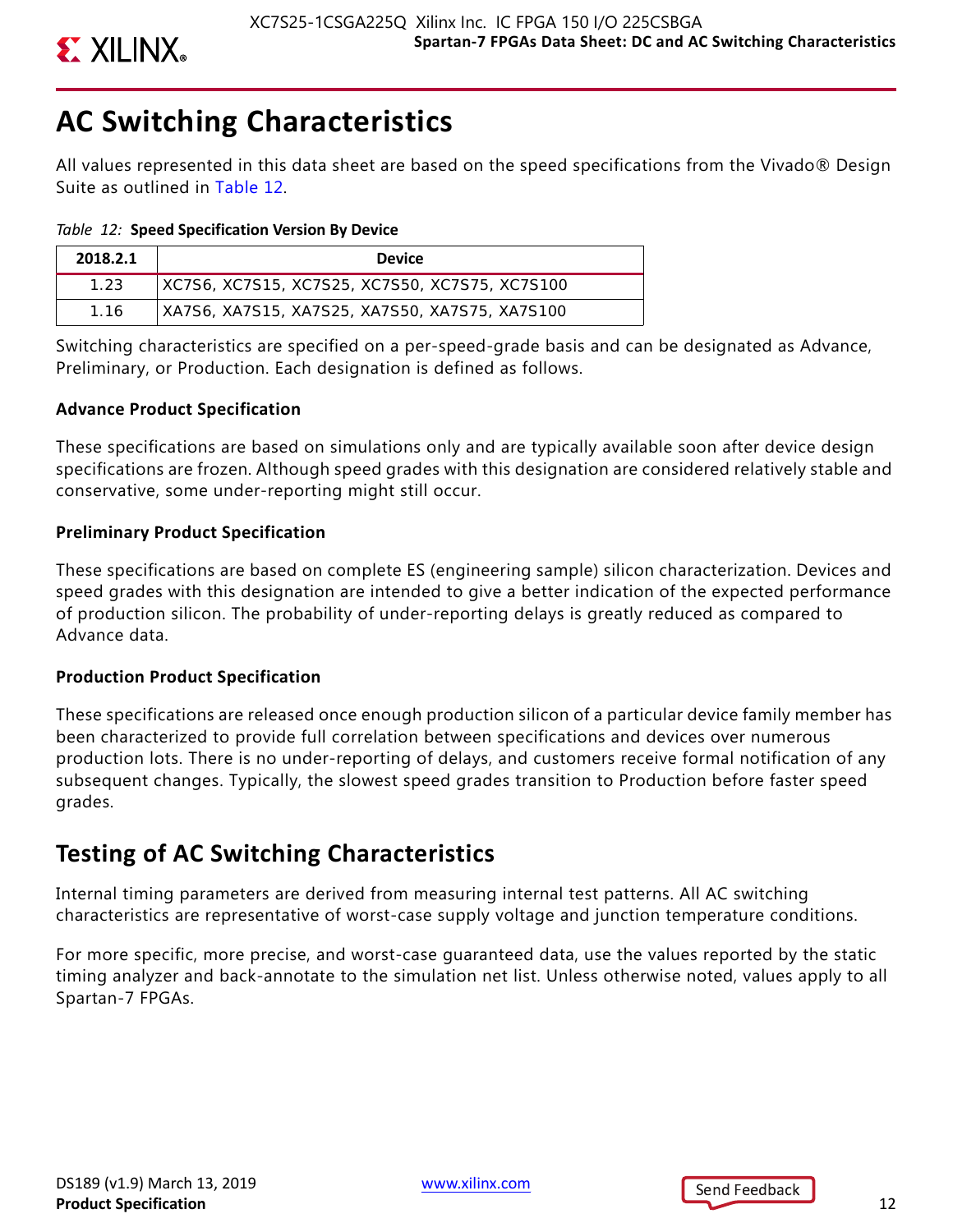

### **Speed Grade Designations**

Since individual family members are produced at different times, the migration from one category to another depends completely on the status of the fabrication process for each device. Table 13 correlates the current status of each Spartan-7 device on a per speed grade basis.

| <b>Device</b> |         | Speed Grade, Temperature Range, and V <sub>CCINT</sub> Operating Voltage |                                                                                                      |  |  |  |  |  |  |  |  |
|---------------|---------|--------------------------------------------------------------------------|------------------------------------------------------------------------------------------------------|--|--|--|--|--|--|--|--|
|               | Advance | Preliminary                                                              | Production                                                                                           |  |  |  |  |  |  |  |  |
| XC7S6         |         |                                                                          | $-2C(1.0V), -2I(1.0V), -1C(1.0V),$<br>-11 (1.0V), -1Q (1.0V), and -1LI (0.95V) <sup>(1)</sup>        |  |  |  |  |  |  |  |  |
| <b>XC7S15</b> |         |                                                                          | $-2C(1.0V)$ , $-2I(1.0V)$ , $-1C(1.0V)$ ,<br>-11 (1.0V), -1Q (1.0V), and -1LI (0.95V) <sup>(1)</sup> |  |  |  |  |  |  |  |  |
| <b>XC7S25</b> |         |                                                                          | $-2C(1.0V)$ , $-2I(1.0V)$ , $-1C(1.0V)$ ,<br>-11 (1.0V), -1Q (1.0V), and -1LI (0.95V) <sup>(1)</sup> |  |  |  |  |  |  |  |  |
| <b>XC7S50</b> |         |                                                                          | $-2C(1.0V)$ , $-2I(1.0V)$ , $-1C(1.0V)$ ,<br>-11 (1.0V), -1Q (1.0V), and -1LI (0.95V) <sup>(1)</sup> |  |  |  |  |  |  |  |  |
| <b>XC7S75</b> |         |                                                                          | $-2C(1.0V)$ , $-2I(1.0V)$ , $-1C(1.0V)$ ,<br>-11 (1.0V), -1Q (1.0V), and -1LI (0.95V) <sup>(1)</sup> |  |  |  |  |  |  |  |  |
| XC7S100       |         |                                                                          | $-2C(1.0V), -2I(1.0V), -1C(1.0V),$<br>$-11$ (1.0V), $-10$ (1.0V), and $-1LI$ (0.95V) <sup>(1)</sup>  |  |  |  |  |  |  |  |  |
| XA7S6         |         |                                                                          | $-21$ (1.0V), $-11$ (1.0V), $-10$ (1.0V)                                                             |  |  |  |  |  |  |  |  |
| <b>XA7S15</b> |         |                                                                          | $-21$ (1.0V), $-11$ (1.0V), $-10$ (1.0V)                                                             |  |  |  |  |  |  |  |  |
| <b>XA7S25</b> |         |                                                                          | $-21(1.0V), -11(1.0V), -10(1.0V)$                                                                    |  |  |  |  |  |  |  |  |
| <b>XA7S50</b> |         |                                                                          | $-21(1.0V), -11(1.0V), -10(1.0V)$                                                                    |  |  |  |  |  |  |  |  |
| <b>XA7S75</b> |         |                                                                          | $-21$ (1.0V), $-11$ (1.0V), $-10$ (1.0V)                                                             |  |  |  |  |  |  |  |  |
| XA7S100       |         |                                                                          | $-21(1.0V)$ , $-11(1.0V)$ , $-10(1.0V)$                                                              |  |  |  |  |  |  |  |  |

|  |  |  | Table 13: Spartan-7 Device Speed Grade Designations |  |  |
|--|--|--|-----------------------------------------------------|--|--|
|--|--|--|-----------------------------------------------------|--|--|

### **Notes:**

1. The lowest power -1LI devices, where  $V_{CCHIT} = 0.95V$ , are listed in the Vivado Design Suite as -1IL.

### **Production Silicon and Software Status**

In some cases, a particular family member (and speed grade) is released to production before a speed specification is released with the correct label (Advance, Preliminary, Production). Any labeling discrepancies are corrected in subsequent speed specification releases.

Table 14 lists the production released Spartan-7 device, speed grade, and the minimum corresponding supported speed specification version and software revisions. The software and speed specifications listed are the minimum releases required for production. All subsequent releases of software and speed specifications are valid.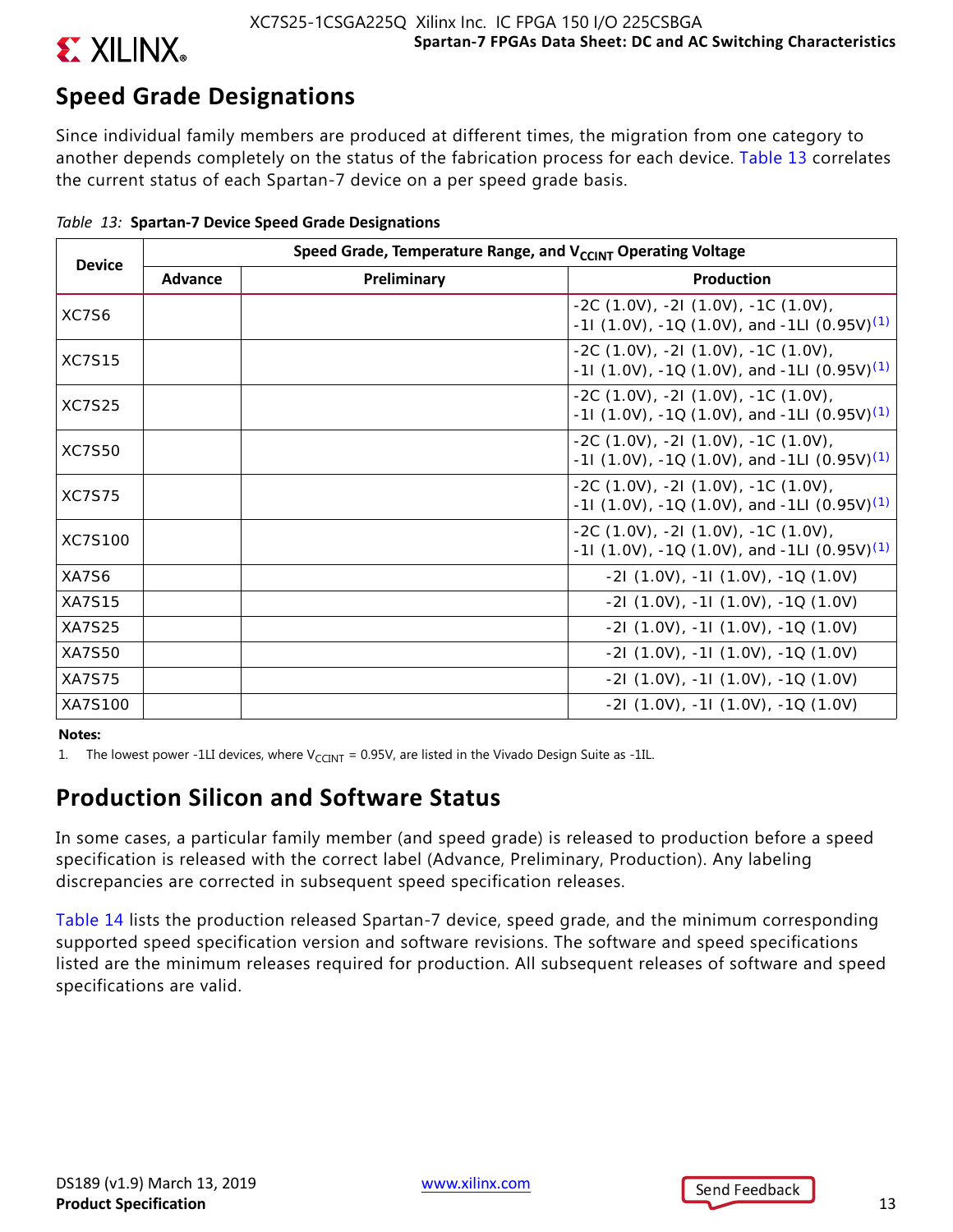

|                | V <sub>CCINT</sub> Operating Voltage, Speed Grade, and Temperature Range |                                                                                           |                             |       |                                |                              |  |  |  |  |
|----------------|--------------------------------------------------------------------------|-------------------------------------------------------------------------------------------|-----------------------------|-------|--------------------------------|------------------------------|--|--|--|--|
| <b>Device</b>  |                                                                          | 0.95V                                                                                     |                             |       |                                |                              |  |  |  |  |
|                | $-2C$                                                                    | $-21$                                                                                     | $-1C$                       | $-11$ | $-1Q$                          | $-1LI$                       |  |  |  |  |
| XC7S6          |                                                                          |                                                                                           | Vivado tools 2018.2 v1.22   |       | Vivado tools<br>2018.2.1 v1.23 | Vivado tools<br>2018.2 v1.22 |  |  |  |  |
| <b>XC7S15</b>  |                                                                          |                                                                                           | Vivado tools 2018.2 v1.22   |       | Vivado tools<br>2018.2.1 v1.23 | Vivado tools<br>2018.2 v1.22 |  |  |  |  |
| <b>XC7S25</b>  |                                                                          | Vivado tools<br>Vivado tools<br>Vivado tools 2017.4 v1.20<br>2018.1 v1.21<br>2017.4 v1.20 |                             |       |                                |                              |  |  |  |  |
| <b>XC7S50</b>  |                                                                          | Vivado tools<br>Vivado tools 2017.2 v1.17<br>2017.3 v1.19                                 |                             |       |                                |                              |  |  |  |  |
| <b>XC7S75</b>  |                                                                          | Vivado tools<br>Vivado tools 2018.1 v1.21<br>2018.2.1 v1.23                               |                             |       |                                |                              |  |  |  |  |
| <b>XC7S100</b> |                                                                          | Vivado tools 2018.1 v1.21                                                                 |                             |       | Vivado tools<br>2018.2.1 v1.23 | Vivado tools<br>2018.1 v1.21 |  |  |  |  |
| XA7S6          | N/A                                                                      | Vivado tools<br>2018.2.1 v1.16                                                            | N/A                         |       | Vivado tools 2018.2.1 v1.16    |                              |  |  |  |  |
| <b>XA7S15</b>  | N/A                                                                      | Vivado tools<br>2018.2.1 v1.16                                                            | N/A                         |       | Vivado tools 2018.2.1 v1.16    | N/A                          |  |  |  |  |
| <b>XA7S25</b>  | N/A                                                                      | Vivado tools<br>2018.1 v1.15                                                              | N/A                         |       | Vivado tools 2018.1 v1.15      | N/A                          |  |  |  |  |
| <b>XA7S50</b>  | N/A                                                                      | Vivado tools<br>2017.3 v1.12                                                              | Vivado tools 2017.3 v1.12   | N/A   |                                |                              |  |  |  |  |
| <b>XA7S75</b>  | Vivado tools<br>N/A<br>N/A<br>2018.2.1 v1.16                             |                                                                                           |                             |       | Vivado tools 2018.2.1 v1.16    | N/A                          |  |  |  |  |
| XA7S100        | N/A                                                                      | Vivado tools<br>2018.2.1 v1.16                                                            | Vivado tools 2018.2.1 v1.16 | N/A   |                                |                              |  |  |  |  |

### *Table 14:* **Spartan-7 Device Production Software and Speed Specification Release**

# **Performance Characteristics**

This section provides the performance characteristics of some common functions and designs implemented in Spartan-7 FPGAs. These values are subject to the same guidelines as the AC Switching Characteristics, page 12.

|  |  | Table 15: Networking Applications Interface Performances |
|--|--|----------------------------------------------------------|
|--|--|----------------------------------------------------------|

|                                                             | V <sub>CCINT</sub> Operating Voltage, Speed<br><b>Grade, and Temperature Range</b> |               |        |              |
|-------------------------------------------------------------|------------------------------------------------------------------------------------|---------------|--------|--------------|
| <b>Description</b>                                          |                                                                                    | 1.0V          | 0.95V  | <b>Units</b> |
|                                                             | $-2C/-2I$                                                                          | $-1C/-11/-1Q$ | $-1LI$ |              |
| SDR LVDS transmitter (using OSERDES; DATA_WIDTH = $4$ to 8) | 680                                                                                | 600           | 600    | Mb/s         |
| DDR LVDS transmitter (using OSERDES; DATA_WIDTH = 4 to 14)  | 1250                                                                               | 950           | 950    | Mb/s         |
| SDR LVDS receiver <sup>(1)</sup>                            | 680                                                                                | 600           | 600    | Mb/s         |

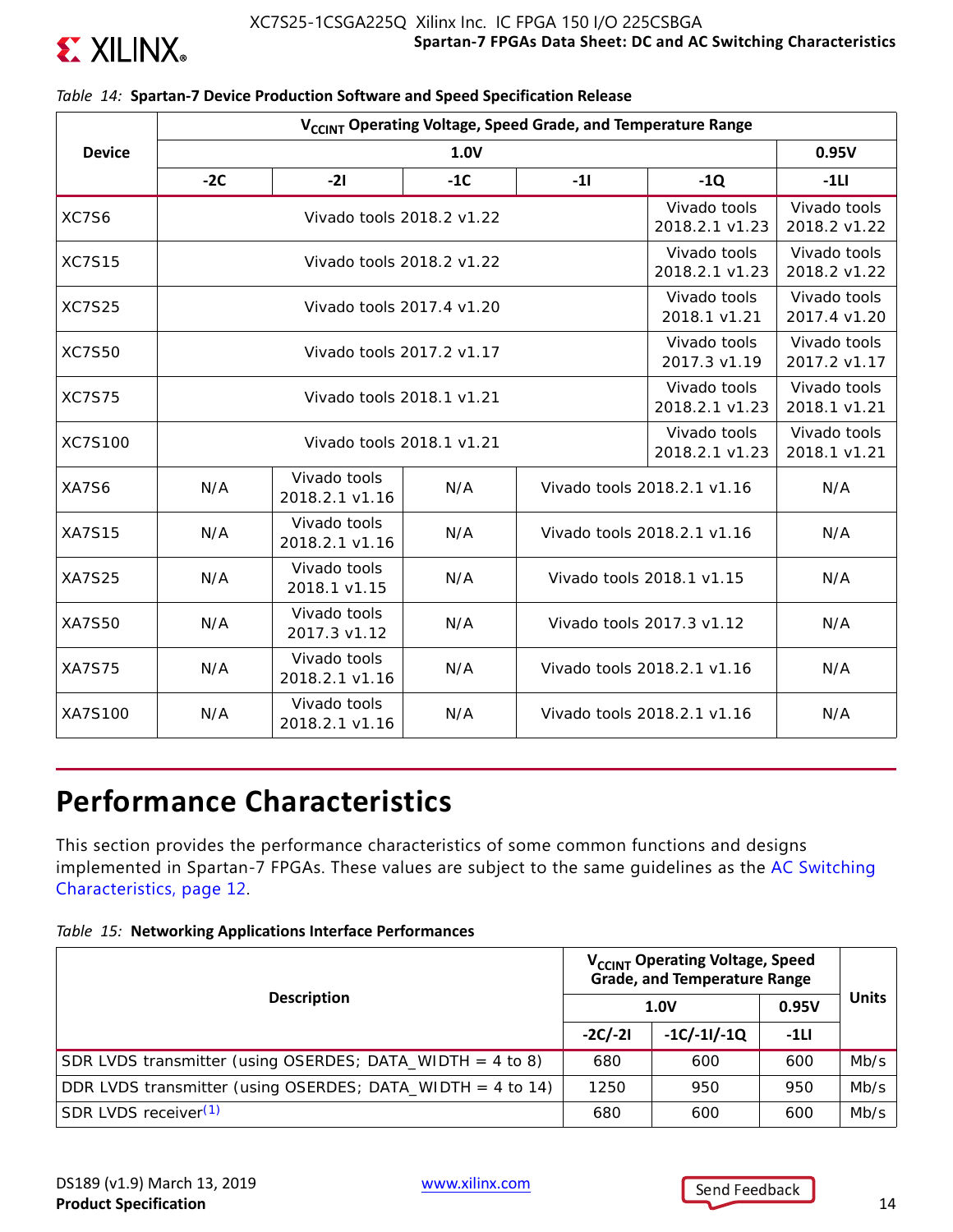### *Table 15:* **Networking Applications Interface Performances** *(Cont'd)*

|                                  | V <sub>CCINT</sub> Operating Voltage, Speed<br><b>Grade, and Temperature Range</b> |               |       |              |
|----------------------------------|------------------------------------------------------------------------------------|---------------|-------|--------------|
| <b>Description</b>               |                                                                                    | 1.0V          | 0.95V | <b>Units</b> |
|                                  | $-2C/-2I$                                                                          | $-1C/-11/-1Q$ | -1LI  |              |
| DDR LVDS receiver <sup>(1)</sup> | 950<br>1250<br>950                                                                 |               |       | Mb/s         |

**Notes:** 

 $\sum$  XII INX

1. LVDS receivers are typically bounded with certain applications where specific dynamic phase-alignment (DPA) algorithms dominate deterministic performance.

### *Table 16:* **Maximum Physical Interface (PHY) Rate for Memory Interface IP available with the Memory Interface Generator(1)**

|                               | V <sub>CCINT</sub> Operating Voltage, Speed Grade,<br>and Temperature Range |               |        |              |
|-------------------------------|-----------------------------------------------------------------------------|---------------|--------|--------------|
| <b>Memory Standard</b>        |                                                                             | <b>1.0V</b>   | 0.95V  | <b>Units</b> |
|                               | $-2C/-2I$                                                                   | $-1C/-11/-1Q$ | $-1LI$ |              |
| <b>4:1 Memory Controllers</b> |                                                                             |               |        |              |
| DDR <sub>3</sub>              | 800(2)                                                                      | 667           | 667    | Mb/s         |
| DDR3L                         | $800^{(2)}$                                                                 | 667           | 667    | Mb/s         |
| DDR <sub>2</sub>              | 800(2)                                                                      | 667           | 667    | Mb/s         |
| 2:1 Memory Controllers        |                                                                             |               |        |              |
| DDR <sub>3</sub>              | 800(2)                                                                      | 667           | 667    | Mb/s         |
| DDR3L                         | $800^{(2)}$                                                                 | 667           | 667    | Mb/s         |
| DDR <sub>2</sub>              | $800^{(2)}$                                                                 | 667           | 667    | Mb/s         |
| LPDDR2                        | 667                                                                         | 533           | 533    | Mb/s         |

### **Notes:**

1. V<sub>REF</sub> tracking is required. For more information, see the *Zynq-7000 SoC and 7 Series Devices Memory Interface Solutions User Guide* (UG586) [Ref 7].

2. The maximum PHY rate is 667 Mb/s in the FTGB196 package.

### **IOB Pad Input/Output/3-State**

Table 17 summarizes the values of standard-specific data input delay adjustments, output delays terminating at pads (based on standard) and 3-state delays.

- $\bullet$  T<sub>IOPI</sub> is described as the delay from IOB pad through the input buffer to the I-pin of an IOB pad. The delay varies depending on the capability of the SelectIO input buffer.
- T<sub>IOOP</sub> is described as the delay from the O pin to the IOB pad through the output buffer of an IOB pad. The delay varies depending on the capability of the SelectIO output buffer.
- $T_{\text{IOTP}}$  is described as the delay from the T pin to the IOB pad through the output buffer of an IOB pad, when 3-state is disabled. The delay varies depending on the SelectIO capability of the output buffer. In HR I/O banks, the IN\_TERM termination turn-on time is always faster than  $T_{\text{IOTP}}$  when the INTERMDISABLE pin is used.

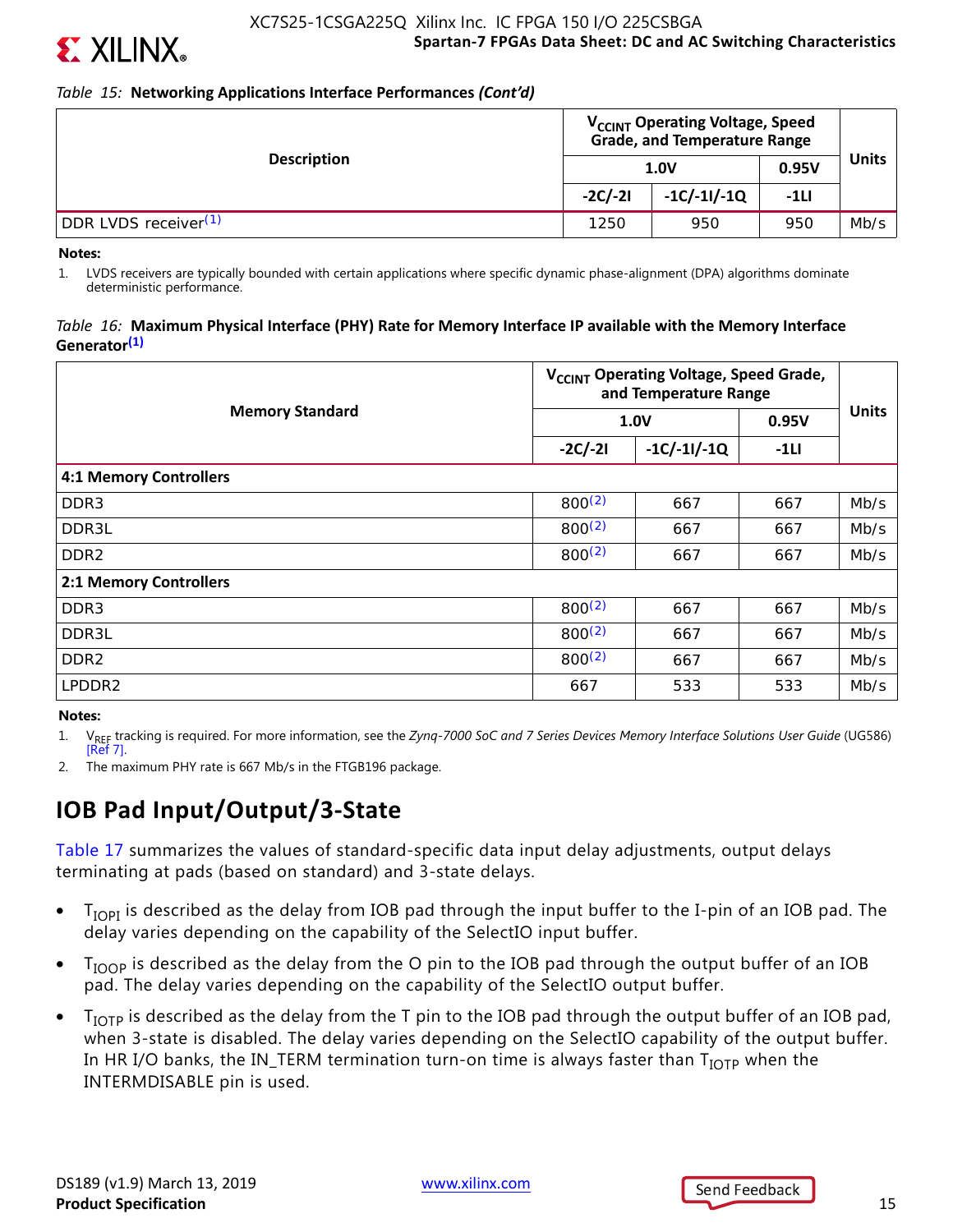### *Table 17:* **IOB High Range (HR) Switching Characteristics**

|                          | <b>TIOPI</b> |      |                                                      | T <sub>IOOP</sub> |      |       | $T_{\text{IOTP}}$ |      |       |              |
|--------------------------|--------------|------|------------------------------------------------------|-------------------|------|-------|-------------------|------|-------|--------------|
|                          |              |      | V <sub>CCINT</sub> Operating Voltage and Speed Grade |                   |      |       |                   |      |       |              |
| I/O Standard             |              | 1.0V | 0.95V                                                |                   | 1.0V | 0.95V |                   | 1.0V | 0.95V | <b>Units</b> |
|                          | $-2$         | $-1$ | $-1L$                                                | $-2$              | $-1$ | $-1L$ | $-2$              | $-1$ | $-1L$ |              |
| LVTTL_S4                 | 1.34         | 1.41 | 1.41                                                 | 3.93              | 4.18 | 4.18  | 3.96              | 4.20 | 4.20  | ns           |
| LVTTL_S8                 | 1.34         | 1.41 | 1.41                                                 | 3.66              | 3.92 | 3.92  | 3.69              | 3.93 | 3.93  | ns           |
| LVTTL_S12                | 1.34         | 1.41 | 1.41                                                 | 3.65              | 3.90 | 3.90  | 3.68              | 3.91 | 3.91  | ns           |
| LVTTL_S16                | 1.34         | 1.41 | 1.41                                                 | 3.19              | 3.45 | 3.45  | 3.22              | 3.46 | 3.46  | ns           |
| LVTTL_S24                | 1.34         | 1.41 | 1.41                                                 | 3.41              | 3.67 | 3.67  | 3.44              | 3.68 | 3.68  | ns           |
| LVTTL_F4                 | 1.34         | 1.41 | 1.41                                                 | 3.38              | 3.64 | 3.64  | 3.41              | 3.65 | 3.65  | ns           |
| LVTTL_F8                 | 1.34         | 1.41 | 1.41                                                 | 2.87              | 3.12 | 3.12  | 2.90              | 3.13 | 3.13  | ns           |
| LVTTL_F12                | 1.34         | 1.41 | 1.41                                                 | 2.85              | 3.10 | 3.10  | 2.88              | 3.12 | 3.12  | ns           |
| LVTTL_F16                | 1.34         | 1.41 | 1.41                                                 | 2.68              | 2.93 | 2.93  | 2.71              | 2.95 | 2.95  | ns           |
| LVTTL_F24                | 1.34         | 1.41 | 1.41                                                 | 2.65              | 2.90 | 2.90  | 2.68              | 2.91 | 2.91  | ns           |
| <b>LVDS_25</b>           | 0.81         | 0.88 | 0.88                                                 | 1.41              | 1.67 | 1.67  | 1.44              | 1.68 | 1.68  | ns           |
| MINI_LVDS_25             | 0.81         | 0.88 | 0.88                                                 | 1.40              | 1.65 | 1.65  | 1.43              | 1.66 | 1.66  | ns           |
| BLVDS_25                 | 0.81         | 0.88 | 0.88                                                 | 1.96              | 2.21 | 2.21  | 1.99              | 2.23 | 2.23  | ns           |
| RSDS_25 (point to point) | 0.81         | 0.88 | 0.88                                                 | 1.40              | 1.65 | 1.65  | 1.43              | 1.66 | 1.66  | ns           |
| PPDS_25                  | 0.81         | 0.88 | 0.88                                                 | 1.41              | 1.67 | 1.67  | 1.44              | 1.68 | 1.68  | ns           |
| TMDS_33                  | 0.81         | 0.88 | 0.88                                                 | 1.54              | 1.79 | 1.79  | 1.57              | 1.80 | 1.80  | ns           |
| PC133_3                  | 1.32         | 1.39 | 1.39                                                 | 3.22              | 3.48 | 3.48  | 3.25              | 3.49 | 3.49  | ns           |
| <b>HSUL_12_S</b>         | 0.75         | 0.82 | 0.82                                                 | 1.93              | 2.18 | 2.18  | 1.96              | 2.20 | 2.20  | ns           |
| HSUL_12_F                | 0.75         | 0.82 | 0.82                                                 | 1.41              | 1.67 | 1.67  | 1.44              | 1.68 | 1.68  | ns           |
| DIFF_HSUL_12_S           | 0.76         | 0.83 | 0.83                                                 | 1.93              | 2.18 | 2.18  | 1.96              | 2.20 | 2.20  | ns           |
| DIFF_HSUL_12_F           | 0.76         | 0.83 | 0.83                                                 | 1.41              | 1.67 | 1.67  | 1.44              | 1.68 | 1.68  | ns           |
| MOBILE_DDR_S             | 0.84         | 0.91 | 0.91                                                 | 1.80              | 2.06 | 2.06  | 1.83              | 2.07 | 2.07  | ns           |
| MOBILE_DDR_F             | 0.84         | 0.91 | 0.91                                                 | 1.51              | 1.76 | 1.76  | 1.54              | 1.77 | 1.77  | ns           |
| DIFF_MOBILE_DDR_S        | 0.78         | 0.85 | 0.85                                                 | 1.82              | 2.07 | 2.07  | 1.85              | 2.09 | 2.09  | ns           |
| DIFF_MOBILE_DDR_F        | 0.78         | 0.85 | 0.85                                                 | 1.57              | 1.82 | 1.82  | 1.60              | 1.84 | 1.84  | ns           |
| HSTL_I_S                 | 0.75         | 0.82 | 0.82                                                 | 1.74              | 1.99 | 1.99  | 1.77              | 2.01 | 2.01  | ns           |
| HSTL_II_S                | 0.73         | 0.80 | 0.80                                                 | 1.54              | 1.79 | 1.79  | 1.57              | 1.80 | 1.80  | ns           |
| $HSTL_l_128_S$           | 0.75         | 0.82 | 0.82                                                 | 1.41              | 1.67 | 1.67  | 1.44              | 1.68 | 1.68  | ns           |
| HSTL_II_18_S             | 0.75         | 0.81 | 0.81                                                 | 1.54              | 1.79 | 1.79  | 1.57              | 1.80 | 1.80  | ns           |
| DIFF_HSTL_I_S            | 0.76         | 0.83 | 0.83                                                 | 1.71              | 1.96 | 1.96  | 1.74              | 1.98 | 1.98  | ns           |
| DIFF_HSTL_II_S           | 0.76         | 0.83 | 0.83                                                 | 1.63              | 1.88 | 1.88  | 1.66              | 1.90 | 1.90  | ns           |
| DIFF_HSTL_I_18_S         | 0.79         | 0.86 | 0.86                                                 | 1.51              | 1.76 | 1.76  | 1.54              | 1.77 | 1.77  | ns           |
| DIFF_HSTL_II_18_S        | 0.78         | 0.85 | 0.85                                                 | 1.58              | 1.84 | 1.84  | 1.61              | 1.85 | 1.85  | ns           |
| HSTL_I_F                 | 0.75         | 0.82 | 0.82                                                 | 1.22              | 1.48 | 1.48  | 1.25              | 1.49 | 1.49  | ns           |
| HSTL_II_F                | 0.73         | 0.80 | 0.80                                                 | 1.24              | 1.49 | 1.49  | 1.27              | 1.51 | 1.51  | ns           |
| HSTL_I_18_F              | 0.75         | 0.82 | 0.82                                                 | 1.26              | 1.51 | 1.51  | 1.29              | 1.52 | 1.52  | ns           |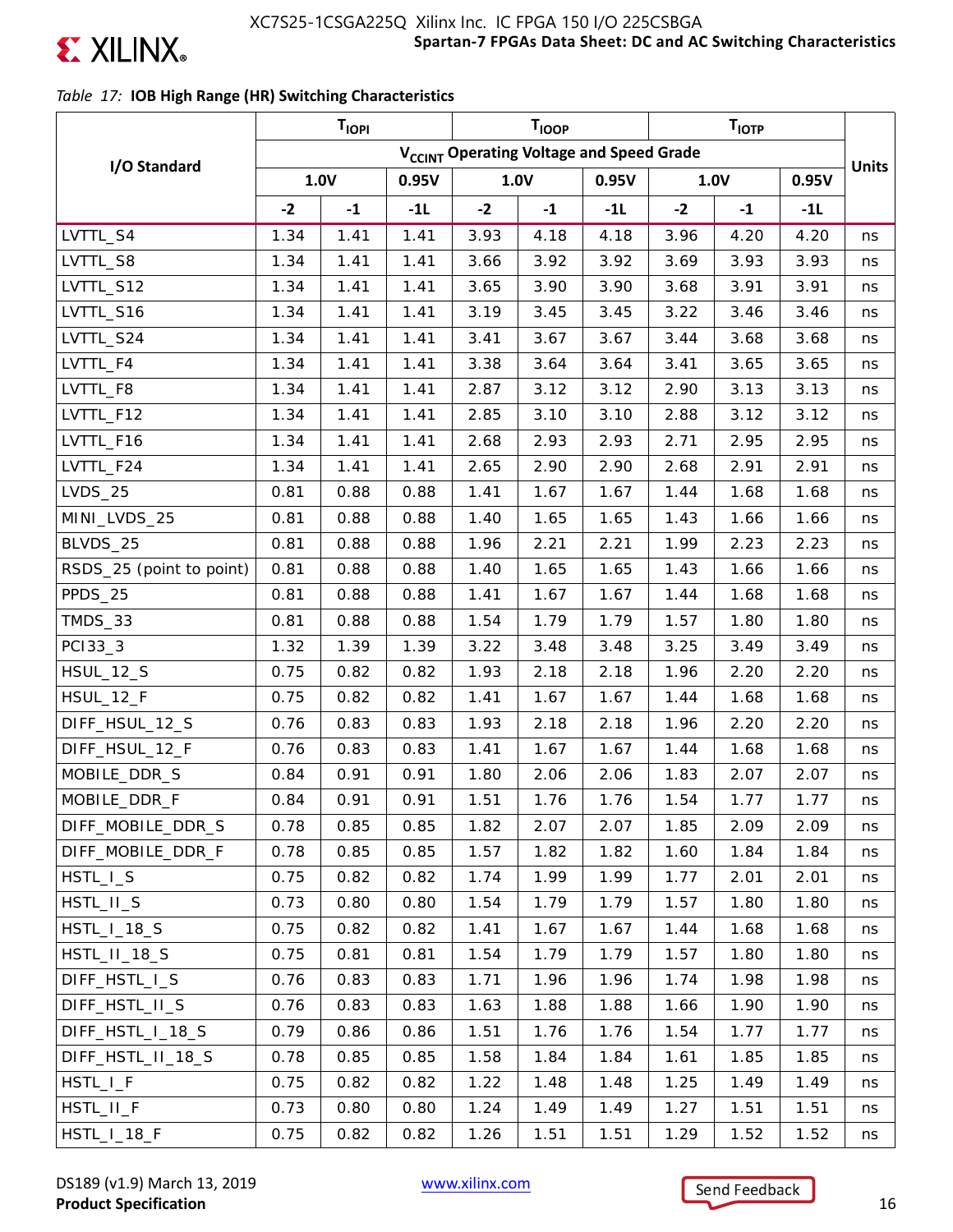

### *Table 17:* **IOB High Range (HR) Switching Characteristics** *(Cont'd)*

|                   |      | T <sub>IOPI</sub> |       | <b>T<sub>IOOP</sub></b>                              |      |       | T <sub>IOTP</sub> |      |       |              |
|-------------------|------|-------------------|-------|------------------------------------------------------|------|-------|-------------------|------|-------|--------------|
|                   |      |                   |       | V <sub>CCINT</sub> Operating Voltage and Speed Grade |      |       |                   |      |       |              |
| I/O Standard      |      | 1.0V              | 0.95V |                                                      | 1.0V | 0.95V | 1.0V              |      | 0.95V | <b>Units</b> |
|                   | $-2$ | $-1$              | $-1L$ | $-2$                                                 | $-1$ | $-11$ | $-2$              | $-1$ | $-1L$ |              |
| HSTL_II_18_F      | 0.75 | 0.81              | 0.81  | 1.24                                                 | 1.49 | 1.49  | 1.27              | 1.51 | 1.51  | ns           |
| DIFF_HSTL_I_F     | 0.76 | 0.83              | 0.83  | 1.30                                                 | 1.56 | 1.56  | 1.33              | 1.57 | 1.57  | ns           |
| DIFF_HSTL_II_F    | 0.76 | 0.83              | 0.83  | 1.33                                                 | 1.59 | 1.59  | 1.36              | 1.60 | 1.60  | ns           |
| DIFF_HSTL_I_18_F  | 0.79 | 0.86              | 0.86  | 1.33                                                 | 1.59 | 1.59  | 1.36              | 1.60 | 1.60  | ns           |
| DIFF_HSTL_II_18_F | 0.78 | 0.85              | 0.85  | 1.33                                                 | 1.59 | 1.59  | 1.36              | 1.60 | 1.60  | ns           |
| LVCMOS33_S4       | 1.34 | 1.41              | 1.41  | 3.93                                                 | 4.18 | 4.18  | 3.96              | 4.20 | 4.20  | ns           |
| LVCMOS33_S8       | 1.34 | 1.41              | 1.41  | 3.65                                                 | 3.90 | 3.90  | 3.68              | 3.91 | 3.91  | ns           |
| LVCMOS33_S12      | 1.34 | 1.41              | 1.41  | 3.21                                                 | 3.46 | 3.46  | 3.24              | 3.48 | 3.48  | ns           |
| LVCMOS33_S16      | 1.34 | 1.41              | 1.41  | 3.52                                                 | 3.77 | 3.77  | 3.55              | 3.79 | 3.79  | ns           |
| LVCMOS33_F4       | 1.34 | 1.41              | 1.41  | 3.38                                                 | 3.64 | 3.64  | 3.41              | 3.65 | 3.65  | ns           |
| LVCMOS33_F8       | 1.34 | 1.41              | 1.41  | 2.87                                                 | 3.12 | 3.12  | 2.90              | 3.13 | 3.13  | ns           |
| LVCMOS33_F12      | 1.34 | 1.41              | 1.41  | 2.68                                                 | 2.93 | 2.93  | 2.71              | 2.95 | 2.95  | ns           |
| LVCMOS33_F16      | 1.34 | 1.41              | 1.41  | 2.68                                                 | 2.93 | 2.93  | 2.71              | 2.95 | 2.95  | ns           |
| LVCMOS25_S4       | 1.20 | 1.27              | 1.27  | 3.26                                                 | 3.51 | 3.51  | 3.29              | 3.52 | 3.52  | ns           |
| LVCMOS25_S8       | 1.20 | 1.27              | 1.27  | 3.01                                                 | 3.26 | 3.26  | 3.04              | 3.27 | 3.27  | ns           |
| LVCMOS25_S12      | 1.20 | 1.27              | 1.27  | 2.60                                                 | 2.85 | 2.85  | 2.63              | 2.87 | 2.87  | ns           |
| LVCMOS25_S16      | 1.20 | 1.27              | 1.27  | 2.94                                                 | 3.20 | 3.20  | 2.97              | 3.21 | 3.21  | ns           |
| LVCMOS25_F4       | 1.20 | 1.27              | 1.27  | 2.87                                                 | 3.12 | 3.12  | 2.90              | 3.13 | 3.13  | ns           |
| LVCMOS25_F8       | 1.20 | 1.27              | 1.27  | 2.30                                                 | 2.56 | 2.56  | 2.33              | 2.57 | 2.57  | ns           |
| LVCMOS25_F12      | 1.20 | 1.27              | 1.27  | 2.29                                                 | 2.54 | 2.54  | 2.32              | 2.55 | 2.55  | ns           |
| LVCMOS25_F16      | 1.20 | 1.27              | 1.27  | 2.13                                                 | 2.39 | 2.39  | 2.16              | 2.40 | 2.40  | ns           |
| LVCMOS18_S4       | 0.83 | 0.89              | 0.89  | 1.74                                                 | 1.99 | 1.99  | 1.77              | 2.01 | 2.01  | ns           |
| LVCMOS18_S8       | 0.83 | 0.89              | 0.89  | 2.30                                                 | 2.56 | 2.56  | 2.33              | 2.57 | 2.57  | ns           |
| LVCMOS18_S12      | 0.83 | 0.89              | 0.89  | 2.30                                                 | 2.56 | 2.56  | 2.33              | 2.57 | 2.57  | ns           |
| LVCMOS18_S16      | 0.83 | 0.89              | 0.89  | 1.65                                                 | 1.90 | 1.90  | 1.68              | 1.91 | 1.91  | ns           |
| LVCMOS18_S24      | 0.83 | 0.89              | 0.89  | 1.72                                                 | 1.98 | 1.98  | 1.75              | 1.99 | 1.99  | ns           |
| LVCMOS18_F4       | 0.83 | 0.89              | 0.89  | 1.57                                                 | 1.82 | 1.82  | 1.60              | 1.84 | 1.84  | ns           |
| LVCMOS18_F8       | 0.83 | 0.89              | 0.89  | 1.80                                                 | 2.06 | 2.06  | 1.83              | 2.07 | 2.07  | ns           |
| LVCMOS18_F12      | 0.83 | 0.89              | 0.89  | 1.80                                                 | 2.06 | 2.06  | 1.83              | 2.07 | 2.07  | ns           |
| LVCMOS18_F16      | 0.83 | 0.89              | 0.89  | 1.52                                                 | 1.77 | 1.77  | 1.55              | 1.79 | 1.79  | ns           |
| LVCMOS18_F24      | 0.83 | 0.89              | 0.89  | 1.46                                                 | 1.71 | 1.71  | 1.49              | 1.73 | 1.73  | ns           |
| LVCMOS15_S4       | 0.86 | 0.93              | 0.93  | 2.18                                                 | 2.43 | 2.43  | 2.21              | 2.45 | 2.45  | ns           |
| LVCMOS15_S8       | 0.86 | 0.93              | 0.93  | 2.21                                                 | 2.46 | 2.46  | 2.24              | 2.48 | 2.48  | ns           |
| LVCMOS15_S12      | 0.86 | 0.93              | 0.93  | 1.71                                                 | 1.96 | 1.96  | 1.74              | 1.98 | 1.98  | ns           |
| LVCMOS15_S16      | 0.86 | 0.93              | 0.93  | 1.71                                                 | 1.96 | 1.96  | 1.74              | 1.98 | 1.98  | ns           |
| LVCMOS15_F4       | 0.86 | 0.93              | 0.93  | 1.97                                                 | 2.23 | 2.23  | 2.00              | 2.24 | 2.24  | ns           |

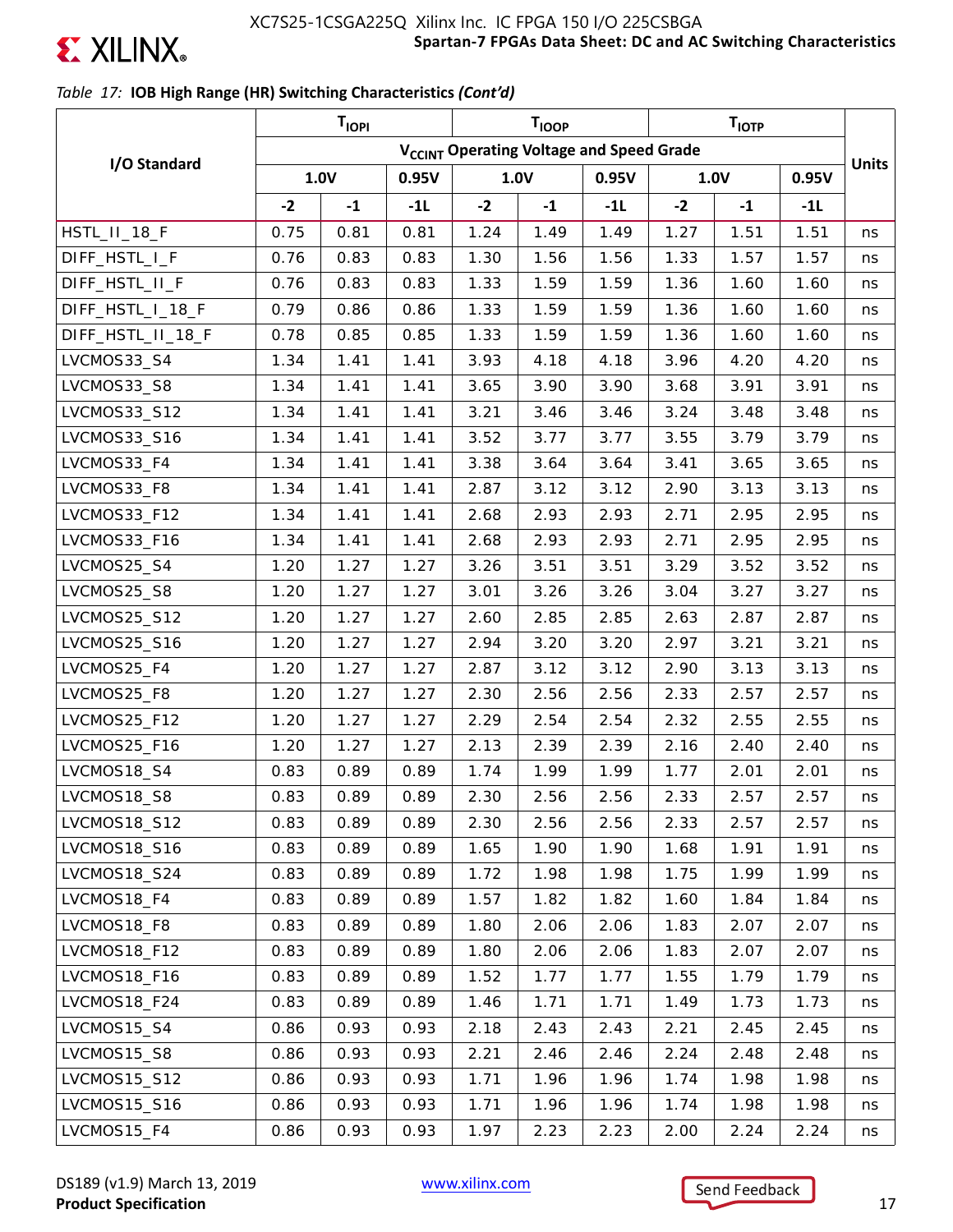

### *Table 17:* **IOB High Range (HR) Switching Characteristics** *(Cont'd)*

|                   |      | <b>T<sub>IOPI</sub></b> |       |      | <b>T<sub>IOOP</sub></b> |                                                      |      | $T_{\text{IOTP}}$ |       |              |
|-------------------|------|-------------------------|-------|------|-------------------------|------------------------------------------------------|------|-------------------|-------|--------------|
|                   |      |                         |       |      |                         | V <sub>CCINT</sub> Operating Voltage and Speed Grade |      |                   |       |              |
| I/O Standard      |      | 1.0V                    | 0.95V |      | 1.0V                    | 0.95V                                                |      | 1.0V              | 0.95V | <b>Units</b> |
|                   | $-2$ | $\textbf{-1}$           | $-1L$ | $-2$ | $-1$                    | $-1L$                                                | $-2$ | $-1$              | $-1L$ |              |
| LVCMOS15_F8       | 0.86 | 0.93                    | 0.93  | 1.72 | 1.98                    | 1.98                                                 | 1.75 | 1.99              | 1.99  | ns           |
| LVCMOS15_F12      | 0.86 | 0.93                    | 0.93  | 1.47 | 1.73                    | 1.73                                                 | 1.50 | 1.74              | 1.74  | ns           |
| LVCMOS15_F16      | 0.86 | 0.93                    | 0.93  | 1.46 | 1.71                    | 1.71                                                 | 1.49 | 1.73              | 1.73  | ns           |
| LVCMOS12_S4       | 0.95 | 1.02                    | 1.02  | 2.69 | 2.95                    | 2.95                                                 | 2.72 | 2.96              | 2.96  | ns           |
| LVCMOS12_S8       | 0.95 | 1.02                    | 1.02  | 2.21 | 2.46                    | 2.46                                                 | 2.24 | 2.48              | 2.48  | ns           |
| LVCMOS12_S12      | 0.95 | 1.02                    | 1.02  | 1.91 | 2.17                    | 2.17                                                 | 1.94 | 2.18              | 2.18  | ns           |
| LVCMOS12_F4       | 0.95 | 1.02                    | 1.02  | 2.10 | 2.35                    | 2.35                                                 | 2.13 | 2.37              | 2.37  | ns           |
| LVCMOS12_F8       | 0.95 | 1.02                    | 1.02  | 1.66 | 1.92                    | 1.92                                                 | 1.69 | 1.93              | 1.93  | ns           |
| LVCMOS12_F12      | 0.95 | 1.02                    | 1.02  | 1.51 | 1.76                    | 1.76                                                 | 1.54 | 1.77              | 1.77  | ns           |
| SSTL135_S         | 0.75 | 0.82                    | 0.82  | 1.47 | 1.73                    | 1.73                                                 | 1.50 | 1.74              | 1.74  | ns           |
| SSTL15_S          | 0.68 | 0.75                    | 0.75  | 1.43 | 1.68                    | 1.68                                                 | 1.46 | 1.69              | 1.69  | ns           |
| <b>SSTL18_I_S</b> | 0.75 | 0.82                    | 0.82  | 1.79 | 2.04                    | 2.04                                                 | 1.82 | 2.06              | 2.06  | ns           |
| SSTL18_II_S       | 0.75 | 0.82                    | 0.82  | 1.43 | 1.68                    | 1.68                                                 | 1.46 | 1.70              | 1.70  | ns           |
| DIFF_SSTL135_S    | 0.76 | 0.83                    | 0.83  | 1.47 | 1.73                    | 1.73                                                 | 1.50 | 1.74              | 1.74  | ns           |
| DIFF_SSTL15_S     | 0.76 | 0.83                    | 0.83  | 1.43 | 1.68                    | 1.68                                                 | 1.46 | 1.69              | 1.69  | ns           |
| DIFF_SSTL18_I_S   | 0.79 | 0.86                    | 0.86  | 1.80 | 2.06                    | 2.06                                                 | 1.83 | 2.07              | 2.07  | ns           |
| DIFF_SSTL18_II_S  | 0.79 | 0.86                    | 0.86  | 1.51 | 1.76                    | 1.76                                                 | 1.54 | 1.77              | 1.77  | ns           |
| SSTL135_F         | 0.75 | 0.82                    | 0.82  | 1.24 | 1.49                    | 1.49                                                 | 1.27 | 1.51              | 1.51  | ns           |
| SSTL15_F          | 0.68 | 0.75                    | 0.75  | 1.19 | 1.45                    | 1.45                                                 | 1.22 | 1.46              | 1.46  | ns           |
| SSTL18_I_F        | 0.75 | 0.82                    | 0.82  | 1.24 | 1.49                    | 1.49                                                 | 1.27 | 1.51              | 1.51  | ns           |
| SSTL18_II_F       | 0.75 | 0.82                    | 0.82  | 1.24 | 1.49                    | 1.49                                                 | 1.27 | 1.51              | 1.51  | ns           |
| DIFF_SSTL135_F    | 0.76 | 0.83                    | 0.83  | 1.24 | 1.49                    | 1.49                                                 | 1.27 | 1.51              | 1.51  | ns           |
| DIFF_SSTL15_F     | 0.76 | 0.83                    | 0.83  | 1.19 | 1.45                    | 1.45                                                 | 1.22 | 1.46              | 1.46  | ns           |
| DIFF_SSTL18_I_F   | 0.79 | 0.86                    | 0.86  | 1.35 | 1.60                    | 1.60                                                 | 1.38 | 1.62              | 1.62  | ns           |
| DIFF_SSTL18_II_F  | 0.79 | 0.86                    | 0.86  | 1.33 | 1.59                    | 1.59                                                 | 1.36 | 1.60              | 1.60  | ns           |

Table 18 specifies the values of  $T_{IOTPHZ}$  and  $T_{IOIBUPDISABLE}$ .  $T_{IOTPHZ}$  is described as the delay from the T pin to the IOB pad through the output buffer of an IOB pad, when 3-state is enabled (i.e., a high impedance state). T<sub>IOIBUFDISABLE</sub> is described as the IOB delay from IBUFDISABLE to O output. In HR I/O banks, the internal IN\_TERM termination turn-off time is always faster than T<sub>IOTPHZ</sub> when the INTERMDISABLE pin is used.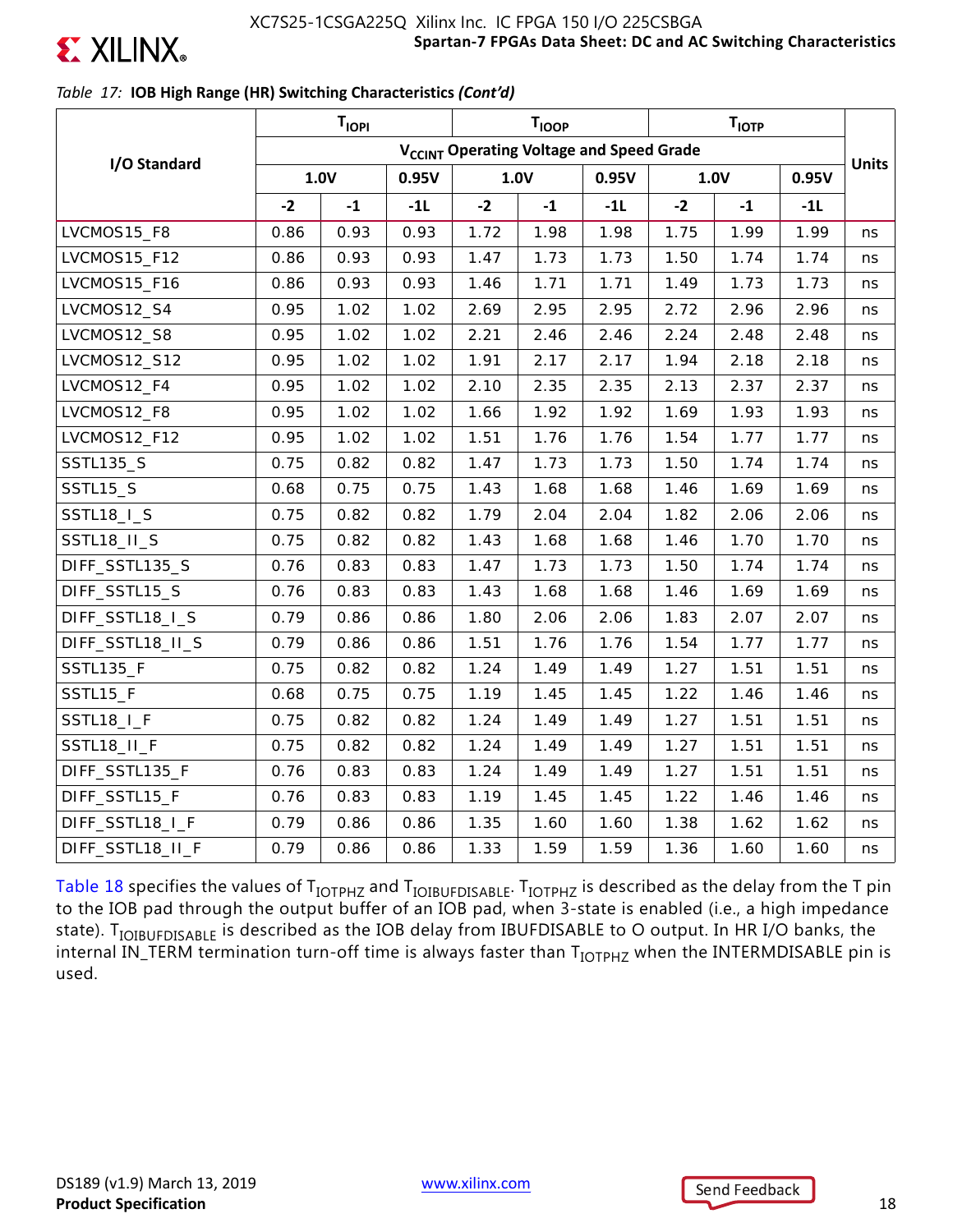

### **Spartan-7 FPGAs Data Sheet: DC and AC Switching Characteristics** XC7S25-1CSGA225Q Xilinx Inc. IC FPGA 150 I/O 225CSBGA

### *Table 18:* **IOB 3-state Output Switching Characteristics**

| Symbol                 |                                                 | V <sub>CCINT</sub> Operating Voltage and<br><b>Speed Grade</b> |      |       |       |
|------------------------|-------------------------------------------------|----------------------------------------------------------------|------|-------|-------|
|                        | <b>Description</b>                              |                                                                | 1.0V | 0.95V | Units |
|                        |                                                 | $-2$                                                           | -1   | -11   |       |
| I IOTPHZ               | T input to pad high-impedance.                  | 2.19                                                           | 2.37 | 2.37  | ns    |
| <b>I IOIBUFDISABLE</b> | IBUF turn-on time from IBUFDISABLE to O output. | 2.30                                                           | 2.60 | 2.60  | ns    |

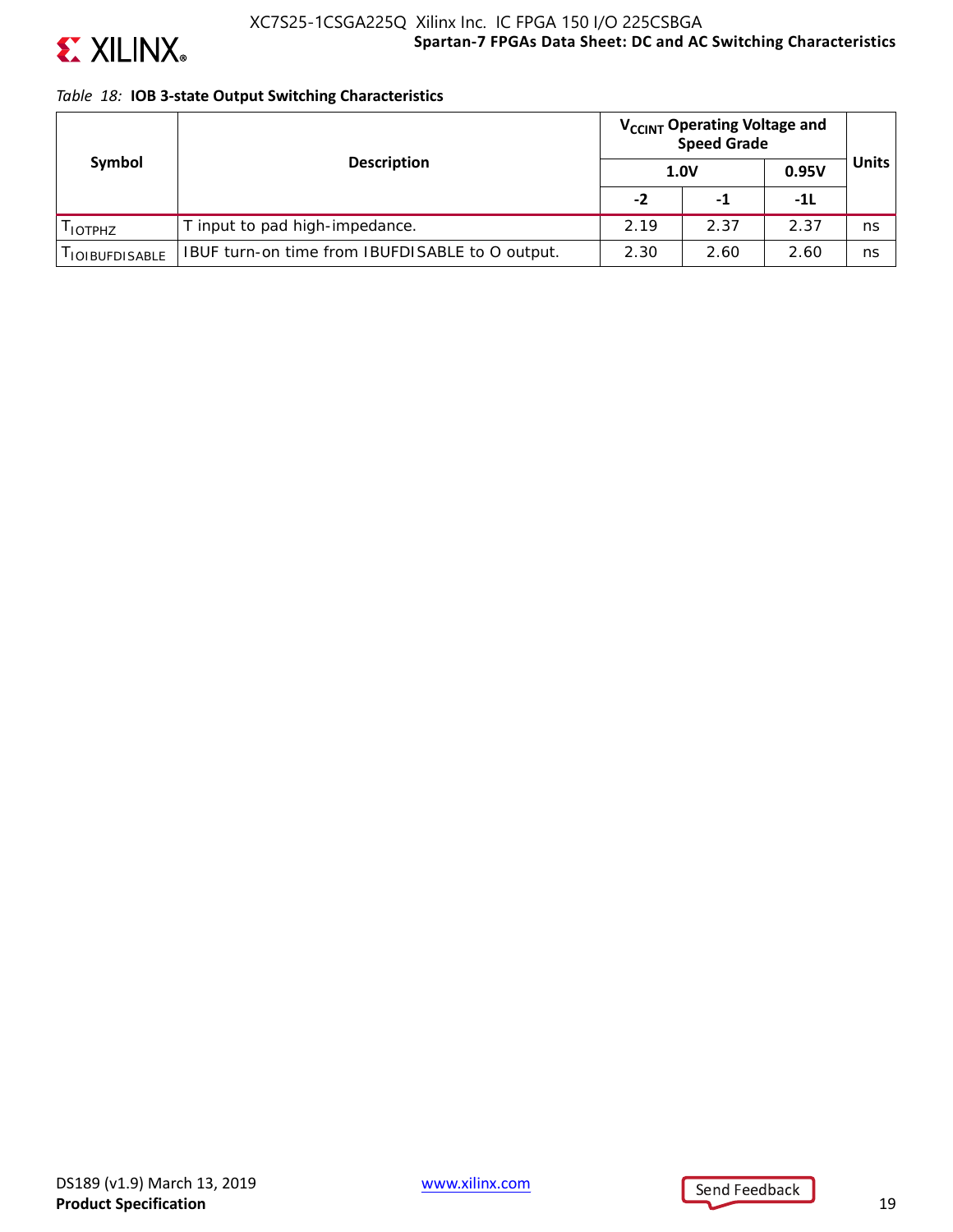# **EXILINX**

## **I/O Standard Adjustment Measurement Methodology**

### *Input Delay Measurements*

Table 19 shows the test setup parameters used for measuring input delay.

### *Table 19:* **Input Delay Measurement Methodology**

| <b>Description</b>                                    | I/O Standard Attribute             | $V^{(1)}_L$       | $V_H^{(1)}$                   | $V_{MEAS}$ $(3)(5)$    | $V_{\text{REF}}^{(2)(4)}$ |
|-------------------------------------------------------|------------------------------------|-------------------|-------------------------------|------------------------|---------------------------|
| LVCMOS, 1.2V                                          | LVCMOS12                           | 0.1               | 1.1                           | 0.6                    | $\overline{\phantom{m}}$  |
| LVCMOS, 1.5V                                          | LVCMOS15                           | 0.1               | 1.4                           | 0.75                   |                           |
| LVCMOS, 1.8V                                          | LVCMOS18                           | 0.1               | 1.7                           | 0.9                    |                           |
| LVCMOS, 2.5V                                          | LVCMOS25                           | 0.1               | 2.4                           | 1.25                   | $\qquad \qquad -$         |
| LVCMOS, 3.3V                                          | LVCMOS33                           | 0.1               | 3.2                           | 1.65                   |                           |
| LVTTL, 3.3V                                           | <b>LVTTL</b>                       | 0.1               | 3.2                           | 1.65                   |                           |
| MOBILE_DDR, 1.8V                                      | MOBILE_DDR                         | 0.1               | 1.7                           | 0.9                    |                           |
| PC133, 3.3V                                           | PC133_3                            | 0.1               | 3.2                           | 1.65                   | $\overline{\phantom{m}}$  |
| HSTL (high-speed transceiver<br>logic), Class I, 1.2V | $HSTL_l_12$                        | $V_{REF}$ – 0.5   | $V_{REF}$ + 0.5               | $V_{REF}$              | 0.60                      |
| HSTL, Class I & II, 1.5V                              | HSTL_I, HSTL_II                    | $V_{REF} - 0.65$  | $V_{REF}$ + 0.65              | V <sub>REF</sub>       | 0.75                      |
| HSTL, Class I & II, 1.8V                              | $HSTL_l_13,$<br>HSTL_II_18         | $V_{REF}$ – 0.8   | $V_{RFF}$ + 0.8               | <b>V<sub>REF</sub></b> | 0.90                      |
| HSUL (high-speed<br>unterminated logic), 1.2V         | HSUL_12                            | $V_{REF}$ – 0.5   | $V_{REF}$ + 0.5               | <b>V<sub>REF</sub></b> | 0.60                      |
| SSTL (stub-terminated<br>transceiver logic), 1.2V     | SSTL12                             | $V_{REF}$ – 0.5   | $V_{REF}$ + 0.5               | $V_{REF}$              | 0.60                      |
| SSTL, 1.35V                                           | SSTL135, SSTL135_R                 | $V_{REF}$ – 0.575 | $V_{REF}$ + 0.575             | $V_{REF}$              | 0.675                     |
| <b>SSTL, 1.5V</b>                                     | SSTL15, SSTL15_R                   | $V_{REF}$ – 0.65  | $V_{REF}$ + 0.65              | $V_{REF}$              | 0.75                      |
| SSTL, Class I & II, 1.8V                              | SSTL18_I, SSTL18_II                | $V_{REF}$ – 0.8   | $V_{REF}$ + 0.8               | $V_{REF}$              | 0.90                      |
| DIFF_MOBILE_DDR, 1.8V                                 | DIFF_MOBILE_DDR                    | $0.9 - 0.125$     | $0.9 + 0.125$                 | $0^{(5)}$              | $\qquad \qquad -$         |
| DIFF_HSTL, Class I, 1.2V                              | DIFF_HSTL_I_12                     | $0.6 - 0.125$     | $0.6 + 0.125$                 | $0^{(5)}$              | $\overline{\phantom{m}}$  |
| DIFF_HSTL, Class I & II, 1.5V                         | DIFF_HSTL_I,<br>DIFF_HSTL_II       | $0.75 - 0.125$    | $0.75 + 0.125$                | $0^{(5)}$              |                           |
| DIFF_HSTL, Class I & II, 1.8V                         | DIFF_HSTL_I_18,<br>DIFF_HSTL_II_18 | $0.9 - 0.125$     | $0.9 + 0.125$                 | $0^{(5)}$              |                           |
| DIFF_HSUL, 1.2V                                       | DIFF_HSUL_12                       | $0.6 - 0.125$     | $0.6 + 0.125$                 | $0^{(5)}$              |                           |
| DIFF_SSTL135/<br>DIFF_SSTL135_R, 1.35V                | DIFF_SSTL135,<br>DIFF_SSTL135_R    |                   | $0.675 - 0.125$ 0.675 + 0.125 | $0^{(5)}$              |                           |
| DIFF_SSTL15/<br>DIFF_SSTL15_R, 1.5V                   | DIFF_SSTL15,<br>DIFF_SSTL15_R      | $0.75 - 0.125$    | $0.75 + 0.125$                | $O^{(5)}$              |                           |
| DIFF_SSTL18_I/<br>DIFF_SSTL18_II, 1.8V                | DIFF_SSTL18_I,<br>DIFF_SSTL18_II   | $0.9 - 0.125$     | $0.9 + 0.125$                 | $0^{(5)}$              |                           |
| LVDS_25, 2.5V                                         | $LVDS_25$                          | $1.2 - 0.125$     | $1.2 + 0.125$                 | $0^{(5)}$              |                           |
| BLVDS_25, 2.5V                                        | BLVDS_25                           | $1.25 - 0.125$    | $1.25 + 0.125$                | $O^{(5)}$              |                           |
| MINI_LVDS_25, 2.5V                                    | MINI_LVDS_25                       | $1.25 - 0.125$    | $1.25 + 0.125$                | $0^{(5)}$              |                           |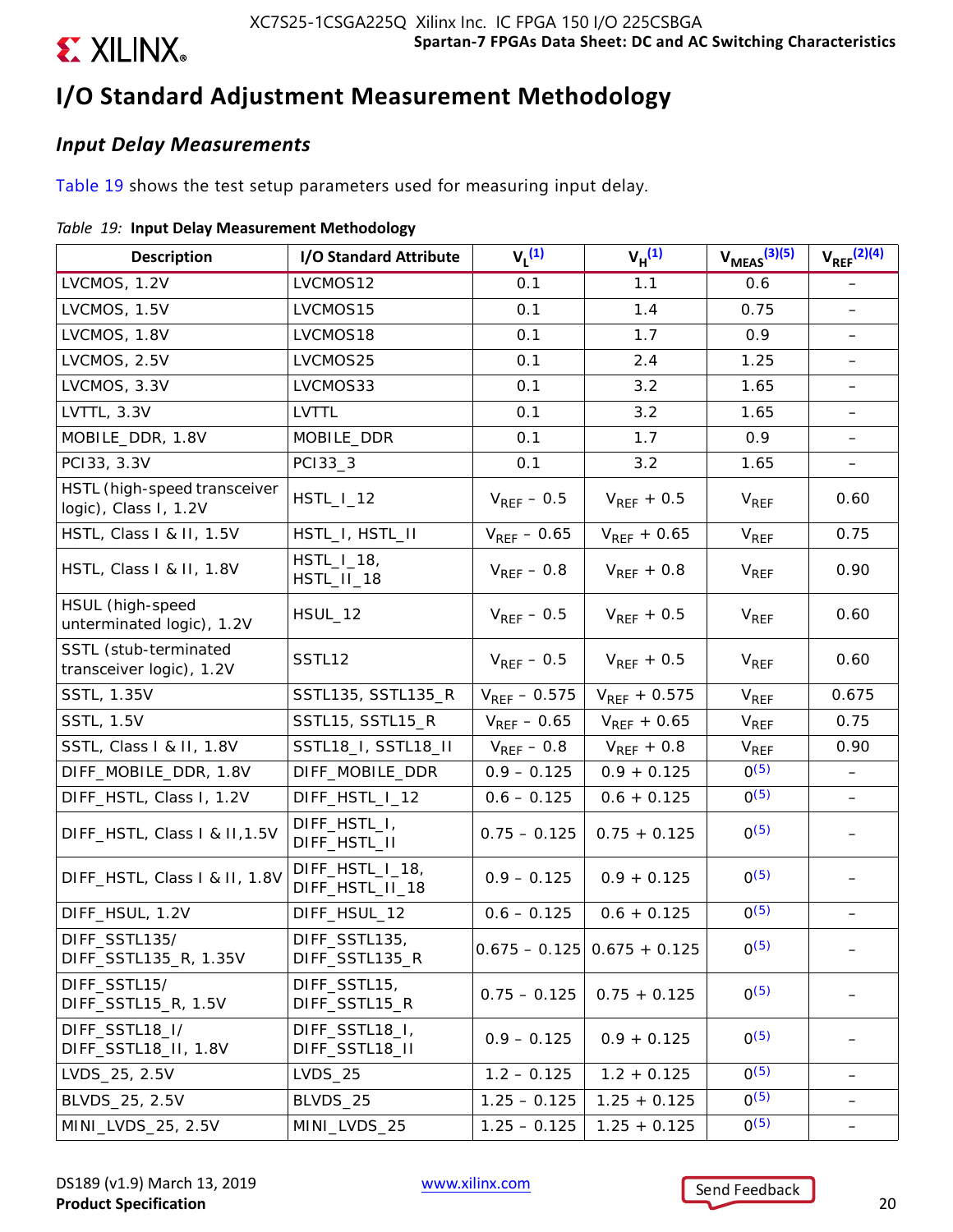

### *Table 19:* **Input Delay Measurement Methodology** *(Cont'd)*

| <b>Description</b> | I/O Standard Attribute | $V_1(1)$    | $V_{L}^{(1)}$                   | $V_{MEAS}$ <sup>(3)(5)</sup> | $V_{\text{REF}}^{(2)(4)}$ |
|--------------------|------------------------|-------------|---------------------------------|------------------------------|---------------------------|
| PPDS 25            | PPDS 25                |             | $1.25 - 0.125$   $1.25 + 0.125$ | O(5)                         | -                         |
| RSDS_25            | RSDS 25                |             | $1.25 - 0.125$   1.25 + 0.125   | O(5)                         | $\overline{\phantom{0}}$  |
| TMDS_33            | TMDS 33                | $3 - 0.125$ | $3 + 0.125$                     | O(5)                         |                           |

#### **Notes:**

1. Input waveform switches between  $V_L$  and  $V_H$ .

2. Measurements are made at typical, minimum, and maximum VREF values. Reported delays reflect worst case of these measurements. VREF values listed are typical.

3. Input voltage level from which measurement starts.

4. This is an input voltage reference that bears no relation to the V<sub>REF</sub> / V<sub>MEAS</sub> parameters found in IBIS models and/or noted in Figure 1.

5. The value given is the differential input voltage.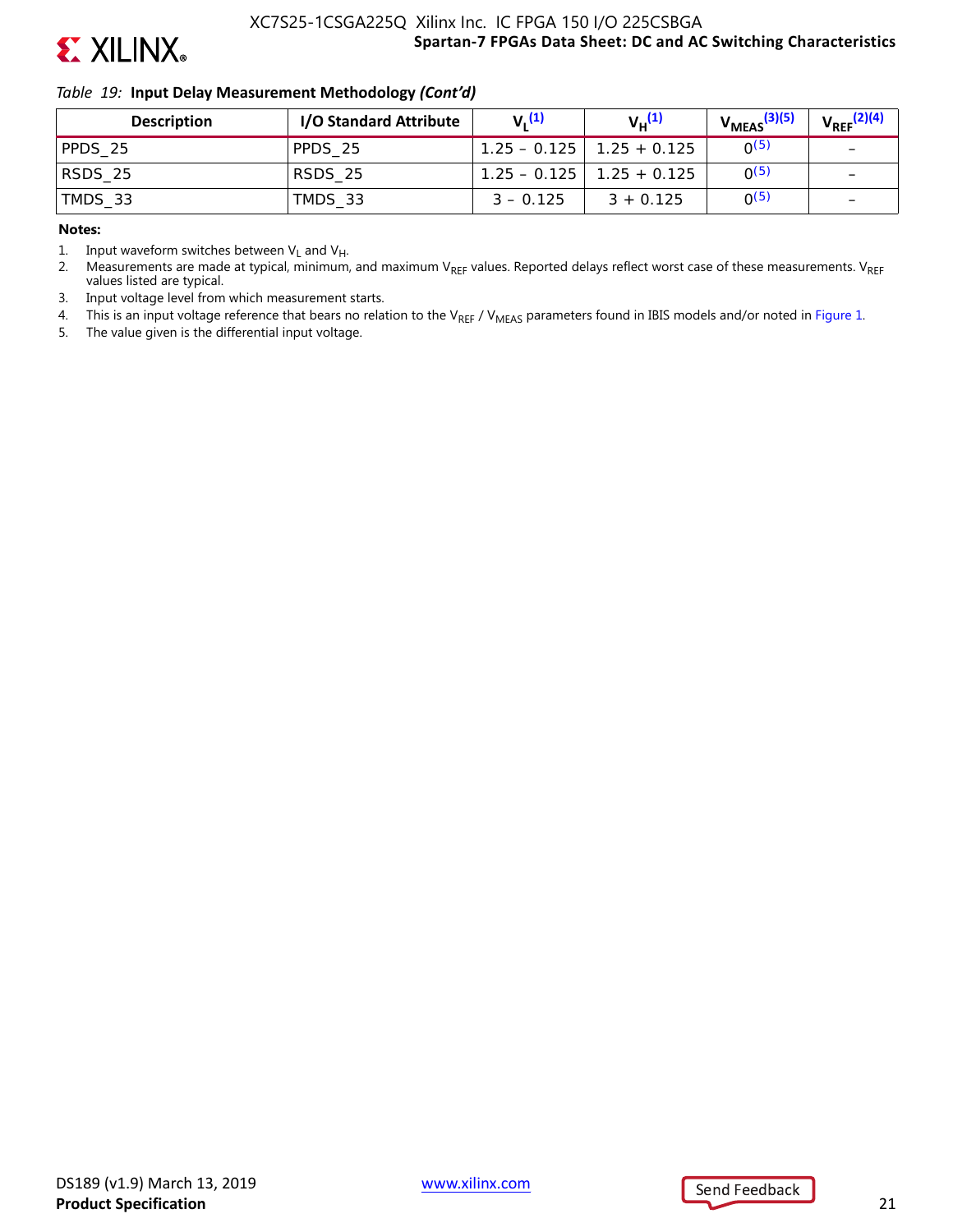

### *Output Delay Measurements*

Output delays are measured with short output traces. Standard termination was used for all testing. The propagation delay of the trace is characterized separately and subtracted from the final measurement, and is therefore not included in the generalized test setups shown in Figure 1 and Figure 2.



X16654-092616

*Figure 1:* **Single-ended Test Setup**



*Figure 2:* **Differential Test Setup**

Parameters V<sub>REF</sub>, R<sub>REF</sub>, C<sub>REF</sub>, and V<sub>MEAS</sub> fully describe the test conditions for each I/O standard. The most accurate prediction of propagation delay in any given application can be obtained through IBIS simulation, using this method:

- 1. Simulate the output driver of choice into the generalized test setup using values from Table 20.
- 2. Record the time to  $V_{MFAS}$ .
- 3. Simulate the output driver of choice into the actual PCB trace and load using the appropriate IBIS model or capacitance value to represent the load.
- 4. Record the time to  $V_{MFAS}$ .
- 5. Compare the results of step 2 and step 4. The increase or decrease in delay yields the actual propagation delay of the PCB trace.

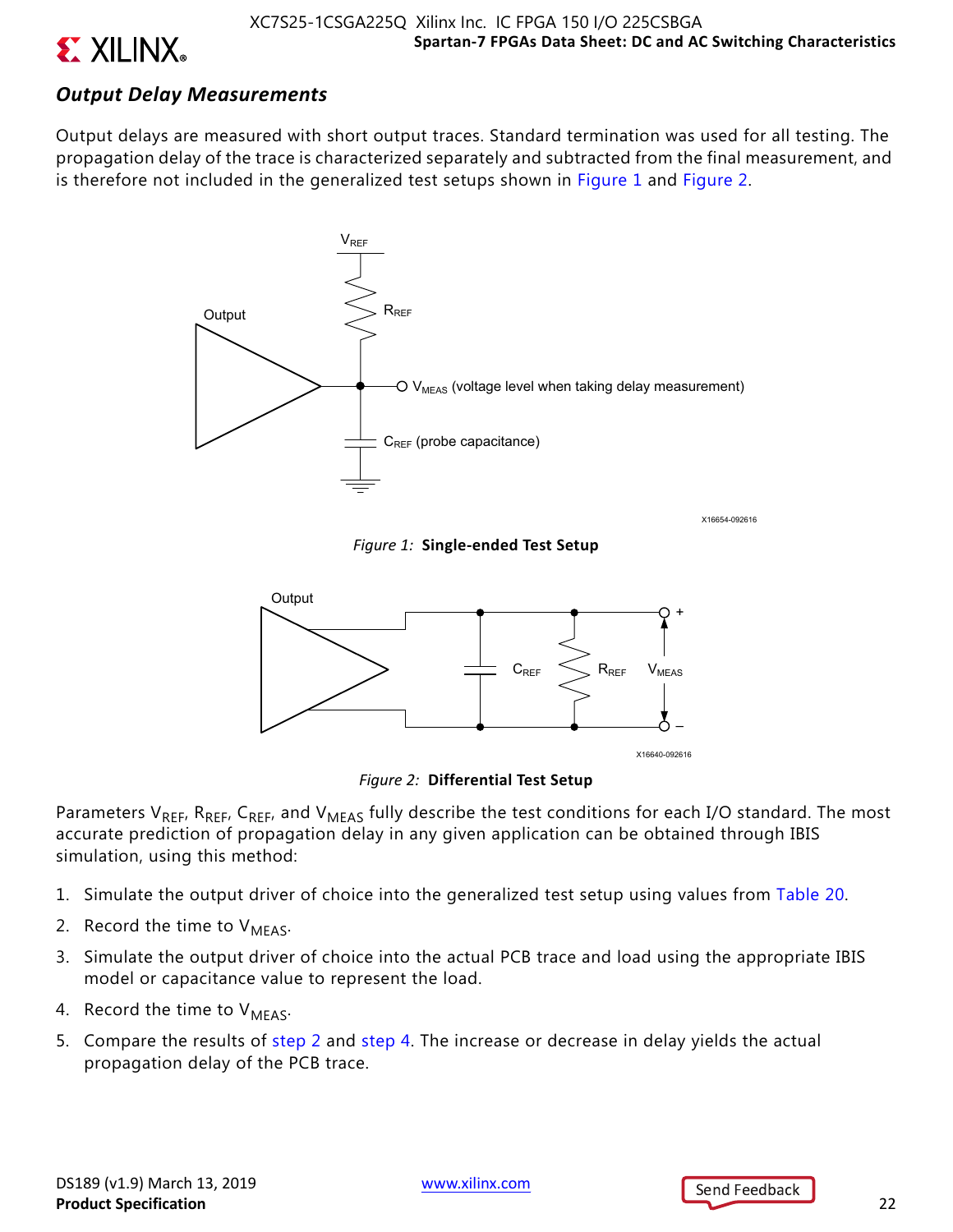

### *Table 20:* **Output Delay Measurement Methodology**

| <b>Description</b>                                               | I/O Standard Attribute             | $R_{REF}$<br>$(\Omega)$ | $C_{REF}^{(1)}$<br>(pF) | <b>V<sub>MEAS</sub></b><br>(V) | $V_{REF}$<br>(V) |
|------------------------------------------------------------------|------------------------------------|-------------------------|-------------------------|--------------------------------|------------------|
| LVCMOS, 1.2V                                                     | LVCMOS12                           | 1M                      | $\mathsf{O}$            | 0.6                            | 0                |
| LVCMOS, 1.5V                                                     | LVCMOS15                           | 1M                      | $\Omega$                | 0.75                           | $\mathsf{O}$     |
| LVCMOS, 1.8V                                                     | LVCMOS18                           | 1M                      | $\mathbf 0$             | 0.9                            | $\mathsf{O}$     |
| LVCMOS, 2.5V                                                     | LVCMOS25                           | 1M                      | $\mathbf 0$             | 1.25                           | $\mathbf 0$      |
| LVCMOS, 3.3V                                                     | LVCMOS33                           | 1M                      | $\mathbf 0$             | 1.65                           | $\mathsf{O}$     |
| LVTTL, 3.3V                                                      | LVTTL                              | 1M                      | $\mathbf 0$             | 1.65                           | $\mathbf 0$      |
| PC133, 3.3V                                                      | PC133_3                            | 25                      | 10                      | 1.65                           | $\mathbf 0$      |
| HSTL (high-speed transceiver logic), Class I, 1.2V               | $HSTL_l_12$                        | 50                      | 0                       | <b>V<sub>REF</sub></b>         | 0.6              |
| HSTL, Class I, 1.5V                                              | HSTL_I                             | 50                      | $\mathbf 0$             | $V_{REF}$                      | 0.75             |
| HSTL, Class II, 1.5V                                             | HSTL_II                            | 25                      | $\mathbf 0$             | $V_{REF}$                      | 0.75             |
| HSTL, Class I, 1.8V                                              | HSTL_I_18                          | 50                      | $\mathbf 0$             | $V_{REF}$                      | 0.9              |
| HSTL, Class II, 1.8V                                             | HSTL_II_18                         | 25                      | $\mathbf 0$             | V <sub>REF</sub>               | 0.9              |
| HSUL (high-speed unterminated logic), 1.2V                       | <b>HSUL_12</b>                     | 50                      | $\mathbf 0$             | $V_{REF}$                      | 0.6              |
| SSTL12, 1.2V                                                     | SSTL12                             | 50                      | $\mathbf 0$             | <b>V<sub>REF</sub></b>         | 0.6              |
| SSTL135/SSTL135_R, 1.35V                                         | SSTL135, SSTL135_R                 | 50                      | $\mathbf 0$             | $V_{REF}$                      | 0.675            |
| SSTL15/SSTL15_R, 1.5V                                            | SSTL15, SSTL15_R                   | 50                      | 0                       | V <sub>REF</sub>               | 0.75             |
| SSTL (stub-series terminated logic),<br>Class I & Class II, 1.8V | SSTL18_I, SSTL18_II                | 50                      | 0                       | $V_{REF}$                      | 0.9              |
| DIFF_MOBILE_DDR, 1.8V                                            | DIFF_MOBILE_DDR                    | 50                      | $\mathsf{O}$            | $V_{REF}$                      | 0.9              |
| DIFF_HSTL, Class I, 1.2V                                         | DIFF_HSTL_I_12                     | 50                      | $\mathsf{O}$            | $V_{REF}$                      | 0.6              |
| DIFF_HSTL, Class I & II, 1.5V                                    | DIFF_HSTL_I, DIFF_HSTL_II          | 50                      | 0                       | $V_{REF}$                      | 0.75             |
| DIFF_HSTL, Class I & II, 1.8V                                    | DIFF_HSTL_I_18,<br>DIFF_HSTL_II_18 | 50                      | 0                       | $V_{REF}$                      | 0.9              |
| DIFF_HSUL_12, 1.2V                                               | DIFF_HSUL_12                       | 50                      | $\mathsf{O}$            | $V_{REF}$                      | 0.6              |
| DIFF_SSTL135/DIFF_SSTL135_R, 1.35V                               | DIFF_SSTL135,<br>DIFF_SSTL135_R    | 50                      | 0                       | $V_{REF}$                      | 0.675            |
| DIFF_SSTL15/DIFF_SSTL15_R, 1.5V                                  | DIFF_SSTL15, DIFF_SSTL15_R         | 50                      | 0                       | $V_{REF}$                      | 0.75             |
| DIFF_SSTL18, Class   & II, 1.8V                                  | DIFF_SSTL18_I,<br>DIFF_SSTL18_II   | 50                      | 0                       | <b>V<sub>REF</sub></b>         | 0.9              |
| <b>LVDS, 2.5V</b>                                                | $LVDS_25$                          | 100                     | $\mathbf 0$             | O(2)                           | 0                |
| BLVDS (Bus LVDS), 2.5V                                           | BLVDS_25                           | 100                     | $\mathbf 0$             | O(2)                           | 0                |
| Mini LVDS, 2.5V                                                  | MINI_LVDS_25                       | 100                     | $\mathbf 0$             | O(2)                           | 0                |
| PPDS_25                                                          | PPDS_25                            | 100                     | 0                       | O(2)                           | 0                |
| RSDS_25                                                          | RSDS_25                            | 100                     | 0                       | O(2)                           | 0                |
| TMDS_33                                                          | TMDS_33                            | 50                      | $\mathbf 0$             | O(2)                           | 3.3              |

#### **Notes:**

1.  $C_{REF}$  is the capacitance of the probe, nominally 0 pF.<br>2. The value given is the differential output voltage.

The value given is the differential output voltage.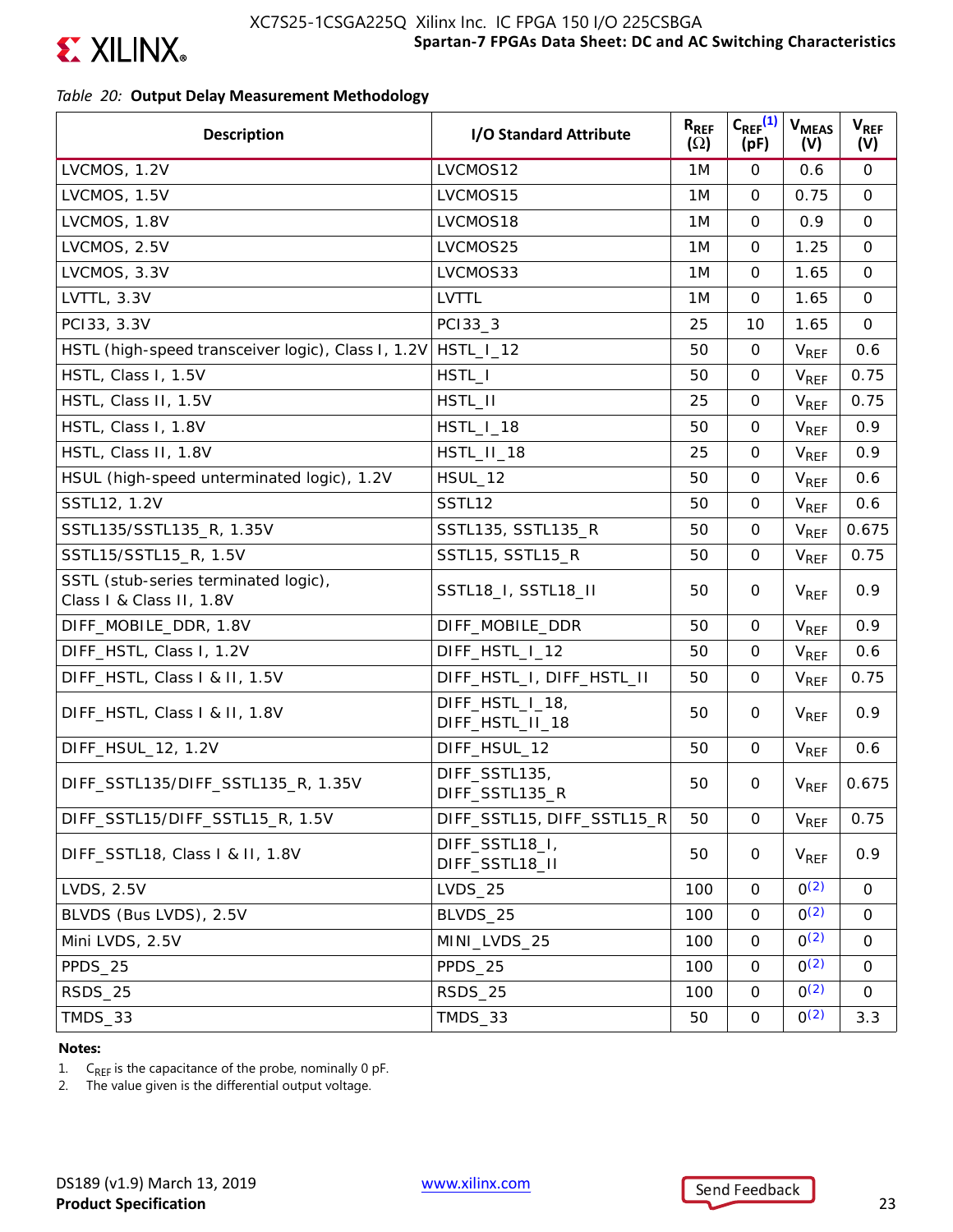

### **Input/Output Logic Switching Characteristics**

*Table 21:* **ILOGIC Switching Characteristics**

|                                          |                                                                  | V <sub>CCINT</sub> Operating Voltage and<br><b>Speed Grade</b> |           |           |              |
|------------------------------------------|------------------------------------------------------------------|----------------------------------------------------------------|-----------|-----------|--------------|
| Symbol                                   | <b>Description</b>                                               | 1.0V                                                           |           | 0.95V     | <b>Units</b> |
|                                          |                                                                  | $-2$                                                           | $-1$      | $-1L$     |              |
| Setup/Hold                               |                                                                  |                                                                |           |           |              |
| TICE1CK/TICKCE1                          | CE1 pin setup/hold with respect to CLK.                          | 0.54/0.02                                                      | 0.76/0.02 | 0.76/0.02 | ns           |
| T <sub>ISRCK</sub> /T <sub>ICKSR</sub>   | SR pin setup/hold with respect to CLK.                           | 0.70/0.01                                                      | 1.13/0.01 | 1.13/0.01 | ns           |
| T <sub>IDOCK</sub> /T <sub>IOCKD</sub>   | D pin setup/hold with respect to CLK without<br>delay.           | 0.01/0.29                                                      | 0.01/0.33 | 0.01/0.33 | ns           |
| T <sub>IDOCKD</sub> /T <sub>IOCKDD</sub> | DDLY pin setup/hold with respect to CLK (using<br>IDELAY).       | 0.02/0.29                                                      | 0.02/0.33 | 0.02/0.33 | ns           |
| <b>Combinatorial</b>                     |                                                                  |                                                                |           |           |              |
| $T_{\text{IDI}}$                         | D pin to O pin propagation delay, no delay.                      | 0.11                                                           | 0.13      | 0.13      | ns           |
| $T_{IDID}$                               | DDLY pin to O pin propagation delay (using<br>IDELAY).           | 0.12                                                           | 0.14      | 0.14      | ns           |
| <b>Sequential Delays</b>                 |                                                                  |                                                                |           |           |              |
| TIDLO                                    | D pin to Q1 pin using flip-flop as a latch without<br>delay.     | 0.44                                                           | 0.51      | 0.51      | ns           |
| TIDLOD                                   | DDLY pin to Q1 pin using flip-flop as a latch (using<br>IDELAY). | 0.44                                                           | 0.51      | 0.51      | ns           |
| <b>TICKQ</b>                             | CLK to Q outputs.                                                | 0.57                                                           | 0.66      | 0.66      | ns           |
| $\mathsf{T}_{\mathsf{RQ\_ILOGIC}}$       | SR pin to OQ/TQ out.                                             | 1.08                                                           | 1.32      | 1.32      | ns           |
| T <sub>GSRQ</sub> _ILOGIC                | Global set/reset to Q outputs.                                   | 7.60                                                           | 10.51     | 10.51     | ns           |
| Set/Reset                                |                                                                  |                                                                |           |           |              |
| T <sub>RPW_ILOGIC</sub>                  | Minimum pulse width, SR inputs.                                  | 0.72                                                           | 0.72      | 0.72      | ns, Min      |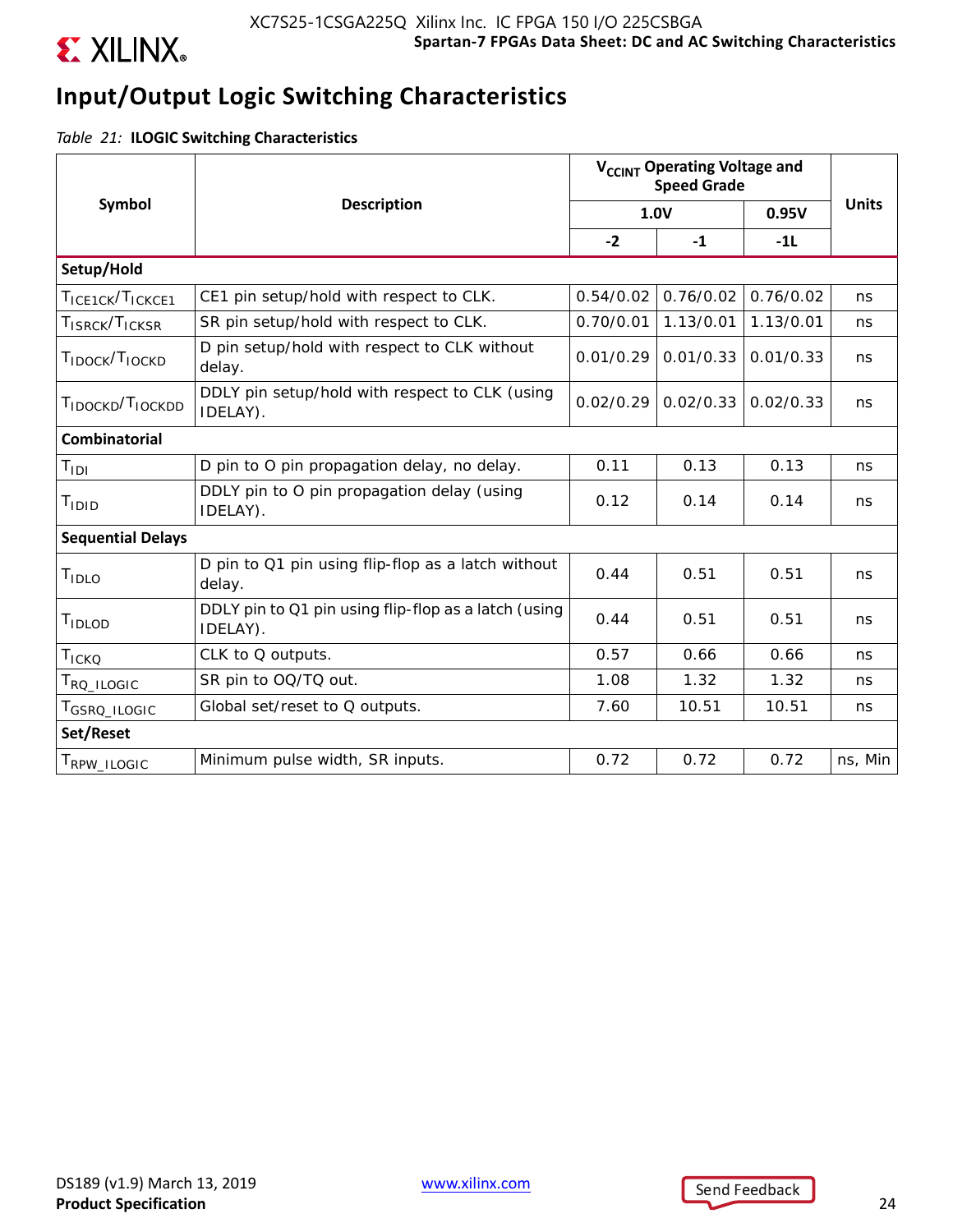

![](_page_25_Picture_1.jpeg)

### *Table 22:* **OLOGIC Switching Characteristics**

|                                          |                                            | V <sub>CCINT</sub> Operating Voltage and Speed |              |              |              |
|------------------------------------------|--------------------------------------------|------------------------------------------------|--------------|--------------|--------------|
| Symbol                                   | <b>Description</b>                         |                                                | 1.0V         | 0.95V        | <b>Units</b> |
|                                          |                                            | $-2$                                           | $-1$         | $-11$        |              |
| Setup/Hold                               |                                            |                                                |              |              |              |
| Т <sub>ОРСК</sub> /Т <sub>ОСКР</sub>     | D1/D2 pins setup/hold with respect to CLK. | $0.71/-0.11$                                   | $0.84/-0.11$ | $0.84/-0.11$ | ns           |
| Т <sub>ООСЕСК</sub> /Т <sub>ОСКОСЕ</sub> | OCE pin setup/hold with respect to CLK.    | 0.34/0.58                                      | 0.51/0.58    | 0.51/0.58    | ns           |
| T <sub>OSRCK</sub> /T <sub>OCKSR</sub>   | SR pin setup/hold with respect to CLK.     | 0.44/0.21                                      | 0.80/0.21    | 0.80/0.21    | ns           |
| Τ <sub>ΟΤСΚ</sub> /Τ <sub>ΟСΚΤ</sub>     | T1/T2 pins setup/hold with respect to CLK. | $0.73/-0.14$                                   | $0.89/-0.14$ | $0.89/-0.14$ | ns           |
| Т <sub>ОТСЕСК</sub> /Т <sub>ОСКТСЕ</sub> | TCE pin setup/hold with respect to CLK.    | 0.34/0.01                                      | 0.51/0.01    | 0.51/0.01    | ns           |
| <b>Combinatorial</b>                     |                                            |                                                |              |              |              |
| $\mathsf{T}_{\mathsf{ODQ}}$              | D1 to OQ out or T1 to TQ out.              | 0.96                                           | 1.16         | 1.16         | ns           |
| <b>Sequential Delays</b>                 |                                            |                                                |              |              |              |
| T <sub>OCKQ</sub>                        | CLK to OQ/TQ out.                          | 0.49                                           | 0.56         | 0.56         | ns           |
| RQ_OLOGIC                                | SR pin to OQ/TQ out.                       | 0.80                                           | 0.95         | 0.95         | ns           |
| GSRQ_OLOGIC                              | Global set/reset to Q outputs.             | 7.60                                           | 10.51        | 10.51        | ns           |
| Set/Reset                                |                                            |                                                |              |              |              |
| RPW_OLOGIC                               | Minimum pulse width, SR inputs.            | 0.74                                           | 0.74         | 0.74         | ns, Min      |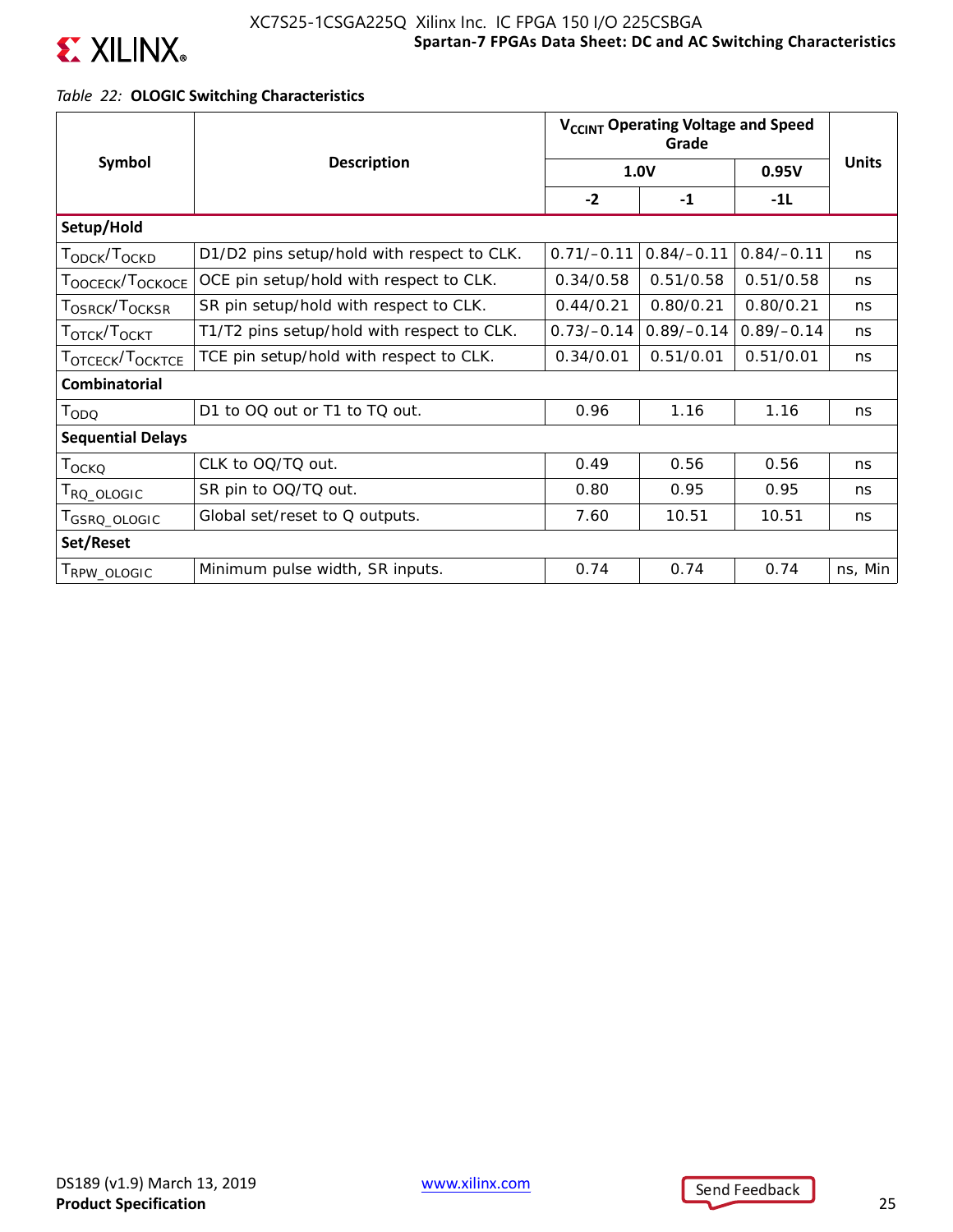![](_page_26_Picture_0.jpeg)

### **Input Serializer/Deserializer Switching Characteristics**

*Table 23:* **ISERDES Switching Characteristics**

|                                                                          | <b>Description</b>                                                                 | V <sub>CCINT</sub> Operating Voltage and Speed |              |              |              |
|--------------------------------------------------------------------------|------------------------------------------------------------------------------------|------------------------------------------------|--------------|--------------|--------------|
| Symbol                                                                   |                                                                                    |                                                | 1.0V         | 0.95V        | <b>Units</b> |
|                                                                          |                                                                                    | $-2$                                           | $-1$         | $-11$        |              |
| <b>Setup/Hold for Control Lines</b>                                      |                                                                                    |                                                |              |              |              |
| TISCCK BITSLIP<br>T <sub>ISCKC</sub> _BITSLIP                            | BITSLIP pin setup/hold with respect to<br>CLKDIV.                                  | 0.02/0.15                                      | 0.02/0.17    | 0.02/0.17    | ns           |
| $T_{ISCCK\_CE}$<br>T <sub>ISCKC</sub> _CE                                | CE pin setup/hold with respect to CLK<br>(for CE1).                                | $0.50/-0.01$                                   | $0.72/-0.01$ | $0.72/-0.01$ | ns           |
| $T_{ISCCK\_CE2}$<br>T <sub>ISCKC</sub> _CE <sub>2</sub>                  | CE pin setup/hold with respect to CLKDIV<br>(for $CE2$ ).                          | $-0.10/0.36$                                   | $-0.10/0.40$ | $-0.10/0.40$ | ns           |
| <b>Setup/Hold for Data Lines</b>                                         |                                                                                    |                                                |              |              |              |
| $T_{ISDCK_D}$<br>T <sub>ISCKD</sub> _D                                   | D pin setup/hold with respect to CLK.                                              | $-0.02/0.14$                                   | $-0.02/0.17$ | $-0.02/0.17$ | ns           |
| T <sub>ISDCK</sub> _DDLY <sup>/</sup><br>T <sub>ISCKD_DDLY</sub>         | DDLY pin setup/hold with respect to CLK<br>(using IDELAY). $(1)$                   | $-0.02/0.14$                                   | $-0.02/0.17$ | $-0.02/0.17$ | ns           |
| T <sub>ISDCK</sub> _ <sub>D_DDR</sub> /<br>T <sub>ISCKD</sub> _D_DDR     | D pin setup/hold with respect to CLK at<br>DDR mode.                               | $-0.02/0.14$                                   | $-0.02/0.17$ | $-0.02/0.17$ | ns           |
| T <sub>ISDCK</sub> DDLY DDR <sup>/</sup><br>T <sub>ISCKD</sub> _DDLY_DDR | D pin setup/hold with respect to CLK at<br>DDR mode (using IDELAY). <sup>(1)</sup> | 0.14/0.14                                      | 0.17/0.17    | 0.17/0.17    | ns           |
| <b>Sequential Delays</b>                                                 |                                                                                    |                                                |              |              |              |
| T <sub>ISCKO_Q</sub>                                                     | CLKDIV to out at Q pin.                                                            | 0.54                                           | 0.66         | 0.66         | ns           |
| <b>Propagation Delays</b>                                                |                                                                                    |                                                |              |              |              |
| T <sub>ISDO_DO</sub>                                                     | D input to DO output pin.                                                          | 0.11                                           | 0.13         | 0.13         | ns           |

**Notes:** 

1. Recorded at 0 tap value.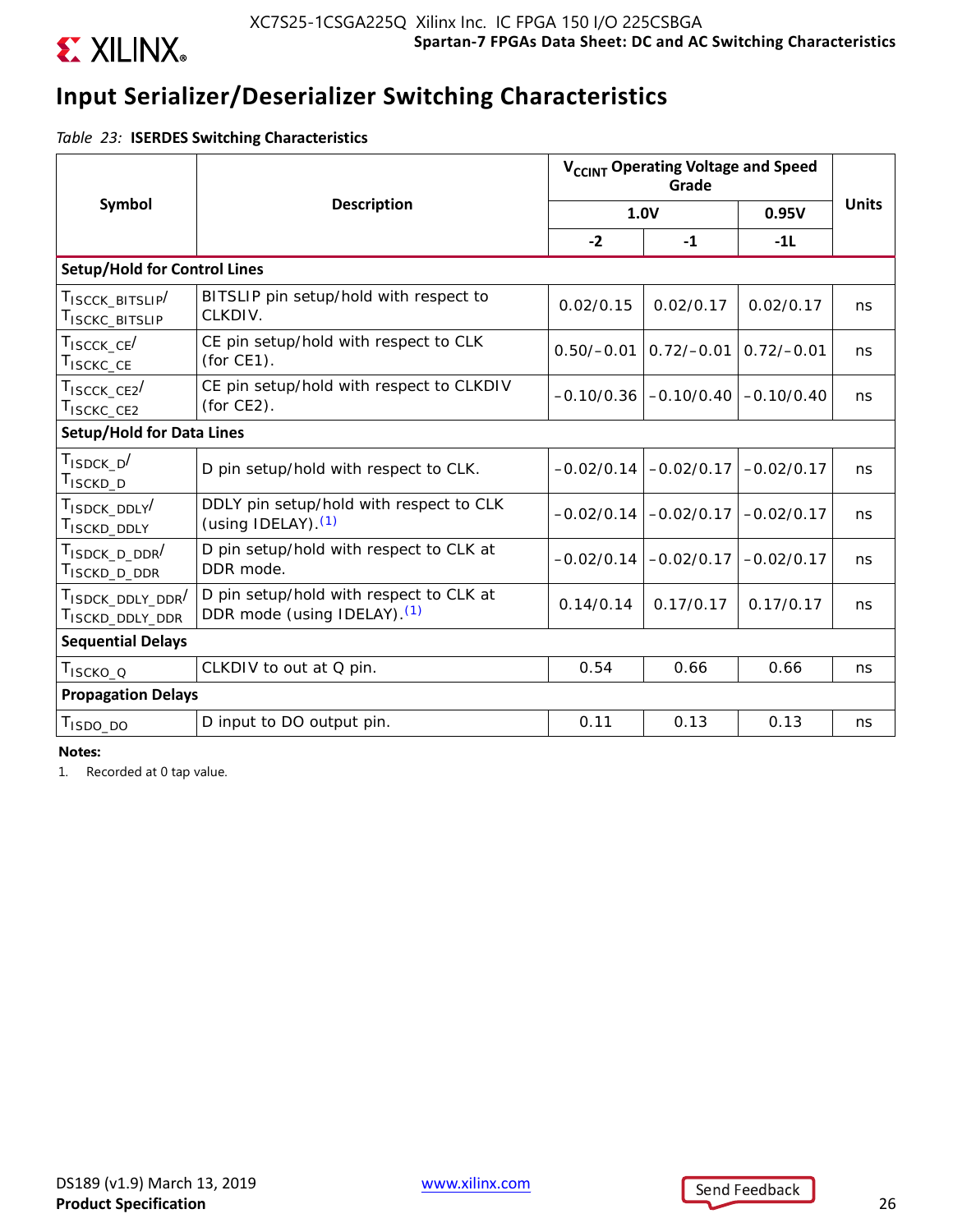![](_page_27_Picture_0.jpeg)

### **Output Serializer/Deserializer Switching Characteristics**

*Table 24:* **OSERDES Switching Characteristics**

|                                                                      |                                                | V <sub>CCINT</sub> Operating Voltage and Speed |              |              |              |
|----------------------------------------------------------------------|------------------------------------------------|------------------------------------------------|--------------|--------------|--------------|
| Symbol                                                               | <b>Description</b>                             |                                                | 1.0V         | 0.95V        | <b>Units</b> |
|                                                                      |                                                | $-2$                                           | $-1$         | $-11$        |              |
| Setup/Hold                                                           |                                                |                                                |              |              |              |
| $T_{\scriptsize \text{OSDCK\_D}}/$<br>T <sub>OSCKD_D</sub>           | D input setup/hold with respect to CLKDIV.     | 0.45/0.03                                      | 0.63/0.03    | 0.63/0.03    | ns           |
| T <sub>OSDCK T</sub> /<br>T <sub>OSCKD_T</sub>                       | T input setup/hold with respect to CLK.        | $0.73/-0.13$                                   | $0.88/-0.13$ | $0.88/-0.13$ | ns           |
| $\mathsf{T}_{\mathsf{OSDCK\_T2}}\mathsf{/}$<br>T <sub>OSCKD_T2</sub> | T input setup/hold with respect to CLKDIV.     | $0.34/-0.13$                                   | $0.39/-0.13$ | $0.39/-0.13$ | ns           |
| T <sub>OSCCK</sub> _oce <sup>/</sup><br>$T_{OSCKC\_OCE}$             | OCE input setup/hold with respect to CLK.      | 0.34/0.58                                      | 0.51/0.58    | 0.51/0.58    | ns           |
| $T_{\scriptsize \textrm{OSCCK\_S}}$                                  | SR (reset) input setup with respect to CLKDIV. | 0.52                                           | 0.85         | 0.85         | ns           |
| $\tau_{\text{OSCCK\_TCE}}/$<br>$\mathsf{T}_{\mathsf{OSCKC\_TCE}}$    | TCE input setup/hold with respect to CLK.      | 0.34/0.01                                      | 0.51/0.01    | 0.51/0.01    | ns           |
| <b>Sequential Delays</b>                                             |                                                |                                                |              |              |              |
| Тоѕско_оо                                                            | Clock to out from CLK to OQ.                   | 0.42                                           | 0.48         | 0.48         | ns           |
| Τ <sub>Ο</sub> ς κο_το                                               | Clock to out from CLK to TQ.                   | 0.49                                           | 0.56         | 0.56         | ns           |
| <b>Combinatorial</b>                                                 |                                                |                                                |              |              |              |
| Τ <sub>OSDO_ΤΤΩ</sub>                                                | T input to TQ out.                             | 0.92                                           | 1.11         | 1.11         | ns           |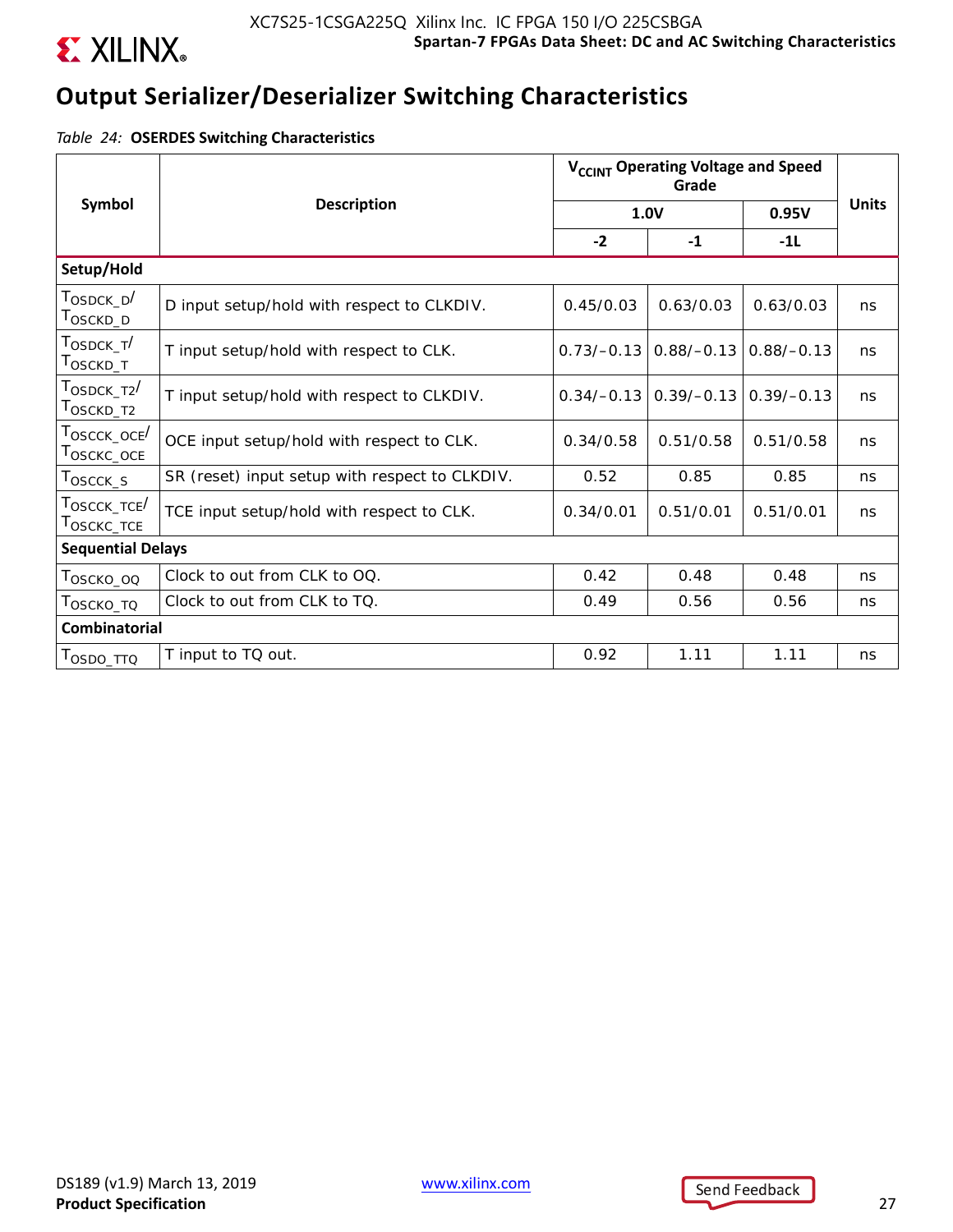![](_page_28_Picture_0.jpeg)

### **Input/Output Delay Switching Characteristics**

*Table 25:* **Input/Output Delay Switching Characteristics**

|                                      |                                                                                          | V <sub>CCINT</sub> Operating Voltage and<br><b>Speed Grade</b> |                                  |             |               |
|--------------------------------------|------------------------------------------------------------------------------------------|----------------------------------------------------------------|----------------------------------|-------------|---------------|
| Symbol                               | <b>Description</b>                                                                       |                                                                | 1.0V                             | 0.95V       | <b>Units</b>  |
|                                      |                                                                                          | $-2$                                                           | $-1$                             | $-11$       |               |
| <b>IDELAYCTRL</b>                    |                                                                                          |                                                                |                                  |             |               |
| T <sub>DLYCCO_RDY</sub>              | Reset to ready for IDELAYCTRL.                                                           | 3.67                                                           | 3.67                             | 3.67        | μs            |
|                                      | Attribute REFCLK frequency = $200.00$ . <sup>(1)</sup>                                   | 200.00                                                         | 200.00                           | 200.00      | <b>MHz</b>    |
| FIDELAYCTRL_REF                      | Attribute REFCLK frequency = $300.00$ . <sup>(1)</sup>                                   | 300.00                                                         | 300.00                           | 300.00      | <b>MHz</b>    |
|                                      | Attribute REFCLK frequency = $400.00^{(1)}$                                              | 400.00                                                         | N/A                              | N/A         | <b>MHz</b>    |
| IDELAYCTRL_REF_<br><b>PRECISION</b>  | <b>REFCLK</b> precision                                                                  | ±10                                                            | ±10                              | ±10         | <b>MHz</b>    |
| TIDELAYCTRL_RPW                      | Minimum reset pulse width.                                                               | 59.28                                                          | 59.28                            | 59.28       | ns            |
| <b>IDELAY</b>                        |                                                                                          |                                                                |                                  |             |               |
| TIDELAYRESOLUTION                    | IDELAY chain delay resolution.                                                           |                                                                | $1/(32 \times 2 \times F_{REF})$ |             | $\mu s$       |
|                                      | Pattern dependent period jitter in delay chain for<br>clock pattern. <sup>(2)</sup>      | $\mathbf 0$                                                    | $\Omega$                         | $\mathbf 0$ | ps<br>per tap |
| TIDELAYPAT_JIT                       | Pattern dependent period jitter in delay chain for<br>random data pattern (PRBS 23). (3) | ±5                                                             | ±5                               | ±5          | ps<br>per tap |
|                                      | Pattern dependent period jitter in delay chain for<br>random data pattern (PRBS 23). (4) | ±9                                                             | ±9                               | ±9          | ps<br>per tap |
| TIDELAY_CLK_MAX                      | Maximum frequency of CLK input to IDELAY.                                                | 680.00                                                         | 600.00                           | 600.00      | <b>MHz</b>    |
| $T_{IDCCK~CE}$<br>TIDCKC_CE          | CE pin setup/hold with respect to C for IDELAY.                                          | 0.16/0.13                                                      | 0.21/0.16                        | 0.21/0.16   | ns            |
| $T_{IDCCK\_INC}$<br>TIDCKC_INC       | INC pin setup/hold with respect to C for IDELAY.                                         |                                                                | $0.14/0.18$ 0.16/0.22            | 0.16/0.22   | ns            |
| TIDCCK_RST<br>T <sub>IDCKC</sub> RST | RST pin setup/hold with respect to C for IDELAY.                                         | 0.16/0.11                                                      | 0.18/0.14                        | 0.18/0.14   | ns            |
| T <sub>IDDO</sub> _IDATAIN           | Propagation delay through IDELAY.                                                        | Note 5                                                         | Note 5                           | Note 5      | ps            |

#### **Notes:**

1. Average tap delay at 200 MHz = 78 ps, at 300 MHz = 52 ps, and at 400 MHz = 39 ps.

2. When HIGH\_PERFORMANCE mode is set to TRUE or FALSE.

3. When HIGH\_PERFORMANCE mode is set to TRUE.

4. When HIGH\_PERFORMANCE mode is set to FALSE.

5. Delay depends on IDELAY tap setting. See the timing report for actual values.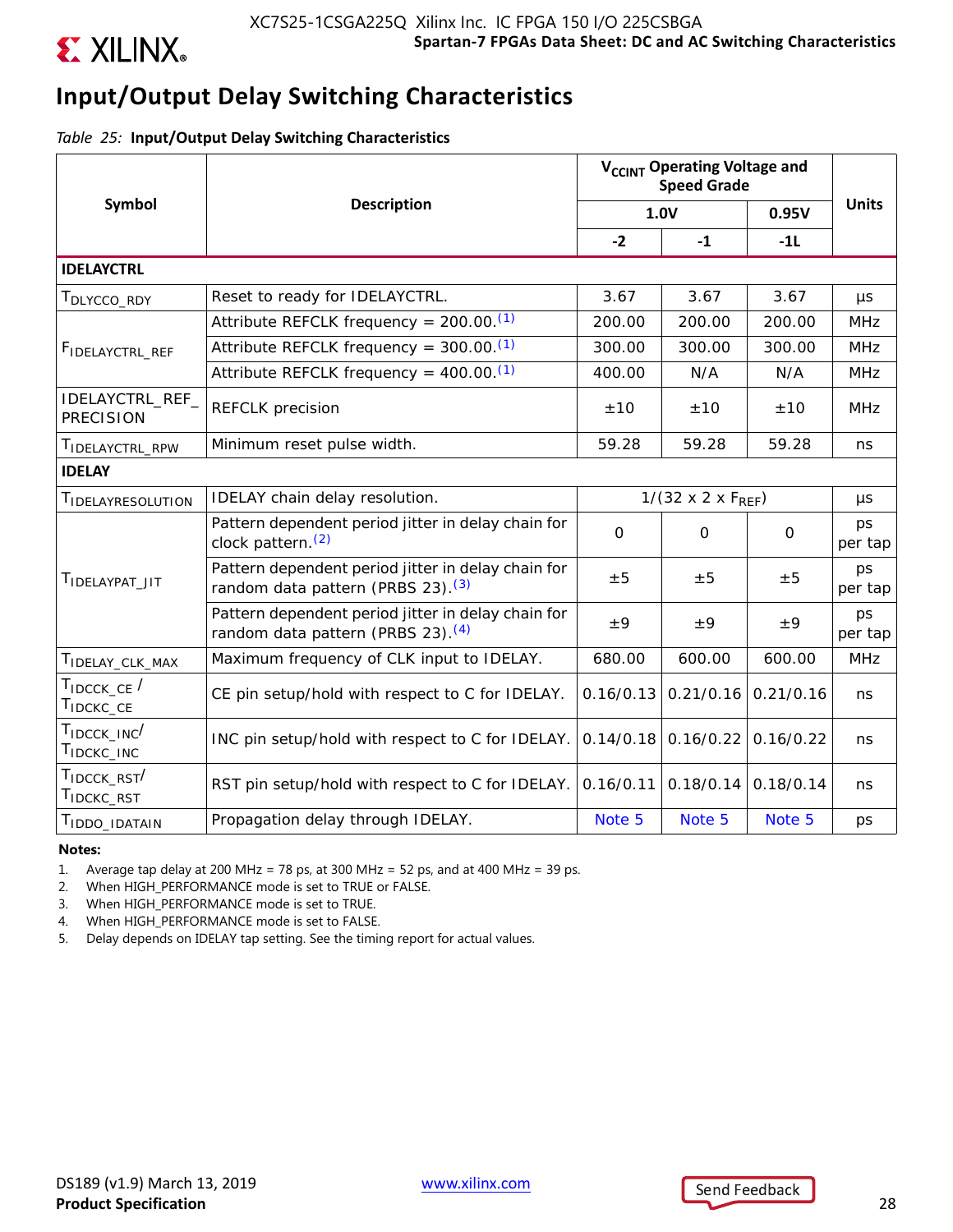![](_page_29_Picture_0.jpeg)

### *Table 26:* **IO\_FIFO Switching Characteristics**

|                                           | <b>Description</b>      | V <sub>CCINT</sub> Operating Voltage and Speed |              |              |              |
|-------------------------------------------|-------------------------|------------------------------------------------|--------------|--------------|--------------|
| Symbol                                    |                         | <b>1.0V</b>                                    |              | 0.95V        | <b>Units</b> |
|                                           |                         | $-2$                                           | $-1$         | $-11$        |              |
| <b>IO_FIFO Clock to Out Delays</b>        |                         |                                                |              |              |              |
| T <sub>OFFCKO</sub> _DO                   | RDCLK to Q outputs.     | 0.60                                           | 0.68         | 0.68         | ns           |
| T <sub>CKO</sub> _FLAGS                   | Clock to IO_FIFO flags. | 0.61                                           | 0.77         | 0.77         | ns           |
| Setup/Hold                                |                         |                                                |              |              |              |
| T <sub>CCK_D</sub> /T <sub>CKC_D</sub>    | D inputs to WRCLK.      | 0.51/0.02                                      | 0.58/0.02    | 0.58/0.02    | ns           |
| TIFFCCK WREN<br><b>I</b> IFFCKC_WREN      | WREN to WRCLK.          | $0.47/-0.01$                                   | $0.53/-0.01$ | $0.53/-0.01$ | ns           |
| TOFFCCK_RDEN<br>T <sub>OFFCKC</sub> _RDEN | RDEN to RDCLK.          | 0.58/0.02                                      | 0.66/0.02    | 0.66/0.02    | ns           |
| <b>Minimum Pulse Width</b>                |                         |                                                |              |              |              |
| PWH_IO_FIFO                               | RESET, RDCLK, WRCLK.    | 2.15                                           | 2.15         | 2.15         | ns           |
| PWL_IO_FIFO                               | RESET, RDCLK, WRCLK.    | 2.15                                           | 2.15         | 2.15         | ns           |
| Maximum Frequency                         |                         |                                                |              |              |              |
| $F_{MAX}$                                 | RDCLK and WRCLK.        | 200.00                                         | 200.00       | 200.00       | MHz          |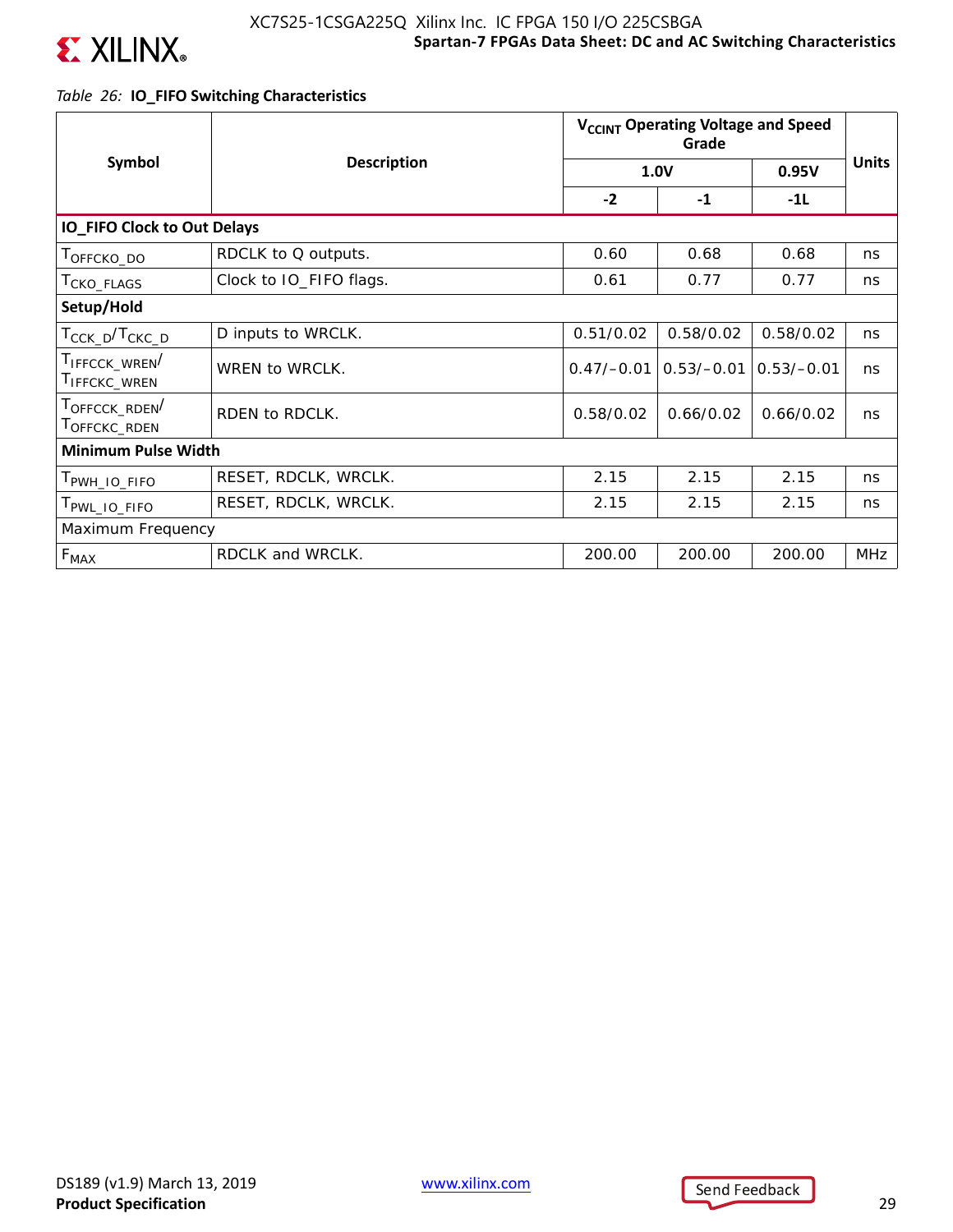![](_page_30_Picture_0.jpeg)

### **CLB Switching Characteristics**

*Table 27:* **CLB Switching Characteristics**

|                                      |                                                                                | V <sub>CCINT</sub> Operating Voltage and Speed |                                 |           |              |
|--------------------------------------|--------------------------------------------------------------------------------|------------------------------------------------|---------------------------------|-----------|--------------|
| Symbol                               | <b>Description</b>                                                             | 1.0V                                           |                                 | 0.95V     | <b>Units</b> |
|                                      |                                                                                | $-2$                                           | $-1$                            | $-11$     |              |
| <b>Combinatorial Delays</b>          |                                                                                |                                                |                                 |           |              |
| T <sub>ILO</sub>                     | An - Dn LUT address to A.                                                      | 0.11                                           | 0.13                            | 0.13      | ns, Max      |
| $TILO_2$                             | An - Dn LUT address to AMUX/CMUX.                                              | 0.30                                           | 0.36                            | 0.36      | ns, Max      |
| $TILO-3$                             | An - Dn LUT address to BMUX_A.                                                 | 0.46                                           | 0.55                            | 0.55      | ns, Max      |
| Т <sub>ІТО</sub>                     | An - Dn inputs to $A - D Q$ outputs.                                           | 1.05                                           | 1.27                            | 1.27      | ns, Max      |
| Т <sub>АХА</sub>                     | AX inputs to AMUX output.                                                      | 0.69                                           | 0.84                            | 0.84      | ns, Max      |
| Т <sub>АХВ</sub>                     | AX inputs to BMUX output.                                                      | 0.66                                           | 0.83                            | 0.83      | ns, Max      |
| $\mathsf{T}_{\mathsf{AXC}}$          | AX inputs to CMUX output.                                                      | 0.68                                           | 0.82                            | 0.82      | ns, Max      |
| $\mathsf{T}_{\mathsf{AXD}}$          | AX inputs to DMUX output.                                                      | 0.75                                           | 0.90                            | 0.90      | ns, Max      |
| Т <sub>вхв</sub>                     | BX inputs to BMUX output.                                                      | 0.57                                           | 0.69                            | 0.69      | ns, Max      |
| $\mathsf{T}_{\mathsf{BXD}}$          | BX inputs to DMUX output.                                                      | 0.69                                           | 0.82                            | 0.82      | ns, Max      |
| $\mathsf{T}_{\mathsf{CXC}}$          | CX inputs to CMUX output.                                                      | 0.48                                           | 0.58                            | 0.58      | ns, Max      |
| $T_{\text{CXD}}$                     | CX inputs to DMUX output.                                                      | 0.59                                           | 0.71                            | 0.71      | ns, Max      |
| $\mathsf{T}_{\mathsf{DXD}}$          | DX inputs to DMUX output.                                                      | 0.58                                           | 0.70                            | 0.70      | ns, Max      |
| <b>Sequential Delays</b>             |                                                                                |                                                |                                 |           |              |
| $T_{CKO}$                            | Clock to AQ - DQ outputs.                                                      | 0.44                                           | 0.53                            | 0.53      | ns, Max      |
| T <sub>SHCKO</sub>                   | Clock to AMUX - DMUX outputs.                                                  | 0.53                                           | 0.66                            | 0.66      | ns, Max      |
|                                      | Setup and Hold Times of CLB Flip-Flops Before/After Clock CLK                  |                                                |                                 |           |              |
| $T_{AS}/T_{AH}$                      | $AN$ – DN input to CLK on $A$ – D flip-flops.                                  | 0.09/0.14                                      | 0.11/0.18                       | 0.11/0.18 | ns, Min      |
|                                      | $AX - DX$ input to CLK on $A - D$ flip-flops.                                  | 0.07/0.21                                      | 0.09/0.26                       | 0.09/0.26 | ns, Min      |
| T <sub>DICK</sub> /T <sub>CKDI</sub> | AX - DX input through MUXs and/or carry logic to<br>CLK on $A - D$ flip-flops. | 0.66/0.09                                      | 0.81/0.11                       | 0.81/0.11 | ns, Min      |
| TCECK_CLB<br>CKCE_CLB                | CE input to CLK on A - D flip-flops.                                           |                                                | $0.17/0.00$ 0.21/0.01 0.21/0.01 |           | ns, Min      |
| T <sub>SRCK</sub> /T <sub>CKSR</sub> | SR input to CLK on A - D flip-flops.                                           | 0.43/0.04                                      | 0.53/0.05                       | 0.53/0.05 | ns, Min      |
| Set/Reset                            |                                                                                |                                                |                                 |           |              |
| T <sub>SRMIN</sub>                   | SR input minimum pulse width.                                                  | 0.78                                           | 1.04                            | 1.04      | ns, Min      |
| $\mathsf{T}_{\mathsf{RQ}}$           | Delay from SR input to AQ - DQ flip-flops.                                     | 0.59                                           | 0.71                            | 0.71      | ns, Max      |
| $\mathsf{T}_{\mathsf{CEO}}$          | Delay from CE input to AQ - DQ flip-flops.                                     | 0.58                                           | 0.70                            | 0.70      | ns, Max      |
| F <sub>TOG</sub>                     | Toggle frequency (for export control).                                         | 1286                                           | 1098                            | 1098      | MHz          |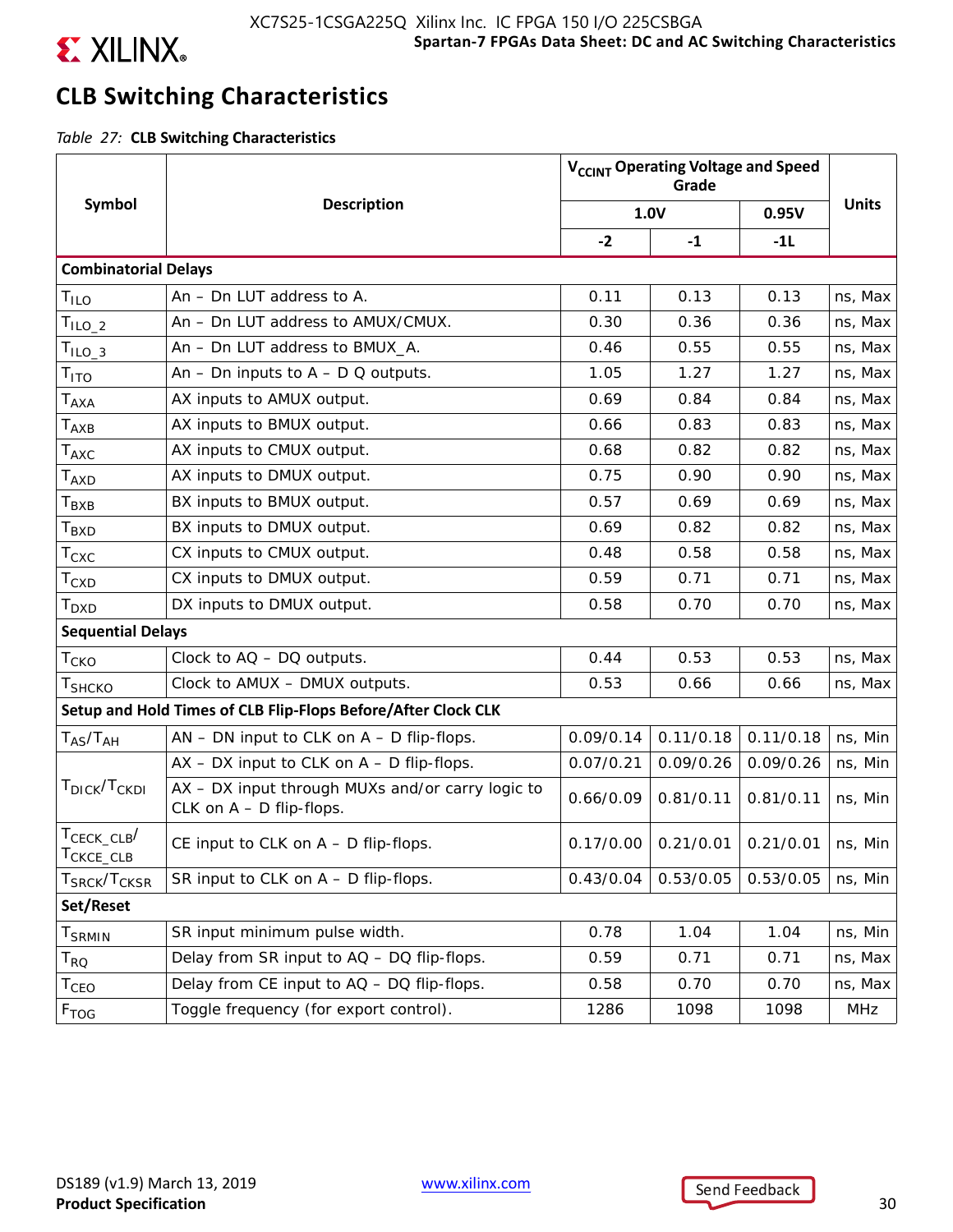![](_page_31_Picture_0.jpeg)

### **CLB Distributed RAM Switching Characteristics (SLICEM Only)**

*Table 28:* **CLB Distributed RAM Switching Characteristics**

|                                             |                                                                | V <sub>CCINT</sub> Operating Voltage and<br><b>Speed Grade</b> |                       |           |              |
|---------------------------------------------|----------------------------------------------------------------|----------------------------------------------------------------|-----------------------|-----------|--------------|
| Symbol                                      | <b>Description</b>                                             |                                                                | 1.0V                  | 0.95V     | <b>Units</b> |
|                                             |                                                                | $-2$                                                           | $-1$                  | $-11$     |              |
| <b>Sequential Delays</b>                    |                                                                |                                                                |                       |           |              |
| T <sub>SHCKO</sub>                          | Clock to $A - B$ outputs.                                      | 1.09                                                           | 1.32                  | 1.32      | ns, Max      |
| T <sub>SHCKO_1</sub>                        | Clock to AMUX - BMUX outputs.                                  | 1.53                                                           | 1.86                  | 1.86      | ns, Max      |
| Setup and Hold Times Before/After Clock CLK |                                                                |                                                                |                       |           |              |
| T <sub>DS_LRAM</sub> /T <sub>DH_LRAM</sub>  | $A - D$ inputs to CLK.                                         | 0.60/0.30                                                      | $0.72/0.35$ 0.72/0.35 |           | ns, Min      |
|                                             | Address An inputs to clock.                                    | 0.30/0.60                                                      | $0.37/0.70$ 0.37/0.70 |           | ns, Min      |
| T <sub>AS_LRAM</sub> /T <sub>AH_LRAM</sub>  | Address An inputs through MUXs and/or<br>carry logic to clock. | 0.77/0.21                                                      | $0.94/0.26$ 0.94/0.26 |           | ns, Min      |
| T <sub>WS</sub> _LRAM <sup>/T</sup> WH_LRAM | WE input to clock.                                             | 0.43/0.12                                                      | 0.53/0.17             | 0.53/0.17 | ns, Min      |
| TCECK_LRAM <sup>/T</sup> CKCE_LRAM          | CE input to CLK.                                               | 0.44/0.11                                                      | 0.53/0.17             | 0.53/0.17 | ns, Min      |
| <b>Clock CLK</b>                            |                                                                |                                                                |                       |           |              |
| T <sub>MPW</sub> _LRAM                      | Minimum pulse width.                                           | 1.13                                                           | 1.25                  | 1.25      | ns, Min      |
| $T_{\text{MCP}}$                            | Minimum clock period.                                          | 2.26                                                           | 2.50                  | 2.50      | ns, Min      |

**Notes:** 

1. T<sub>SHCKO</sub> also represents the CLK to XMUX output. Refer to the timing report for the CLK to XMUX path.

### **CLB Shift Register Switching Characteristics (SLICEM Only)**

|  |  |  |  |  | Table 29: CLB Shift Register Switching Characteristics |
|--|--|--|--|--|--------------------------------------------------------|
|--|--|--|--|--|--------------------------------------------------------|

|                                                        |                                      | V <sub>CCINT</sub> Operating Voltage and<br><b>Speed Grade</b> |           |                       |              |
|--------------------------------------------------------|--------------------------------------|----------------------------------------------------------------|-----------|-----------------------|--------------|
| Symbol                                                 | <b>Description</b>                   |                                                                | 1.0V      | 0.95V                 | <b>Units</b> |
|                                                        |                                      | $-2$                                                           | $-1$      | $-11$                 |              |
| <b>Sequential Delays</b>                               |                                      |                                                                |           |                       |              |
| $T_{REG}$                                              | Clock to $A - D$ outputs.            | 1.33                                                           | 1.61      | 1.61                  | ns, Max      |
| T <sub>REG_MUX</sub>                                   | Clock to AMUX - DMUX output.         | 1.77                                                           | 2.15      | 2.15                  | ns, Max      |
| REG_M31                                                | Clock to DMUX output via M31 output. | 1.23                                                           | 1.46      | 1.46                  | ns, Max      |
| <b>Setup and Hold Times Before/After Clock CLK</b>     |                                      |                                                                |           |                       |              |
| T <sub>WS_SHFREG</sub> /T <sub>WH_SHFREG</sub>         | WE input.                            | 0.41/0.12                                                      | 0.51/0.17 | 0.51/0.17             | ns, Min      |
| TCECK_SHFREG/<br>T <sub>CKCE</sub> _SHFREG             | CE input to CLK.                     | 0.42/0.11                                                      |           | $0.52/0.17$ 0.52/0.17 | ns, Min      |
| $T_{DS}$ shfreg <sup>/<math>T_{DH}</math></sup> shfreg | $A - D$ inputs to CLK.               | 0.37/0.37                                                      | 0.44/0.43 | 0.44/0.43             | ns, Min      |
| <b>Clock CLK</b>                                       |                                      |                                                                |           |                       |              |
| MPW_SHFREG                                             | Minimum pulse width.                 | 0.86                                                           | 0.98      | 0.98                  | ns, Min      |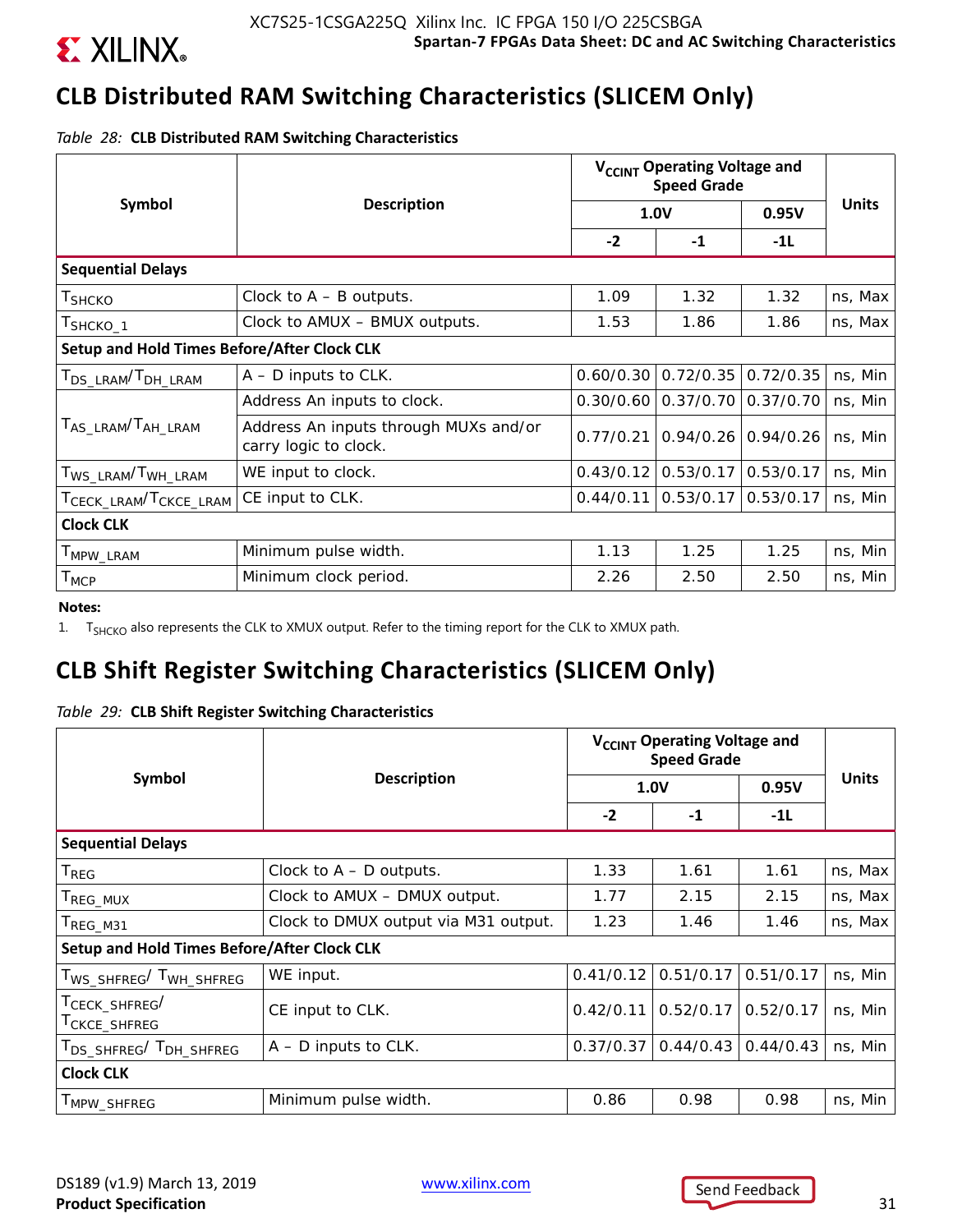![](_page_32_Picture_0.jpeg)

### **Block RAM and FIFO Switching Characteristics**

*Table 30:* **Block RAM and FIFO Switching Characteristics**

|                                                                                      |                                                                                                                | V <sub>CCINT</sub> Operating Voltage and Speed |           |           |              |
|--------------------------------------------------------------------------------------|----------------------------------------------------------------------------------------------------------------|------------------------------------------------|-----------|-----------|--------------|
| Symbol                                                                               | <b>Description</b>                                                                                             |                                                | 1.0V      | 0.95V     | <b>Units</b> |
|                                                                                      |                                                                                                                | $-2$                                           | $-1$      | $-1L$     |              |
| <b>Block RAM and FIFO Clock-to-Out Delays</b>                                        |                                                                                                                |                                                |           |           |              |
| T <sub>RCKO_DO</sub> and                                                             | Clock CLK to DOUT output (without<br>output register). $(1)(2)$                                                | 2.13                                           | 2.46      | 2.46      | ns, Max      |
| $T_{\scriptstyle\rm RCKO\_DO\_REG}$                                                  | Clock CLK to DOUT output (with output<br>register). $(3)(4)$                                                   | 0.74                                           | 0.89      | 0.89      | ns, Max      |
| Т <sub>RCKO_DO_ECC</sub> and                                                         | Clock CLK to DOUT output with ECC<br>(without output register). $(1)(2)$                                       | 3.04                                           | 3.84      | 3.84      | ns, Max      |
| $\mathsf{T}_{\mathsf{RCKO\_DO\_ECC\_REG}}$                                           | Clock CLK to DOUT output with ECC<br>(with output register). $(3)(4)$                                          | 0.81                                           | 0.94      | 0.94      | ns, Max      |
| TRCKO_DO_CASCOUT and                                                                 | Clock CLK to DOUT output with cascade<br>(without output register). <sup>(1)</sup>                             | 2.88                                           | 3.30      | 3.30      | ns, Max      |
| TRCKO_DO_CASCOUT_REG                                                                 | Clock CLK to DOUT output with cascade<br>(with output register). (3)                                           | 1.28                                           | 1.46      | 1.46      | ns, Max      |
| T <sub>RCKO</sub> _FLAGS                                                             | Clock CLK to FIFO flags outputs. (5)                                                                           | 0.87                                           | 1.05      | 1.05      | ns, Max      |
| T <sub>RCKO</sub> _POINTERS                                                          | Clock CLK to FIFO pointers outputs. (6)                                                                        | 1.02                                           | 1.15      | 1.15      | ns, Max      |
| T <sub>RCKO</sub> _parity_ecc                                                        | Clock CLK to ECCPARITY in ECC encode<br>only mode.                                                             | 0.85                                           | 0.94      | 0.94      | ns, Max      |
| T <sub>RCKO</sub> _spBIT_ECC and                                                     | Clock CLK to BITERR (without output<br>register).                                                              | 2.81                                           | 3.55      | 3.55      | ns, Max      |
| T <sub>RCKO</sub> _SDBIT_ECC_REG                                                     | Clock CLK to BITERR (with output<br>register).                                                                 | 0.76                                           | 0.89      | 0.89      | ns, Max      |
| TRCKO_RDADDR_ECC and                                                                 | Clock CLK to RDADDR output with ECC<br>(without output register).                                              | 0.88                                           | 1.07      | 1.07      | ns, Max      |
| TRCKO_RDADDR_ECC_REG                                                                 | Clock CLK to RDADDR output with ECC<br>(with output register).                                                 | 0.93                                           | 1.08      | 1.08      | ns, Max      |
| <b>Setup and Hold Times Before/After Clock CLK</b>                                   |                                                                                                                |                                                |           |           |              |
| T <sub>RCCK</sub> _ADDRA <sup>/</sup><br>$\mathsf{T}_{\mathsf{RCKC\_ADDRA}}$         | ADDR inputs. <sup>(7)</sup>                                                                                    | 0.49/0.33                                      | 0.57/0.36 | 0.57/0.36 | ns, Min      |
| T <sub>RDCK</sub> _DI_WF_NC <sup>/</sup><br>$\mathsf{T}_{\mathsf{RCKD\_DI\_WF\_NC}}$ | Data input setup/hold time when block<br>RAM is configured in WRITE_FIRST or<br>NO_CHANGE mode. <sup>(8)</sup> | 0.65/0.63                                      | 0.74/0.67 | 0.74/0.67 | ns, Min      |
| T <sub>RDCK</sub> _DI_RF <sup>/</sup><br>$\mathsf{T}_{\mathsf{RCKD\_DI\_RF}}$        | Data input setup/hold time when block<br>RAM is configured in READ_FIRST<br>mode. $(8)$                        | 0.22/0.34                                      | 0.25/0.41 | 0.25/0.41 | ns, Min      |
| $T_{\sf RDCK\_DI\_ECC}$<br>$\mathsf{T}_{\mathsf{RCKD\_DI\_ECC}}$                     | DIN inputs with block RAM ECC in<br>standard mode. <sup>(8)</sup>                                              | 0.55/0.46                                      | 0.63/0.50 | 0.63/0.50 | ns, Min      |
| T <sub>RDCK</sub> _DI_ECCW <sup>/</sup><br>T <sub>RCKD</sub> _DI_ECCW                | DIN inputs with block RAM ECC encode<br>only. $(8)$                                                            | 1.02/0.46                                      | 1.17/0.50 | 1.17/0.50 | ns, Min      |

![](_page_32_Picture_7.jpeg)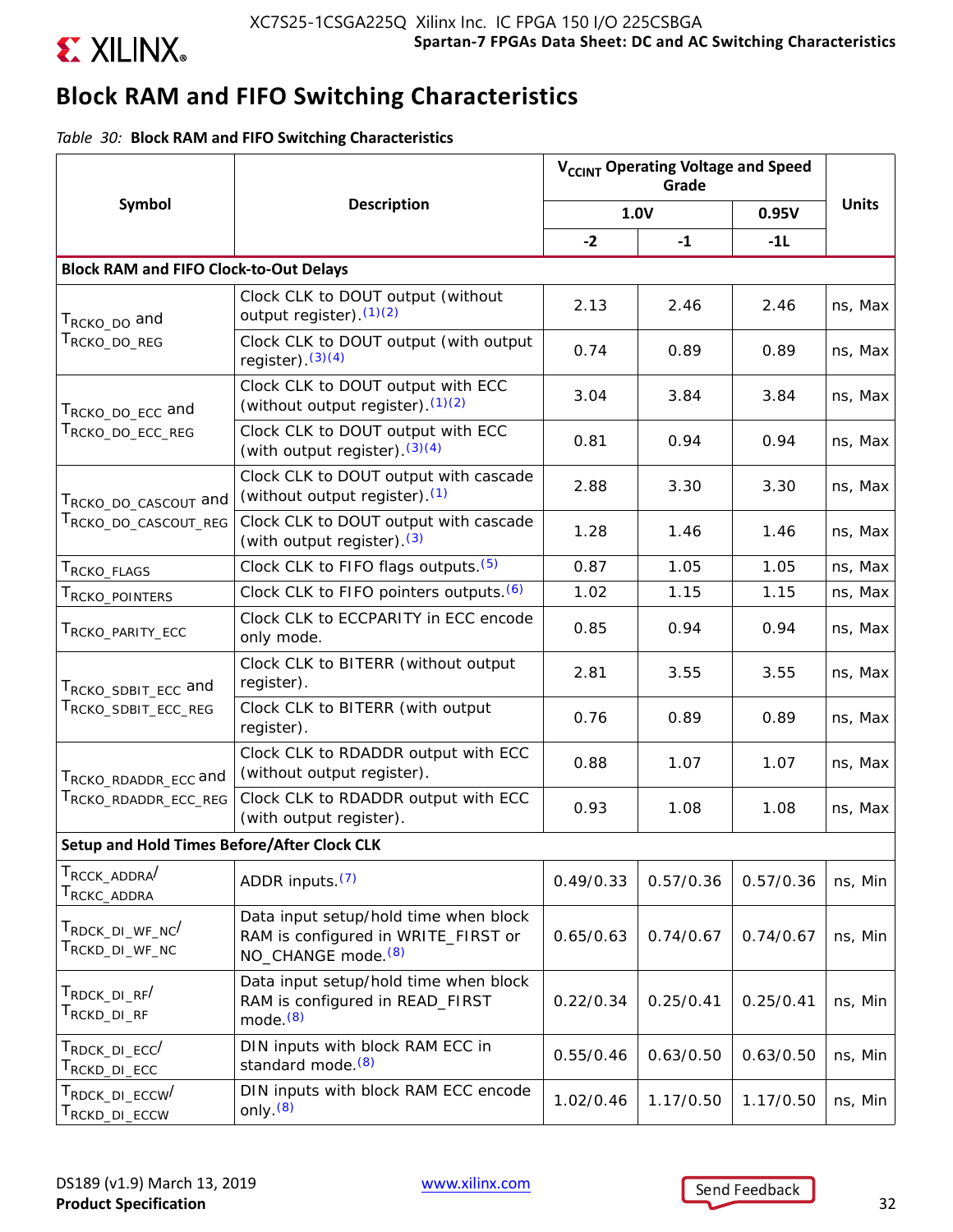![](_page_33_Picture_0.jpeg)

### *Table 30:* **Block RAM and FIFO Switching Characteristics** *(Cont'd)*

|                                                                                                      |                                                                                                                                                    | V <sub>CCINT</sub> Operating Voltage and Speed |              |              |              |
|------------------------------------------------------------------------------------------------------|----------------------------------------------------------------------------------------------------------------------------------------------------|------------------------------------------------|--------------|--------------|--------------|
| Symbol                                                                                               | <b>Description</b>                                                                                                                                 |                                                | 1.0V         | 0.95V        | <b>Units</b> |
|                                                                                                      |                                                                                                                                                    | $-2$                                           | $-1$         | $-1L$        |              |
| T <sub>RDCK</sub> _DI_ECC_FIFO <sup>/</sup><br>T <sub>RCKD_DI_ECC_FIFO</sub>                         | DIN inputs with FIFO ECC in standard<br>mode. $(8)$                                                                                                | 1.15/0.59                                      | 1.32/0.64    | 1.32/0.64    | ns, Min      |
| $\mathsf{T}_{\mathsf{RCCK}}$ injectbiterr $\mathsf{Z}$<br>$\mathsf{T}_{\mathsf{RCKC\_INIECTBITERR}}$ | Inject single/double bit error in ECC<br>mode.                                                                                                     | 0.64/0.37                                      | 0.74/0.40    | 0.74/0.40    | ns, Min      |
| ${\sf T}_{\sf RCCK\_EN}/{\sf T}_{\sf RCKC\_EN}$                                                      | Block RAM enable (EN) input.                                                                                                                       | 0.39/0.21                                      | 0.45/0.23    | 0.45/0.23    | ns, Min      |
| $\mathsf{T}_{\mathsf{RCCK\_REGCE}}$<br>$\mathsf{T}_{\mathsf{RCKC\_REGCE}}$                           | CE input of output register.                                                                                                                       | 0.29/0.15                                      | 0.36/0.16    | 0.36/0.16    | ns, Min      |
| ${\sf T}_{\sf RCCK\_RSTREG}$<br>$\mathsf{T}_{\mathsf{RCKC\_RSTREG}}$                                 | Synchronous RSTREG input.                                                                                                                          | 0.32/0.07                                      | 0.35/0.07    | 0.35/0.07    | ns, Min      |
| T <sub>RCCK</sub> RSTRAM <sup>/</sup><br>T <sub>RCKC</sub> RSTRAM                                    | Synchronous RSTRAM input.                                                                                                                          | 0.34/0.43                                      | 0.36/0.46    | 0.36/0.46    | ns, Min      |
| TRCCK_WEA <sup>/T</sup> RCKC_WEA                                                                     | Write enable (WE) input (block RAM<br>only).                                                                                                       | 0.48/0.19                                      | 0.54/0.20    | 0.54/0.20    | ns, Min      |
| T <sub>RCCK</sub> _WREN <sup>/</sup><br>$\mathsf{T}_{\mathsf{RCKC\_WREN}}$                           | WREN FIFO inputs.                                                                                                                                  | 0.46/0.35                                      | 0.47/0.43    | 0.47/0.43    | ns, Min      |
| $\mathsf{T}_{\mathsf{RCCK\_RDEN}}$<br>$\mathsf{T}_{\mathsf{RCKC\_RDEN}}$                             | RDEN FIFO inputs.                                                                                                                                  | 0.43/0.35                                      | 0.43/0.43    | 0.43/0.43    | ns, Min      |
| <b>Reset Delays</b>                                                                                  |                                                                                                                                                    |                                                |              |              |              |
| T <sub>RCO</sub> _FLAGS                                                                              | Reset RST to FIFO flags/pointers. <sup>(9)</sup>                                                                                                   | 0.98                                           | 1.10         | 1.10         | ns, Max      |
| TRREC_RST <sup>/T</sup> RREM_RST                                                                     | FIFO reset recovery and removal<br>timing $(10)$                                                                                                   | $2.07/-0.81$                                   | $2.37/-0.81$ | $2.37/-0.81$ | ns, Max      |
| <b>Maximum Frequency</b>                                                                             |                                                                                                                                                    |                                                |              |              |              |
| F <sub>MAX_BRAM_WF_NC</sub>                                                                          | Block RAM (write first and no change<br>modes) when not in SDP RF mode.                                                                            | 460.83                                         | 388.20       | 388.20       | <b>MHz</b>   |
| F <sub>MAX_BRAM_RF.</sub><br><b>PERFORMANCE</b>                                                      | Block RAM (read first, performance<br>mode) when in SDP RF mode but no<br>address overlap between port A and<br>port B.                            | 460.83                                         | 388.20       | 388.20       | MHz          |
| F <sub>MAX_BRAM_RF_</sub><br>DELAYED_WRITE                                                           | Block RAM (read first, delayed write<br>mode) when in SDP RF mode and there<br>is possibility of overlap between port A<br>and port B addresses.   | 404.53                                         | 339.67       | 339.67       | <b>MHz</b>   |
| F <sub>MAX_CAS_WF_NC</sub>                                                                           | Block RAM cascade (write first, no<br>change mode) when cascade but not in<br>RF mode.                                                             | 418.59                                         | 345.78       | 345.78       | <b>MHz</b>   |
| F <sub>MAX_CAS_RF_</sub><br>PERFORMANCE                                                              | Block RAM cascade (read first,<br>performance mode) when in cascade<br>with RF mode and no possibility of<br>address overlap/one port is disabled. | 418.59                                         | 345.78       | 345.78       | <b>MHz</b>   |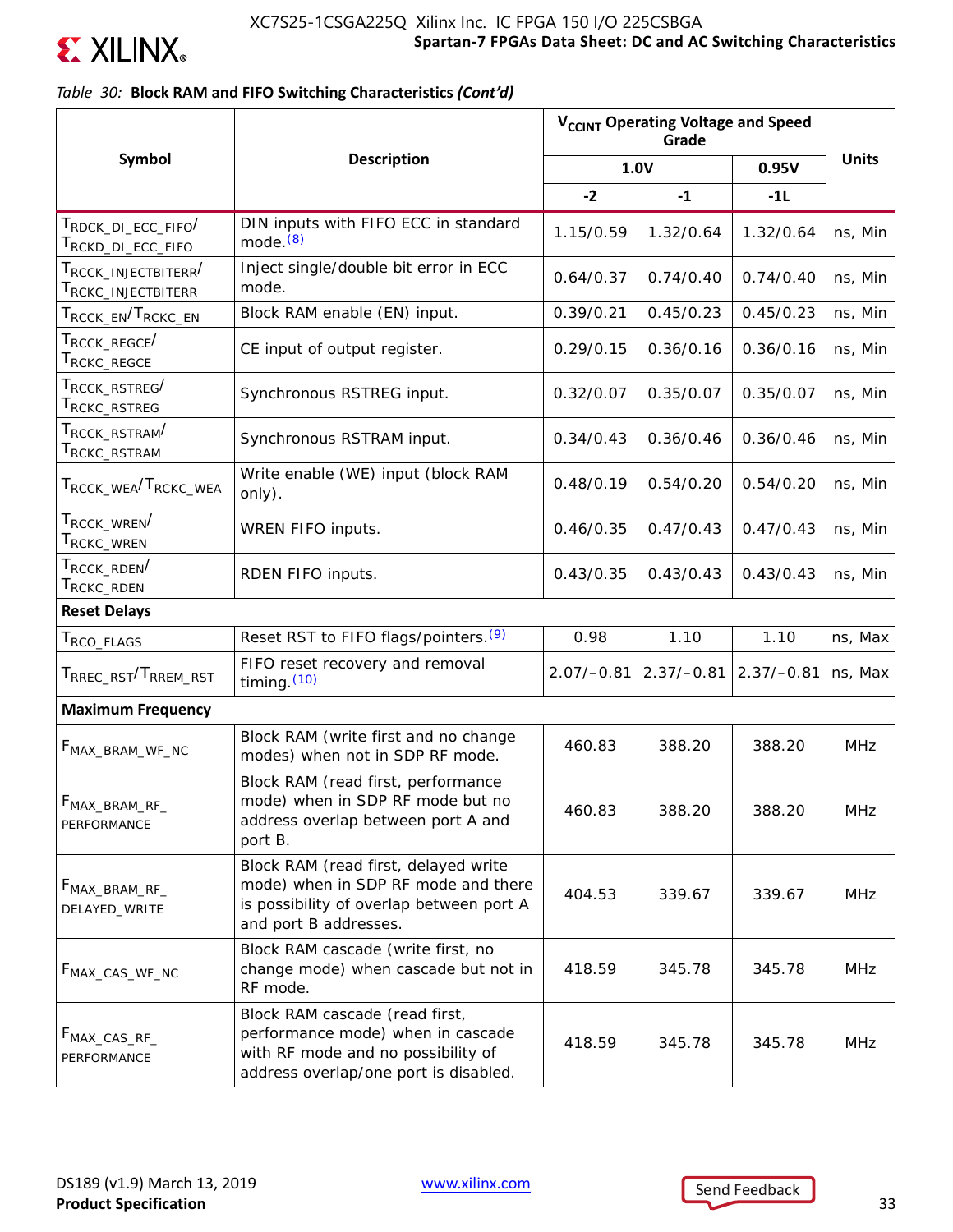![](_page_34_Picture_0.jpeg)

### *Table 30:* **Block RAM and FIFO Switching Characteristics** *(Cont'd)*

|                                             |                                                                                                        | V <sub>CCINT</sub> Operating Voltage and Speed |        |        |            |       |              |
|---------------------------------------------|--------------------------------------------------------------------------------------------------------|------------------------------------------------|--------|--------|------------|-------|--------------|
| Symbol                                      | <b>Description</b>                                                                                     | 1.0V                                           |        |        |            | 0.95V | <b>Units</b> |
|                                             |                                                                                                        | $-2$                                           | $-1$   | $-11$  |            |       |              |
| ⊦ <sup>F</sup> MAX_CAS_RF_<br>DELAYED WRITE | When in cascade RF mode and there is a<br>possibility of address overlap between<br>port A and port B. | 362.19                                         | 297.35 | 297.35 | <b>MHz</b> |       |              |
| $F_{MAX\_FIFO}$                             | FIFO in all modes without ECC.                                                                         | 460.83                                         | 388.20 | 388.20 | <b>MHz</b> |       |              |
| $F_{MAX\_ECC}$                              | Block RAM and FIFO in ECC<br>configuration.                                                            | 365.10                                         | 297.53 | 297.53 | <b>MHz</b> |       |              |

**Notes:** 

- 1.  $T_{RCKO_DOR}$  includes  $T_{RCKO_DOW}$ ,  $T_{RCKO_DOPR}$ , and  $T_{RCKO_DOPW}$  as well as the B port equivalent timing parameters.<br>2. These parameters also apply to synchronous FIFO with DO REG = 0.
- These parameters also apply to synchronous FIFO with  $DO\_REG = 0$ .
- 3.  $T_{RCKO\_DO}$  includes  $T_{RCKO\_DOP}$  as well as the B port equivalent timing parameters.<br>4. These parameters also apply to multi-rate (asynchronous) and synchronous FIFO
- These parameters also apply to multi-rate (asynchronous) and synchronous FIFO with  $DO\_REG = 1$ .
- 5. TRCKO\_FLAGS includes the following parameters: TRCKO\_AEMPTY, TRCKO\_AFULL, TRCKO\_EMPTY, TRCKO\_FULL, TRCKO\_RDERR, TRCKO\_WRERR.
- 6.  $T_{RCKO}$  pointers includes both  $T_{RCKO}$  RDCOUNT and  $T_{RCKO}$  wrcount.<br>7. The ADDR setup and hold must be met when EN is asserted (even y
- 7. The ADDR setup and hold must be met when EN is asserted (even when WE is deasserted). Otherwise, block RAM data corruption is possible.
- 8. These parameters include both A and B inputs as well as the parity inputs of A and B.
- 9. T<sub>RCO FLAGS</sub> includes the following flags: AEMPTY, AFULL, EMPTY, FULL, RDERR, WRERR, RDCOUNT, and WRCOUNT.
- 10. RDEN and WREN must be held Low prior to and during reset. The FIFO reset must be asserted for at least five positive clock edges of the slowest clock (WRCLK or RDCLK).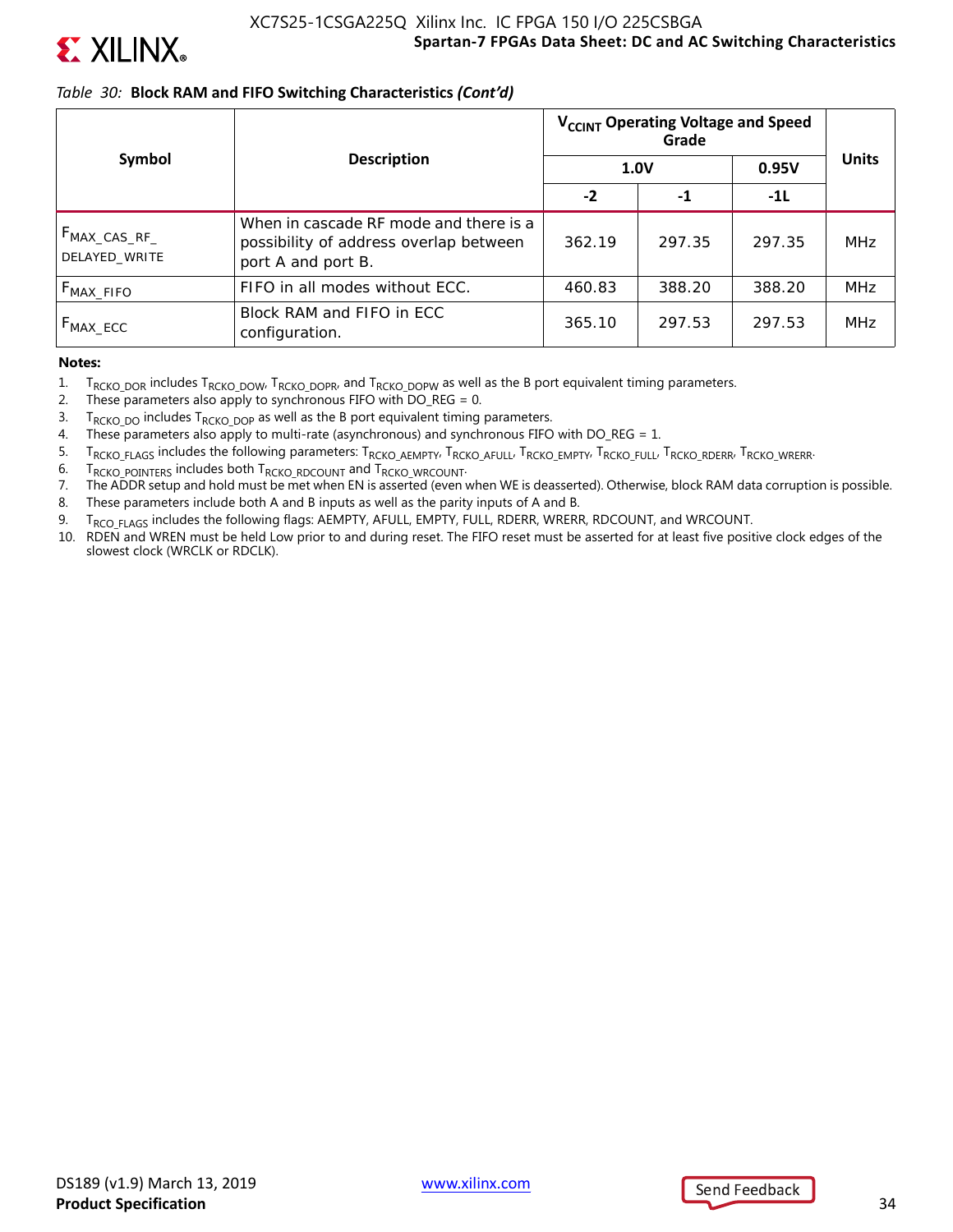![](_page_35_Picture_0.jpeg)

### **DSP48E1 Switching Characteristics**

*Table 31:* **DSP48E1 Switching Characteristics**

| Symbol                                                                                                                                | <b>Description</b>                                      |                  | V <sub>CCINT</sub> Operating<br><b>Voltage and Speed</b><br>Grade |                  |              |  |
|---------------------------------------------------------------------------------------------------------------------------------------|---------------------------------------------------------|------------------|-------------------------------------------------------------------|------------------|--------------|--|
|                                                                                                                                       |                                                         |                  | 1.0V                                                              | 0.95V            | <b>Units</b> |  |
|                                                                                                                                       |                                                         | $-2$             | $-1$                                                              | $-1L$            |              |  |
| Setup and Hold Times of Data/Control Pins to the Input Register Clock                                                                 |                                                         |                  |                                                                   |                  |              |  |
| T <sub>DSPDCK</sub> _A_AREG <sup>/</sup><br>$\mathsf{T}_{\mathsf{DSPCKD\_A\_AREG}}$                                                   | A input to A register CLK.                              | 0.30/<br>0.13    | 0.37/<br>0.14                                                     | 0.37/<br>0.14    | ns           |  |
| $\tau_{\texttt{DSPDCK\_B\_BREG}}/$<br>$\mathsf{T}_{\mathsf{DSPCKD\_B\_BREG}}$                                                         | B input to B register CLK.                              | 0.38/<br>0.16    | 0.45/<br>0.18                                                     | 0.45/<br>0.18    | ns           |  |
| $\tau_{\texttt{DSPDCK\_C\_CREG}}/$<br>$\mathsf{T}_{\textsf{DSPCKD\_C\_CREG}}$                                                         | C input to C register CLK.                              | 0.20/<br>0.19    | 0.24/<br>0.21                                                     | 0.24/<br>0.21    | ns           |  |
| ${\rm T}_{\mathsf{DSPDCK\_D\_DREG}}/$<br>T <sub>DSPCKD</sub> _D_DREG                                                                  | D input to D register CLK.                              | 0.32/<br>0.27    | 0.42/<br>0.27                                                     | 0.42/<br>0.27    | ns           |  |
| $\tau_{\texttt{DSPDCK\_ACIN\_AREG}}/$<br>T <sub>DSPCKD</sub> _ACIN_AREG                                                               | ACIN input to A register CLK.                           | 0.27/<br>0.13    | 0.32/<br>0.14                                                     | 0.32/<br>0.14    | ns           |  |
| $\tau_{\texttt{DSPDCK\_BCIN\_BREG}}/$<br>T <sub>DSPCKD</sub> _BCIN_BREG                                                               | BCIN input to B register CLK.                           | 0.29/<br>0.16    | 0.36/<br>0.18                                                     | 0.36/<br>0.18    | ns           |  |
| Setup and Hold Times of Data Pins to the Pipeline Register Clock                                                                      |                                                         |                  |                                                                   |                  |              |  |
| $\mathsf{T}_{\mathsf{DSPDCK}\_ \{A,\ B\}\_ \mathsf{MREG}\_ \mathsf{MULT}}/$<br>T <sub>DSPCKD</sub> _{A, B}_MREG_MULT                  | {A, B} input to M register CLK using<br>multiplier.     | 2.76/<br>$-0.01$ | 3.29/<br>$-0.01$                                                  | 3.29/<br>$-0.01$ | ns           |  |
| $T_{\mathsf{DSPDCK}\_ \{A,\ D\}\_\mathsf{ADREG}}/$<br>$T_{\mathsf{DSPCKD}\_ \{A,\; \mathsf{D}\}_\mathsf{ADREG}}$                      | {A, D} input to AD register CLK.                        | 1.48/<br>$-0.02$ | 1.76/<br>$-0.02$                                                  | 1.76/<br>$-0.02$ | ns           |  |
| Setup and Hold Times of Data/Control Pins to the Output Register Clock                                                                |                                                         |                  |                                                                   |                  |              |  |
| $\mathsf{T}_{\mathsf{DSPDCK}\_ \{A,\ B\}\_ \mathsf{PREG}\_ \mathsf{MULT}}/$                                                           | {A, B} input to P register CLK using<br>multiplier.     | 4.60/<br>$-0.28$ | 5.48/<br>$-0.28$                                                  | 5.48/<br>$-0.28$ | ns           |  |
| T <sub>DSPDCK</sub> _D_PREG_MULT <sup>/</sup><br>T <sub>DSPCKD_D_PREG_MULT</sub>                                                      | D input to P register CLK using multiplier.             | 4.50/<br>$-0.73$ | 5.35/<br>$-0.73$                                                  | 5.35/<br>$-0.73$ | ns           |  |
| $\tau_{\texttt{DSPDCK_{4A,B}}\text{-PREG}}/$<br>$T_{\text{DSPCKD_{A,B}}}$ _PREG                                                       | A or B input to P register CLK not using<br>multiplier. | 1.98/<br>$-0.28$ | 2.35/<br>$-0.28$                                                  | 2.35/<br>$-0.28$ | ns           |  |
| $T_{\mathsf{DSPDCK\_C\_PREG}}/$<br>T <sub>DSPCKD</sub> _C_PREG                                                                        | C input to P register CLK not using multiplier.         | 1.76/<br>$-0.26$ | 2.10/<br>$-0.26$                                                  | 2.10/<br>$-0.26$ | ns           |  |
| $T_{\mathsf{DSPDCK}}$ pcin preg/<br>T <sub>DSPCKD</sub> _PCIN_PREG                                                                    | PCIN input to P register CLK.                           | 1.51/<br>$-0.15$ | 1.80/<br>$-0.15$                                                  | 1.80/<br>$-0.15$ | ns           |  |
| Setup and Hold Times of the CE Pins                                                                                                   |                                                         |                  |                                                                   |                  |              |  |
| $\mathsf{T}_{\mathsf{DSPDCK}\_{\mathsf{CEA}};\mathsf{CEB}\_{\mathsf{A}}\mathsf{AREG};\mathsf{BREG}}$<br>TDSPCKD_{CEA;CEB}_{AREG;BREG} | {CEA; CEB} input to {A; B} register CLK.                | 0.42/<br>0.08    | 0.52/<br>0.11                                                     | 0.52/<br>0.11    | ns           |  |
| $\tau_{\texttt{DSPDCK\_CEC\_CREG}}$<br>T <sub>DSPCKD</sub> _CEC_CREG                                                                  | CEC input to C register CLK.                            | 0.34/<br>0.11    | 0.42/<br>0.13                                                     | 0.42/<br>0.13    | ns           |  |
| $\mathsf{T}_{\mathsf{DSPDCK\_CED\_DREG}}/$<br>T <sub>DSPCKD</sub> _CED_DREG                                                           | CED input to D register CLK.                            | 0.43/<br>$-0.03$ | 0.52/<br>$-0.03$                                                  | 0.52/<br>$-0.03$ | ns           |  |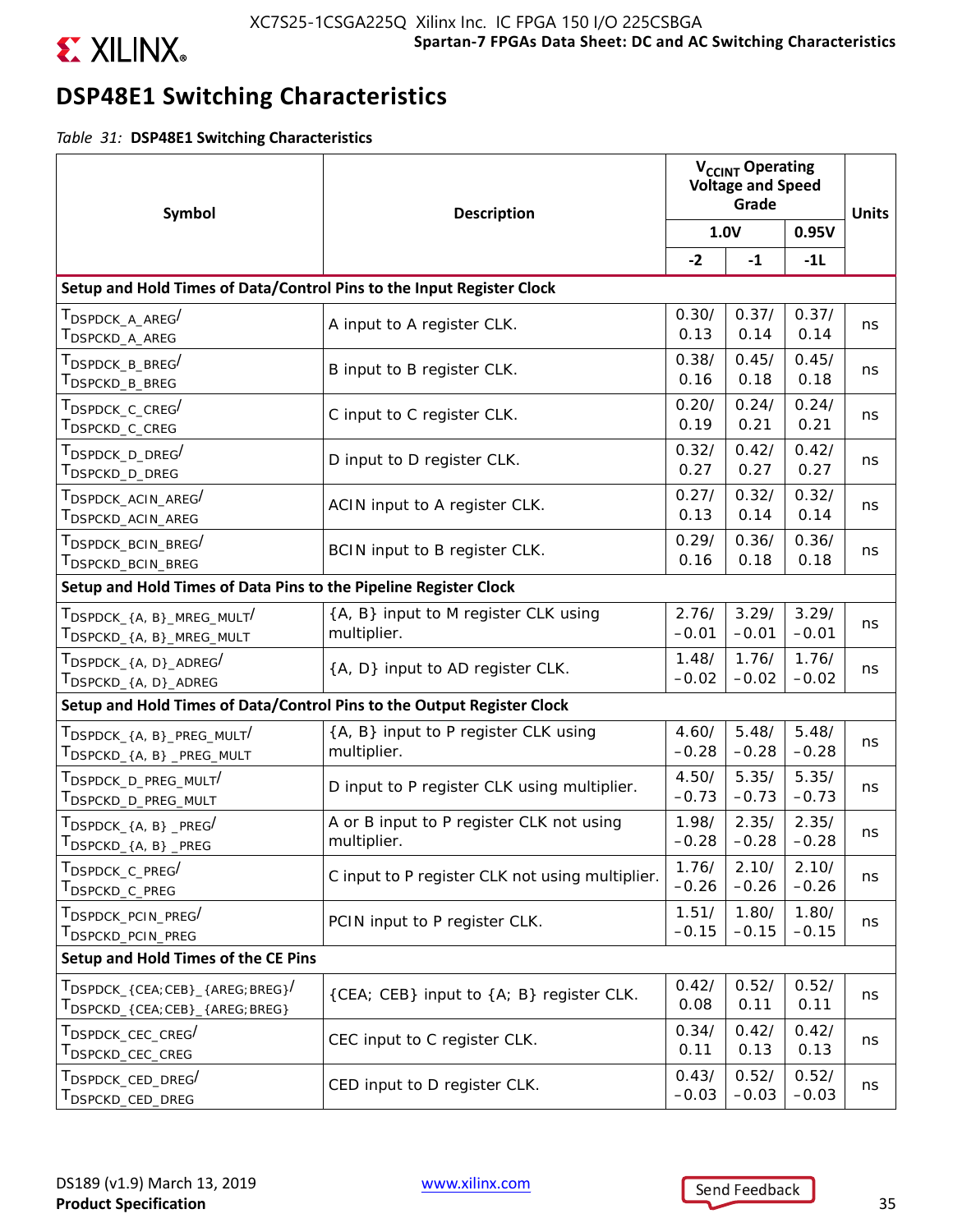![](_page_36_Picture_0.jpeg)

*Table 31:* **DSP48E1 Switching Characteristics** *(Cont'd)*

| Symbol                                                                              | <b>Description</b>                                           |               | V <sub>CCINT</sub> Operating<br><b>Voltage and Speed</b><br>Grade |               |              |  |
|-------------------------------------------------------------------------------------|--------------------------------------------------------------|---------------|-------------------------------------------------------------------|---------------|--------------|--|
|                                                                                     |                                                              |               | 1.0V                                                              | 0.95V         | <b>Units</b> |  |
|                                                                                     |                                                              | $-2$          | $-1$                                                              | $-1L$         |              |  |
| T <sub>DSPDCK</sub> _CEM_MREG <sup>/</sup><br>T <sub>DSPCKD</sub> _CEM_MREG         | CEM input to M register CLK.                                 | 0.21/<br>0.20 | 0.27/<br>0.23                                                     | 0.27/<br>0.23 | ns           |  |
| T <sub>DSPDCK</sub> _CEP_PREG <sup>/</sup><br>T <sub>DSPCKD</sub> _CEP_PREG         | CEP input to P register CLK.                                 | 0.43/<br>0.01 | 0.53/<br>0.01                                                     | 0.53/<br>0.01 | ns           |  |
| Setup and Hold Times of the RST Pins                                                |                                                              |               |                                                                   |               |              |  |
| TDSPDCK_{RSTA; RSTB}_{AREG; BREG}<br>T <sub>DSPCKD</sub> _{RSTA; RSTB}_{AREG; BREG} | {RSTA, RSTB} input to {A, B} register CLK.                   | 0.46/<br>0.13 | 0.55/<br>0.15                                                     | 0.55/<br>0.15 | ns           |  |
| T <sub>DSPDCK</sub> _RSTC_CREG <sup>/</sup><br>T <sub>DSPCKD</sub> _RSTC_CREG       | RSTC input to C register CLK.                                | 0.08/<br>0.11 | 0.09/<br>0.12                                                     | 0.09/<br>0.12 | ns           |  |
| T <sub>DSPDCK</sub> _RSTD_DREG <sup>/</sup><br>T <sub>DSPCKD</sub> _RSTD_DREG       | RSTD input to D register CLK                                 | 0.50/<br>0.08 | 0.59/<br>0.09                                                     | 0.59/<br>0.09 | ns           |  |
| T <sub>DSPDCK</sub> RSTM MREG <sup>/</sup><br>T <sub>DSPCKD</sub> _RSTM_MREG        | RSTM input to M register CLK                                 | 0.23/<br>0.24 | 0.27/<br>0.28                                                     | 0.27/<br>0.28 | ns           |  |
| T <sub>DSPDCK</sub> _RSTP_PREG <sup>/</sup><br>T <sub>DSPCKD</sub> _RSTP_PREG       | RSTP input to P register CLK                                 | 0.30/<br>0.01 | 0.35/<br>0.01                                                     | 0.35/<br>0.01 | ns           |  |
| <b>Combinatorial Delays from Input Pins to Output Pins</b>                          |                                                              |               |                                                                   |               |              |  |
| T <sub>DSPDO</sub> _A_CARRYOUT_MULT                                                 | A input to CARRYOUT output using multiplier.                 | 4.35          | 5.18                                                              | 5.18          | ns           |  |
| T <sub>DSPDO_D_P_MULT</sub>                                                         | D input to P output using multiplier.                        | 4.26          | 5.07                                                              | 5.07          | ns           |  |
| T <sub>DSPDO_B_P</sub>                                                              | B input to P output not using multiplier.                    | 1.75          | 2.08                                                              | 2.08          | ns           |  |
| T <sub>DSPDO_C_P</sub>                                                              | C input to P output.                                         | 1.53          | 1.82                                                              | 1.82          | ns           |  |
| <b>Combinatorial Delays from Input Pins to Cascading Output Pins</b>                |                                                              |               |                                                                   |               |              |  |
| TDSPDO_{A; B}_{ACOUT; BCOUT}                                                        | {A, B} input to {ACOUT, BCOUT} output.                       | 0.63          | 0.74                                                              | 0.74          | ns           |  |
| TDSPDO_{A, B}_CARRYCASCOUT_MULT                                                     | {A, B} input to CARRYCASCOUT output using<br>multiplier.     | 4.65          | 5.54                                                              | 5.54          | ns           |  |
| TDSPDO_D_CARRYCASCOUT_MULT                                                          | D input to CARRYCASCOUT output using<br>multiplier.          | 4.54          | 5.40                                                              | 5.40          | ns           |  |
| TDSPDO_{A, B}_CARRYCASCOUT                                                          | {A, B} input to CARRYCASCOUT output not<br>using multiplier. | 2.03          | 2.41                                                              | 2.41          | ns           |  |
| IDSPDO_C_CARRYCASCOUT                                                               | C input to CARRYCASCOUT output.                              | 1.81          | 2.15                                                              | 2.15          | ns           |  |
| <b>Combinatorial Delays from Cascading Input Pins to All Output Pins</b>            |                                                              |               |                                                                   |               |              |  |
| T <sub>DSPDO</sub> _ACIN_P_MULT                                                     | ACIN input to P output using multiplier.                     | 4.19          | 5.00                                                              | 5.00          | ns           |  |
| T <sub>DSPDO</sub> _ACIN_P                                                          | ACIN input to P output not using multiplier.                 | 1.57          | 1.88                                                              | 1.88          | ns           |  |
| T <sub>DSPDO_ACIN_ACOUT</sub>                                                       | ACIN input to ACOUT output.                                  | 0.44          | 0.53                                                              | 0.53          | ns           |  |
| TDSPDO_ACIN_CARRYCASCOUT_MULT                                                       | ACIN input to CARRYCASCOUT output using<br>multiplier.       | 4.47          | 5.33                                                              | 5.33          | ns           |  |
| T <sub>DSPDO_ACIN_CARRYCASCOUT</sub>                                                | ACIN input to CARRYCASCOUT output not<br>using multiplier.   | 1.85          | 2.21                                                              | 2.21          | ns           |  |
| T <sub>DSPDO</sub> _PCIN_P                                                          | PCIN input to P output.                                      | 1.28          | 1.52                                                              | 1.52          | ns           |  |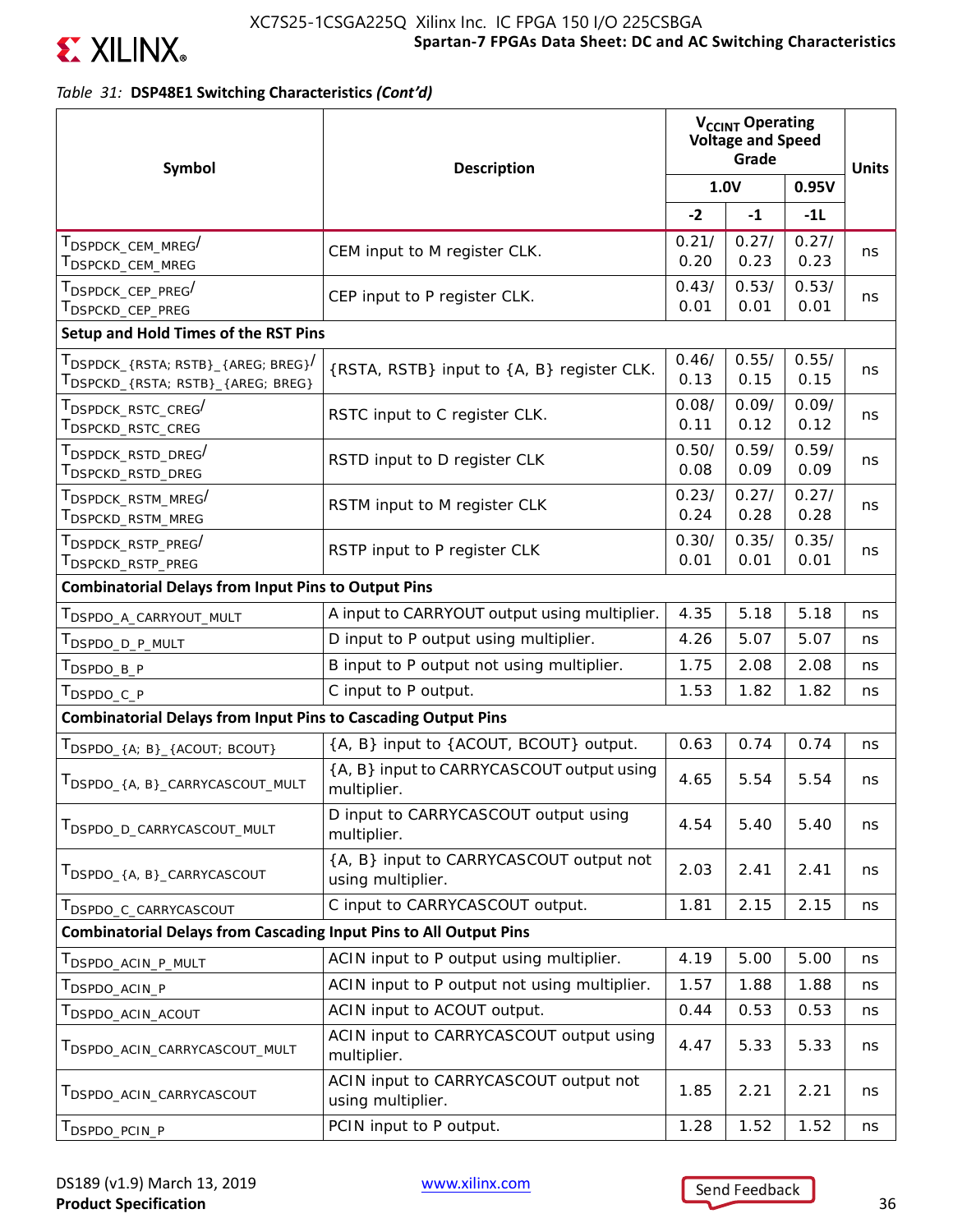![](_page_37_Picture_0.jpeg)

### *Table 31:* **DSP48E1 Switching Characteristics** *(Cont'd)*

| Symbol                                                           | <b>Description</b>                                               |        | V <sub>CCINT</sub> Operating<br><b>Voltage and Speed</b><br>Grade |               |              |
|------------------------------------------------------------------|------------------------------------------------------------------|--------|-------------------------------------------------------------------|---------------|--------------|
|                                                                  |                                                                  |        | 1.0V                                                              | 0.95V         | <b>Units</b> |
|                                                                  |                                                                  | $-2$   | $-1$                                                              | $-11$         |              |
| T <sub>DSPDO_PCIN_CARRYCASCOUT</sub>                             | PCIN input to CARRYCASCOUT output.                               | 1.56   | 1.85                                                              | 1.85          | ns           |
| Clock to Outs from Output Register Clock to Output Pins          |                                                                  |        |                                                                   |               |              |
| T <sub>DSPCKO_P_PREG</sub>                                       | CLK PREG to P output.                                            | 0.37   | 0.44                                                              | 0.44          | ns           |
| T <sub>DSPCKO</sub> _CARRYCASCOUT_PREG                           | CLK PREG to CARRYCASCOUT output.                                 | 0.59   | 0.69                                                              | 0.69          | ns           |
|                                                                  | <b>Clock to Outs from Pipeline Register Clock to Output Pins</b> |        |                                                                   |               |              |
| T <sub>DSPCKO</sub> _P_MREG                                      | CLK MREG to P output.                                            | 1.93   | 2.31                                                              | 2.31          | ns           |
| T <sub>DSPCKO</sub> _CARRYCASCOUT_MREG                           | CLK MREG to CARRYCASCOUT output.                                 | 2.21   | 2.64                                                              | 2.64          | ns           |
| TDSPCKO_P_ADREG_MULT                                             | CLK ADREG to P output using multiplier.                          | 3.10   | 3.69                                                              | 3.69          | ns           |
| TDSPCKO_CARRYCASCOUT_ADREG_MULT                                  | CLK ADREG to CARRYCASCOUT output using<br>multiplier.            | 3.38   | 4.02                                                              | 4.02          | ns           |
| <b>Clock to Outs from Input Register Clock to Output Pins</b>    |                                                                  |        |                                                                   |               |              |
| T <sub>DSPCKO_P_AREG_MULT</sub>                                  | CLK AREG to P output using multiplier.                           | 4.51   | 5.37                                                              | 5.37          | ns           |
| T <sub>DSPCKO</sub> _P_BREG                                      | CLK BREG to P output not using multiplier.                       | 1.87   | 2.22                                                              | 2.22          | ns           |
| $\mathsf{T}_{\mathsf{DSPCKO\_P\_CREG}}$                          | CLK CREG to P output not using multiplier.                       | 1.93   | 2.30                                                              | 2.30          | ns           |
| T <sub>DSPCKO_P_DREG_MULT</sub>                                  | CLK DREG to P output using multiplier.                           | 4.48   | 5.32                                                              | 5.32          | ns           |
| Clock to Outs from Input Register Clock to Cascading Output Pins |                                                                  |        |                                                                   |               |              |
| $T_{\sf DSPCKO\_{ACOUT; BCOUT\}_{-}}$<br>{AREG; BREG}            | CLK (ACOUT, BCOUT) to {A,B} register<br>output.                  | 0.73   | 0.87                                                              | 0.87          | ns           |
| T <sub>DSPCKO</sub> _CARRYCASCOUT_<br>{AREG, BREG}_MULT          | CLK (AREG, BREG) to CARRYCASCOUT<br>output using multiplier.     | 4.79   | 5.70                                                              | 5.70          | ns           |
| TDSPCKO_CARRYCASCOUT_BREG                                        | CLK BREG to CARRYCASCOUT output not<br>using multiplier.         | 2.15   | 2.55                                                              | 2.55          | ns           |
| TDSPCKO_CARRYCASCOUT_DREG_MULT                                   | CLK DREG to CARRYCASCOUT output using<br>multiplier.             | 4.76   | 5.65                                                              | 5.65          | ns           |
| T <sub>DSPCKO</sub> _CARRYCASCOUT_CREG                           | CLK CREG to CARRYCASCOUT output.                                 | 2.21   | 2.63                                                              | 2.63          | ns           |
| <b>Maximum Frequency</b>                                         |                                                                  |        |                                                                   |               |              |
| $\mathsf{F}_{\mathsf{MAX}}$                                      | With all registers used.                                         |        | 550.66 464.25 464.25                                              |               | <b>MHz</b>   |
| F <sub>MAX_PATDET</sub>                                          | With pattern detector.                                           |        | 465.77 392.93 392.93                                              |               | <b>MHz</b>   |
| F <sub>MAX_MULT_NOMREG</sub>                                     | Two register multiply without MREG.                              |        | 305.62 257.47 257.47                                              |               | MHz          |
| FMAX_MULT_NOMREG_PATDET                                          | Two register multiply without MREG with<br>pattern detect.       |        | 277.62 233.92 233.92                                              |               | <b>MHz</b>   |
| FMAX_PREADD_MULT_NOADREG                                         | Without ADREG.                                                   |        | 346.26 290.44 290.44                                              |               | MHz          |
| F <sub>MAX_PREADD_MULT_NOADREG_PATDET</sub>                      | Without ADREG with pattern detect.                               |        | 346.26 290.44 290.44                                              |               | <b>MHz</b>   |
| F <sub>MAX_NOPIPELINEREG</sub>                                   | Without pipeline registers (MREG, ADREG).                        | 227.01 |                                                                   | 190.69 190.69 | MHz          |
| F <sub>MAX_NOPIPELINEREG_PATDET</sub>                            | Without pipeline registers (MREG, ADREG)<br>with pattern detect. | 211.15 |                                                                   | 177.43 177.43 | <b>MHz</b>   |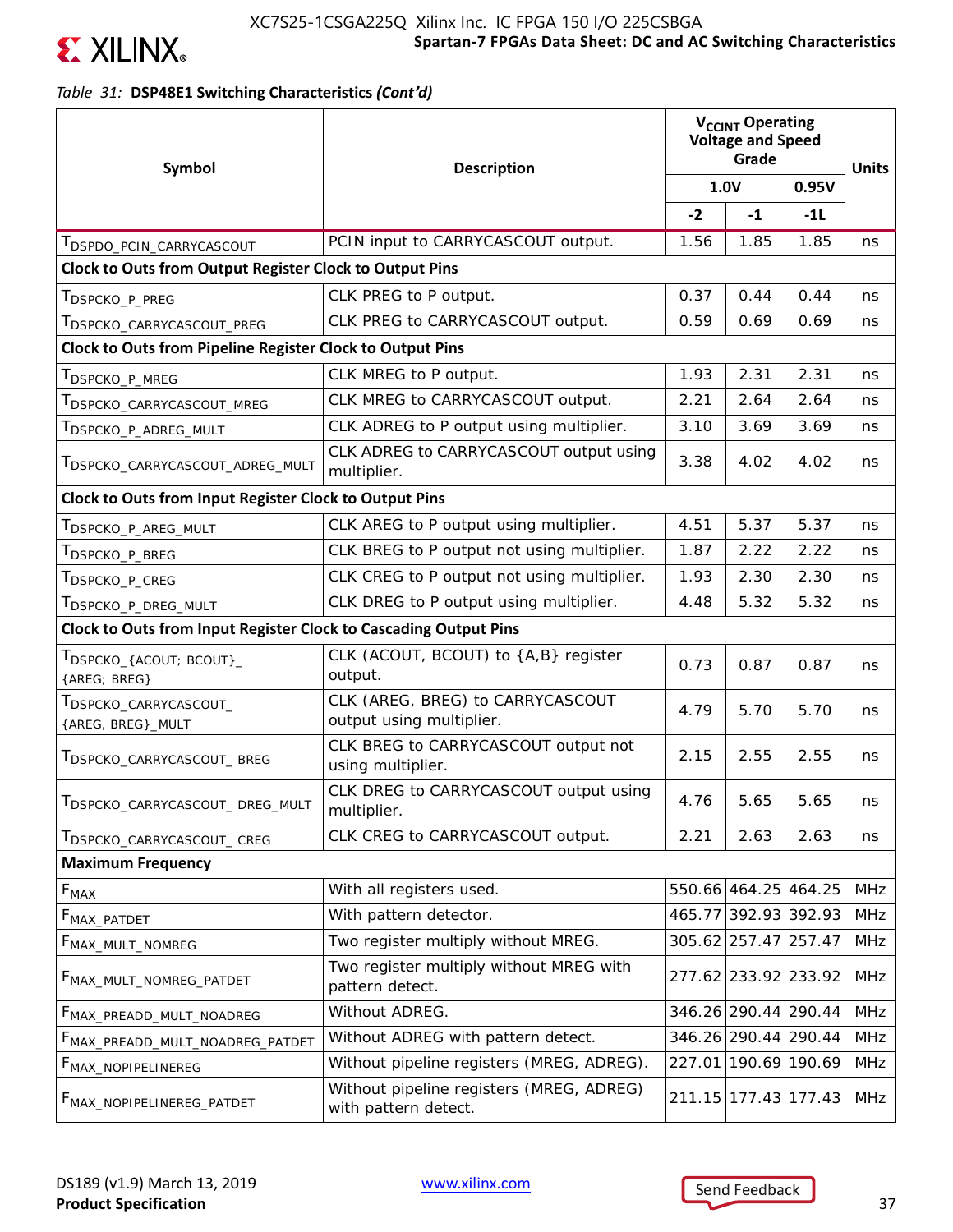![](_page_38_Picture_0.jpeg)

### **Clock Buffers and Networks**

### *Table 32:* **Global Clock Switching Characteristics (Including BUFGCTRL)**

|                                                   |                                 | V <sub>CCINT</sub> Operating Voltage and<br><b>Speed Grade</b> |           |           |              |
|---------------------------------------------------|---------------------------------|----------------------------------------------------------------|-----------|-----------|--------------|
| Symbol                                            | <b>Description</b>              | 1.0V                                                           |           | 0.95V     | <b>Units</b> |
|                                                   |                                 | $-2$                                                           | $-1$      | $-11$     |              |
| $T_{\text{BCCCK\_CE}}/T_{\text{BCCKC\_CE}}^{(1)}$ | CE pins setup/hold.             | 0.13/0.40                                                      | 0.16/0.41 | 0.16/0.41 | ns           |
| $T_{\text{BCCCK\_S}}/T_{\text{BCCKC\_S}}^{(1)}$   | S pins setup/hold.              | 0.13/0.40                                                      | 0.16/0.41 | 0.16/0.41 | ns           |
| $T_{\rm BCCKO\_O}^{(2)}$                          | BUFGCTRL delay from 10/11 to O. | 0.09                                                           | 0.10      | 0.10      | ns           |
| <b>Maximum Frequency</b>                          |                                 |                                                                |           |           |              |
| F <sub>MAX_BUFG</sub>                             | Global clock tree (BUFG).       | 628.00                                                         | 464.00    | 464.00    | <b>MHz</b>   |

#### **Notes:**

1. T<sub>BCCCK</sub> c<sub>E</sub> and T<sub>BCCKC</sub> c<sub>E</sub> must be satisfied to assure glitch-free operation of the global clock when switching between clocks. These parameters do not apply to the BUFGMUX primitive that assures glitch-free opera optional; only needing to be satisfied if device operation requires simulation matches on a cycle-for-cycle basis when switching between clocks.

2. T<sub>BGCKO</sub>  $_0$  (BUFG delay from I0 to O) values are the same as T<sub>BCCKO</sub>  $_0$  values.

### *Table 33:* **Input/Output Clock Switching Characteristics (BUFIO)**

| Symbol                   | <b>Description</b>              | V <sub>CCINT</sub> Operating Voltage and<br>Speed Grade |        |        |              |  |
|--------------------------|---------------------------------|---------------------------------------------------------|--------|--------|--------------|--|
|                          |                                 | 1.0V                                                    |        | 0.95V  | <b>Units</b> |  |
|                          |                                 | -2                                                      | -1     | -11    |              |  |
| BIOCKO_O                 | Clock to out delay from I to O. | 1.26                                                    | 1.54   | 1.54   | ns           |  |
| <b>Maximum Frequency</b> |                                 |                                                         |        |        |              |  |
| F <sub>MAX_BUFIO</sub>   | I/O clock tree (BUFIO).         | 680.00                                                  | 600.00 | 600.00 | <b>MHz</b>   |  |

### *Table 34:* **Regional Clock Buffer Switching Characteristics (BUFR)**

| Symbol                           | <b>Description</b>                                                  |             | V <sub>CCINT</sub> Operating Voltage and<br><b>Speed Grade</b> |        |              |  |
|----------------------------------|---------------------------------------------------------------------|-------------|----------------------------------------------------------------|--------|--------------|--|
|                                  |                                                                     | <b>1.0V</b> |                                                                | 0.95V  | <b>Units</b> |  |
|                                  |                                                                     | $-2$        | $-1$                                                           | $-11$  |              |  |
| $\mathsf{T}_{\mathsf{BRCKO\_O}}$ | Clock to out delay from I to O.                                     | 0.76        | 0.99                                                           | 0.99   | ns.          |  |
| <b>BRCKO O BYP</b>               | Clock to out delay from I to O with Divide Bypass<br>attribute set. | 0.39        | 0.52                                                           | 0.52   | ns           |  |
| BRDO O                           | Propagation delay from CLR to O.                                    | 0.85        | 1.09                                                           | 1.09   | ns           |  |
| <b>Maximum Frequency</b>         |                                                                     |             |                                                                |        |              |  |
| $F_{MAX_BUFF}(1)$                | Regional clock tree (BUFR).                                         | 375.00      | 315.00                                                         | 315.00 | <b>MHz</b>   |  |

#### **Notes:**

1. The maximum input frequency to the BUFR is the BUFIO  $F_{MAX}$  frequency.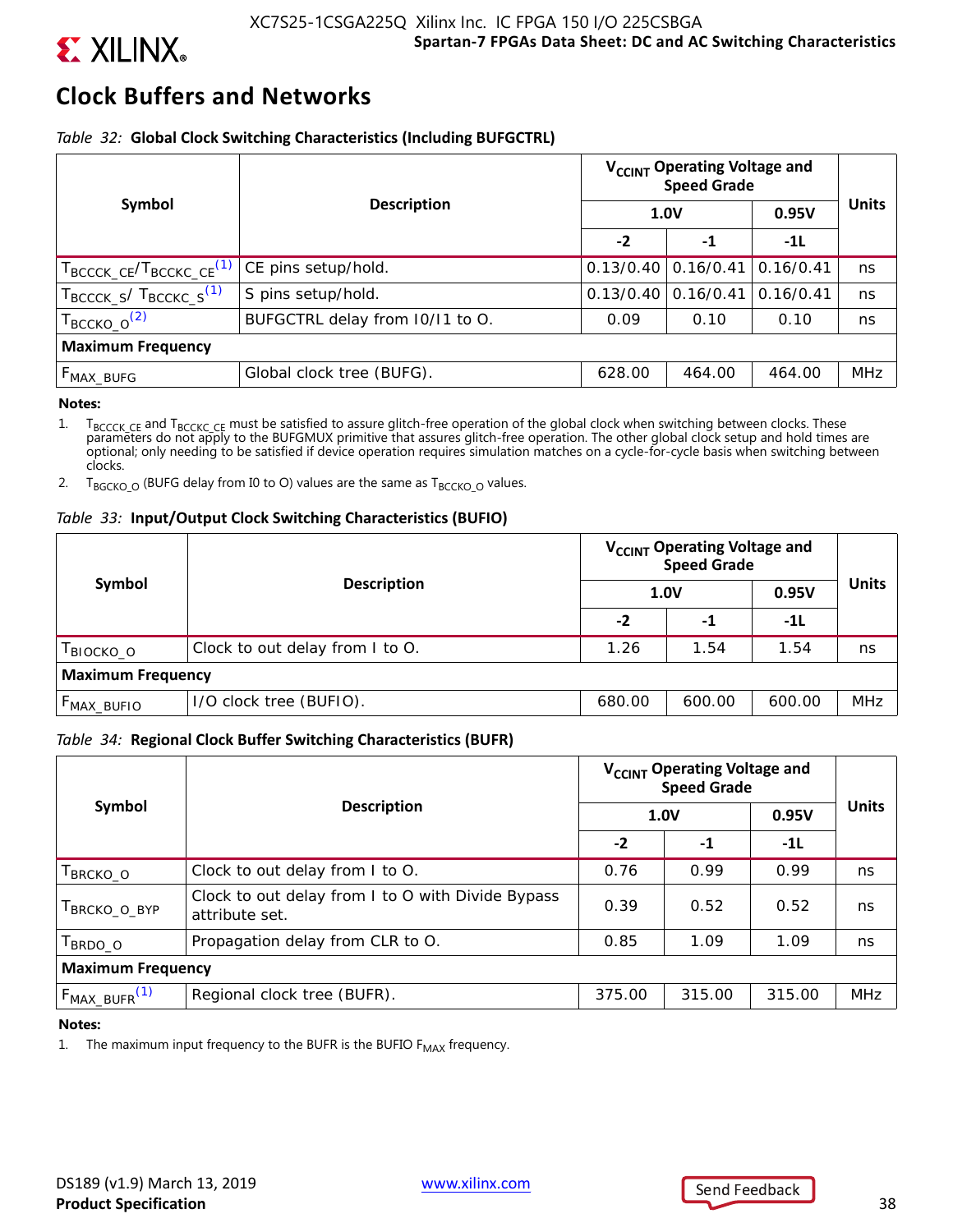![](_page_39_Picture_0.jpeg)

### *Table 35:* **Horizontal Clock Buffer Switching Characteristics (BUFH)**

|                          |                                            | V <sub>CCINT</sub> Operating Voltage and Speed<br>Grade<br>1.0V<br>0.95V |           |           |              |
|--------------------------|--------------------------------------------|--------------------------------------------------------------------------|-----------|-----------|--------------|
| Symbol                   | <b>Description</b>                         |                                                                          |           |           | <b>Units</b> |
|                          |                                            | $-2$                                                                     | -1        | $-11$     |              |
| I внско_о                | BUFH delay from I to O.                    | 0.11                                                                     | 0.13      | 0.13      | ns           |
|                          | TBHCCK_CE/TBHCKC_CE CE pin setup and hold. | 0.22/0.15                                                                | 0.28/0.21 | 0.28/0.21 | ns           |
| <b>Maximum Frequency</b> |                                            |                                                                          |           |           |              |
| $F_{MAX_BUFH}$           | Horizontal clock buffer (BUFH).            | 628.00                                                                   | 464.00    | 464.00    | <b>MHz</b>   |

### *Table 36:* **Duty Cycle Distortion and Clock-Tree Skew**

| Symbol                  |                                              |               |      | V <sub>CCINT</sub> Operating Voltage and<br><b>Speed Grade</b> |       |              |
|-------------------------|----------------------------------------------|---------------|------|----------------------------------------------------------------|-------|--------------|
|                         | <b>Description</b>                           | <b>Device</b> | 1.0V |                                                                | 0.95V | <b>Units</b> |
|                         |                                              |               | $-2$ | $-1$                                                           | $-1L$ |              |
| $T_{\mathsf{DCD\_CLK}}$ | Global clock tree duty-cycle distortion. (1) | All           | 0.20 | 0.20                                                           | 0.20  | ns           |
|                         |                                              | XC7S6         | 0.05 | 0.06                                                           | 0.06  | ns           |
|                         |                                              | <b>XC7S15</b> | 0.05 | 0.06                                                           | 0.06  | ns           |
|                         | Global clock tree skew. <sup>(2)</sup>       | <b>XC7S25</b> | 0.26 | 0.26                                                           | 0.26  | ns           |
|                         |                                              | <b>XC7S50</b> | 0.26 | 0.26                                                           | 0.26  | ns           |
|                         |                                              | <b>XC7S75</b> | 0.33 | 0.36                                                           | 0.36  | ns           |
|                         |                                              | XC7S100       | 0.33 | 0.36                                                           | 0.36  | ns           |
| <b>TCKSKEW</b>          |                                              | XA7S6         | 0.05 | 0.06                                                           | N/A   | ns           |
|                         |                                              | <b>XA7S15</b> | 0.05 | 0.06                                                           | N/A   | ns           |
|                         |                                              | <b>XA7S25</b> | 0.26 | 0.26                                                           | N/A   | ns           |
|                         |                                              | <b>XA7S50</b> | 0.26 | 0.26                                                           | N/A   | ns           |
|                         |                                              | <b>XA7S75</b> | 0.33 | 0.36                                                           | N/A   | ns           |
|                         |                                              | XA7S100       | 0.33 | 0.36                                                           | N/A   | ns           |
| T <sub>DCD_BUFIO</sub>  | I/O clock tree duty cycle distortion.        | All           | 0.14 | 0.14                                                           | 0.14  | ns           |
| T <sub>BUFIOSKEW</sub>  | I/O clock tree skew across one clock region. | All           | 0.03 | 0.03                                                           | 0.03  | ns           |
| DCD_BUFR                | Regional clock tree duty cycle distortion.   | All           | 0.18 | 0.18                                                           | 0.18  | ns           |

#### **Notes:**

1. These parameters represent the worst-case duty cycle distortion observable at the I/O flip flops. For all I/O standards, IBIS can be used to calculate any additional duty cycle distortion that might be caused by asymmetrical rise/fall times.

2. The T<sub>CKSKEW</sub> value represents the worst-case clock-tree skew observable between sequential I/O elements. Significantly less clock-tree skew exists for I/O registers that are close to each other and fed by the same or adjacent clock-tree branches. Use the Xilinx timing analysis tools to evaluate clock skew specific to your application.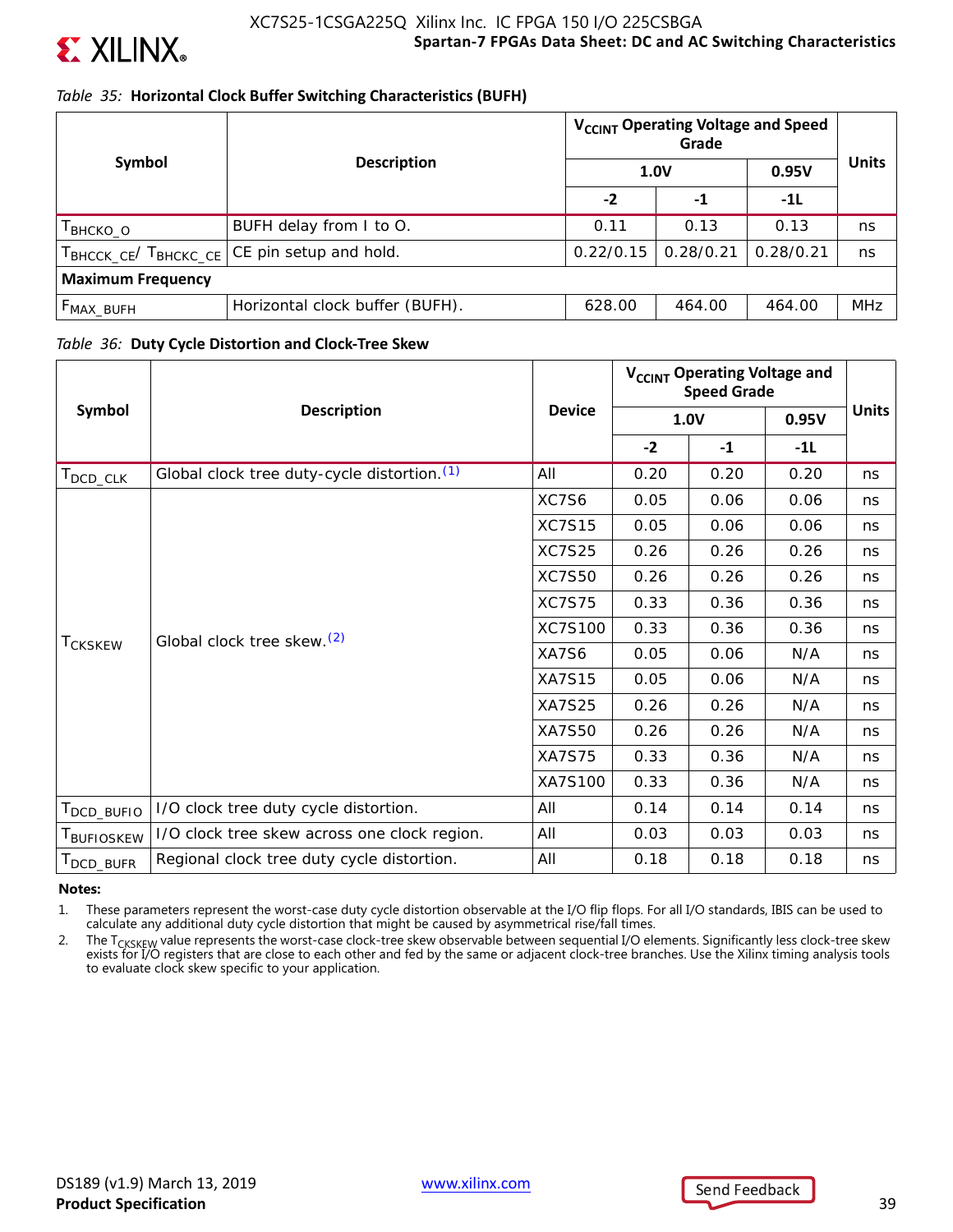![](_page_40_Picture_0.jpeg)

### **MMCM Switching Characteristics**

*Table 37:* **MMCM Specification**

|                                                        |                                                            |                                         | V <sub>CCINT</sub> Operating Voltage and Speed<br>Grade |                                         |              |
|--------------------------------------------------------|------------------------------------------------------------|-----------------------------------------|---------------------------------------------------------|-----------------------------------------|--------------|
| Symbol                                                 | <b>Description</b>                                         |                                         | <b>1.0V</b>                                             | 0.95V                                   | <b>Units</b> |
|                                                        |                                                            | $-2$                                    | $-1$                                                    | $-11$                                   |              |
| MMCM_F <sub>INMAX</sub>                                | Maximum input clock frequency.                             | 800.00                                  | 800.00                                                  | 800.00                                  | <b>MHz</b>   |
| MMCM_F <sub>INMIN</sub>                                | Minimum input clock frequency.                             | 10.00                                   | 10.00                                                   | 10.00                                   | <b>MHz</b>   |
| MMCM_F <sub>INJITTER</sub>                             | Maximum input clock period jitter.                         | < 20% of clock input period or 1 ns Max |                                                         |                                         |              |
|                                                        | Allowable input duty cycle: 10-49 MHz.                     | 25                                      | 25                                                      | 25                                      | %            |
|                                                        | Allowable input duty cycle: 50-199<br>MHz.                 | 30                                      | 30                                                      | 30                                      | %            |
| MMCM_F <sub>INDUTY</sub>                               | Allowable input duty cycle: 200-399<br>MHz.                | 35                                      | 35                                                      | 35                                      | %            |
|                                                        | Allowable input duty cycle: 400-499<br>MHz.                | 40                                      | 40                                                      | 40                                      | %            |
|                                                        | Allowable input duty cycle: > 500 MHz.                     | 45                                      | 45                                                      | 45                                      | %            |
| MMCM_F <sub>MIN_PSCLK</sub>                            | Minimum dynamic phase-shift clock<br>frequency.            | 0.01                                    | 0.01                                                    | 0.01                                    | <b>MHz</b>   |
| MMCM_F <sub>MAX_PSCLK</sub>                            | Maximum dynamic phase-shift clock<br>frequency.            | 500.00                                  | 450.00                                                  | 450.00                                  | <b>MHz</b>   |
| MMCM_F <sub>VCOMIN</sub>                               | Minimum MMCM VCO frequency.                                | 600.00                                  | 600.00                                                  | 600.00                                  | <b>MHz</b>   |
| MMCM_F <sub>VCOMAX</sub>                               | Maximum MMCM VCO frequency.                                | 1440.00                                 | 1200.00                                                 | 1200.00                                 | <b>MHz</b>   |
|                                                        | Low MMCM bandwidth at typical. <sup>(1)</sup>              | 1.00                                    | 1.00                                                    | 1.00                                    | <b>MHz</b>   |
| MMCM_F <sub>BANDWIDTH</sub>                            | High MMCM bandwidth at typical. (1)                        | 4.00                                    | 4.00                                                    | 4.00                                    | <b>MHz</b>   |
| MMCM_T <sub>STATPHAOFFSET</sub>                        | Static phase offset of the MMCM<br>outputs. <sup>(2)</sup> | 0.12                                    | 0.12                                                    | 0.12                                    | ns           |
| MMCM_T <sub>OUTJITTER</sub>                            | MMCM output jitter.                                        |                                         | Note 3                                                  |                                         |              |
| MMCM_T <sub>OUTDUTY</sub>                              | MMCM output clock duty-cycle<br>precision. $(4)$           | 0.20                                    | 0.20                                                    | 0.20                                    | ns           |
| MMCM_T <sub>LOCKMAX</sub>                              | MMCM maximum lock time.                                    | 100.00                                  | 100.00                                                  | 100.00                                  | μs           |
| MMCM_F <sub>OUTMAX</sub>                               | MMCM maximum output frequency.                             | 800.00                                  | 800.00                                                  | 800.00                                  | <b>MHz</b>   |
| MMCM_F <sub>OUTMIN</sub>                               | MMCM minimum output frequency. $(5)(6)$                    | 4.69                                    | 4.69                                                    | 4.69                                    | <b>MHz</b>   |
| MMCM_T <sub>EXTFDVAR</sub>                             | External clock feedback variation.                         |                                         |                                                         | < 20% of clock input period or 1 ns Max |              |
| MMCM_RST <sub>MINPULSE</sub>                           | Minimum reset pulse width.                                 | 5.00                                    | 5.00                                                    | 5.00                                    | ns           |
| MMCM_F <sub>PFDMAX</sub>                               | Maximum frequency at the phase<br>frequency detector.      | 500.00                                  | 450.00                                                  | 450.00                                  | <b>MHz</b>   |
| MMCM_F <sub>PFDMIN</sub>                               | Minimum frequency at the phase<br>frequency detector.      | 10.00                                   | 10.00                                                   | 10.00                                   | <b>MHz</b>   |
| MMCM_T <sub>FBDELAY</sub>                              | Maximum delay in the feedback path.                        |                                         |                                                         | 3 ns Max or one CLKIN cycle             |              |
| <b>MMCM Switching Characteristics Setup and Hold</b>   |                                                            |                                         |                                                         |                                         |              |
| $\mathsf{T}_{\mathsf{MMCMDCK\_PSEN}}/$<br>MMCMCKD_PSEN | Setup and hold of phase-shift enable.                      | 1.04/0.00                               | 1.04/0.00                                               | 1.04/0.00                               | ns           |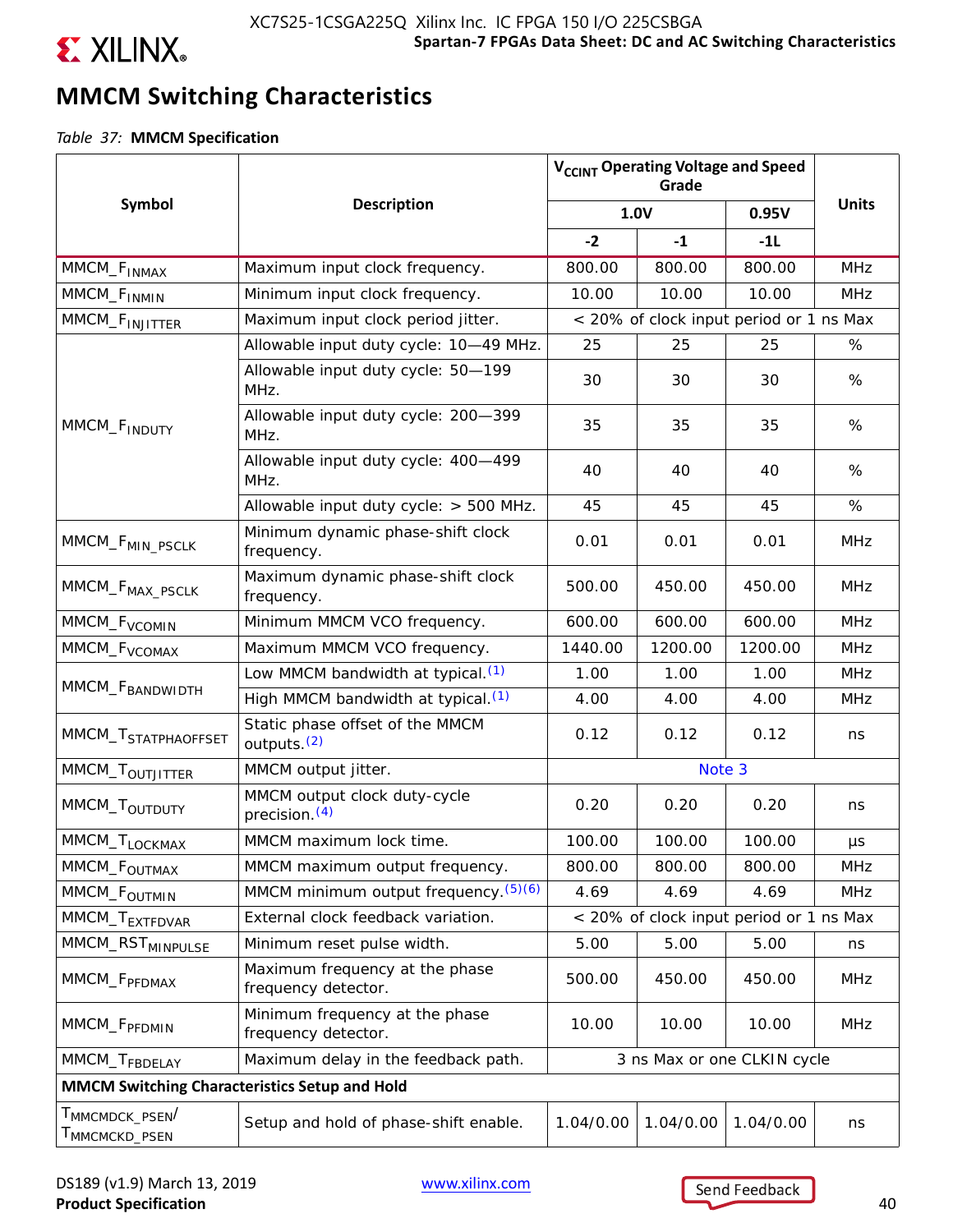![](_page_41_Picture_0.jpeg)

### *Table 37:* **MMCM Specification** *(Cont'd)*

|                                                                         |                                                                   | V <sub>CCINT</sub> Operating Voltage and Speed |           |           |              |  |
|-------------------------------------------------------------------------|-------------------------------------------------------------------|------------------------------------------------|-----------|-----------|--------------|--|
| Symbol                                                                  | <b>Description</b>                                                |                                                | 1.0V      | 0.95V     | <b>Units</b> |  |
|                                                                         |                                                                   | $-2$                                           | $-1$      | $-1L$     |              |  |
| MMCMDCK_PSINCDEC<br>MMCMCKD_PSINCDEC                                    | Setup and hold of phase-shift<br>increment/decrement.             | 1.04/0.00                                      | 1.04/0.00 | 1.04/0.00 | ns           |  |
| MMCMCKO_PSDONE                                                          | Phase shift clock-to-out of PSDONE.                               | 0.68                                           | 0.81      | 0.81      | ns           |  |
|                                                                         | Dynamic Reconfiguration Port (DRP) for MMCM Before and After DCLK |                                                |           |           |              |  |
| T <sub>MMCMDCK</sub> _DADDR <sup>/</sup><br>T <sub>MMCMCKD</sub> _DADDR | DADDR setup/hold.                                                 | 1.40/0.15                                      | 1.63/0.15 | 1.63/0.15 | ns, Min      |  |
| Т <sub>ММСМDСК_DI</sub> /<br>MMCMCKD_DI                                 | DI setup/hold.                                                    | 1.40/0.15                                      | 1.63/0.15 | 1.63/0.15 | ns, Min      |  |
| $\mathsf{T}_{\mathsf{MMCMDCK\_DEN}}/$<br>MMCMCKD_DEN                    | DEN setup/hold.                                                   | 1.97/0.00                                      | 2.29/0.00 | 2.29/0.00 | ns, Min      |  |
| $\mathsf{T}_{\mathsf{MMCMDCK\_DWE}}/$<br>MMCMCKD_DWE                    | DWE setup/hold.                                                   | 1.40/0.15                                      | 1.63/0.15 | 1.63/0.15 | ns, Min      |  |
| T <sub>MMCMCKO</sub> _DRDY                                              | CLK to out of DRDY.                                               | 0.72                                           | 0.99      | 0.99      | ns, Max      |  |
| $F_{DCK}$                                                               | DCLK frequency.                                                   | 200.00                                         | 200.00    | 200.00    | MHz, Max     |  |

**Notes:** 

- 1. The MMCM does not filter typical spread-spectrum input clocks because they are usually far below the bandwidth filter frequencies.
- 2. The static offset is measured between any MMCM outputs with identical phase.
- 3. Values for this parameter are available in the *Clocking Wizard* [Ref 8].
- 4. Includes global clock buffer.
- 5. Calculated as  $F_{VCO}/128$  assuming output duty cycle is 50%.
- 6. When CLKOUT4\_CASCADE = TRUE, MMCM\_ $F_{\text{OUTMIN}}$  is 0.036 MHz.

### **PLL Switching Characteristics**

*Table 38:* **PLL Specification**

|                           |                                          |         | V <sub>CCINT</sub> Operating Voltage and Speed<br>Grade |         |              |  |
|---------------------------|------------------------------------------|---------|---------------------------------------------------------|---------|--------------|--|
| Symbol                    | <b>Description</b>                       | 1.0V    |                                                         | 0.95V   | <b>Units</b> |  |
|                           |                                          | $-2$    | $-1$                                                    | $-1L$   |              |  |
| PLL_F <sub>INMAX</sub>    | Maximum input clock frequency.           | 800.00  | 800.00                                                  | 800.00  | <b>MHz</b>   |  |
| PLL_F <sub>INMIN</sub>    | Minimum input clock frequency.           | 19.00   | 19.00                                                   | 19.00   | <b>MHz</b>   |  |
| PLL_F <sub>INJITTER</sub> | Maximum input clock period jitter.       |         | < 20% of clock input period or 1 ns Max                 |         |              |  |
|                           | Allowable input duty cycle: 19-49 MHz.   | 25      | 25                                                      | 25      | %            |  |
|                           | Allowable input duty cycle: 50-199 MHz.  | 30      | 30                                                      | 30      | %            |  |
| PLL_F <sub>INDUTY</sub>   | Allowable input duty cycle: 200-399 MHz. | 35      | 35                                                      | 35      | %            |  |
|                           | Allowable input duty cycle: 400-499 MHz. | 40      | 40                                                      | 40      | %            |  |
|                           | Allowable input duty cycle: >500 MHz.    | 45      | 45                                                      | 45      | %            |  |
| PLL_F <sub>VCOMIN</sub>   | Minimum PLL VCO frequency.               | 800.00  | 800.00                                                  | 800.00  | <b>MHz</b>   |  |
| PLL_F <sub>VCOMAX</sub>   | Maximum PLL VCO frequency.               | 1866.00 | 1600.00                                                 | 1600.00 | <b>MHz</b>   |  |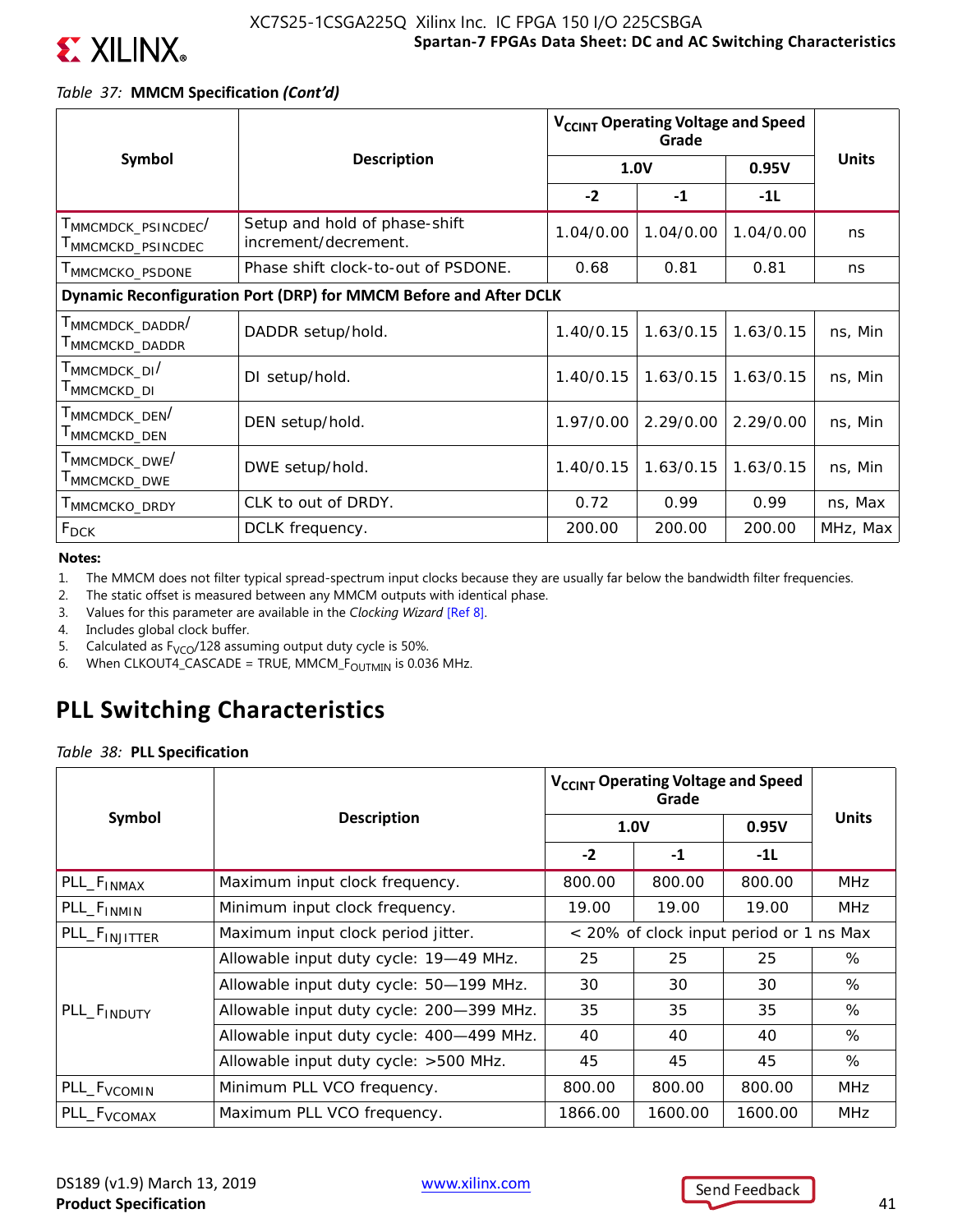![](_page_42_Picture_0.jpeg)

### **Spartan-7 FPGAs Data Sheet: DC and AC Switching Characteristics** XC7S25-1CSGA225Q Xilinx Inc. IC FPGA 150 I/O 225CSBGA

### *Table 38:* **PLL Specification**

|                                                                      |                                                                  | V <sub>CCINT</sub> Operating Voltage and Speed |           |                             |              |
|----------------------------------------------------------------------|------------------------------------------------------------------|------------------------------------------------|-----------|-----------------------------|--------------|
| Symbol                                                               | <b>Description</b>                                               |                                                | 1.0V      | 0.95V                       | <b>Units</b> |
|                                                                      |                                                                  | $-2$                                           | $-1$      | $-11$                       |              |
|                                                                      | Low PLL bandwidth at typical.                                    | 1.00                                           | 1.00      | 1.00                        | <b>MHz</b>   |
| PLL_F <sub>BANDWIDTH</sub>                                           | High PLL bandwidth at typical. (1)                               | 4.00                                           | 4.00      | 4.00                        | <b>MHz</b>   |
| PLL_T <sub>STATPHAOFFSET</sub>                                       | Static phase offset of the PLL outputs. <sup>(2)</sup>           | 0.12                                           | 0.12      | 0.12                        | ns           |
| PLL_T <sub>OUTJITTER</sub>                                           | PLL output jitter.                                               |                                                |           |                             |              |
| PLL_T <sub>OUTDUTY</sub>                                             | PLL output clock duty-cycle precision. (4)                       | 0.20                                           | 0.20      | 0.20                        | ns           |
| PLL_T <sub>LOCKMAX</sub>                                             | PLL maximum lock time.                                           | 100.00                                         | 100.00    | 100.00                      | μs           |
| PLL_F <sub>OUTMAX</sub>                                              | PLL maximum output frequency.                                    | 800.00                                         | 800.00    | 800.00                      | <b>MHz</b>   |
| PLL_F <sub>OUTMIN</sub>                                              | PLL minimum output frequency. (5)                                | 6.25                                           | 6.25      | 6.25                        | <b>MHz</b>   |
| PLL_T <sub>EXTFDVAR</sub>                                            | External clock feedback variation.                               | < 20% of clock input period or 1 ns Max        |           |                             |              |
| PLL_RST <sub>MINPULSE</sub>                                          | Minimum reset pulse width.                                       | 5.00                                           | 5.00      | 5.00                        | ns           |
| PLL_F <sub>PFDMAX</sub>                                              | Maximum frequency at the phase<br>frequency detector.            | 500.00                                         | 450.00    | 450.00                      | <b>MHz</b>   |
| PLL_F <sub>PFDMIN</sub>                                              | Minimum frequency at the phase frequency<br>detector.            | 19.00                                          | 19.00     | 19.00                       | <b>MHz</b>   |
| PLL_T <sub>FBDELAY</sub>                                             | Maximum delay in the feedback path.                              |                                                |           | 3 ns Max or one CLKIN cycle |              |
|                                                                      | Dynamic Reconfiguration Port (DRP) for PLL Before and After DCLK |                                                |           |                             |              |
| T <sub>PLLDCK</sub> DADDR <sup>/</sup><br>T <sub>PLLCKD</sub> _DADDR | Setup and hold of D address.                                     | 1.40/0.15                                      | 1.63/0.15 | 1.63/0.15                   | ns, Min      |
| T <sub>PLLDCK</sub> DI <sup>/</sup><br>T <sub>PLLCKD</sub> _DI       | Setup and hold of D input.                                       | 1.40/0.15                                      | 1.63/0.15 | 1.63/0.15                   | ns, Min      |
| T <sub>PLLDCK</sub> DEN <sup>/</sup><br>T <sub>PLLCKD</sub> _DEN     | Setup and hold of D enable.                                      | 1.97/0.00                                      | 2.29/0.00 | 2.29/0.00                   | ns, Min      |
| T <sub>PLLDCK</sub> _DWE <sup>/</sup><br>T <sub>PLLCKD</sub> _DWE    | Setup and hold of D write enable.                                | 1.40/0.15                                      | 1.63/0.15 | 1.63/0.15                   | ns, Min      |
| T <sub>PLLCKO</sub> _DRDY                                            | CLK to out of DRDY.                                              | 0.72                                           | 0.99      | 0.99                        | ns, Max      |
| $F_{DCK}$                                                            | DCLK frequency.                                                  | 200.00                                         | 200.00    | 200.00                      | MHz, Max     |

#### **Notes:**

1. The PLL does not filter typical spread-spectrum input clocks because they are usually far below the bandwidth filter frequencies.

2. The static offset is measured between any PLL outputs with identical phase.

3. Values for this parameter are available in the *Clocking Wizard* [Ref 8].

4. Includes global clock buffer.

5. Calculated as FVCO/128 assuming output duty cycle is 50%.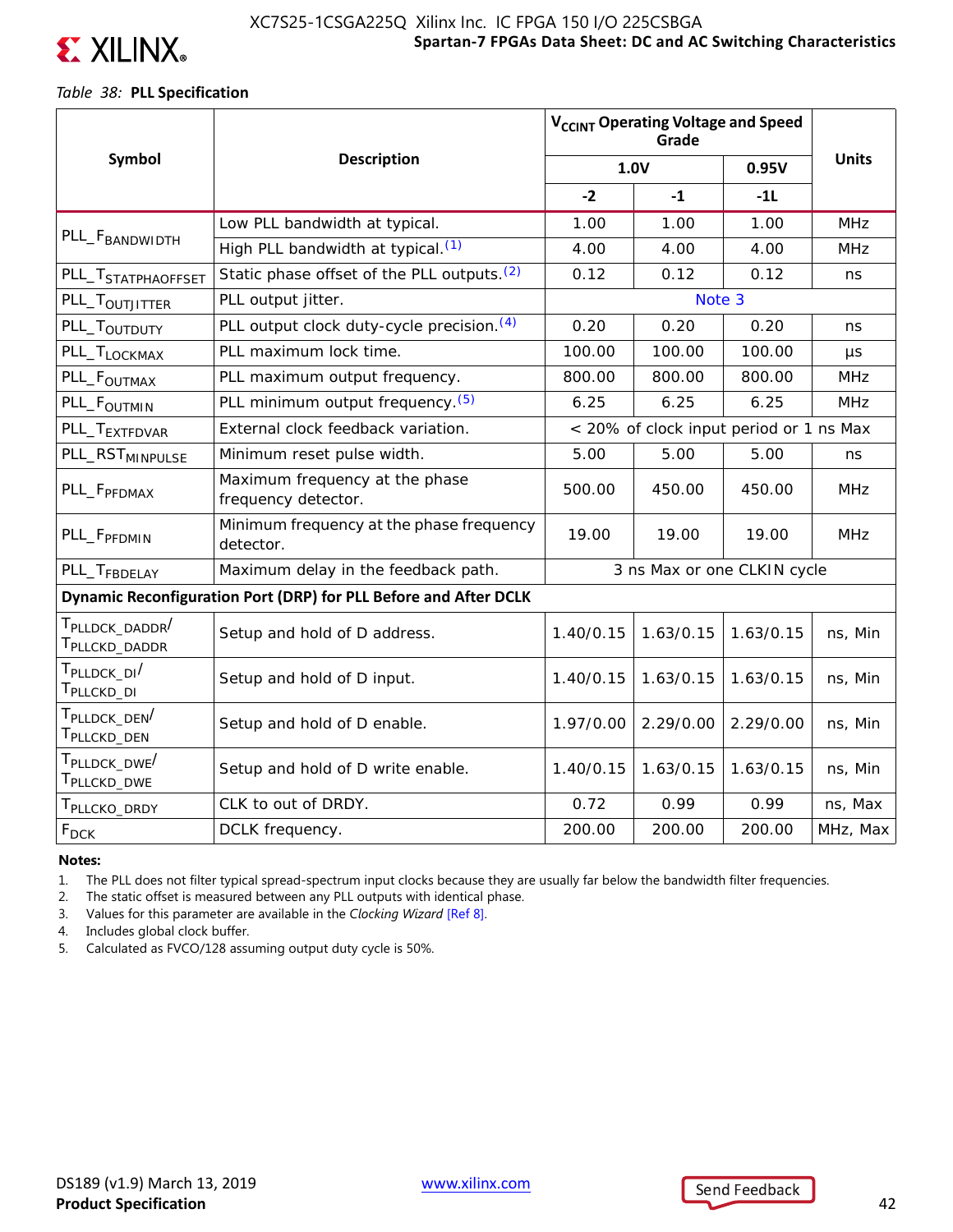![](_page_43_Picture_0.jpeg)

### **Device Pin-to-Pin Output Parameter Guidelines**

*Table 39:* **Clock-Capable Clock Input to Output Delay Without MMCM/PLL (Near Clock Region)(1)**

|                    |                                                                                                            |               | V <sub>CCINT</sub> Operating Voltage and<br><b>Speed Grade</b> |             |       |              |
|--------------------|------------------------------------------------------------------------------------------------------------|---------------|----------------------------------------------------------------|-------------|-------|--------------|
| Symbol             | <b>Description</b>                                                                                         | <b>Device</b> |                                                                | <b>1.0V</b> | 0.95V | <b>Units</b> |
|                    |                                                                                                            |               | $-2$                                                           | $-1$        | -1L   |              |
|                    | SSTL15 Clock-Capable Clock Input to Output Delay using Output Flip-Flop, Fast Slew Rate, without MMCM/PLL. |               |                                                                |             |       |              |
| T <sub>ICKOF</sub> | Clock-capable clock input and OUTFF at                                                                     | XC7S6         | 5.55                                                           | 6.50        | 6.50  | ns           |
|                    | pins/banks closest to the BUFGs without<br>MMCM/PLL (near clock region). <sup>(2)</sup>                    | <b>XC7S15</b> | 5.55                                                           | 6.50        | 6.50  | ns           |
|                    |                                                                                                            | <b>XC7S25</b> | 5.55                                                           | 6.44        | 6.44  | ns           |
|                    |                                                                                                            | <b>XC7S50</b> | 5.71                                                           | 6.62        | 6.62  | ns           |
|                    |                                                                                                            | <b>XC7S75</b> | 5.73                                                           | 6.71        | 6.71  | ns           |
|                    |                                                                                                            | XC7S100       | 5.73                                                           | 6.71        | 6.71  | ns           |
|                    |                                                                                                            | XA7S6         | 5.55                                                           | 6.50        | N/A   | ns           |
|                    |                                                                                                            | <b>XA7S15</b> | 5.55                                                           | 6.50        | N/A   | ns           |
|                    |                                                                                                            | <b>XA7S25</b> | 5.55                                                           | 6.44        | N/A   | ns           |
|                    |                                                                                                            | <b>XA7S50</b> | 5.71                                                           | 6.62        | N/A   | ns           |
|                    |                                                                                                            | <b>XA7S75</b> | 5.73                                                           | 6.71        | N/A   | ns           |
|                    |                                                                                                            | XA7S100       | 5.73                                                           | 6.71        | N/A   | ns           |

#### **Notes:**

1. This table lists representative values where one global clock input drives one vertical clock line in each accessible column, and where all accessible IOB and CLB flip-flops are clocked by the global clock net.

2. Refer to the *Die Level Bank Numbering Overview* section of the *7 Series FPGA Packaging and Pinout Specification* (UG475) [Ref 4].

![](_page_43_Picture_9.jpeg)

![](_page_43_Picture_10.jpeg)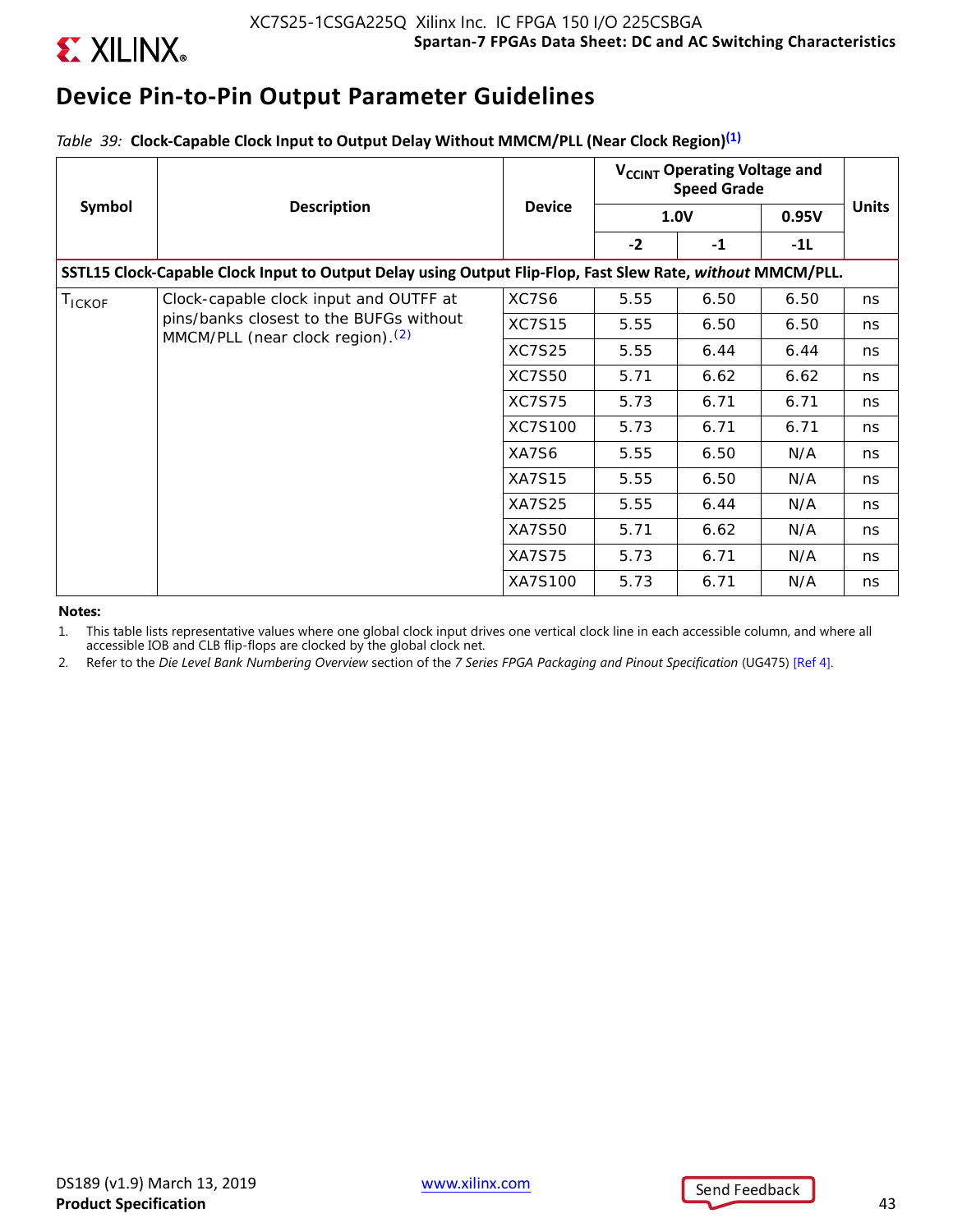![](_page_44_Picture_1.jpeg)

### *Table 40:* **Clock-Capable Clock Input to Output Delay Without MMCM/PLL (Far Clock Region)(1)**

|                   |                                                                                                            |               | V <sub>CCINT</sub> Operating Voltage and<br><b>Speed Grade</b> |             |       |              |
|-------------------|------------------------------------------------------------------------------------------------------------|---------------|----------------------------------------------------------------|-------------|-------|--------------|
| Symbol            | <b>Description</b>                                                                                         | <b>Device</b> |                                                                | <b>1.0V</b> | 0.95V | <b>Units</b> |
|                   |                                                                                                            |               | $-2$                                                           | $-1$        | -1L   |              |
|                   | SSTL15 Clock-Capable Clock Input to Output Delay using Output Flip-Flop, Fast Slew Rate, without MMCM/PLL. |               |                                                                |             |       |              |
| <b>I</b> ICKOFFAR | Clock-capable clock input and OUTFF at                                                                     | XC7S6         | 5.55                                                           | 6.50        | 6.50  | ns           |
|                   | pins/banks farthest from the BUFGs without<br>MMCM/PLL (far clock region). <sup>(2)</sup>                  | <b>XC7S15</b> | 5.55                                                           | 6.50        | 6.50  | ns           |
|                   |                                                                                                            | <b>XC7S25</b> | 5.55                                                           | 6.44        | 6.44  | ns           |
|                   |                                                                                                            | <b>XC7S50</b> | 5.71                                                           | 6.62        | 6.62  | ns           |
|                   |                                                                                                            | <b>XC7S75</b> | 6.01                                                           | 7.02        | 7.02  | ns           |
|                   |                                                                                                            | XC7S100       | 6.01                                                           | 7.02        | 7.02  | ns           |
|                   |                                                                                                            | XA7S6         | 5.55                                                           | 6.50        | N/A   | ns           |
|                   |                                                                                                            | <b>XA7S15</b> | 5.55                                                           | 6.50        | N/A   | ns           |
|                   |                                                                                                            | <b>XA7S25</b> | 5.55                                                           | 6.44        | N/A   | ns           |
|                   |                                                                                                            | <b>XA7S50</b> | 5.71                                                           | 6.62        | N/A   | ns           |
|                   |                                                                                                            | <b>XA7S75</b> | 6.01                                                           | 7.02        | N/A   | ns           |
|                   |                                                                                                            | XA7S100       | 6.01                                                           | 7.02        | N/A   | ns           |

#### **Notes:**

1. This table lists representative values where one global clock input drives one vertical clock line in each accessible column, and where all accessible IOB and CLB flip-flops are clocked by the global clock net.

2. Refer to the *Die Level Bank Numbering Overview* section of the *7 Series FPGA Packaging and Pinout Specification* (UG475) [Ref 4].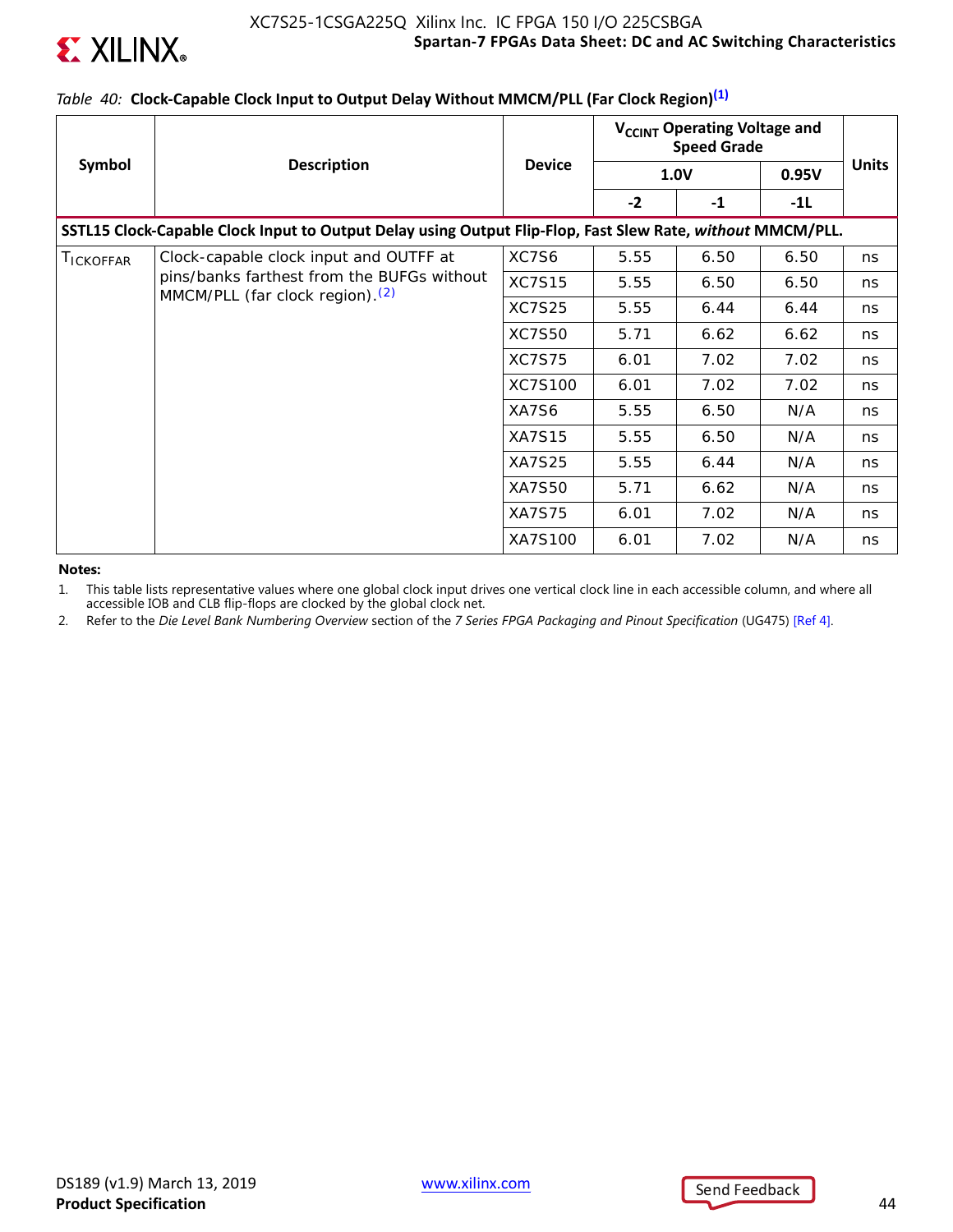![](_page_45_Picture_0.jpeg)

![](_page_45_Picture_1.jpeg)

|                                                                                                     |                                          |               | V <sub>CCINT</sub> Operating Voltage and<br><b>Speed Grade</b> |             |       |              |  |  |
|-----------------------------------------------------------------------------------------------------|------------------------------------------|---------------|----------------------------------------------------------------|-------------|-------|--------------|--|--|
| Symbol                                                                                              | <b>Description</b>                       | <b>Device</b> |                                                                | <b>1.0V</b> | 0.95V | <b>Units</b> |  |  |
|                                                                                                     |                                          |               | $-2$                                                           | $-1$        | $-1L$ |              |  |  |
| SSTL15 Clock-Capable Clock Input to Output Delay using Output Flip-Flop, Fast Slew Rate, with MMCM. |                                          |               |                                                                |             |       |              |  |  |
| TICKOFMMCMCC                                                                                        | Clock-capable clock input and OUTFF with | XC7S6         | 1.03                                                           | 1.03        | 1.03  | ns           |  |  |
|                                                                                                     | MMCM <sub>1</sub> (2)                    | <b>XC7S15</b> | 1.03                                                           | 1.03        | 1.03  | ns           |  |  |
|                                                                                                     |                                          | <b>XC7S25</b> | 1.00                                                           | 1.00        | 1.00  | ns           |  |  |
|                                                                                                     |                                          | <b>XC7S50</b> | 1.00                                                           | 1.00        | 1.00  | ns           |  |  |
|                                                                                                     |                                          | <b>XC7S75</b> | 1.00                                                           | 1.00        | 1.00  | ns           |  |  |
|                                                                                                     |                                          | XC7S100       | 1.00                                                           | 1.00        | 1.00  | ns           |  |  |
|                                                                                                     |                                          | XA7S6         | 1.03                                                           | 1.03        | N/A   | ns           |  |  |
|                                                                                                     |                                          | <b>XA7S15</b> | 1.03                                                           | 1.03        | N/A   | ns           |  |  |
|                                                                                                     |                                          | XA7S25        | 1.00                                                           | 1.00        | N/A   | ns           |  |  |
|                                                                                                     |                                          | <b>XA7S50</b> | 1.00                                                           | 1.00        | N/A   | ns           |  |  |
|                                                                                                     |                                          | <b>XA7S75</b> | 1.00                                                           | 1.00        | N/A   | ns           |  |  |
|                                                                                                     |                                          | XA7S100       | 1.00                                                           | 1.00        | N/A   | ns           |  |  |

#### **Notes:**

**EXILINX** 

1. This table lists representative values where one global clock input drives one vertical clock line in each accessible column, and where all accessible IOB and CLB flip-flops are clocked by the global clock net.

2. MMCM output jitter is already included in the timing calculation.

![](_page_45_Picture_8.jpeg)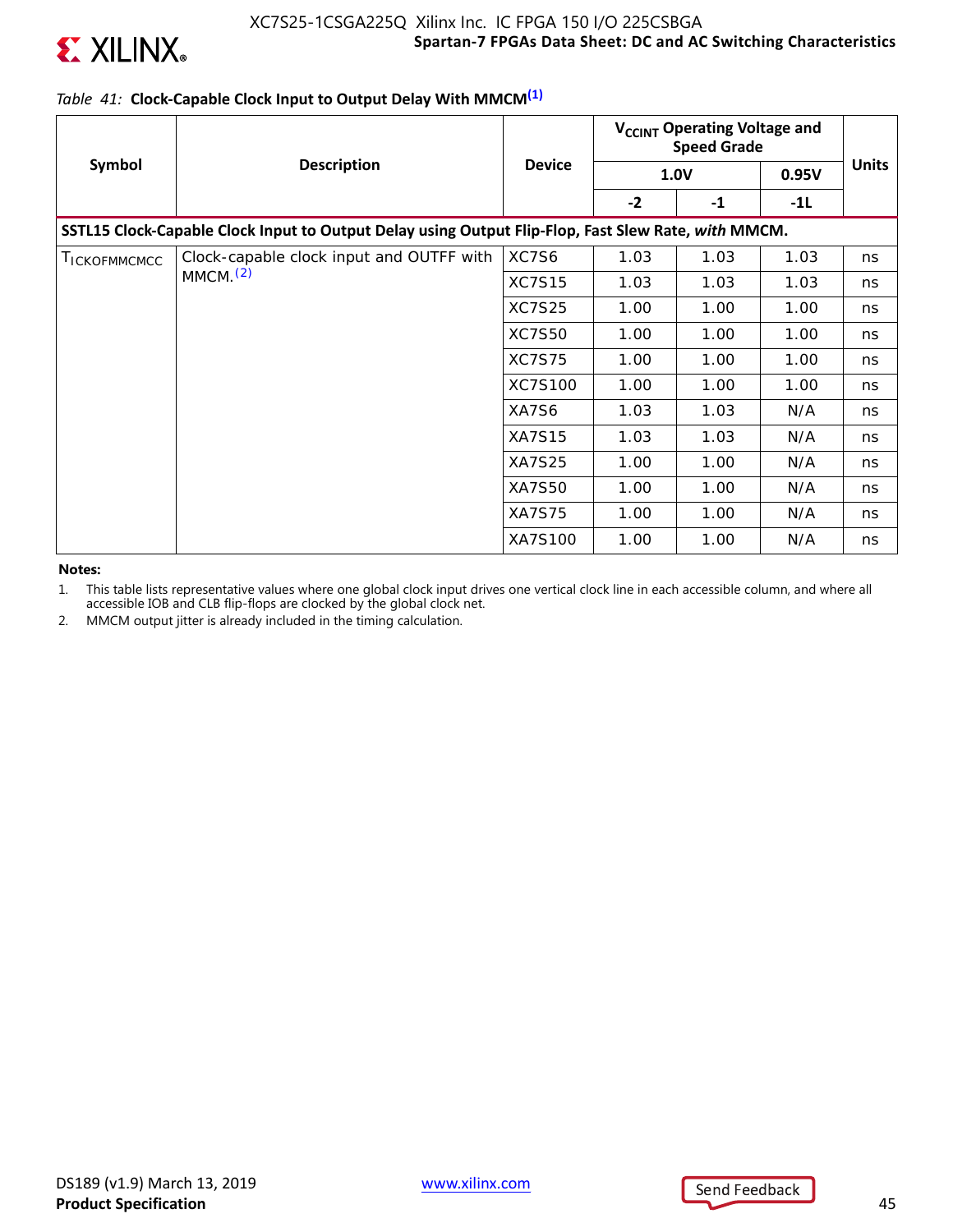![](_page_46_Picture_0.jpeg)

![](_page_46_Picture_1.jpeg)

|                                                                                                    | <b>Description</b>                       |               | V <sub>CCINT</sub> Operating Voltage and<br><b>Speed Grade</b> |      |       |              |  |  |
|----------------------------------------------------------------------------------------------------|------------------------------------------|---------------|----------------------------------------------------------------|------|-------|--------------|--|--|
| Symbol                                                                                             |                                          | <b>Device</b> | <b>1.0V</b>                                                    |      | 0.95V | <b>Units</b> |  |  |
|                                                                                                    |                                          |               | $-2$                                                           | $-1$ | $-11$ |              |  |  |
| SSTL15 Clock-Capable Clock Input to Output Delay using Output Flip-Flop, Fast Slew Rate, with PLL. |                                          |               |                                                                |      |       |              |  |  |
| <b>TICKOFPLLCC</b>                                                                                 | Clock-capable clock input and OUTFF with | XC7S6         | 0.85                                                           | 0.85 | 0.85  | ns           |  |  |
|                                                                                                    | PLL.(2)                                  | <b>XC7S15</b> | 0.85                                                           | 0.85 | 0.85  | ns           |  |  |
|                                                                                                    |                                          | <b>XC7S25</b> | 0.83                                                           | 0.83 | 0.83  | ns           |  |  |
|                                                                                                    |                                          | <b>XC7S50</b> | 0.83                                                           | 0.83 | 0.83  | ns           |  |  |
|                                                                                                    |                                          | <b>XC7S75</b> | 0.83                                                           | 0.83 | 0.83  | ns           |  |  |
|                                                                                                    |                                          | XC7S100       | 0.83                                                           | 0.83 | 0.83  | ns           |  |  |
|                                                                                                    |                                          | XA7S6         | 0.85                                                           | 0.85 | N/A   | ns           |  |  |
|                                                                                                    |                                          | <b>XA7S15</b> | 0.85                                                           | 0.85 | N/A   | ns           |  |  |
|                                                                                                    |                                          | <b>XA7S25</b> | 0.83                                                           | 0.83 | N/A   | ns           |  |  |
|                                                                                                    |                                          | <b>XA7S50</b> | 0.83                                                           | 0.83 | N/A   | ns           |  |  |
|                                                                                                    |                                          | <b>XA7S75</b> | 0.83                                                           | 0.83 | N/A   | ns           |  |  |
|                                                                                                    |                                          | XA7S100       | 0.83                                                           | 0.83 | N/A   | ns           |  |  |

#### **Notes:**

**EX XILINX** 

1. This table lists representative values where one global clock input drives one vertical clock line in each accessible column, and where all accessible IOB and CLB flip-flops are clocked by the global clock net.

2. PLL output jitter is already included in the timing calculation.

#### *Table 43:* **Pin-to-Pin, Clock-to-Out using BUFIO**

| Symbol         | <b>Description</b>                                                                                   | V <sub>CCINT</sub> Operating Voltage and Speed<br><b>1.0V</b> | Units |      |    |
|----------------|------------------------------------------------------------------------------------------------------|---------------------------------------------------------------|-------|------|----|
|                |                                                                                                      | $-2$                                                          | -1    | -11  |    |
|                | SSTL15 Clock-Capable Clock Input to Output Delay using Output Flip-Flop, Fast Slew Rate, with BUFIO. |                                                               |       |      |    |
| <b>ICKOFCS</b> | Clock to out of I/O clock.                                                                           | 5.61                                                          | 6.64  | 6.64 | ns |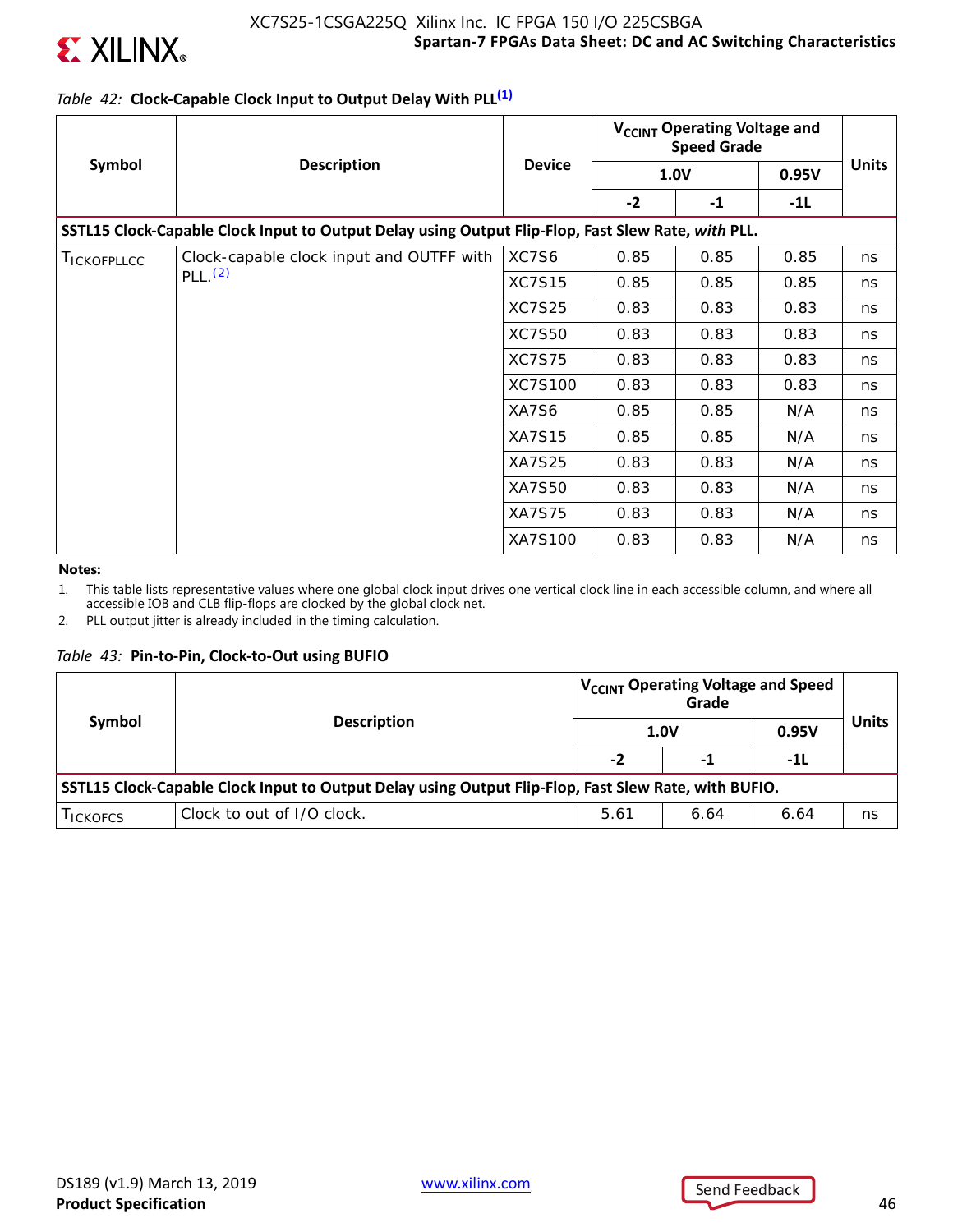![](_page_47_Picture_0.jpeg)

### **Device Pin-to-Pin Input Parameter Guidelines**

All devices are 100% functionally tested. Values are expressed in nanoseconds unless otherwise noted.

### *Table 44:* **Global Clock Input Setup and Hold Without MMCM/PLL with ZHOLD\_DELAY on HR I/O Banks**

|                                                                                                     |                                                                                                |                |              | V <sub>CCINT</sub> Operating Voltage and Speed<br>Grade |              |              |  |  |
|-----------------------------------------------------------------------------------------------------|------------------------------------------------------------------------------------------------|----------------|--------------|---------------------------------------------------------|--------------|--------------|--|--|
| Symbol                                                                                              | <b>Description</b>                                                                             | <b>Device</b>  |              | 1.0V                                                    | 0.95V        | <b>Units</b> |  |  |
|                                                                                                     |                                                                                                |                | $-2$         | $-1$                                                    | $-11$        |              |  |  |
| Input Setup and Hold Time Relative to Global Clock Input Signal for SSTL15 Standard. <sup>(1)</sup> |                                                                                                |                |              |                                                         |              |              |  |  |
| $T_{\mathsf{PSFD}}/$                                                                                | Full delay (legacy delay or default                                                            | XC7S6          | $2.76/-0.40$ | $3.17/-0.40$                                            | $3.17/-0.40$ | ns           |  |  |
| T <sub>PHFD</sub>                                                                                   | delay) global clock input and $IF(2)$<br>without MMCM/PLL with ZHOLD_DELAY<br>on HR I/O banks. | <b>XC7S15</b>  | $2.76/-0.40$ | $3.17/-0.40$                                            | $3.17/-0.40$ | ns           |  |  |
|                                                                                                     |                                                                                                | <b>XC7S25</b>  | $2.67/-0.37$ | $3.12/-0.37$                                            | $3.12/-0.37$ | ns           |  |  |
|                                                                                                     |                                                                                                | <b>XC7S50</b>  | $2.66/-0.28$ | $3.11/-0.28$                                            | $3.11/-0.28$ | ns           |  |  |
|                                                                                                     |                                                                                                | <b>XC7S75</b>  | $2.91/-0.33$ | $3.36/-0.33$                                            | $3.36/-0.33$ | ns.          |  |  |
|                                                                                                     |                                                                                                | <b>XC7S100</b> | $2.91/-0.33$ | $3.36/-0.33$                                            | $3.36/-0.33$ | ns           |  |  |
|                                                                                                     |                                                                                                | XA7S6          | $2.76/-0.40$ | $3.17/-0.40$                                            | N/A          | ns           |  |  |
|                                                                                                     |                                                                                                | <b>XA7S15</b>  | $2.76/-0.40$ | $3.17/-0.40$                                            | N/A          | ns.          |  |  |
|                                                                                                     |                                                                                                | <b>XA7S25</b>  | $2.67/-0.37$ | $3.12/-0.37$                                            | N/A          | ns           |  |  |
|                                                                                                     |                                                                                                | XA7S50         | $2.66/-0.28$ | $3.11/-0.28$                                            | N/A          | ns           |  |  |
|                                                                                                     |                                                                                                | <b>XA7S75</b>  | $2.91/-0.33$ | $3.36/-0.33$                                            | N/A          | ns           |  |  |
|                                                                                                     |                                                                                                | XA7S100        | $2.91/-0.33$ | $3.36/-0.33$                                            | N/A          | ns           |  |  |

**Notes:** 

1. Setup and hold times are measured over worst case conditions (process, voltage, temperature). Setup time is measured relative to the global clock input signal using the slowest process, highest temperature, and lowest voltage. Hold time is measured relative to the global clock input signal using the fastest process, lowest temperature, and highest voltage.

2. IFF = Input flip-flop or latch.

![](_page_47_Picture_10.jpeg)

![](_page_47_Picture_11.jpeg)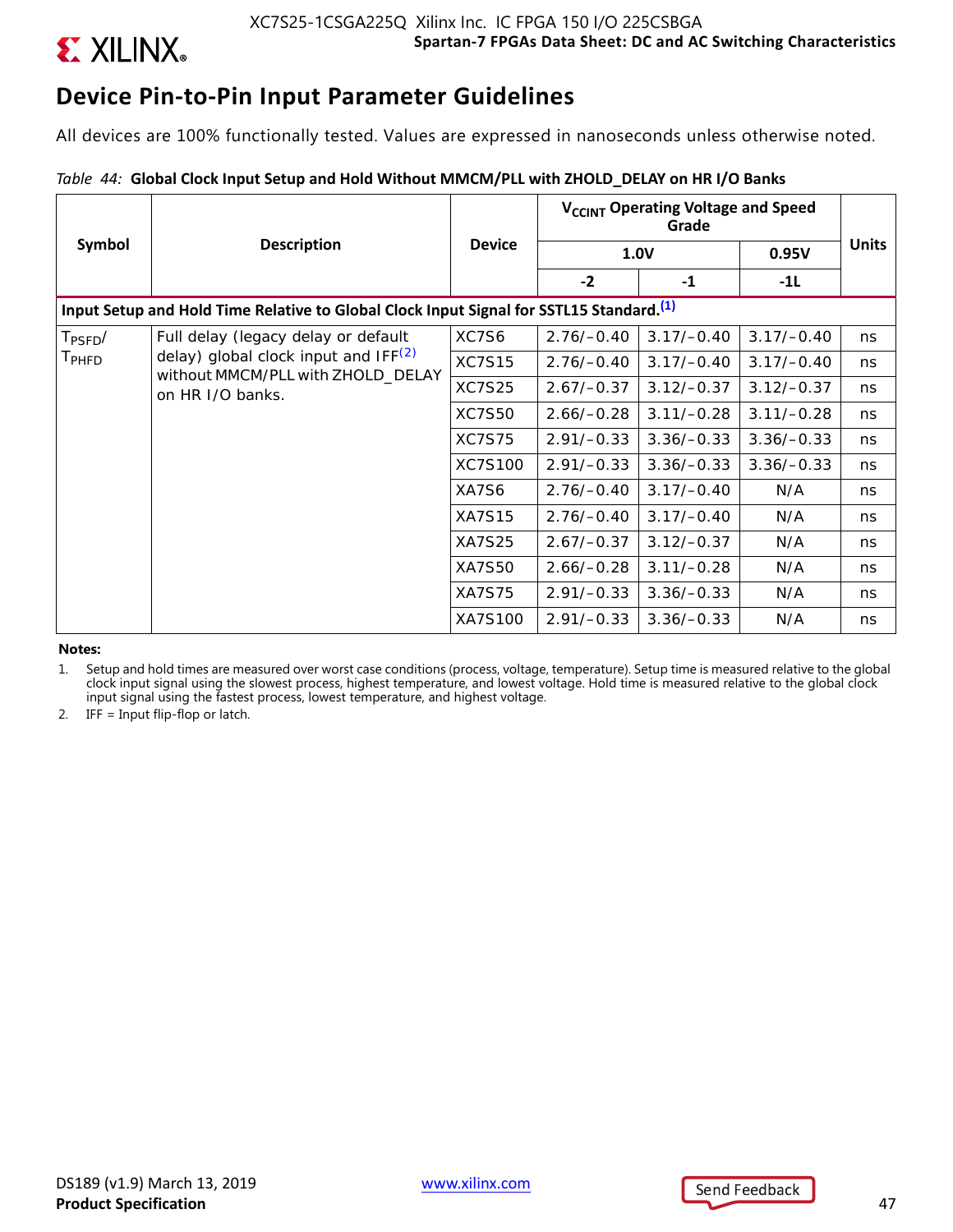![](_page_48_Picture_0.jpeg)

# **EX XILINX**

*Table 45:* **Clock-Capable Clock Input Setup and Hold With MMCM**

|                         |                                                                                             |               | V <sub>CCINT</sub> Operating Voltage and Speed |              |              |              |
|-------------------------|---------------------------------------------------------------------------------------------|---------------|------------------------------------------------|--------------|--------------|--------------|
| Symbol                  | <b>Description</b>                                                                          | <b>Device</b> |                                                | 1.0V         | 0.95V        | <b>Units</b> |
|                         |                                                                                             |               | $-2$                                           | $-1$         | $-1L$        |              |
|                         | Input Setup and Hold Time Relative to Global Clock Input Signal for SSTL15 Standard. (1)(2) |               |                                                |              |              |              |
| T <sub>PSMMCMCC</sub> / | No delay clock-capable clock input and                                                      | XC7S6         | $2.73/-0.59$                                   | $3.27/-0.59$ | $3.27/-0.59$ | ns           |
| <b>I</b> PHMMCMCC       | $IFF(3)$ with MMCM.                                                                         | <b>XC7S15</b> | $2.73/-0.59$                                   | $3.27/-0.59$ | $3.27/-0.59$ | ns           |
|                         |                                                                                             | <b>XC7S25</b> | $2.69/-0.61$                                   | $3.21/-0.61$ | $3.21/-0.61$ | ns           |
|                         |                                                                                             | <b>XC7S50</b> | $2.81/-0.62$                                   | $3.35/-0.62$ | $3.35/-0.62$ | ns           |
|                         |                                                                                             | <b>XC7S75</b> | $2.81/-0.62$                                   | $3.36/-0.62$ | $3.36/-0.62$ | ns           |
|                         |                                                                                             | XC7S100       | $2.81/-0.62$                                   | $3.36/-0.62$ | $3.36/-0.62$ | ns           |
|                         |                                                                                             | XA7S6         | $2.73/-0.59$                                   | $3.27/-0.59$ | N/A          | ns           |
|                         |                                                                                             | <b>XA7S15</b> | $2.73/-0.59$                                   | $3.27/-0.59$ | N/A          | ns           |
|                         |                                                                                             | <b>XA7S25</b> | $2.69/-0.61$                                   | $3.21/-0.61$ | N/A          | ns           |
|                         |                                                                                             | XA7S50        | $2.81/-0.62$                                   | $3.35/-0.62$ | N/A          | ns           |
|                         |                                                                                             | <b>XA7S75</b> | $2.81/-0.62$                                   | $3.36/-0.62$ | N/A          | ns           |
|                         |                                                                                             | XA7S100       | $2.81/-0.62$                                   | $3.36/-0.62$ | N/A          | ns           |

**Notes:** 

1. Setup and hold times are measured over worst case conditions (process, voltage, temperature). Setup time is measured relative to the global clock input signal using the slowest process, highest temperature, and lowest voltage. Hold time is measured relative to the global clock input signal using the fastest process, lowest temperature, and highest voltage.

2. Use IBIS to determine any duty-cycle distortion incurred using various standards.

3. IFF = Input flip-flop or latch.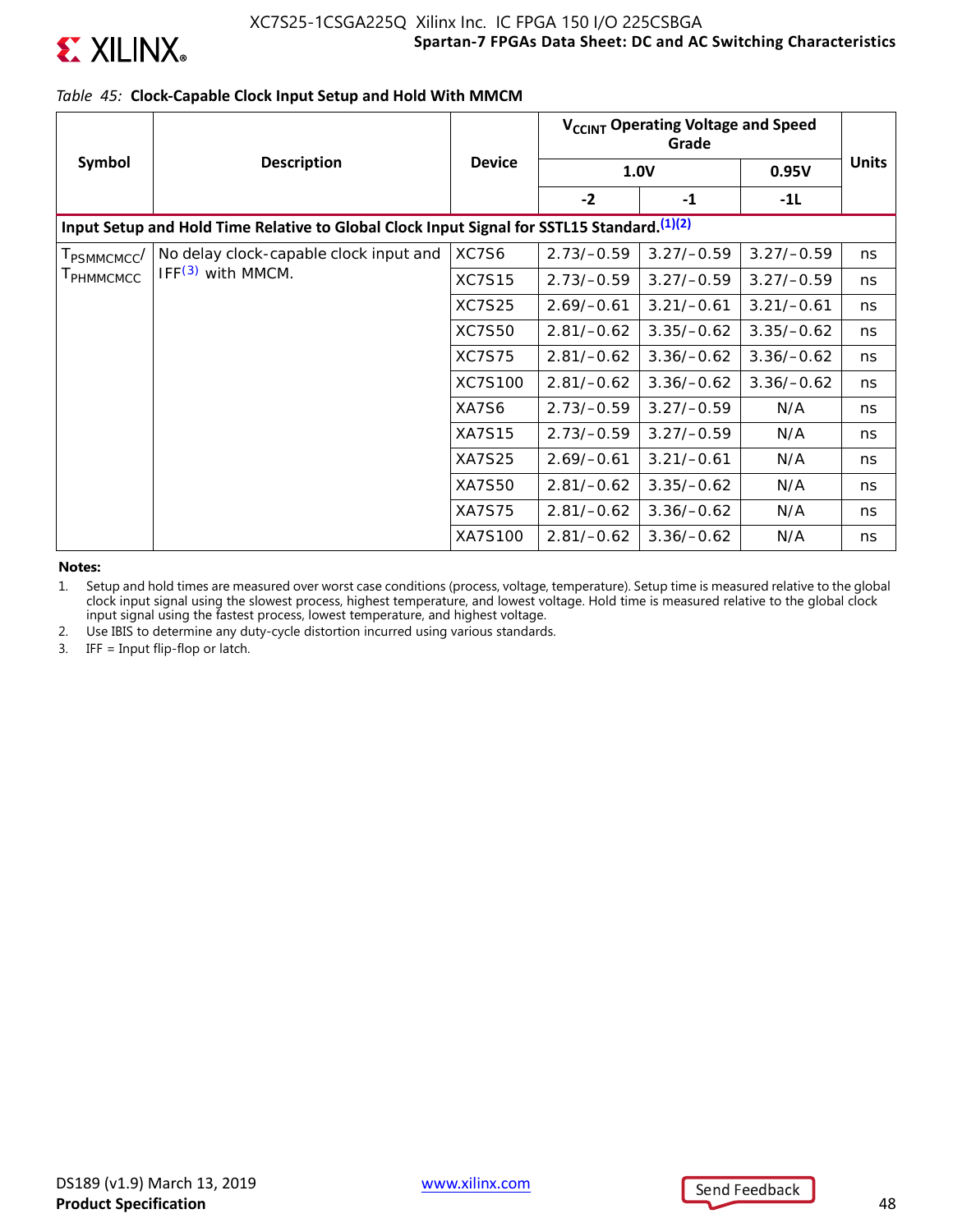![](_page_49_Picture_0.jpeg)

### *Table 46:* **Clock-Capable Clock Input Setup and Hold With PLL**

|                                                                                                    |                                        |               | V <sub>CCINT</sub> Operating Voltage and Speed |              |              |              |  |
|----------------------------------------------------------------------------------------------------|----------------------------------------|---------------|------------------------------------------------|--------------|--------------|--------------|--|
| Symbol                                                                                             | <b>Description</b>                     | <b>Device</b> |                                                | 1.0V         | 0.95V        | <b>Units</b> |  |
|                                                                                                    |                                        |               | $-2$                                           | $-1$         | $-11$        |              |  |
| Input Setup and Hold Time Relative to Clock-Capable Clock Input Signal for SSTL15 Standard. (1)(2) |                                        |               |                                                |              |              |              |  |
| T <sub>PSPLLCC</sub> /                                                                             | No delay clock-capable clock input and | XC7S6         | $3.07/-0.17$                                   | $3.69/-0.17$ | $3.69/-0.17$ | ns           |  |
| T <sub>PHPLLCC</sub>                                                                               | $IFF(3)$ with PLL.                     | <b>XC7S15</b> | $3.07/-0.17$                                   | $3.69/-0.17$ | $3.69/-0.17$ | ns           |  |
|                                                                                                    |                                        | <b>XC7S25</b> | $3.04/-0.19$                                   | $3.64/-0.19$ | $3.64/-0.19$ | ns           |  |
|                                                                                                    |                                        | <b>XC7S50</b> | $3.15/-0.19$                                   | $3.77/-0.19$ | $3.77/-0.19$ | ns           |  |
|                                                                                                    |                                        | <b>XC7S75</b> | $3.15/-0.19$                                   | $3.78/-0.19$ | $3.78/-0.19$ | ns           |  |
|                                                                                                    |                                        | XC7S100       | $3.15/-0.19$                                   | $3.78/-0.19$ | $3.78/-0.19$ | ns           |  |
|                                                                                                    |                                        | XA7S6         | $3.07/-0.17$                                   | $3.69/-0.17$ | N/A          | ns           |  |
|                                                                                                    |                                        | <b>XA7S15</b> | $3.07/-0.17$                                   | $3.69/-0.17$ | N/A          | ns           |  |
|                                                                                                    |                                        | XA7S25        | $3.04/-0.19$                                   | $3.64/-0.19$ | N/A          | ns           |  |
|                                                                                                    |                                        | XA7S50        | $3.15/-0.19$                                   | $3.77/-0.19$ | N/A          | ns           |  |
|                                                                                                    |                                        | <b>XA7S75</b> | $3.15/-0.19$                                   | $3.78/-0.19$ | N/A          | ns           |  |
|                                                                                                    |                                        | XA7S100       | $3.15/-0.19$                                   | $3.78/-0.19$ | N/A          | ns           |  |

**Notes:** 

1. Setup and hold times are measured over worst case conditions (process, voltage, temperature). Setup time is measured relative to the global clock input signal using the slowest process, highest temperature, and lowest voltage. Hold time is measured relative to the global clock input signal using the fastest process, lowest temperature, and highest voltage.

2. Use IBIS to determine any duty-cycle distortion incurred using various standards.

3. IFF = Input flip-flop or latch.

### *Table 47:* **Data Input Setup and Hold Times Relative to a Forwarded Clock Input Pin Using BUFIO**

|                                                                                                    |                                                                   |    | V <sub>CCINT</sub> Operating Voltage and Speed |       |              |  |  |
|----------------------------------------------------------------------------------------------------|-------------------------------------------------------------------|----|------------------------------------------------|-------|--------------|--|--|
| Symbol                                                                                             | <b>Description</b>                                                |    | 1.0V                                           | 0.95V | <b>Units</b> |  |  |
|                                                                                                    |                                                                   | -2 | -1                                             | -1L   |              |  |  |
| Input Setup and Hold Time Relative to a Forwarded Clock Input Pin Using BUFIO for SSTL15 Standard. |                                                                   |    |                                                |       |              |  |  |
|                                                                                                    | T <sub>PSCS</sub> /T <sub>PHCS</sub> Setup and hold of I/O clock. |    | $-0.38/1.46$ $-0.38/1.73$ $-0.38/1.76$         |       | ns           |  |  |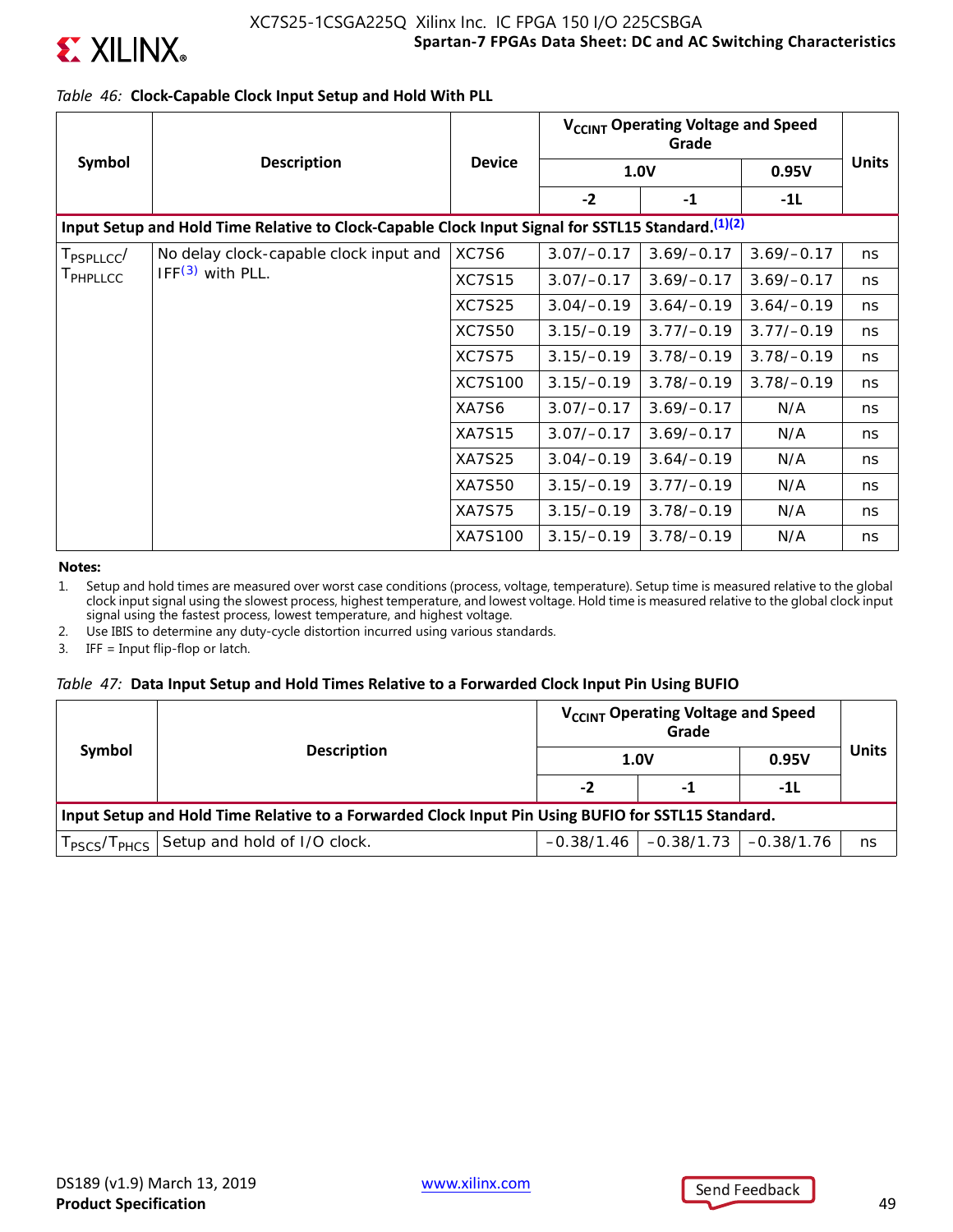![](_page_50_Picture_0.jpeg)

![](_page_50_Picture_1.jpeg)

#### *Table 48:* **Sample Window**

|                   |                                                                                     | V <sub>CCINT</sub> Operating Voltage and Speed |      |       |       |
|-------------------|-------------------------------------------------------------------------------------|------------------------------------------------|------|-------|-------|
| Symbol            | <b>Description</b>                                                                  | 1.0V                                           |      | 0.95V | Units |
|                   |                                                                                     | -2                                             | -1   | -11   |       |
| <sup>I</sup> SAMP | Sampling error at receiver pins. (1)                                                | 0.64                                           | 0.70 | 0.70  | ns    |
|                   | T <sub>SAMP_BUFIO</sub> Sampling error at receiver pins using BUFIO. <sup>(2)</sup> | 0.40                                           | 0.46 | 0.46  | ns    |

#### **Notes:**

1. This parameter indicates the total sampling error of the Spartan-7 FPGAs DDR input registers, measured across voltage, temperature, and process. The characterization methodology uses the MMCM to capture the DDR input registers' edges of operation. These measurements include:

- CLK0 MMCM jitter
- MMCM accuracy (phase offset)
- MMCM phase shift resolution
- These measurements do not include package or clock tree skew.
- 2. This parameter indicates the total sampling error of the Spartan-7 FPGAs DDR input registers, measured across voltage, temperature, and process. The characterization methodology uses the BUFIO clock network and IDELAY to capture the DDR input registers' edges of operation. These measurements do not include package or clock tree skew.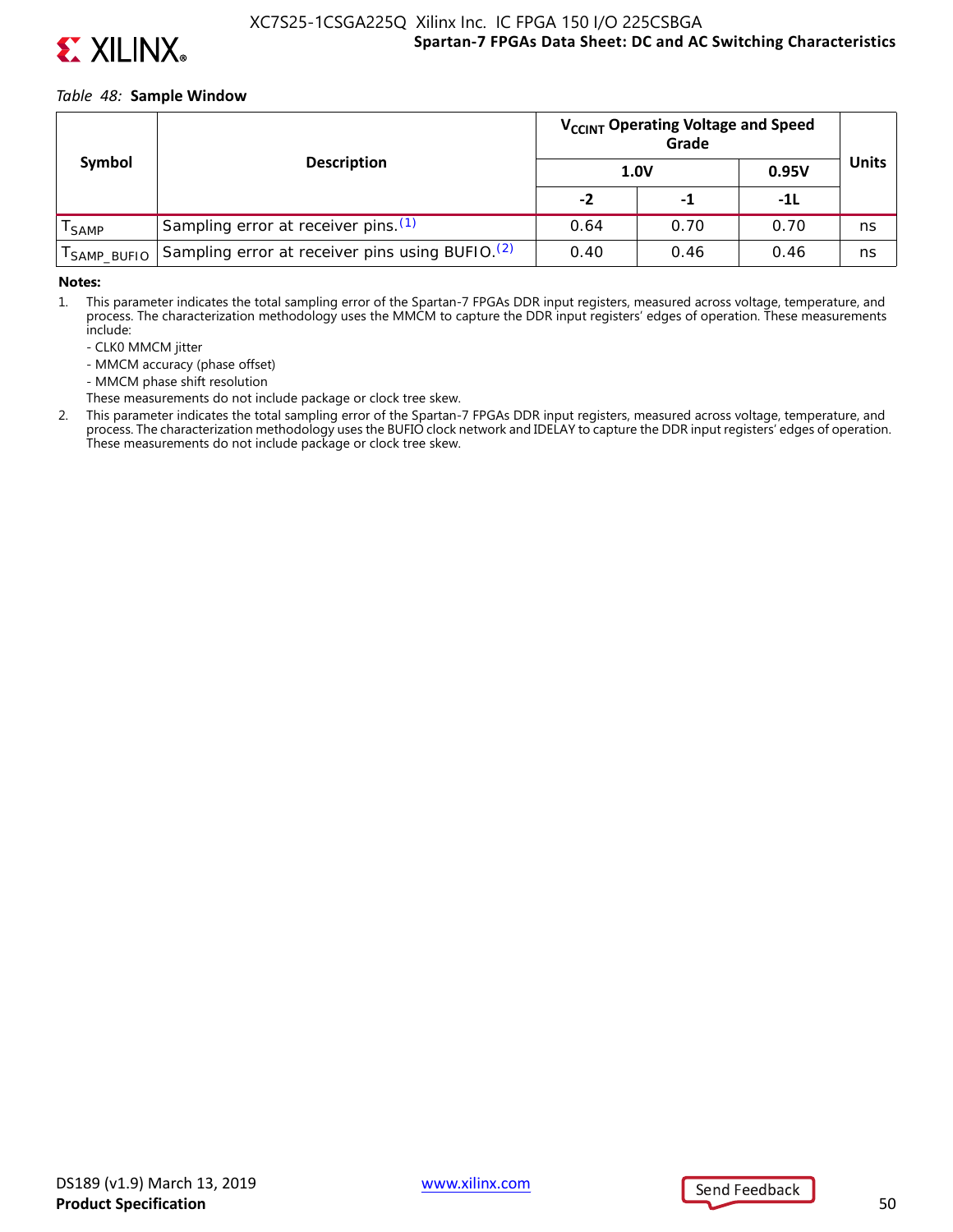![](_page_51_Picture_0.jpeg)

### **Additional Package Parameter Guidelines**

The parameters in this section provide the necessary values for calculating timing budgets for Spartan-7 FPGA clock transmitter and receiver data-valid windows.

### *Table 49:* **Package Skew(1)**

| Symbol               | <b>Description</b>           | <b>Device</b> | Package        | Value | <b>Units</b> |
|----------------------|------------------------------|---------------|----------------|-------|--------------|
|                      |                              |               | CPGA196        | 44    | ps           |
|                      |                              | XC7S6         | CSGA225        | 83    | ps           |
|                      |                              |               | FTGB196        | 65    | ps           |
|                      |                              |               | CPGA196        | 44    | ps           |
|                      |                              | <b>XC7S15</b> | CSGA225        | 83    | ps           |
|                      |                              |               | FTGB196        | 65    | ps           |
|                      |                              |               | CSGA225        | 93    | ps           |
|                      |                              | <b>XC7S25</b> | CSGA324        | 62    | ps           |
|                      |                              |               | FTGB196        | 83    | ps           |
|                      |                              |               | CSGA324        | 80    | ps           |
|                      | Package skew. <sup>(2)</sup> | <b>XC7S50</b> | FGGA484        | 110   | ps           |
|                      |                              |               | FTGB196        | 103   | ps           |
|                      |                              | <b>XC7S75</b> | FGGA484        | 117   | ps           |
|                      |                              |               | FGGA676        | 110   | ps           |
| T <sub>PKGSKEW</sub> |                              | XC7S100       | FGGA484        | 117   | ps           |
|                      |                              |               | <b>FGGA676</b> | 110   | ps           |
|                      |                              | XA7S6         | CPGA196        | 44    | ps           |
|                      |                              |               | CSGA225        | 83    | ps           |
|                      |                              | <b>XA7S15</b> | CPGA196        | 44    | ps           |
|                      |                              |               | CSGA225        | 83    | ps           |
|                      |                              | <b>XA7S25</b> | CSGA225        | 93    | ps           |
|                      |                              |               | CSGA324        | 62    | ps           |
|                      |                              | <b>XA7S50</b> | CSGA324        | 80    | ps           |
|                      |                              |               | FGGA484        | 110   | ps           |
|                      |                              | <b>XA7S75</b> | FGGA484        | 117   | ps           |
|                      |                              |               | FGGA676        | 110   | ps           |
|                      |                              | XC7S100       | FGGA484        | 117   | ps           |
|                      |                              |               | <b>FGGA676</b> | 110   | ps           |

#### **Notes:**

- 1. Package delay information is available for these device/package combinations. This information can be used to deskew the package.
- 2. These values represent the worst-case skew between any two SelectIO resources in the package: shortest delay to longest delay from die pad to ball.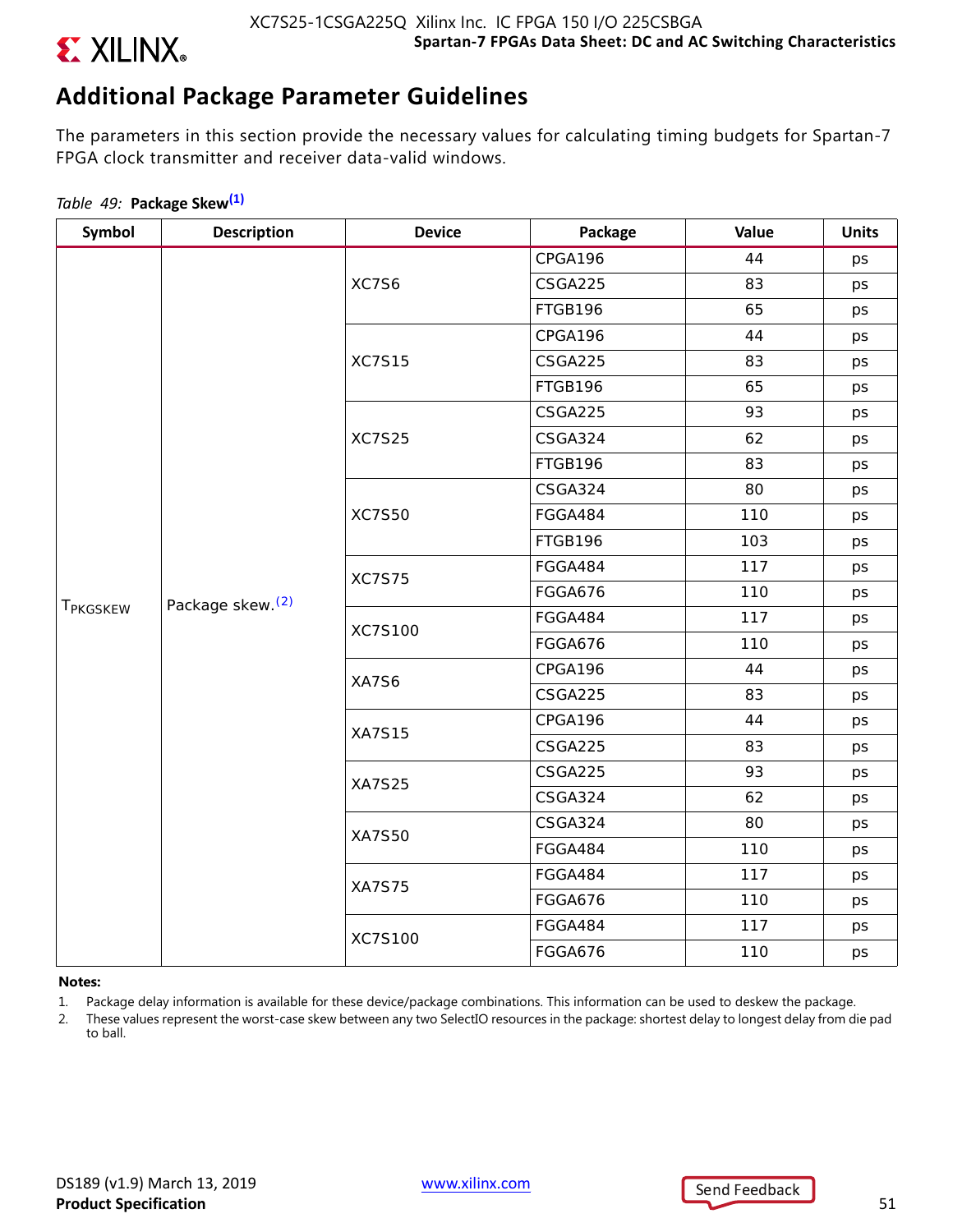# **XADC Specifications**

The *7 Series FPGAs Overview* (DS180) [Ref 1] and *XA Spartan-7 Automotive FPGA Data Sheet: Overview* (DS171) [Ref 2] list the devices that contain a 7 series XADC dual 12-Bit 1 MSPS analog-to-digital converter.

### *Table 50:* **XADC Specifications**

| Parameter                                                                                                                                                                  | Symbol      | <b>Comments/Conditions</b>                                                                                                 | Min                      | <b>Typ</b>               | Max                | <b>Units</b> |
|----------------------------------------------------------------------------------------------------------------------------------------------------------------------------|-------------|----------------------------------------------------------------------------------------------------------------------------|--------------------------|--------------------------|--------------------|--------------|
| $V_{CCADC} = 1.8V \pm 5\%$ , $V_{REFP} = 1.25V$ , $V_{REFN} = 0V$ , ADCCLK = 26 MHz, $-55^{\circ}C \le T_i \le 125^{\circ}C$ .<br>Typical values at $T_i = +40^{\circ}C$ . |             |                                                                                                                            |                          |                          |                    |              |
| <b>ADC Accuracy</b> <sup>(1)</sup>                                                                                                                                         |             |                                                                                                                            |                          |                          |                    |              |
| Resolution                                                                                                                                                                 | 12          | $\overline{\phantom{0}}$                                                                                                   | $\overline{\phantom{0}}$ | <b>Bits</b>              |                    |              |
|                                                                                                                                                                            | <b>INL</b>  | $-40^{\circ}$ C $\leq T_i \leq 100^{\circ}$ C                                                                              | $\overline{\phantom{0}}$ |                          | ±2                 | <b>LSBs</b>  |
| Integral nonlinearity <sup>(2)</sup>                                                                                                                                       |             | $-55^{\circ}$ C $\leq$ T <sub>j</sub> < $-40^{\circ}$ C; 100°C < T <sub>j</sub> $\leq$ 125°C                               | $\qquad \qquad -$        |                          | $\pm 3$            | <b>LSBs</b>  |
| Differential nonlinearity                                                                                                                                                  | <b>DNL</b>  | No missing codes, guaranteed monotonic.                                                                                    | $\overline{\phantom{0}}$ |                          | ±1                 | <b>LSBs</b>  |
|                                                                                                                                                                            |             | $-40^{\circ}$ C $\leq T_i \leq 100^{\circ}$ C                                                                              | $\overline{\phantom{0}}$ |                          | $\pm 8$            | <b>LSBs</b>  |
| Offset error                                                                                                                                                               | Unipolar    | $-55^{\circ}$ C $\leq T_i < -40^{\circ}$ C; 100°C $\lt T_i \leq 125^{\circ}$ C                                             | $\overline{\phantom{0}}$ | —                        | ±12                | <b>LSBs</b>  |
|                                                                                                                                                                            | Bipolar     | $-55^{\circ}$ C $\leq$ T <sub>i</sub> $\leq$ 125°C                                                                         | —                        |                          | ±4                 | <b>LSBs</b>  |
| Gain error                                                                                                                                                                 |             |                                                                                                                            |                          |                          | ±0.5               | %            |
| Offset matching                                                                                                                                                            |             |                                                                                                                            | —                        | —                        | 4                  | <b>LSBs</b>  |
| Gain matching                                                                                                                                                              |             |                                                                                                                            | —                        | $\overline{\phantom{0}}$ | 0.3                | ℅            |
| Sample rate                                                                                                                                                                |             |                                                                                                                            |                          |                          | $\mathbf 1$        | MS/s         |
| Signal to noise ratio $(2)$                                                                                                                                                | <b>SNR</b>  | $F_{SAMPLE}$ = 500 KS/s, $F_{IN}$ = 20 kHz                                                                                 | 60                       |                          |                    | dB           |
| RMS code noise                                                                                                                                                             |             | External 1.25V reference.                                                                                                  | $\overline{\phantom{0}}$ |                          | 2                  | <b>LSBs</b>  |
|                                                                                                                                                                            |             | On-chip reference.                                                                                                         | $\overline{\phantom{0}}$ | 3                        |                    | <b>LSBs</b>  |
| Total harmonic distortion <sup>(2)</sup>                                                                                                                                   | <b>THD</b>  | $F_{SAMPLE}$ = 500 KS/s, $F_{IN}$ = 20 kHz                                                                                 | 70                       |                          |                    | dB           |
| Analog Inputs <sup>(3)</sup>                                                                                                                                               |             |                                                                                                                            |                          |                          |                    |              |
|                                                                                                                                                                            |             | Unipolar operation.                                                                                                        | $\mathbf 0$              | $\overline{\phantom{0}}$ | 1                  | $\vee$       |
|                                                                                                                                                                            |             | Bipolar operation.                                                                                                         | $-0.5$                   | $\overline{\phantom{0}}$ | $+0.5$             | $\vee$       |
| ADC input ranges                                                                                                                                                           |             | Unipolar common mode range (FS input).                                                                                     | 0                        | $\overline{\phantom{0}}$ | $+0.5$             | V            |
|                                                                                                                                                                            |             | Bipolar common mode range (FS input).                                                                                      | $+0.5$                   | $\overline{\phantom{0}}$ | $+0.6$             | $\vee$       |
| Maximum external channel input<br>ranges                                                                                                                                   |             | Adjacent analog channels set within these<br>ranges should not corrupt measurements<br>on adjacent channels.               | $-0.1$                   |                          | V <sub>CCADC</sub> | $\vee$       |
| Full-resolution bandwidth                                                                                                                                                  | <b>FRBW</b> | Auxiliary channel full resolution<br>bandwidth.                                                                            | 250                      |                          |                    | kHz          |
| <b>On-chip Sensors</b>                                                                                                                                                     |             |                                                                                                                            |                          |                          |                    |              |
|                                                                                                                                                                            |             | $-40^{\circ}$ C ≤ T <sub>j</sub> ≤ 100°C                                                                                   | —                        | -                        | ±4                 | $^{\circ}$ C |
| Temperature sensor error                                                                                                                                                   |             | $-55^{\circ}$ C $\leq$ T <sub>i</sub> $\lt$ $-40^{\circ}$ C; 100 $^{\circ}$ C $\lt$ T <sub>i</sub> $\leq$ 125 $^{\circ}$ C | $\qquad \qquad -$        | -                        | $\pm 6$            | $^{\circ}$ C |
|                                                                                                                                                                            |             | $-40^{\circ}$ C $\leq T_i \leq 100^{\circ}$ C                                                                              | $\qquad \qquad -$        | -                        | ±1                 | $\%$         |
| Supply sensor error                                                                                                                                                        |             | $-55^{\circ}$ C $\leq$ T <sub>j</sub> < $-40^{\circ}$ C; 100°C < T <sub>j</sub> $\leq$ 125°C                               | $\overline{\phantom{0}}$ | —                        | ±2                 | $\%$         |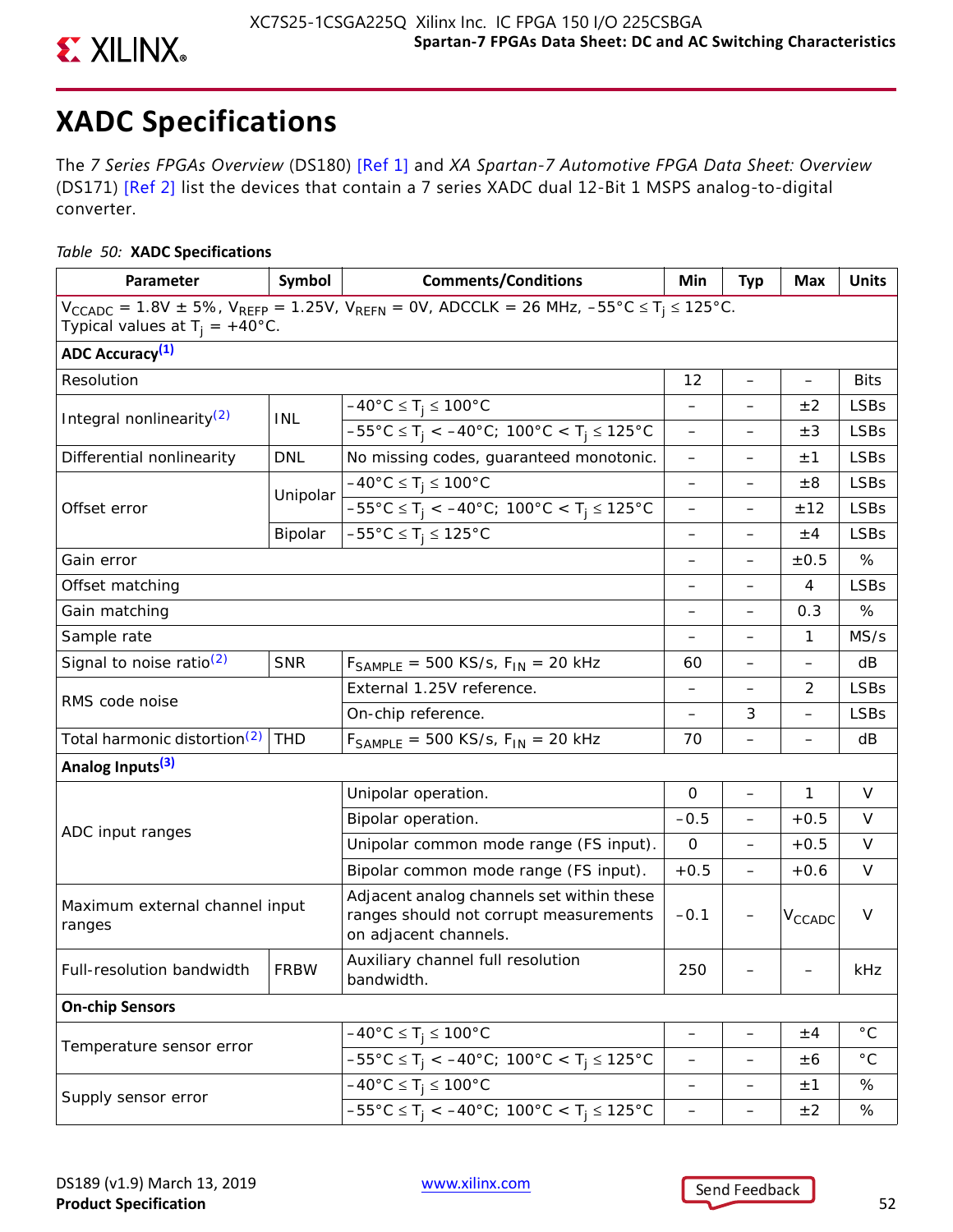![](_page_53_Picture_0.jpeg)

### *Table 50:* **XADC Specifications** *(Cont'd)*

| Parameter                            | Symbol            | <b>Comments/Conditions</b>                                                                                                | Min    | Typ  | <b>Max</b> | <b>Units</b> |
|--------------------------------------|-------------------|---------------------------------------------------------------------------------------------------------------------------|--------|------|------------|--------------|
| <b>Conversion Rate<sup>(4)</sup></b> |                   |                                                                                                                           |        |      |            |              |
| Conversion time:<br>continuous       | $t_{\text{CONV}}$ | Number of ADCCLK cycles.                                                                                                  | 26     |      | 32         | Cycles       |
| Conversion time: event               | t <sub>CONV</sub> | Number of CLK cycles.                                                                                                     |        |      | 21         | Cycles       |
| DRP clock frequency                  | <b>DCLK</b>       | DRP clock frequency.                                                                                                      | 8      |      | 250        | <b>MHz</b>   |
| ADC clock frequency                  | <b>ADCCLK</b>     | Derived from DCLK.                                                                                                        | 1      |      | 26         | <b>MHz</b>   |
| DCLK duty cycle                      |                   |                                                                                                                           | 40     |      | 60         | %            |
| XADC Reference <sup>(5)</sup>        |                   |                                                                                                                           |        |      |            |              |
| External reference                   | V <sub>REFP</sub> | Externally supplied reference voltage.                                                                                    | 1.20   | 1.25 | 1.30       | V            |
| On-chip reference                    |                   | Ground $V_{REFP}$ pin to AGND,<br>$-40^{\circ}$ C $\leq$ T <sub>i</sub> $\leq$ 100°C                                      | 1.2375 | 1.25 | 1.2625     | $\mathsf{V}$ |
|                                      |                   | Ground VREFP pin to AGND,<br>$-55^{\circ}$ C $\leq$ T <sub>i</sub> < $-40^{\circ}$ C; 100°C < T <sub>i</sub> $\leq$ 125°C | 1.225  | 1.25 | 1.275      | $\vee$       |

#### **Notes:**

1. Offset and gain errors are removed by enabling the XADC automatic gain calibration feature. The values are specified for when this feature is enabled.

- 2. Only specified for bitstream option XADCEnhancedLinearity = ON.
- 3. For a detailed description, see the *ADC* chapter in the *7 Series FPGAs and Zynq-7000 SoC XADC Dual 12-Bit 1 MSPS Analog-to-Digital Converter User Guide* (UG480) [Ref 9].
- 4. For a detailed description, see the *Timing* chapter in the *7 Series FPGAs and Zynq-7000 SoC XADC Dual 12-Bit 1 MSPS Analog-to-Digital Converter User Guide* (UG480) [Ref 9].
- 5. Any variation in the reference voltage from the nominal V<sub>REFP</sub> = 1.25V and V<sub>REFN</sub> = 0V will result in a deviation from the ideal transfer<br>function. This also impacts the accuracy of the internal sensor measurements ( ratiometric type applications allowing reference to vary by  $\pm 4\%$  is permitted.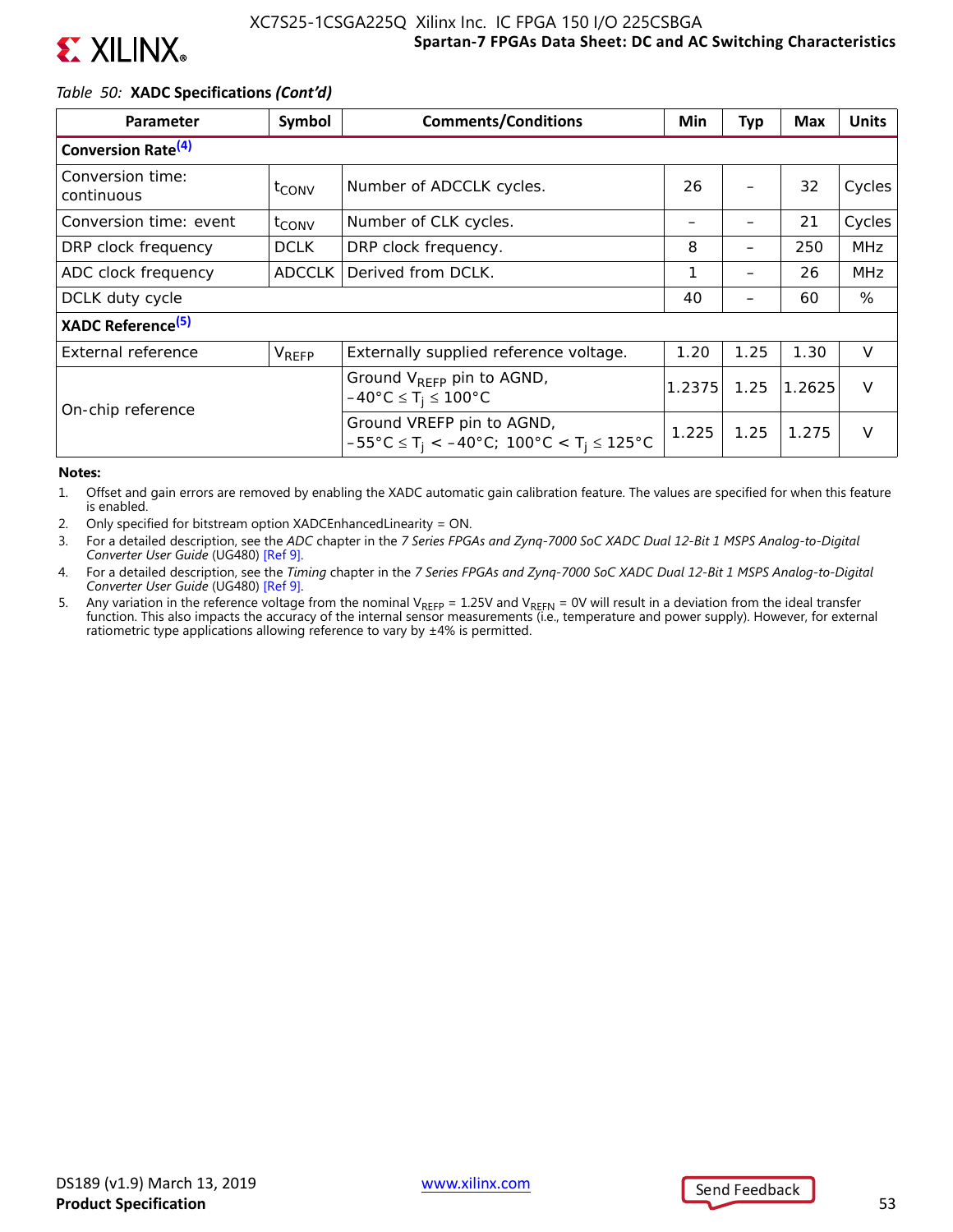![](_page_54_Picture_0.jpeg)

# **Configuration Switching Characteristics**

*Table 51:* **Configuration Switching Characteristics**

|                                                      |                                                                   | V <sub>CCINT</sub> Operating Voltage and Speed |           |           |                |
|------------------------------------------------------|-------------------------------------------------------------------|------------------------------------------------|-----------|-----------|----------------|
| <b>Symbol</b>                                        | <b>Description</b>                                                |                                                | 1.0V      | 0.95V     | <b>Units</b>   |
|                                                      |                                                                   | $-2$                                           | $-1$      | $-11$     |                |
|                                                      | <b>Power-up Timing Characteristics</b>                            |                                                |           |           |                |
| $T_{PL}$ (1)                                         | Program latency.                                                  | 5.00                                           | 5.00      | 5.00      | ms, Max        |
|                                                      | Power-on reset<br>(50 ms ramp rate time).                         | 10/50                                          | 10/50     | 10/50     | ms,<br>Min/Max |
| T <sub>POR</sub> <sup>(2)</sup>                      | Power-on reset<br>(1 ms ramp rate time).                          | 10/35                                          | 10/35     | 10/35     | ms,<br>Min/Max |
| T <sub>PROGRAM</sub>                                 | Program pulse width.                                              | 250.00                                         | 250.00    | 250.00    | ns, Min        |
|                                                      | <b>CCLK Output (Master Mode)</b>                                  |                                                |           |           |                |
| $T_{ICCK}$                                           | Master CCLK output delay.                                         | 150.00                                         | 150.00    | 150.00    | ns, Min        |
| <b>T</b> MCCKL                                       | Master CCLK clock Low time duty cycle.                            | 40/60                                          | 40/60     | 40/60     | %, Min/Max     |
| <b>T</b> MCCKH                                       | Master CCLK clock High time duty cycle.                           | 40/60                                          | 40/60     | 40/60     | %, Min/Max     |
|                                                      | Master CCLK frequency.                                            | 100.00                                         | 100.00    | 100.00    | MHz, Max       |
| $F_{MCCK}$                                           | Master CCLK frequency for AES encrypted x16. <sup>(2)</sup>       | 50.00                                          | 50.00     | 50.00     | MHz, Max       |
| F <sub>MCCK</sub> _START                             | Master CCLK frequency at start of configuration.                  | 3.00                                           | 3.00      | 3.00      | MHz, Typ       |
| F <sub>MCCKTOL</sub>                                 | Frequency tolerance, master mode with respect to<br>nominal CCLK. | ±50                                            | ±50       | ±50       | %, Max         |
| <b>CCLK Input (Slave Modes)</b>                      |                                                                   |                                                |           |           |                |
| <b>TSCCKL</b>                                        | Slave CCLK clock minimum Low time.                                | 2.50                                           | 2.50      | 2.50      | ns, Min        |
| $\sf{T}_{SCCKH}$                                     | Slave CCLK clock minimum High time.                               | 2.50                                           | 2.50      | 2.50      | ns, Min        |
| F <sub>SCCK</sub>                                    | Slave CCLK frequency.                                             | 100.00                                         | 100.00    | 100.00    | MHz, Max       |
|                                                      | <b>EMCCLK Input (Master Mode)</b>                                 |                                                |           |           |                |
| T <sub>EMCCKL</sub>                                  | External master CCLK Low time.                                    | 2.50                                           | 2.50      | 2.50      | ns, Min        |
| T <sub>EMCCKH</sub>                                  | External master CCLK High time.                                   | 2.50                                           | 2.50      | 2.50      | ns, Min        |
| FEMCCK                                               | External master CCLK frequency.                                   | 100.00                                         | 100.00    | 100.00    | MHz, Max       |
|                                                      | <b>Internal Configuration Access Port</b>                         |                                                |           |           |                |
| <b>F<sub>ICAPCK</sub></b>                            | Internal configuration access port (ICAPE2) clock<br>frequency.   | 100.00                                         | 100.00    | 100.00    | MHz, Max       |
|                                                      | <b>Master/Slave Serial Mode Programming Switching</b>             |                                                |           |           |                |
| $T_{DCCK}$<br>$T_{\text{CCKD}}$                      | $D_{IN}$ setup/hold.                                              | 4.00/0.00                                      | 4.00/0.00 | 4.00/0.00 | ns, Min        |
| $T_{\text{CCO}}$                                     | $D_{\text{OUT}}$ clock to out.                                    | 8.00                                           | 8.00      | 8.00      | ns, Max        |
|                                                      | <b>SelectMAP Mode Programming Switching</b>                       |                                                |           |           |                |
| $\texttt{T}_{\texttt{SMDCCK}}/$<br>Т $_{\sf SMCCKD}$ | D[31:00] setup/hold.                                              | 4.00/0.00                                      | 4.00/0.00 | 4.00/0.00 | ns, Min        |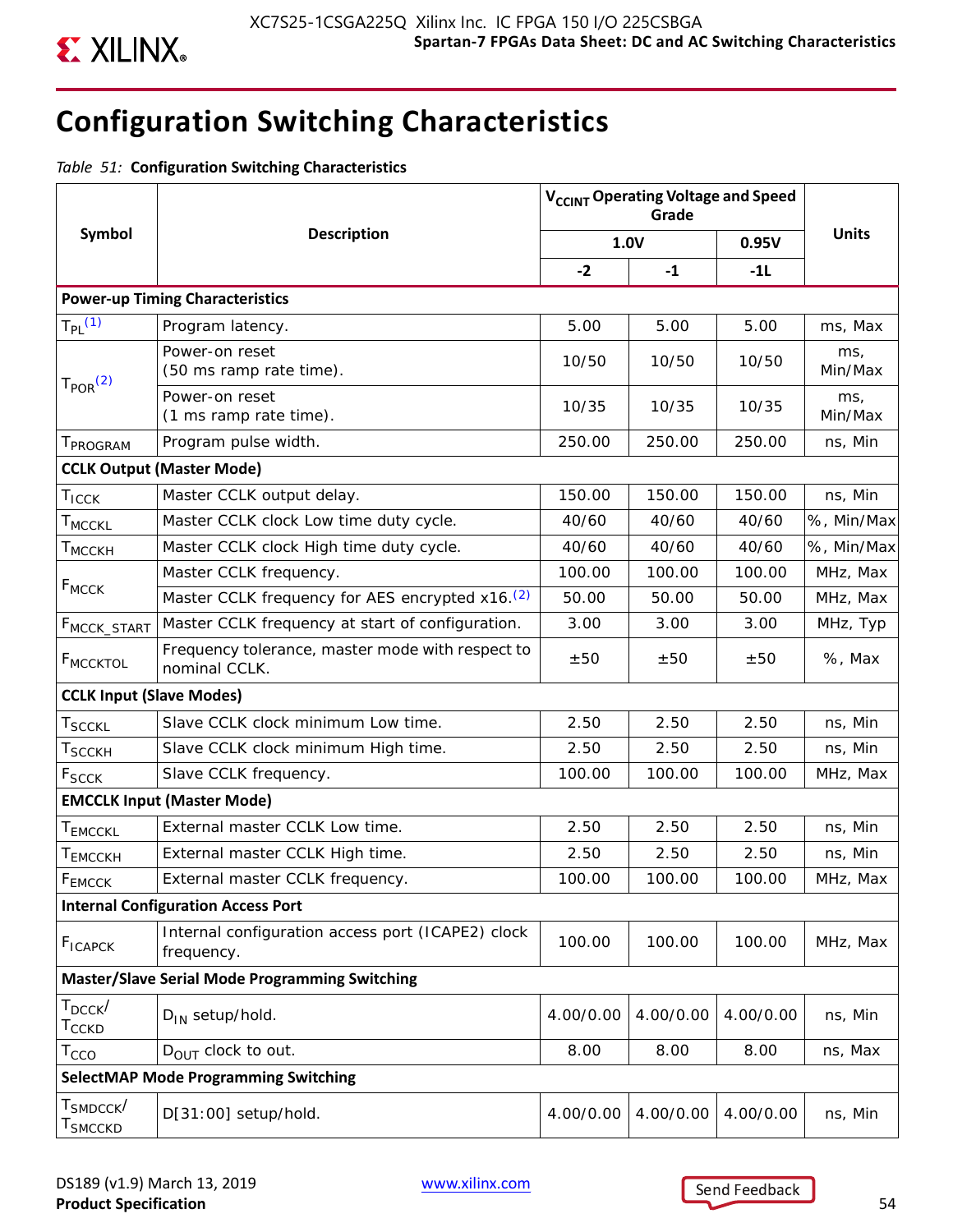![](_page_55_Picture_0.jpeg)

![](_page_55_Picture_1.jpeg)

### *Table 51:* **Configuration Switching Characteristics** *(Cont'd)*

|                                                             |                                                                 | V <sub>CCINT</sub> Operating Voltage and Speed |                                  |           |              |
|-------------------------------------------------------------|-----------------------------------------------------------------|------------------------------------------------|----------------------------------|-----------|--------------|
| Symbol                                                      | <b>Description</b>                                              |                                                | 1.0V                             | 0.95V     | <b>Units</b> |
|                                                             |                                                                 | $-2$                                           | $-1$                             | $-11$     |              |
| $\mathsf{T}_{\mathsf{SMCSCCK}}/$<br>$\tau_\mathsf{SMCCKCS}$ | CSI_B setup/hold.                                               | 4.00/0.00                                      | 4.00/0.00                        | 4.00/0.00 | ns, Min      |
| ${\sf T}_{\sf SMWCCK}^{}{/}$<br>Т $_{\rm SMCCKW}$           | RDWR_B setup/hold.                                              |                                                | 10.00/0.00 10.00/0.00 10.00/0.00 |           | ns, Min      |
| <b>T</b> <sub>SMCKCSO</sub>                                 | CSO_B clock to out (330 $\Omega$ pull-up resistor<br>required). | 7.00                                           | 7.00                             | 7.00      | ns, Max      |
| T <sub>SMCO</sub>                                           | D[31:00] clock to out in readback.                              | 8.00                                           | 8.00                             | 8.00      | ns, Max      |
| FRBCCK                                                      | Readback frequency.                                             | 100.00                                         | 100.00                           | 100.00    | MHz, Max     |
| <b>Boundary-Scan Port Timing Specifications</b>             |                                                                 |                                                |                                  |           |              |
| $T_{TAPTCK}$<br><b>TTCKTAP</b>                              | TMS and TDI setup/hold.                                         | 3.00/2.00                                      | 3.00/2.00                        | 3.00/2.00 | ns, Min      |
| T <sub>TCKTDO</sub>                                         | TCK falling edge to TDO output.                                 | 7.00                                           | 7.00                             | 7.00      | ns, Max      |
| $F_{TCK}$                                                   | TCK frequency.                                                  | 66.00                                          | 66.00                            | 66.00     | MHz, Max     |
|                                                             | SPI Flash Master Mode Programming Switching                     |                                                |                                  |           |              |
| $T_{SPIDCC}$<br>T <sub>SPICCD</sub>                         | D[03:00] setup/hold.                                            | 3.00/0.00                                      | 3.00/0.00                        | 3.00/0.00 | ns, Min      |
| T <sub>SPICCM</sub>                                         | MOSI clock to out.                                              | 8.00                                           | 8.00                             | 8.00      | ns, Max      |
| $\mathsf{T}_{\mathsf{SPICCFC}}$                             | FCS_B clock to out.                                             | 8.00                                           | 8.00                             | 8.00      | ns, Max      |
| <b>STARTUPE2 Ports</b>                                      |                                                                 |                                                |                                  |           |              |
| TUSRCCLKO                                                   | STARTUPE2 USRCCLKO input to CCLK output.                        | 0.50/6.70                                      | 0.50/7.50                        | 0.50/7.50 | ns, Min/Max  |
| <b>FCFGMCLK</b>                                             | STARTUPE2 CFGMCLK output frequency.                             | 65.00                                          | 65.00                            | 65.00     | MHz, Typ     |
| FCFGMCLKTOL                                                 | STARTUPE2 CFGMCLK output frequency tolerance.                   | ±50                                            | ±50                              | ±50       | %, Max       |
| <b>Device DNA Access Port</b>                               |                                                                 |                                                |                                  |           |              |
| <b>F</b> <sub>DNACK</sub>                                   | DNA access port (DNA_PORT).                                     | 100.00                                         | 100.00                           | 100.00    | MHz, Max     |

**Notes:** 

1. To support longer delays in configuration, use the design solutions described in the *7 Series FPGA Configuration User Guide* (UG470) [Ref 10].

2. See the *7 Series FPGAs Overview* (DS180) [Ref 1] and *XA Spartan-7 Automotive FPGA Data Sheet: Overview* (DS171) [Ref 2] for a list of devices that support bitstream encryption.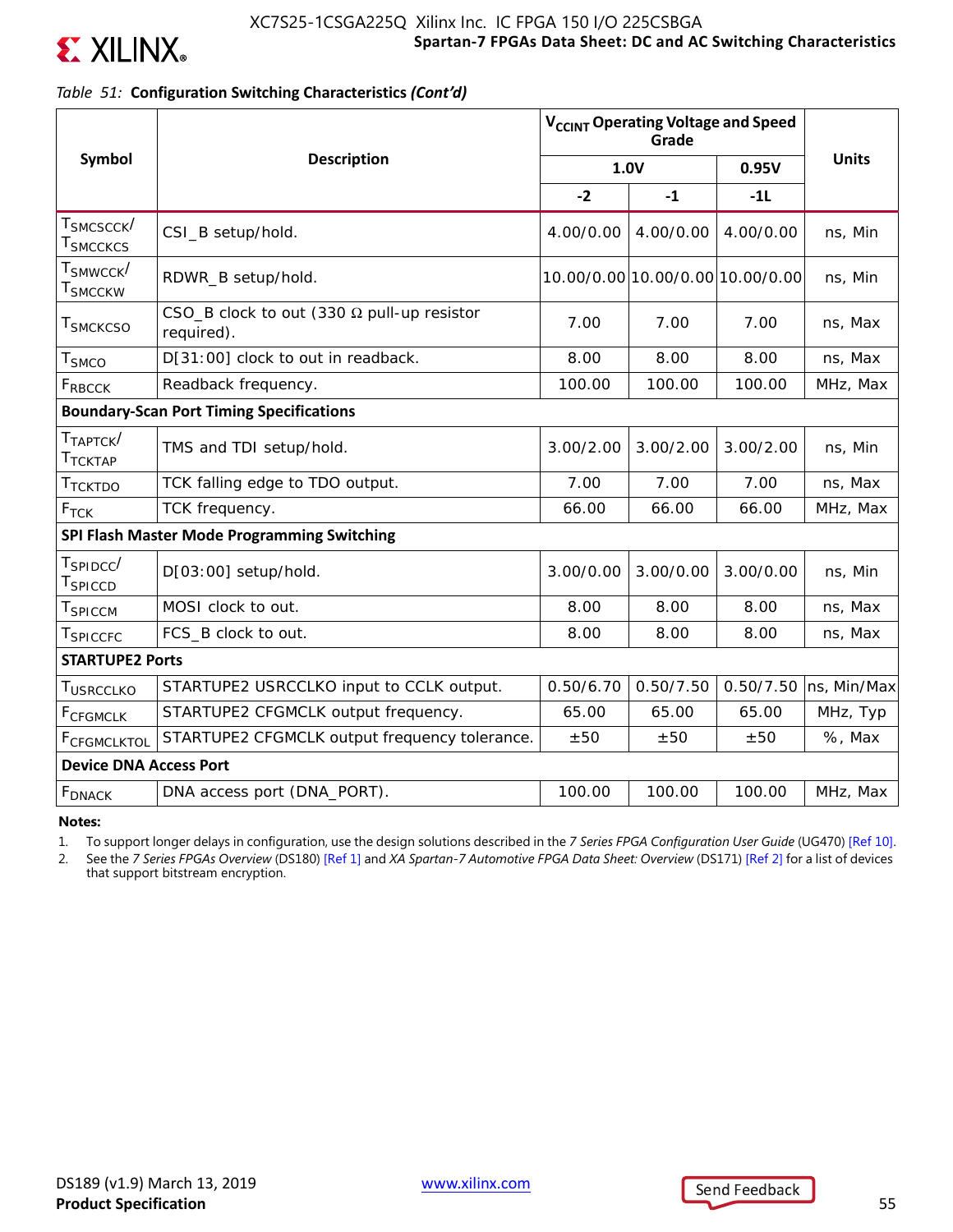![](_page_56_Picture_0.jpeg)

# **eFUSE Programming Conditions**

Table 52 lists the programming conditions specifically for eFUSE. For more information, see the *7 Series FPGA Configuration User Guide* (UG470) [Ref 10].

### *Table 52:* **eFUSE Programming Conditions(1)**

| Symbol     | <b>Description</b>                      | Min | Тур                      | Max | <b>Units</b>   |
|------------|-----------------------------------------|-----|--------------------------|-----|----------------|
| <b>IFS</b> | $\sqrt{C_{\text{CAUX}}}$ supply current |     | -                        | 115 | mA             |
|            | Temperature range                       | 15  | $\overline{\phantom{0}}$ | 125 | $\circ$ $\sim$ |

**Notes:** 

1. The FPGA must not be configured during eFUSE programming.

# **References**

- 1. *7 Series FPGAs Overview* [\(DS180](https://www.xilinx.com/cgi-bin/docs/ndoc?t=data_sheets;d=ds180_7Series_Overview.pdf))
- 2. *XA Spartan-7 Automotive FPGA Data Sheet: Overview* [\(DS171](https://www.xilinx.com/cgi-bin/docs/ndoc?t=data_sheets;d=ds171-xa-spartan7-overview.pdf))
- 3. *7 Series FPGAs SelectIO Resources User Guide* [\(UG471\)](https://www.xilinx.com/cgi-bin/docs/ndoc?t=user_guides;d=ug471_7Series_SelectIO.pdf)
- 4. *7 Series FPGA Packaging and Pinout Specification* ([UG475\)](https://www.xilinx.com/cgi-bin/docs/ndoc?t=user_guides;d=ug475_7Series_Pkg_Pinout.pdf)
- 5. *7 Series FPGAs PCB Design Guide* ([UG483](https://www.xilinx.com/cgi-bin/docs/ndoc?t=user_guides;d=ug483_7Series_PCB.pdf))
- 6. *Xilinx Power Estimator* spreadsheet tool [\(XPE\)](http://www.xilinx.com/products/technology/power/xpe.html)
- 7. *Zynq-7000 SoC and 7 Series Devices Memory Interface Solutions User Guide* ([UG586\)](https://www.xilinx.com/cgi-bin/docs/ipdoc?c=mig_7series;v=latest;d=ug586_7Series_MIS.pdf)
- 8. See the [Clocking Wizard](ttp://www.xilinx.com/products/intellectual-property/clocking_wizard.htm) in Vivado software.
- 9. *7 Series FPGAs and Zynq-7000 SoC XADC Dual 12-Bit 1 MSPS Analog-to-Digital Converter User Guide* ([UG480](https://www.xilinx.com/cgi-bin/docs/ndoc?t=user_guides;d=ug480_7Series_XADC.pdf))
- 10. *7 Series FPGA Configuration User Guide* ([UG470](https://www.xilinx.com/cgi-bin/docs/ndoc?t=user_guides;d=ug470_7Series_Config.pdf))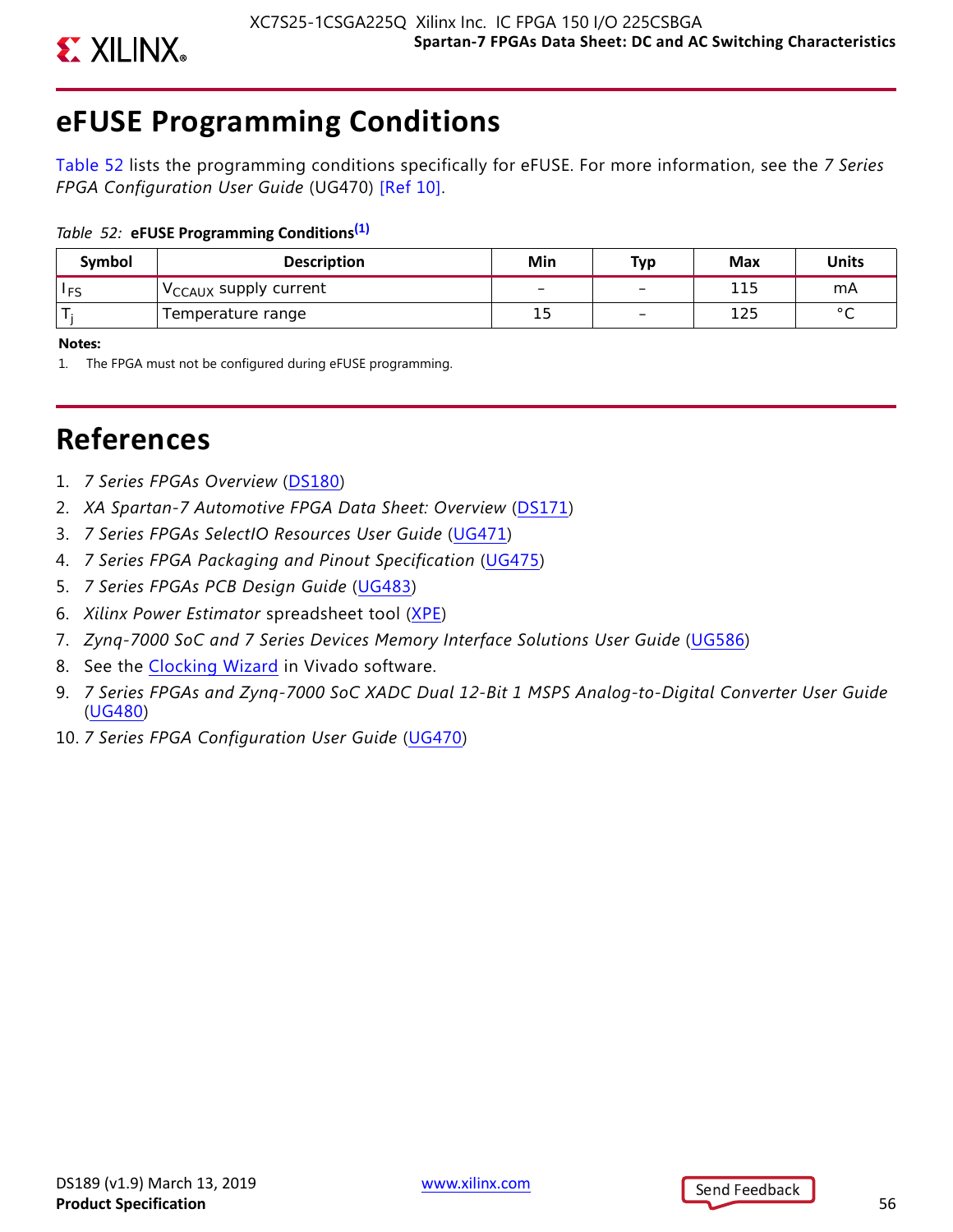![](_page_57_Picture_0.jpeg)

# **Revision History**

The following table shows the revision history for this document:

| <b>Date</b> | Version | <b>Description of Revisions</b>                                                                                                                                                                                                                                                                                                                                                                                                                                                                                                                                                                                                                                                                                                                                                                                                                                                            |
|-------------|---------|--------------------------------------------------------------------------------------------------------------------------------------------------------------------------------------------------------------------------------------------------------------------------------------------------------------------------------------------------------------------------------------------------------------------------------------------------------------------------------------------------------------------------------------------------------------------------------------------------------------------------------------------------------------------------------------------------------------------------------------------------------------------------------------------------------------------------------------------------------------------------------------------|
| 03/13/2019  | 1.9     | Removed FTGB196 package from XA7S6, XA7S15, XA7S25, and XA7S50 devices in<br>Table 49.                                                                                                                                                                                                                                                                                                                                                                                                                                                                                                                                                                                                                                                                                                                                                                                                     |
| 09/28/2018  | 1.8     | Removed description of -1Q speed grade only being available in XA Spartan-7 FPGAs<br>from second paragraph of Introduction.                                                                                                                                                                                                                                                                                                                                                                                                                                                                                                                                                                                                                                                                                                                                                                |
| 07/31/2018  | 1.7     | In Table 12, updated Vivado tools version to 2018.2.1. In Table 13, moved all speed<br>grades for all devices to Production. In Table 14, added Vivado tools version for<br>XC7S6, XC7S15, XC7S75, XC7S100, XA7S6, XA7S15, XA7S75, and XA7S100.                                                                                                                                                                                                                                                                                                                                                                                                                                                                                                                                                                                                                                            |
| 06/18/2018  | 1.6     | In Table 12, updated Vivado tools version to 2018.2. In Table 13, moved all speed<br>grades except -1Q (1.0V) for XC7S6 and XC7S15 to Production. In Table 14, added<br>Vivado tools version for XC7S6 and XC7S15.                                                                                                                                                                                                                                                                                                                                                                                                                                                                                                                                                                                                                                                                         |
| 04/04/2018  | 1.5     | Added XA7S6, XA7S15, XA7S25, XA7S75, and XA7S100 devices throughout. In<br>Table 5, updated typical quiescent supply current values for XC7S25 and XC7S50<br>devices, and added values for XC7S6, XC7S15, XC7S75, and XC7S100 devices. In<br>Table 6, updated table title and $I_{CCLNTMIN}$ and $I_{CCAUXMIN}$ for XC7S75 and XC7S100<br>devices. In Table 13, moved all speed grades for XC7S6 and XC7S15 to Preliminary,<br>moved -1LI (0.95V) speed grade for XC7S25 to Production, and moved all speed<br>grades except -1Q (1.0V) for XC7S75 and XC7S100 from Preliminary to Production.<br>In Table 14, added Vivado tools version for XC7S25, XC7S75, and XC7S100. In<br>Table 36, Table 39, Table 40, Table 41, Table 42, Table 44, Table 45, and Table 46,<br>changed parameter value for XA7S50 to N/A. In Table 49, added package skew<br>values for XC7S6 and XC7S15 devices. |
| 12/22/2017  | 1.4     | In Table 12, updated Vivado tools version to 2017.4. In Table 13, moved all speed<br>grades for XC7S75 and XC7S100 from Advance to Preliminary and all speed grades<br>except -1LI (0.95V) for XC7S25 from Advance to Production. In Table 14, added<br>Vivado tools version for XC7S25. Added Note 2 to Table 16. In Table 49, added<br>package skew values for XC7S25 device in CSGA324 package and XC7S75 and<br>XC7S100 devices in FGGA676 package.                                                                                                                                                                                                                                                                                                                                                                                                                                    |
| 11/20/2017  | 1.3     | Added XA7S50 device throughout. Updated description of offered temperature<br>ranges in second paragraph of Introduction. Added row for junction temperature $(T_i)$<br>at expanded (Q) temperature to Table 2. Added -1Q (1.0V) speed grade to Table 5,<br>and Table 13 to Table 16. In Table 12, updated Vivado tools version to 2017.3. In<br>Table 49, added package skew values for XC7S25, XC7S50, XC7S75, and XC7S100<br>devices in CSGA225, FTGB196, and FGGA484 packages. Added XA Spartan-7<br>Automotive FPGA Data Sheet: Overview (DS171) to References.                                                                                                                                                                                                                                                                                                                       |
| 06/20/2017  | 1.2     | Updated paragraph before Table 6. In Table 12, updated Vivado tools version to<br>2017.2. In Table 13, moved all speed grades for XC7S50 from Preliminary to<br>Production and updated Note 1. In Table 14, added Vivado tools version for XC7S50.<br>In Table 49, added package skew value for XC7S50 device in FGGA484 package.                                                                                                                                                                                                                                                                                                                                                                                                                                                                                                                                                          |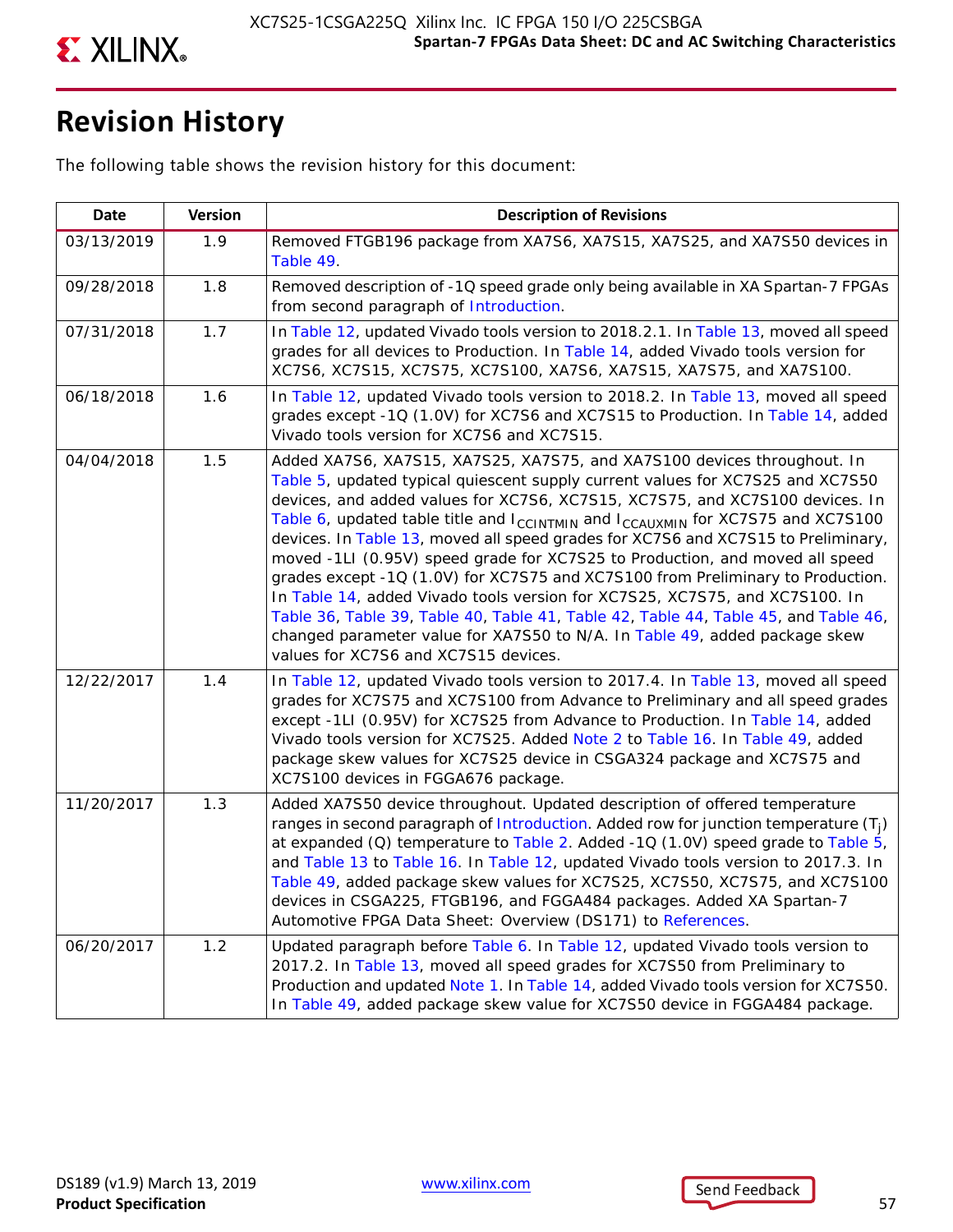![](_page_58_Picture_0.jpeg)

| Date       | <b>Version</b> | <b>Description of Revisions</b>                                                                                                                                                                                                                                                                                                                                                                                                                                                                                                                                                                               |
|------------|----------------|---------------------------------------------------------------------------------------------------------------------------------------------------------------------------------------------------------------------------------------------------------------------------------------------------------------------------------------------------------------------------------------------------------------------------------------------------------------------------------------------------------------------------------------------------------------------------------------------------------------|
| 04/07/2017 | 1.1            | Added 1.35V to Note 5 in Table 2. In Table 12, updated Vivado tools version to<br>2016.4. In Table 13, moved all speed grades for XC7S50 from Advance to<br>Preliminary. Removed SFI-4.1 and SPI-4.2 from descriptions of SDR LVDS receiver<br>and DDR LVDS receiver, respectively, in Table 15. In Table 25, changed<br>TIDELAYRESOLUTION UNITS from ps to us. Removed BUFMR from Note 1 in Table 34. In<br>Table 49, replaced TQGA144 with FTGB196 for XC7S6, XC7S15, and XC7S25<br>devices, added FTGB196 package for XC7S50 device, and added package skew value<br>for XC7S50 device in CSGA324 package. |
| 09/27/2016 | 1 O            | Initial Xilinx release.                                                                                                                                                                                                                                                                                                                                                                                                                                                                                                                                                                                       |

# **Please Read: Important Legal Notices**

The information disclosed to you hereunder (the "Materials") is provided solely for the selection and use of Xilinx products. To the maximum extent permitted by applicable law: (1) Materials are made available "AS IS" and with all faults, Xilinx hereby DISCLAIMS ALL WARRANTIES AND CONDITIONS, EXPRESS, IMPLIED, OR STATUTORY, INCLUDING BUT NOT LIMITED TO WARRANTIES OF MERCHANTABILITY, NON-INFRINGEMENT, OR FITNESS FOR ANY PARTICULAR PURPOSE; and (2) Xilinx shall not be liable (whether in contract or tort, including negligence, or under any other theory of liability) for any loss or damage of any kind or nature related to, arising under, or in connection with, the Materials (including your use of the Materials), including for any direct, indirect, special, incidental, or consequential loss or damage (including loss of data, profits, goodwill, or any type of loss or damage suffered as a result of any action brought by a third party) even if such damage or loss was reasonably foreseeable or Xilinx had been advised of the possibility of the same. Xilinx assumes no obligation to correct any errors contained in the Materials or to notify you of updates to the Materials or to product specifications. You may not reproduce, modify, distribute, or publicly display the Materials without prior written consent. Certain products are subject to the terms and conditions of Xilinx's limited warranty, please refer to Xilinx's Terms of Sale which can be viewed at [www.xilinx.com/legal.htm#tos;](www.xilinx.com/legal.htm#tos) IP cores may be subject to warranty and support terms contained in a license issued to you by Xilinx. Xilinx products are not designed or intended to be fail-safe or for use in any application requiring fail-safe performance; you assume sole risk and liability for use of Xilinx products in such critical applications, please refer to Xilinx's Terms of Sale which can be viewed at [www.xilinx.com/legal.htm#tos.](www.xilinx.com/legal.htm#tos)

### **Automotive Applications Disclaimer**

AUTOMOTIVE PRODUCTS (IDENTIFIED AS "XA" IN THE PART NUMBER) ARE NOT WARRANTED FOR USE IN THE DEPLOYMENT OF AIRBAGS OR FOR USE IN APPLICATIONS THAT AFFECT CONTROL OF A VEHICLE ("SAFETY APPLICATION") UNLESS THERE IS A SAFETY CONCEPT OR REDUNDANCY FEATURE CONSISTENT WITH THE ISO 26262 AUTOMOTIVE SAFETY STANDARD ("SAFETY DESIGN"). CUSTOMER SHALL, PRIOR TO USING OR DISTRIBUTING ANY SYSTEMS THAT INCORPORATE PRODUCTS, THOROUGHLY TEST SUCH SYSTEMS FOR SAFETY PURPOSES. USE OF PRODUCTS IN A SAFETY APPLICATION WITHOUT A SAFETY DESIGN IS FULLY AT THE RISK OF CUSTOMER, SUBJECT ONLY TO APPLICABLE LAWS AND REGULATIONS GOVERNING LIMITATIONS ON PRODUCT LIABILITY.

© Copyright 2016–2019 Xilinx, Inc. Xilinx, the Xilinx logo, Artix, ISE, Kintex, Spartan, Virtex, Vivado, Zynq, and other designated brands included herein are trademarks of Xilinx in the United States and other countries. All other trademarks are the property of their respective owners.

![](_page_58_Picture_10.jpeg)